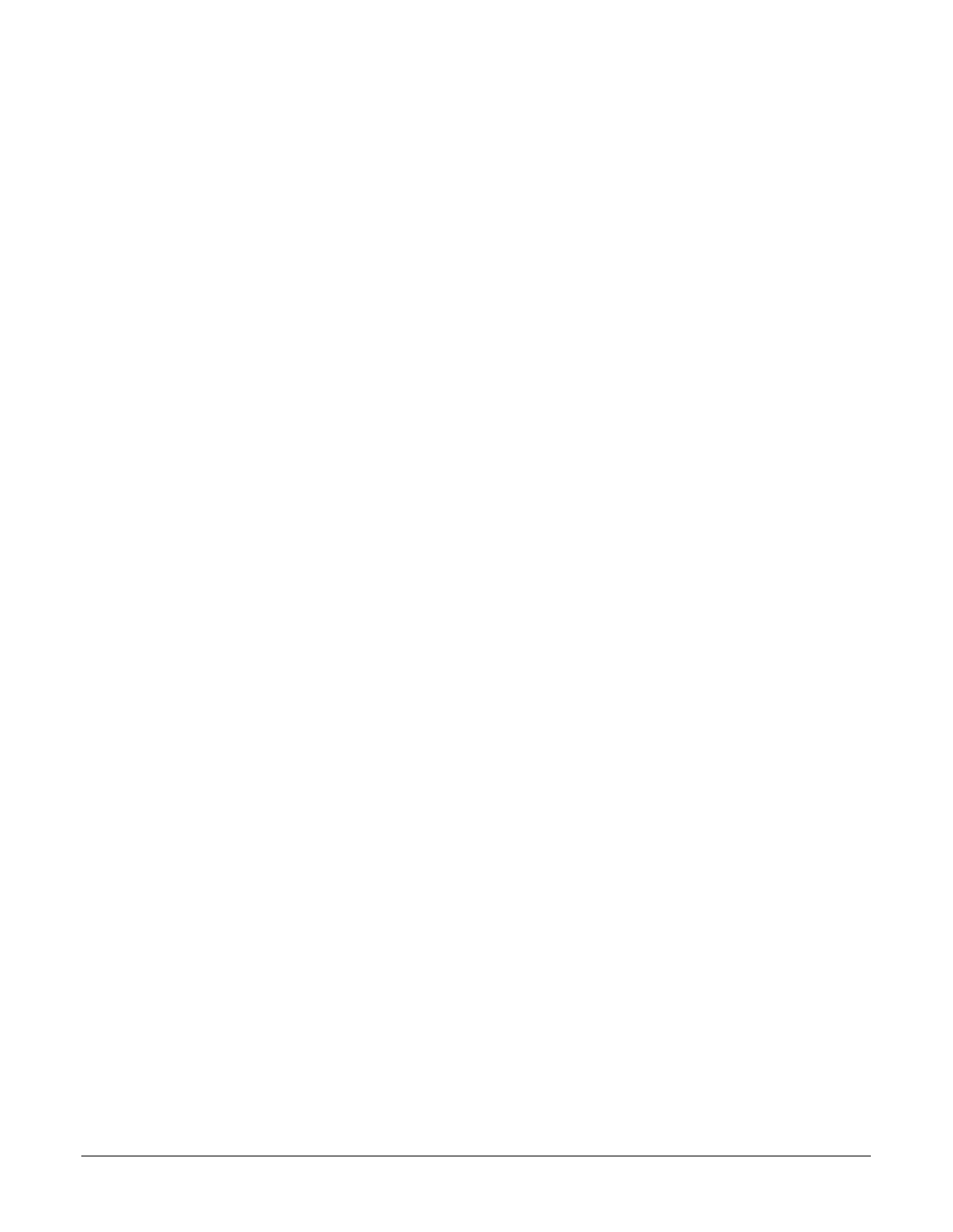# 2021-2022

# **Perkins Handbook**

# **Table of Contents**

#### **April 2021**

**North Carolina Community College System** 

**Thomas Stith III** President

Kimberly Gold, Ed.D. Senior Vice-President Chief Academic Officer

Lisa Eads, Ph.D. Associate Vice-President, Academic Programs

Robert J. Witchger, Ed.D. Director, Career and Technical Education

The NC Community College System does not discriminate against students or employees based on race, color, national origin, sex, disability, age, religion, or political affiliation. - 1C SBCCC 200.95



Learning that works for North Carolina

#### Contents

| 23 |
|----|
|    |
|    |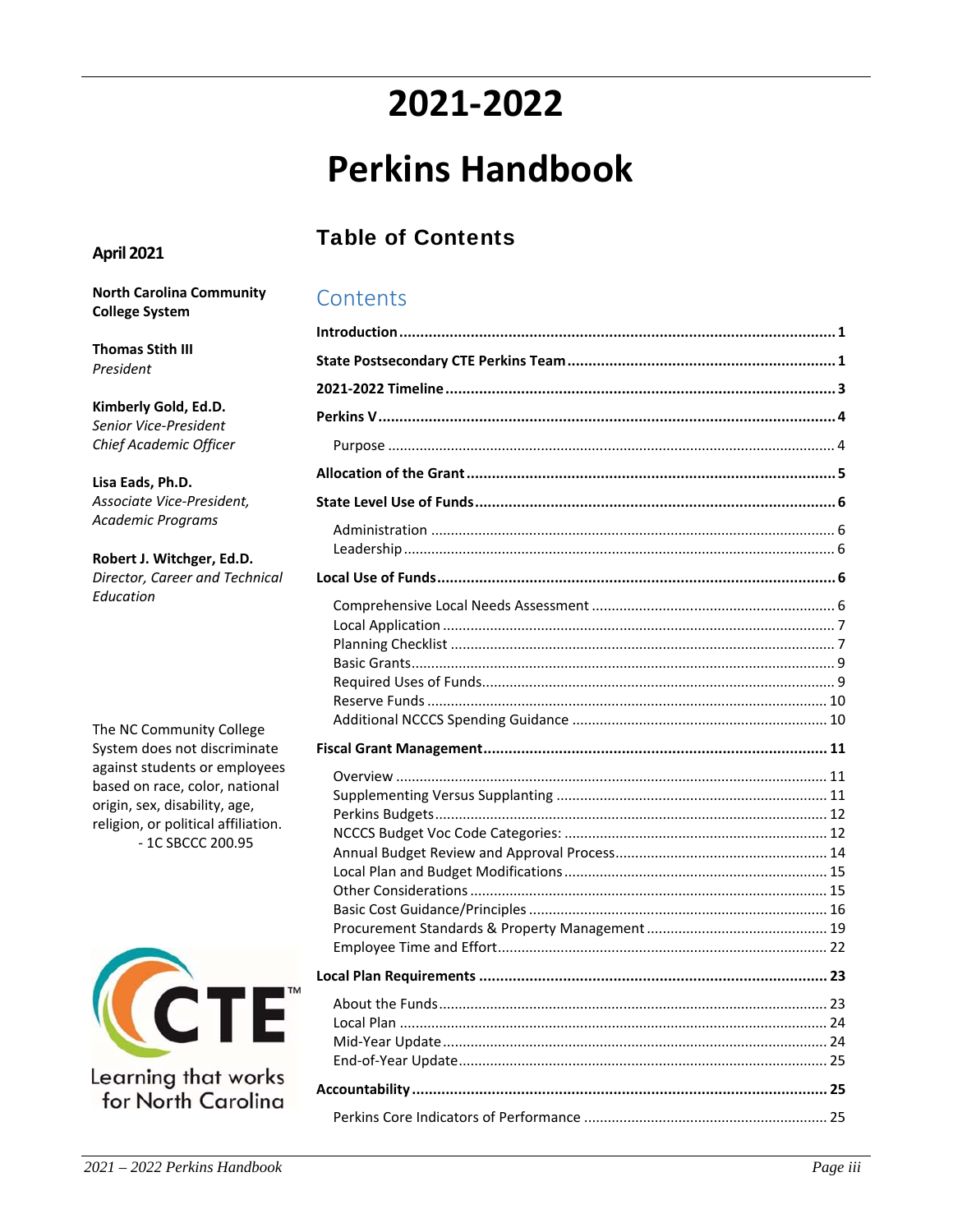| Appendix B - Career and Technical Student Organizations 31 |  |
|------------------------------------------------------------|--|
|                                                            |  |
|                                                            |  |
|                                                            |  |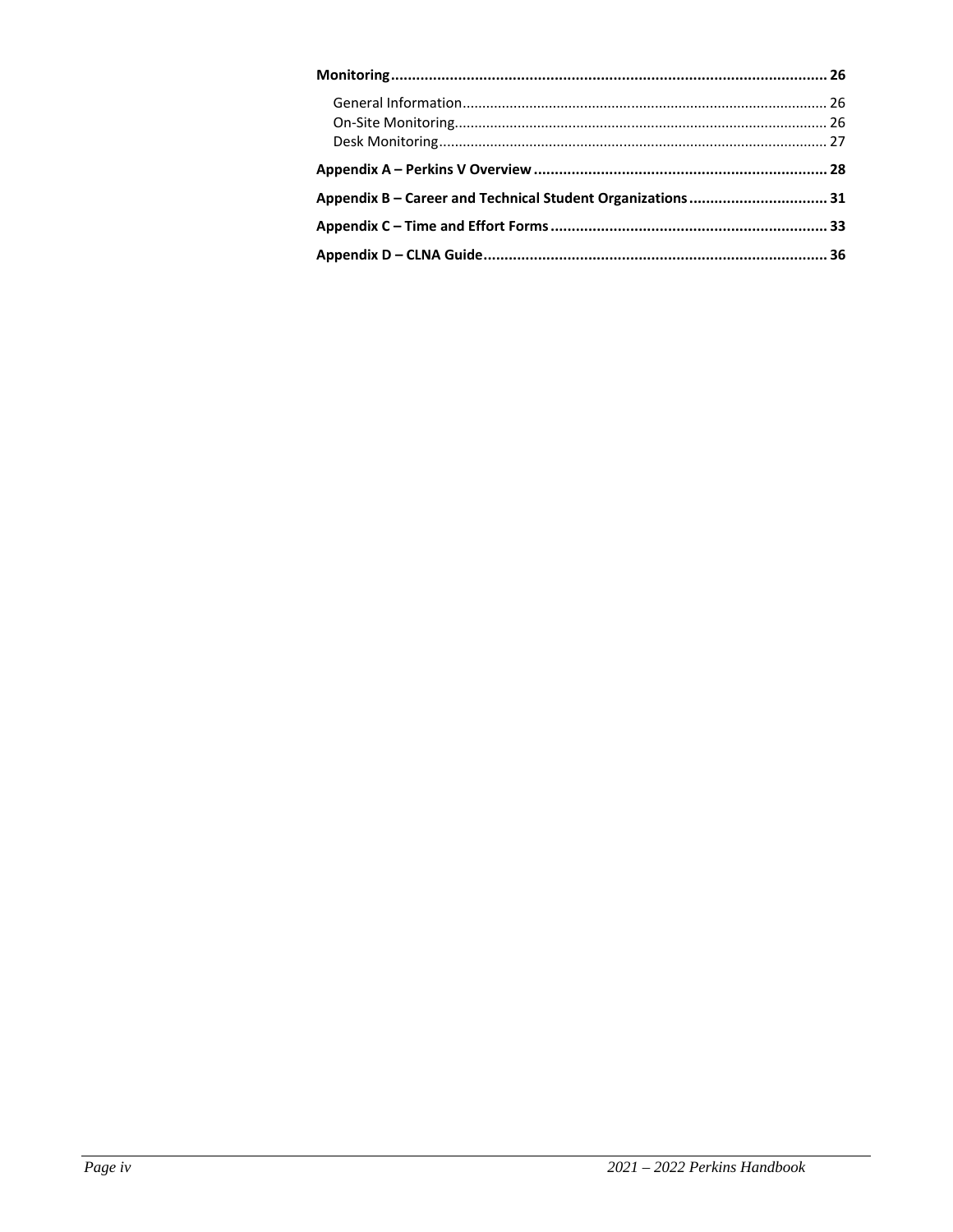# 2021 – 2022 Perkins V Handbook

## Introduction

This manual explains the policies, guidance, and procedures for the implementation of Carl D. Perkins Career and Technical Education Act of 2006 as amended by the Strengthening CTE for the  $21^{st}$  century Act in 2018 (Perkins V or the Act). This manual is written for colleges within the North Carolina Community College System (NCCCS) who receive Perkins funding.

Additional resources for compiling this guide came from the United States Education Department General Administrative Regulations (EDGAR) 2 CFR §200, Uniform Administrative Requirements, Cost Principles, and Audit Requirements for Federal Awards, and the 2020 – 2023 North Carolina State Career and Technical Education Plan.

# State Postsecondary CTE Perkins Team

NC Community College System

Physical Address: 200 West Jones Street Raleigh, NC 27603

#### **Robert J. Witchger, Ed.D.**

Director, Career and Technical Education 919‐807‐7126 witchgerb@nccommunitycolleges.edu

**Patti Coultas**  CTE Program Coordinator 919‐807‐7130 coultasp@nccommunitycolleges.edu

**Chris Droessler**  CTE Program Coordinator 919‐807‐7068 droesslerc@nccommunitycolleges.edu

**Michelle Lair**  CCP CTE Coordinator 919‐807‐7227 lairm@nccommunitycolleges.edu Switchboard: 919‐807‐7100 Fax: 919‐807‐7173

Mailing Address: 5001 Mail Service Center Raleigh, NC 27699‐5001

**Darice McDougald**  CTE Administrative Assistant 919‐807‐7219 mcdougaldd@nccommunitycolleges.edu

**Mary Olvera, Ph.D. Ed.S.**  CTE Program Coordinator 919‐807‐7120 olveram@nccommunitycolleges.edu

**Tony Reggi, D.Min.**  CTE Program Coordinator 919‐807‐7131 reggia@nccommunitycolleges.edu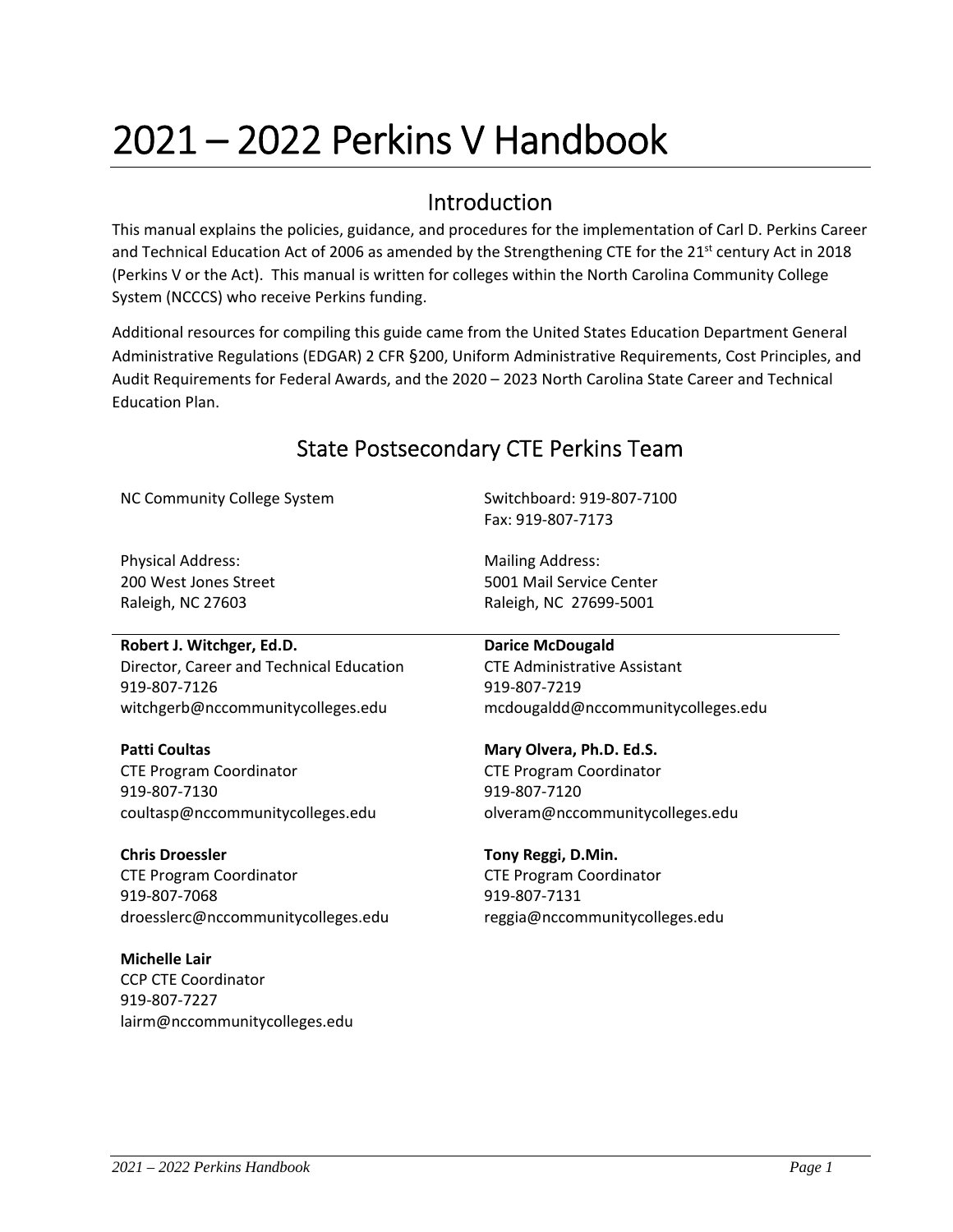Two NCCCS CTE Coordinators are assigned to the eastern and western colleges and are that institution's point of contact for questions and assistance with their Perkins Basic Grant.

#### East Region – Patti Coultas, CTE Program Coordinator

Beaufort County Community College Bladen Community College Brunswick Community College Cape Fear Community College Carteret Community College Coastal Carolina Community College College of The Albemarle Craven Community College Durham Technical Community College Edgecombe Community College Fayetteville Technical Community College Halifax Community College James Sprunt Community College Johnston Community College Lenoir Community College

Martin Community College Nash Community College Pamlico Community College Pitt Community College Richmond Community College Roanoke‐Chowan Community College Robeson Community College Sampson Community College Sandhills Community College Southeastern Community College Vance‐Granville Community College Wake Technical Community College Wayne Community College Wilson Community College

#### West Region – Dr. Tony Reggi, CTE Program Coordinator

Alamance Community College Asheville‐Buncombe Technical Community College Blue Ridge Community College Caldwell Community College and Tech. Institute Catawba Valley Community College Central Carolina Community College Central Piedmont Community College Cleveland Community College Davidson County Community College Forsyth Technical Community College Gaston College Guilford Technical Community College Haywood Community College Isothermal Community College Mayland Community College

McDowell Technical Community College Mitchell Community College Montgomery Community College Piedmont Community College Randolph Community College Rockingham Community College Rowan‐Cabarrus Community College South Piedmont Community College Southwestern Community College Stanly Community College Surry Community College Tri‐County Community College Western Piedmont Community College Wilkes Community College

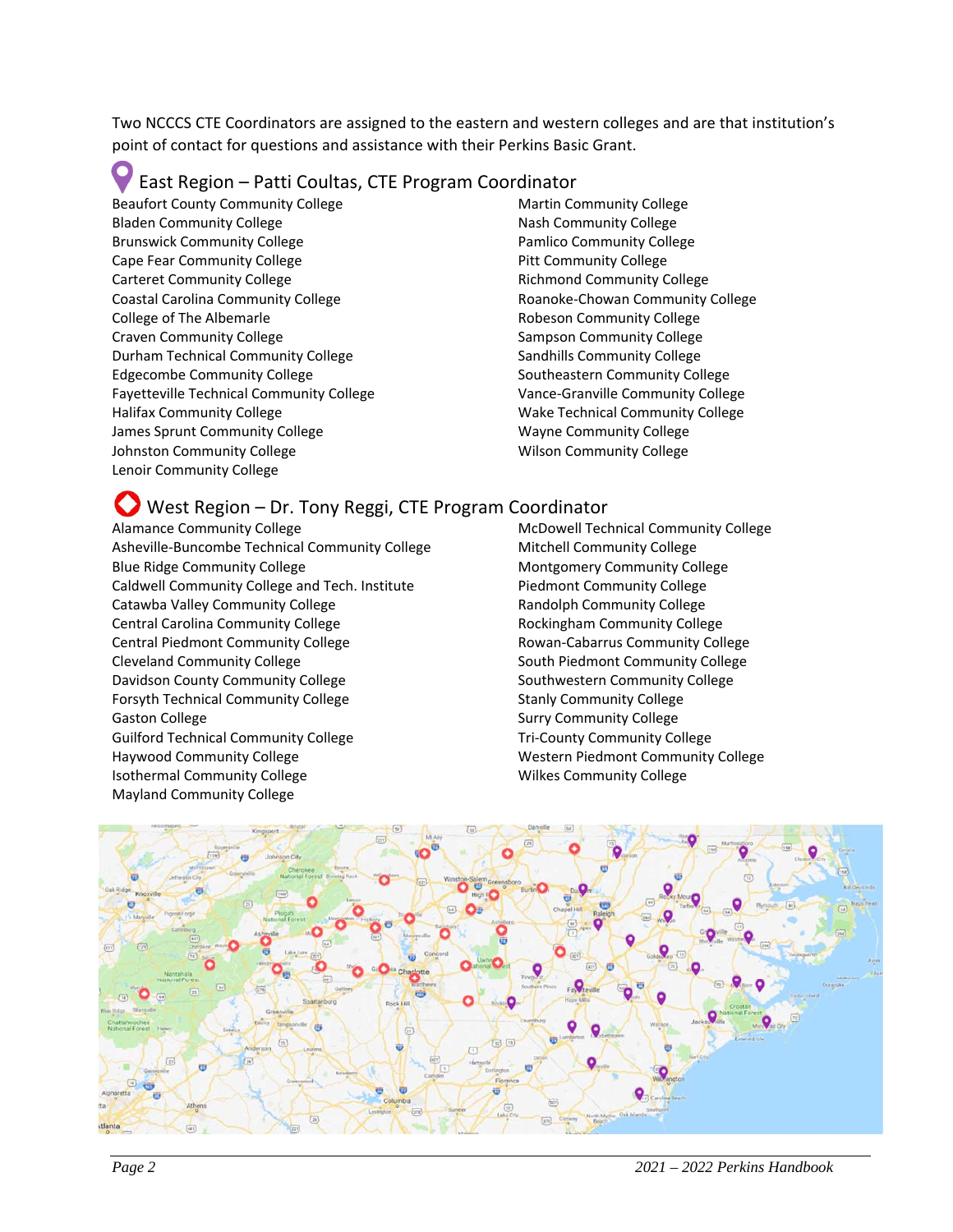# 2021‐2022 Timeline

**Monthly Perkins Technical Assistance Webinars (required)** are held the second Tuesday of each month. To register go to NCPerkins.org/presentations scroll down to the date to find each session.

- August 10, 2021
- $\bullet$  September 14, 2021
- October 12, 2021
- November 9, 2021
- No December meeting
- January 11, 2022
- February 8, 2022
- March 8, 2022
- April 12, 2022
- May 10, 2022
- June 14, 2022
- No July meeting

#### **Important Dates, Meetings, and Events**

- Third Wednesday of each month, 9 am, Raising the Awareness of Career Pathways in NC Webinars
- April 13, 2021 Annual Meeting 9‐11am
- April 26, 2021 Submit negotiated levels of performance www.ncperkins.org/data/negotiation form.php
- May 15, 2021
	- o Last day to submit a budget modification for 2020‐21
	- o Enter your college's contact information for Perkins Grant for 2021‐22
- May 29, 2021 Local Plan and Budget Due
- June 12, 2021
	- o Allotment Options signed and uploaded for 2021‐22 academic year
	- o Statement of Assurances signed and uploaded for 2021‐22 academic year
- May 24 June 11, 2021 End-Of-Year Reviews
- September May 2021 Technical assistance visits to the colleges
- December 18, 2022 Submit Pathways and locally articulated course list
- January 2022 Mid‐year Review
	- o Submit 2nd Quarter local plan update and December 31, 2021 XDBR
	- o Submit Semi‐annual Time Certification (July‐December 2021)
	- o Notify community colleges if performance indicator improvement plans are needed
	- o Colleges verify Pell and BIA student numbers
- March 2022 Monitoring. Both on‐site and desk monitoring on selected community colleges
- April 2022 Annual Meeting date to be determined
- April 2022 Submit negotiated levels of performance for each indicator
- May 13, 2022 Last day to upload a budget modification
- May 2022 submit CLNAs for 22/23 through 23/24 and Local Plan/Budget (specific dates TBD)
- May 31 ‐ June 17, 2022 (tentative) End‐of‐year Review
- July 16, 2022 Final local plan status update, Final XDBR, and Semi-annual Time Certifications (December – June 2022)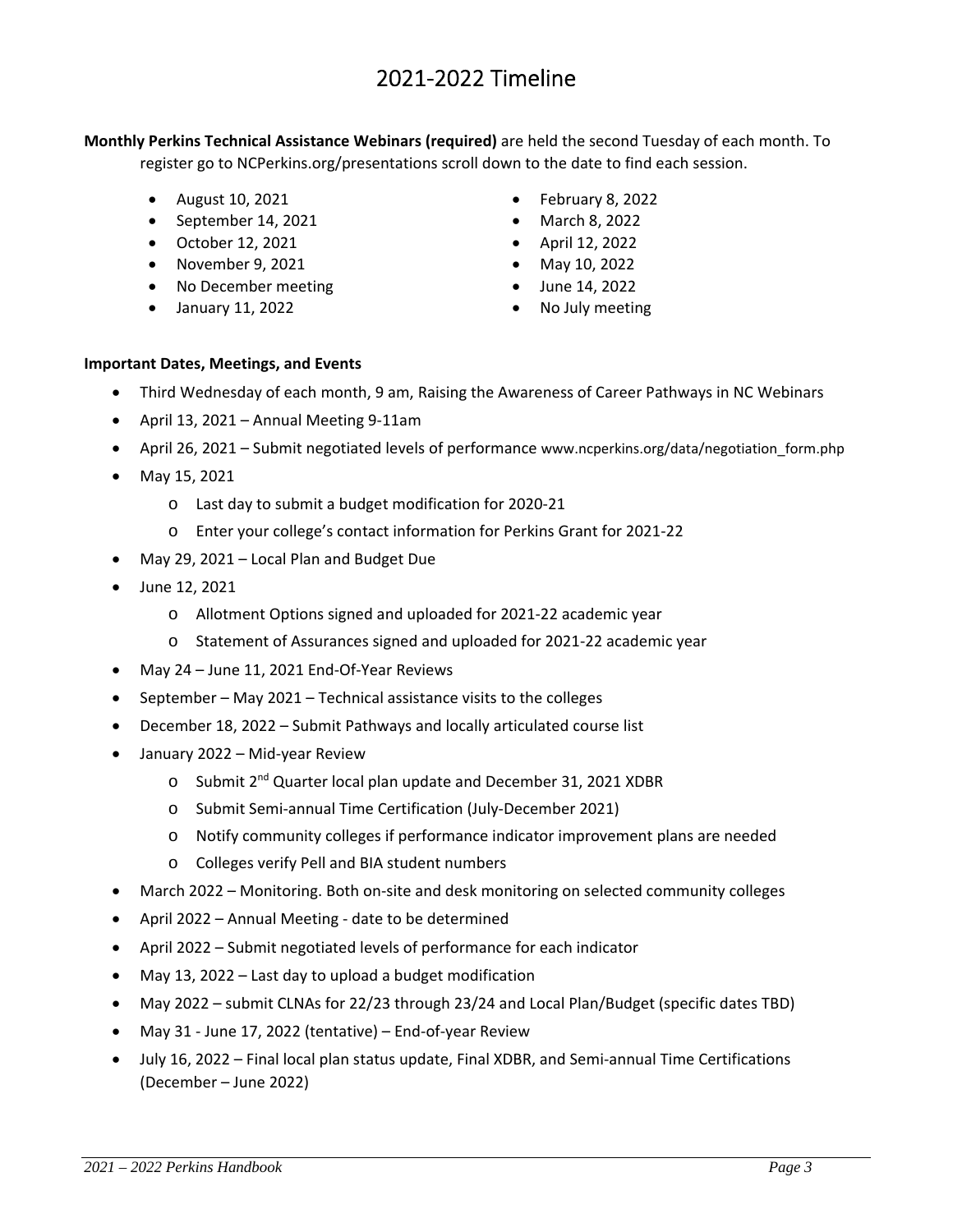# Perkins V

#### Purpose (Perkins V, Section 2(1‐8))

The purpose of this Act is to develop more fully the academic knowledge and technical and employability skills of secondary education students and postsecondary education students who elect to enroll in career and technical education programs and programs of study, by—

- 1. building on the efforts of states and localities to develop challenging academic and technical standards and to assist students in meeting such standards, including preparation for high‐skill, high‐wage, or in‐ demand occupations in current or emerging professions;
- 2. promoting the development of services and activities that integrate rigorous and challenging academic and career and technical instruction, and that link secondary education and postsecondary education for participating career and technical education students;
- 3. increasing State and local flexibility in providing services and activities designed to develop, implement, and improve career and technical education;
- 4. conducting and disseminating national research and disseminating information on best practices that improve career and technical education programs and programs of study, services, and activities;
- 5. providing technical assistance that ‐‐
	- A. promotes leadership, initial preparation, and professional development at the state and local levels; and
	- B. improves the quality of career and technical education teachers, faculty, administrators, and counselors;
- 6. supporting partnerships among secondary schools, postsecondary institutions, baccalaureate degree granting institutions, area career and technical education schools, local workforce investment boards, business and industry, and intermediaries;
- 7. providing individuals with opportunities throughout their lifetimes to develop, in conjunction with other education and training programs, the knowledge and skills needed to keep the United States competitive; and
- 8. increasing the employment opportunities for populations who are chronically unemployed or underemployed, including individuals identified by Perkins V as a special population. (See page 7 for the definition)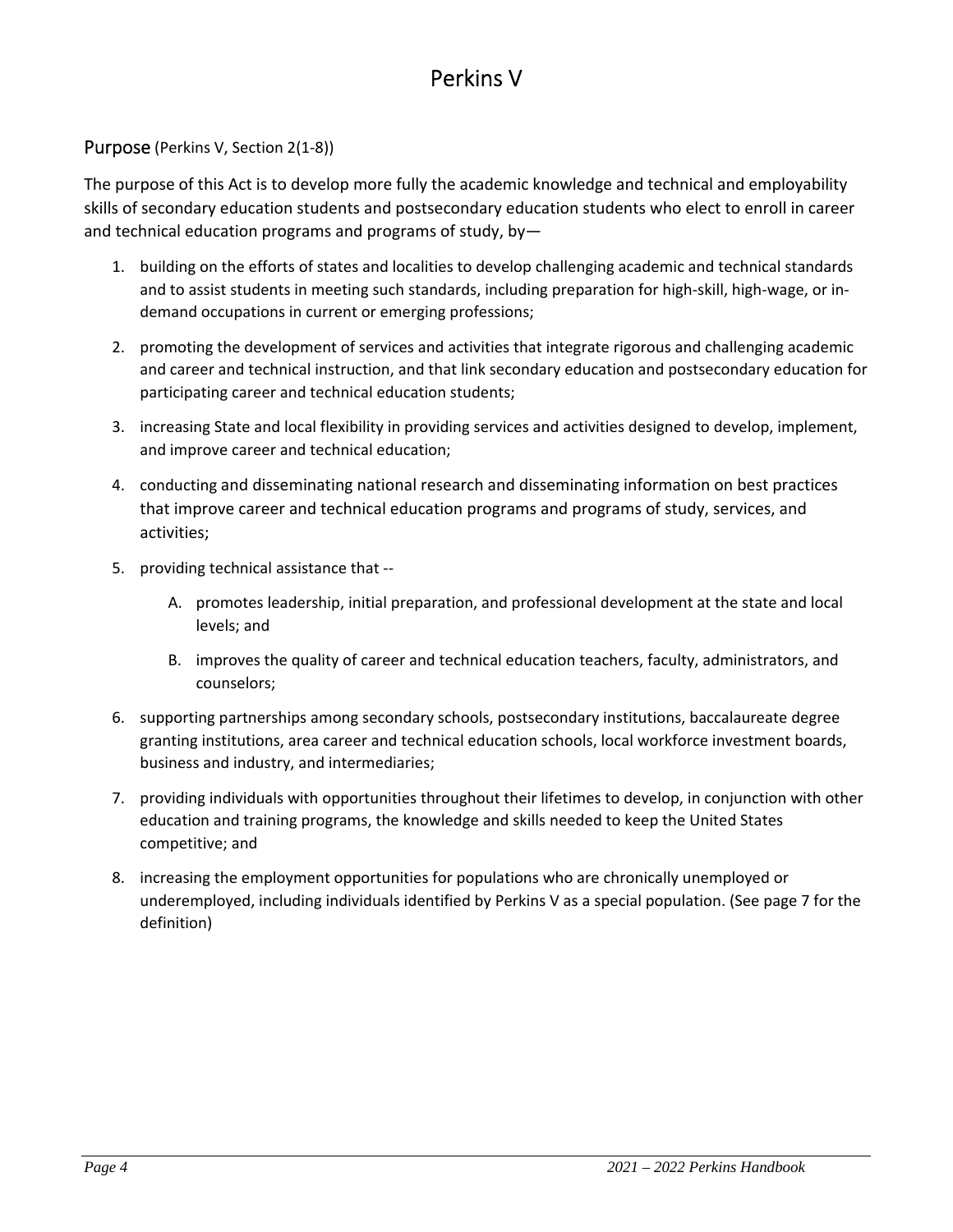# Allocation of the Grant

North Carolina's allocation of Perkins funds is split between secondary and postsecondary. Secondary (middle and high schools) receives two-thirds and Postsecondary (community colleges) receives one-third of the total state Perkins allocation.

Of the funds received at the postsecondary level, 85 percent is distributed to the community colleges, and 15 percent is for state‐level expenditures.

The community colleges and consortia of community colleges offering CTE programs are eligible for Perkins funds provided that the funding to be allocated through the formula-funding process is not less than \$50,000. Allocations to individual colleges are based on the percentage of postsecondary CTE students receiving Pell Grants and Federal Bureau of Indian Affairs (BIA) assistance.

Each spring, a *Pell Grant Information and Bureau of Indian Affairs Verification Form* is sent to the Perkins contact at each college (local Financial Aid staff usually assists in collecting this information). This form contains the number of CTE students at that college receiving Pell Grants. Colleges are responsible for reporting the number of CTE students receiving assistance from the Federal Bureau of Indian Affairs (BIA). This information is then used to determine funding levels for the individual colleges/consortia.

The formula, as dictated by the Perkins Act, is as follows:

Number of Pell and BIA students at the college **Fig. 2** Percentage of Pell and BIA<br>
Number of Pell and BIA **Fig. 2** students at the college students at the college **1998 COV** Percentage of Pell and BIA **1998** Total funds available<br>Number of Pell and BIA **1998** students at the college **1998** for distribution students statewide

Community colleges not meeting a minimum of \$50,000 using this formula are not eligible to receive a direct allotment. They may, however, form a **consortium** with one or more community colleges. In a consortium, one college is designated as the fiscal agent, and the consortium receives the total amount each college would have received individually. Colleges must plan their budget together based on the needs of the consortium. (Perkins section 132).

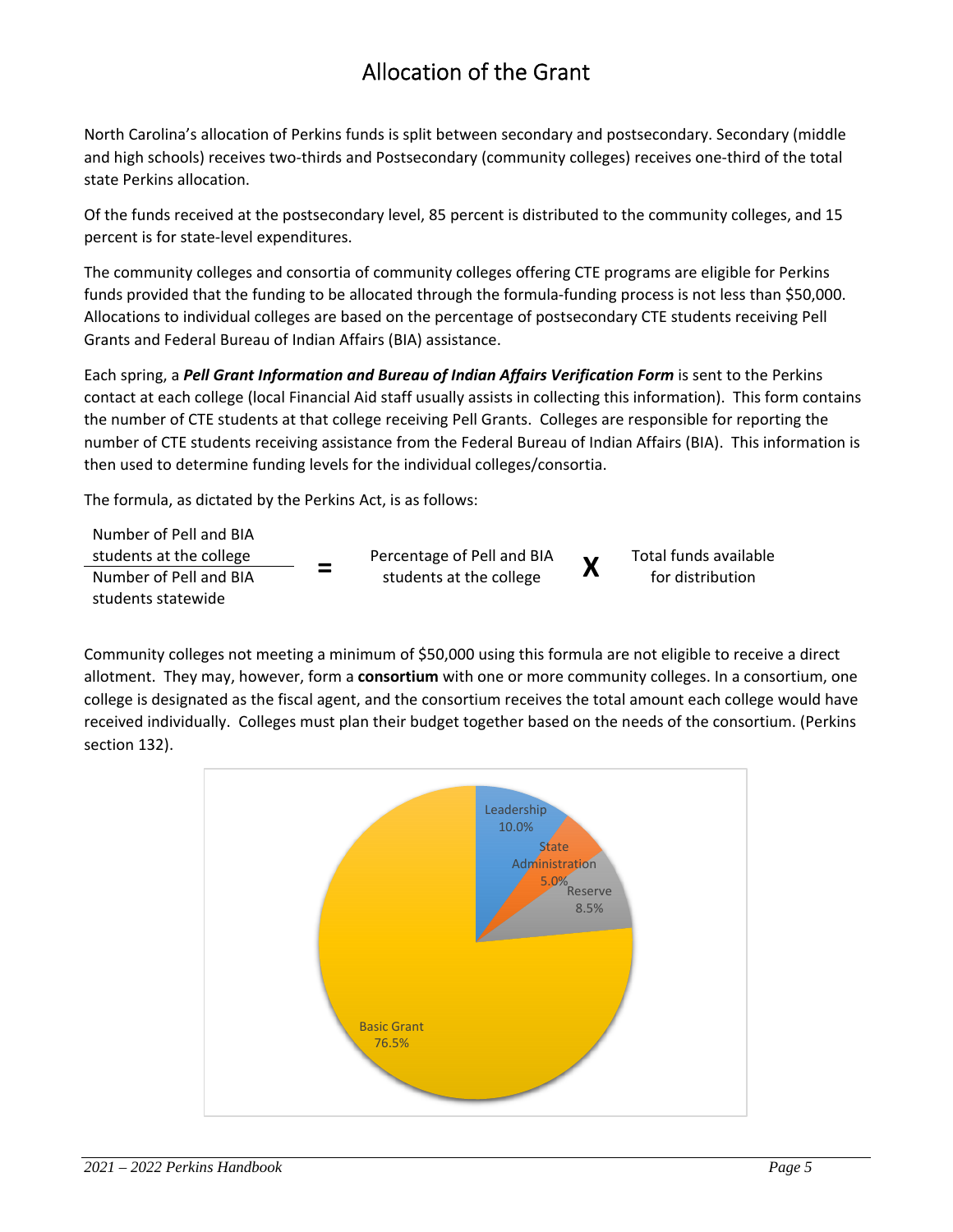# State Level Use of Funds

#### Administration

Up to 5 percent of the postsecondary allocation is set aside for the administration of the state plan. Administrative funds are used pursuant to Perkins section 112(a)(3).

#### Leadership

Ten percent of the state funds must be used for state leadership projects. There are specific **mandatory and permissive leadership activities** that are allowed per section 112(a)(2) and section 124 of the Perkins Act.

# Local Use of Funds

#### Comprehensive Local Needs Assessment

Perkins V requires that each college complete a comprehensive local needs assessment (CLNA) which promotes data-driven decision making on local spending. The CLNA is for two years, when it must be updated or retired. Updating CLNAs may be completed at any time and additional CLNAs may be completed to ensure all needs of the region are covered.

Each CLNA must include a review of student performance; program size, scope, and quality; labor market needs; educator professional development; and special populations' access to and support for CTE programs. A diverse body of stakeholders is required to conduct the CLNA, develop the application, plan and budget, and to complete ongoing modifications. Ongoing consultation with the stakeholders is required. More information on completing a CLNA can be found in a separate NC Perkins guide at NCPerkins.org and in Perkins V section 134(c).

To better align Perkins V emphasis on special populations and subgroups, colleges should review their CLNAs to emphasize equity in their planning and budgeting. Specifically, reducing access barriers and reducing achievement gaps for special populations and underserved students.

Perkins V defines Special Populations as

- (A) Individuals with disabilities;
- (B) Individuals from economically disadvantaged families, including low‐income youth and adults;
- (C) Individuals preparing for non‐traditional fields;
- (D) Single‐parents, including single pregnant women;
- (E) Out‐of‐workforce individuals;
- (F) English learners;
- (G) Homeless individuals described in section 725 of the McKinney‐Vento Homeless Assistance Act (42 U.S.C. 11434a);
- (H) Youth who are in, or have aged out of, the foster care system; and
- (I) Youth with a parent who
	- i. Is a member of the armed forces (as such term is defined in section  $101(a)(4)$  of title 10, U.S.C.); and
	- ii. Is on active duty (as such term is defined in section  $101(d)(10)$  of such title).

Elementary and Secondary Education Act of 1965, Section 1111(c)(2)(B) [Perkins Section 114(e)(8)(B)(i)]

#### Subgroup of students.

- (A) Economically disadvantaged students;
- (B) Students from major racial and ethnic groups;
- (C) Children with disabilities; and
- (D) English language learners.

See the NCCCS CLNA Handbook in Appendix D starting on page 36.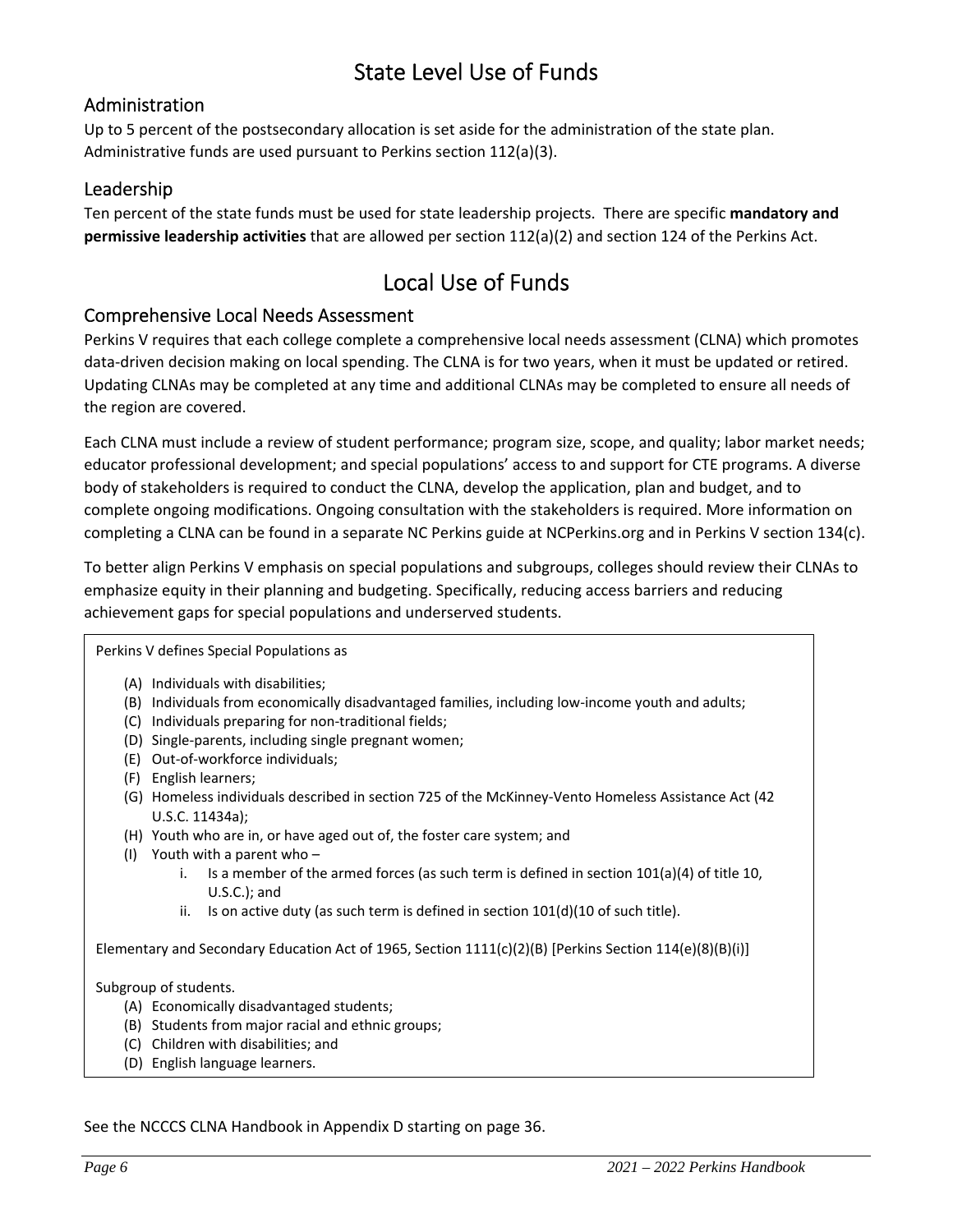#### Local Application

For a college to be eligible for funding each college must complete a **local application**. Per the Act, Section 134, the local application shall cover the same time period as the State Plan. Currently, this period is until 2023. Each college has had an application approved; however, it can be updated as needs assessments are completed or updated. The local application must include at a minimum the following list:

- 1) a description of the comprehensive local needs assessment,
- 2) Information on state approved CTE programs of study at the college,
- 3) How the college, with the local workforce board, workforce agencies, and other partners, will provide a series of career exploration and career guidance activities,
- 4) How the college will improve the academic and technical skills of students in CTE programs by strengthening the academic and CTE components of such programs through integration,
- 5) How colleges will provide activities to prepare special populations for high-skill, high-wage, or indemand occupations that will lead to self‐sufficiency, prepare student for nontraditional fields, provide equal access for special populations to CTE courses, programs and programs of study, to ensure that members of special populations are not discriminated against on the base of their status as members of special populations,
- 6) A description of the work–based learning opportunities that the college will provide to students participating in CTE program and how the recipient will work with representatives from employers to develop or expand work‐based learning opportunities for CTE students,
- 7) A description of how the college will provide students participating in CTE the opportunity to gain postsecondary credit while still attending high school,
- 8) A description of how the college will work to support the recruitment, preparation, retention, and training including professional development of teachers, faculty, administrators and specialized instructional support personnel and
- 9) A plan for continuous improvement that addresses disparities or gaps in student performance between plan years.

#### Planning Checklist

Each college should consider the following questions to determine if an activity is eligible for Perkins funding:

#### 1. **Does the activity address a gap or need identified by the comprehensive local needs assessment (CLNA)?**

Perkins V specifically states in section 135(a) that each college "shall use such funds to develop, coordinate, implement, or improve career and technical education programs to meet the needs identified in the comprehensive needs assessment." Each activity funded with Perkins funds in the local plan must directly link to one of the gaps on the CLNA Summary form. The CTE Coordinator will ensure this linkage before approving the plan and budget.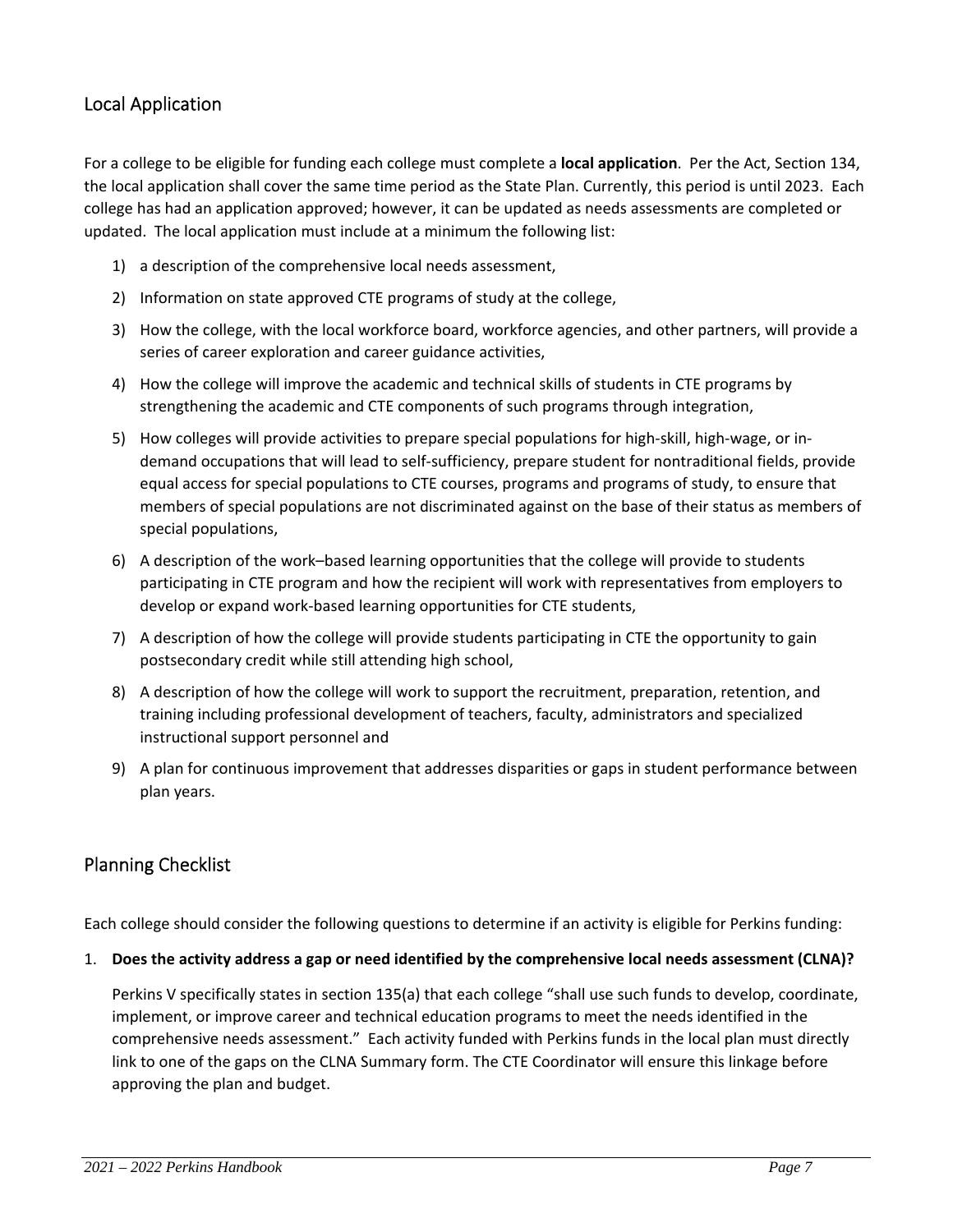#### 2. **Does the activity address a core indictor area that is deficient?**

Colleges not meeting at least 90 percent of the target for a performance indicator must provide an improvement plan with their annual Perkins report and allocate funding in their annual Perkins budget to address any core indicator deficiencies. Colleges may use college funding sources in lieu of Perkins funds or combine Perkins funding with other college funding to address deficiencies, so long as the combination of funds do not violate federal, state, or NCCCS funding rules. Perkins funds must also address an identified gap in the CLNA.

#### 3. **Is the activity new or does it improve or expand an existing program?**

In general, the college must use federal funds to improve career and technical education programs. This means that eligible colleges must target the limited federal dollars for new or improved activities. *NOTE: Colleges must use funds for program improvement and expansion as identified in their CLNA, and not to maintain existing activities.* 

#### 4. **Does this activity support the development of a new, or expand an existing program of study/pathway identified in the college's CLNA?**

#### 5. **Does this activity address "Required Uses" of Perkins funds (Perkins Act, Section 135)?**

The college must address all required uses of funds with either Perkins or non‐Perkins dollars. Each Voc Code must have at least one activity identified on the local plan. If the college is using Perkins funds, that activity must also address a gap identified in their CLNA.

#### 6. **Was the activity funded during the previous year by non‐Perkins funds?**

Perkins funds may not be used to continue an activity funded by any non-Perkins funds the previous year when those funds still exist. For example, state funds. This would be supplanting, which is expressly prohibited by law.

#### 7. **Is the activity required by federal, state, or local law?**

If so, this would be supplanting and should be funded with non‐Perkins funds.

#### 8. **Are there data to support the identified need for the proposed activity, and can the impact of Perkins funding be measured?**

How are Perkins funds used must be supported by data at the program level in their CLNA? The college must also have the capacity to measure improvements attained because of the use of Perkins funds. If an activity cannot be measured, it cannot be funded with Perkins funds.

#### 9. **Has the college reviewed their CLNA with an equity lens to improve participation, persistence, and completion of special populations and underserved students?**

How are activities planned to address equity?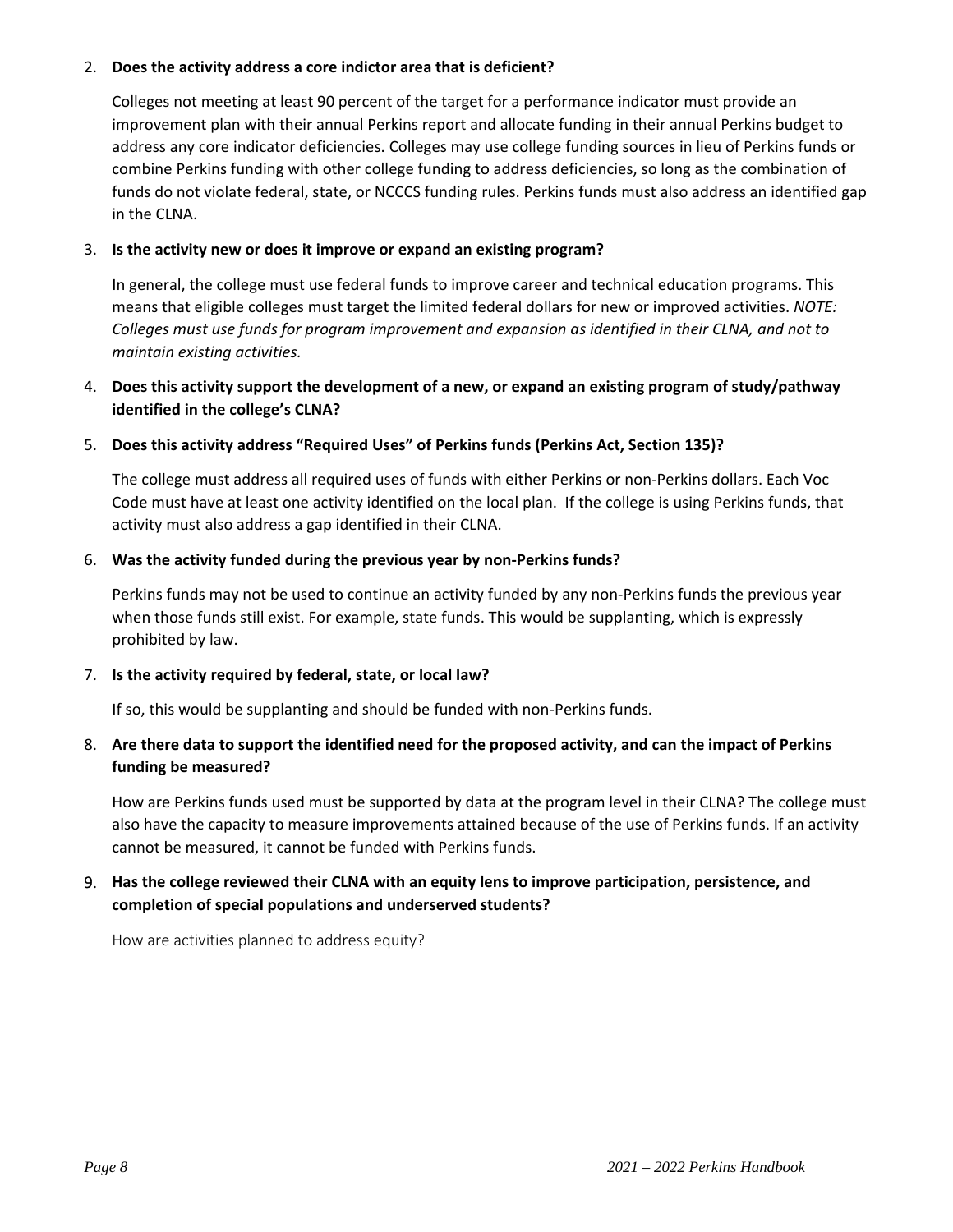#### Basic Grants

In accordance with the Perkins V, Section 135, funds made available to eligible colleges under this part shall be used to support **career and technical education programs**. The USDOE Office of Career, Technical, and Adult Education (OCTAE) policy is that while a recipient must demonstrate that they are complying with all mandatory uses, the recipient does not have to use federal Perkins funds to satisfy all required uses.

As required by the Perkins Act section 135(d), a college may use not more than 5 percent of its allotment for **administrative expenses**. Administrative activities are those activities necessary for the effective and efficient performance of the eligible college's duties under Perkins, including the supervision of such activities. Any cost that supports the management of the Perkins program is administrative in nature. Examples of allowable administrative costs include, but are not limited to, salary costs associated with the development of the local plan. *See an explanation of Voc Code 10* on page 11.

NOTE: Administrative expenses may be used only in proportion to the grant expenditures. For example, if after the first quarter 25 percent of the grant has been spent, then 25 percent of the administrative funds may be billed to the grant.

#### Required Uses of Funds

Perkins V Sec. 135. LOCAL USES OF FUNDS states:

(a) GENERAL AUTHORITY. ‐‐Each eligible recipient that receives funds under this part shall use such funds to develop, coordinate, implement, or improve career and technical education programs to meet the needs identified in the comprehensive needs assessment described in section 134(c).

(b) REQUIRED USES OF FUNDS. ‐‐Funds made available to eligible recipients under this part shall be used to support career and technical education programs that are of sufficient size, scope, and quality to be effective.

(1) provide career exploration and career development activities through an organized, systematic framework designed to aid students, including in the middle grades, before enrolling and while participating in a career and technical education program, in making informed plans and decisions about future education and career opportunities and programs of study. For information on specific activities, see pages 202‐205 of Perkins V‐ The Official Guide (Hyslop)

 (2) provide professional development for teachers, faculty, school leaders, administrators, specialized instructional support personnel, career guidance and academic counselors, or paraprofessionals. For specific details on allowable professional development, see page 203 of Perkins V‐ The Official Guide.

 (3) provide within career and technical education the skills necessary to pursue careers in high‐skill, high‐ wage, or in‐demand industry sectors or occupations;

(4) support integration of academic skills into career and technical education programs and programs of study to support:

\* CTE participants at the secondary school level in meeting the challenging academic standard adopted under ESEA by the state

\* CTE participants at the postsecondary level in achieving academic skills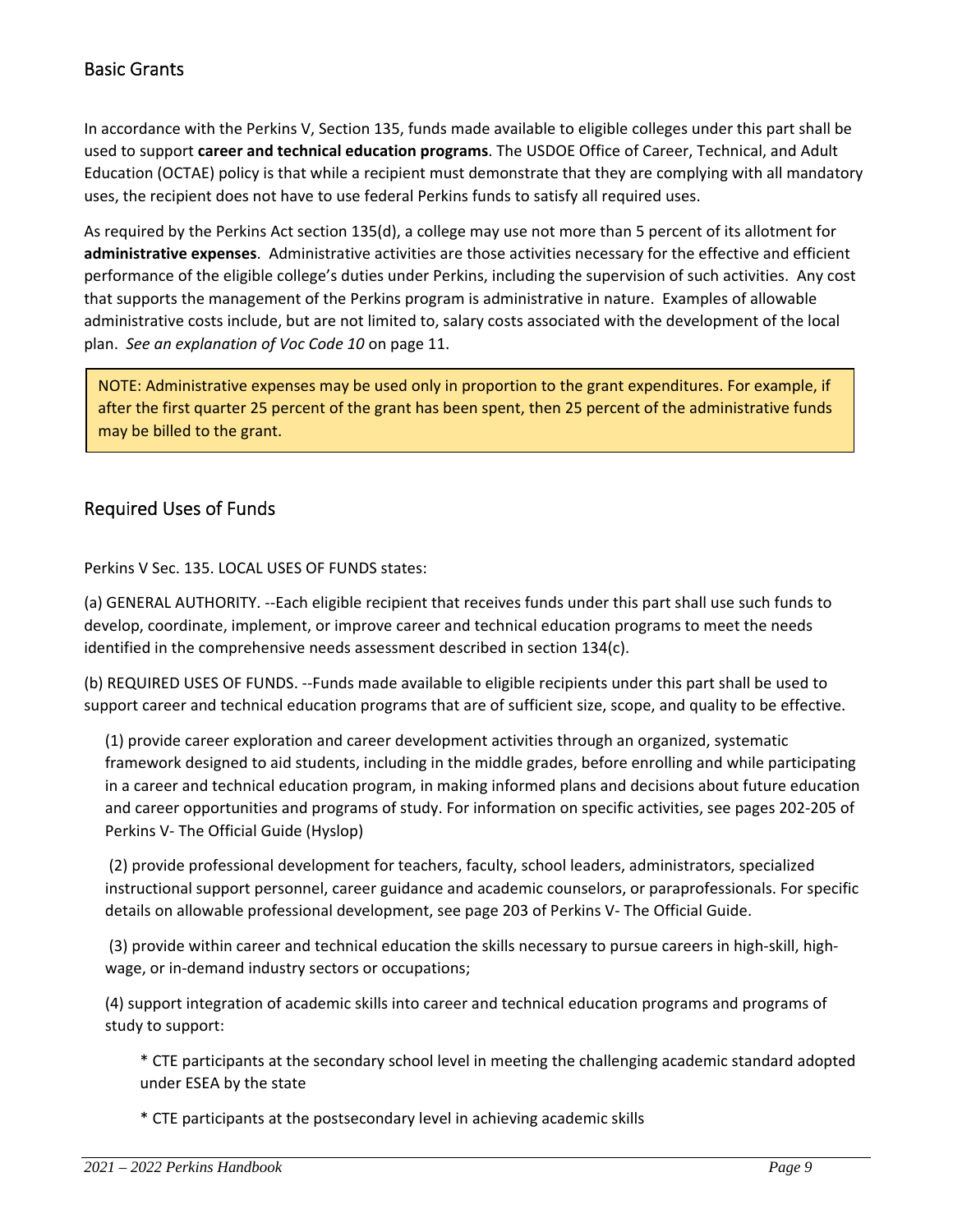(5) plan and carry out elements that support the implementation of career and technical education programs and programs of study and that result in increasing student achievement of the local levels of performance established under section 113. For specific elements, see pages 204‐205 in the Perkins V‐ The Official Guide.

(6) develop and implement evaluations of the activities carried out with funds under this part, including evaluations necessary to complete the comprehensive needs assessment required under section 134(c) and the local report required under section 113(b)(4)(B).

#### Reserve Funds

NCCCS takes advantage of section 112(c)(1) of the Perkins Act to reserve not more than 15 percent of the 85 percent of the Perkins pass‐through funds to make grant awards to eligible colleges to carry out the activities enumerated in section 135 (local use of funds). These funds will be distributed based on a formula established by the State CTE Director and approved by the NC State Board on Community Colleges. If Reserve Funds are distributed, Budget Voc Code 28 "Reserve Fund and Other Special Funding" will be used to account for these funds.

#### Additional NCCCS Spending Guidance

In addition to the statutory requirements, the NCCCS has the following additional recommendations:

- 1. Generally, a college should not use Perkins funds to support the same faculty position for more than two years, as the program becomes self‐supporting at this time through FTE.
- 2. In general, funds should be spread across programs and activities, such as salaries, equipment, work‐based learning and professional development within the guidance of the college's CLNA.
- 3. Career and Technical Student Organizations (CTSOs)

Perkins V §135(b)(5)(O) says that Perkins funds may be used to support "career and technical student organizations, including student preparation for and participation in technical skills competitions aligned with career and technical education program standards and curricula"

NCCCS has accepted the National Coordinating Council (NCC) criteria for CTSOs to be recognized and has added additional criteria for those CTSOs that may be funded using Perkins V grants by NC Community Colleges. According to the NCC website, there are currently 8 CTSOs that meet their criteria. Of those, the following five may be funded using Perkins V funds at an NC Community College:

- 1) **DECA** for marketing students
- 2) Future Business Leaders of America‐**Phi Beta Lambda** (FBLA‐PBL)
- 3) **HOSA** Future Health Professionals
- 4) National **FFA** Organization for agriculture students
- **5) SkillsUSA**

\*See Appendix B for more on the criteria for selecting CTSOs.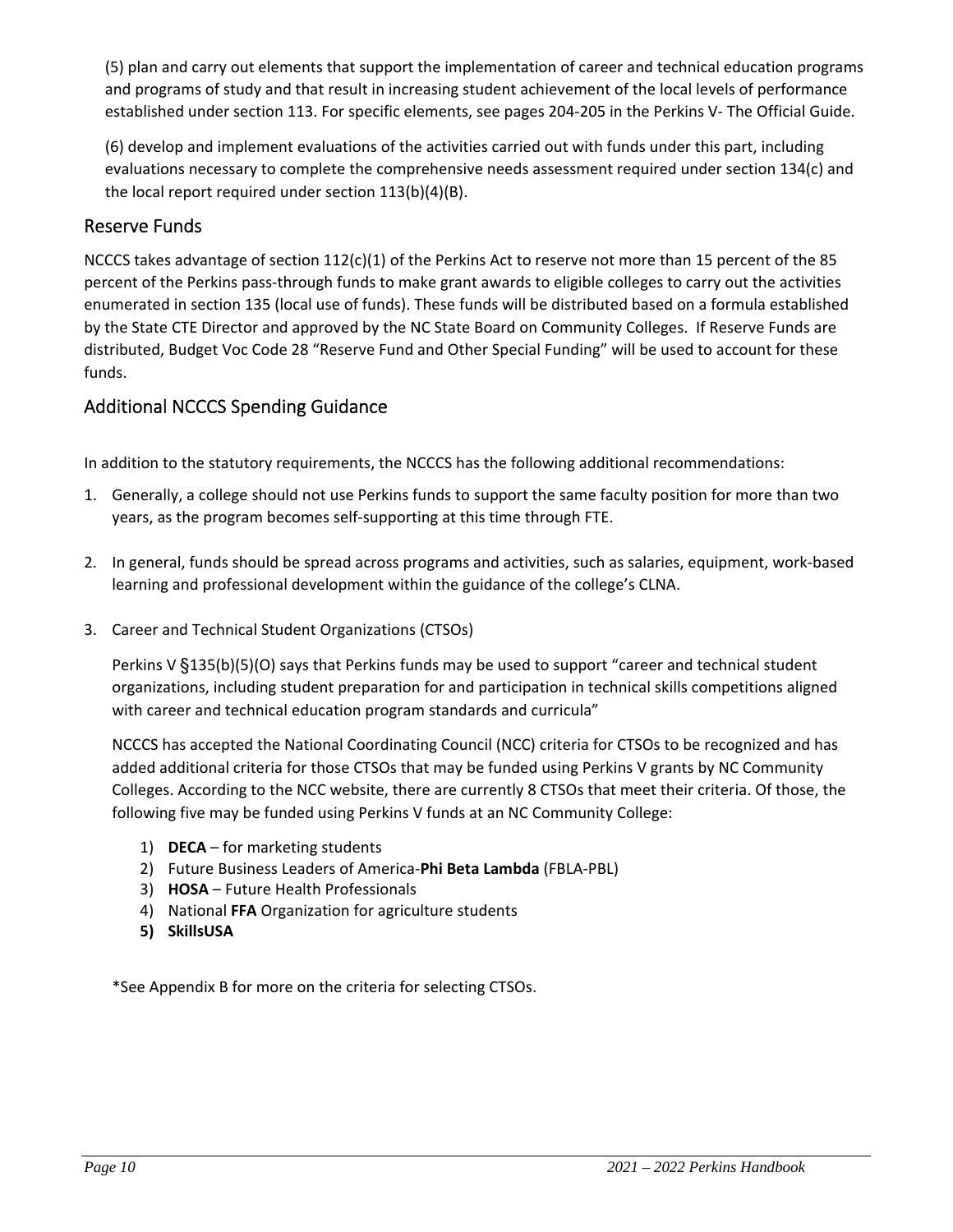# Fiscal Grant Management

#### **Overview**

Each recipient of Perkins funds must follow cost guidelines outlined in the Office of Management and Budget (OMB) publication of the final Uniform Administrative Requirements, Cost Principles, and Audit Requirements for Federal Awards (known as the Uniform Grants Guidance), the Perkins Act, and EDGAR. These publications discuss how to determine if an expense is reasonable and allocable and includes specific unallowable expense categories. Note that the state of North Carolina may set more stringent standards. These documents provide an explanation of the required documentation when salaries and personnel costs are paid with federal funds. **See Basic Cost Guidance/Principles** for details of allowable and unallowable costs. *(Ref: 2 CFR, Subpart E – "General Provisions for Selected Items of Cost" starting with Section 420)*

#### Supplementing Versus Supplanting

In accordance with Perkins V, Title II, Part A, Section 211 (a), funds made available under the Act must supplement and not supplant non‐federal funds expended to carry out CTE activities. In other words, federal Perkins funds are to be used to enhance career and technical education programs and activities and cannot be used when non‐Perkins funds are available or have previously supported these CTE programs or activities.

- 1. It will be presumed that supplanting has occurred where:
	- a. Colleges use Perkins funds to provide services that the college is required to make available under another federal, state, or local law; or
	- b. Colleges use Perkins funds to provide services that the college provided with non‐Perkins funds in the prior year
	- c. College provides services for non‐CTE programs with non‐federal funds and provides the same services to CTE programs using Perkins funds.
- 2. NCCCS provides technical assistance and training on supplanting as needed. Colleges with questions or concerns regarding supplanting or any other Perkins matters, should contact their program coordinator.

#### **Mandatory Disclosures**

The college or applicant for a Federal award must disclose, in a timely manner, in writing to the Federal awarding agency or pass-through entity, all violations of Federal criminal law involving fraud, bribery, or gratuity violations potentially affecting the Federal award. Failure to make required disclosures can result in any of the remedies described in section 2 CFR, §200.339 Remedies for noncompliance, including suspension or debarment.

#### **Debarred and Suspended Parties**

Grantees and sub‐grantees must not make any award or permit any award (sub‐grant or contract) at any tier to any party that is debarred or suspended or is otherwise excluded from or ineligible for participation in Federal assistance programs under Executive Order 12549, Debarment and Suspension. Equipment monitoring may include reviewing purchases and evidence that the federal System for Award Management (SAM) database was checked to ensure vendor was not debarred or suspended. (Ref: 2 CFR Part 180 and Part 200, Section 213)

#### **Compliance with EDGAR**

EDGAR (Education Department General Administrative Regulations) establishes rules that apply to all education programs. Secondary to the Perkins Act itself, EDGAR is a key reference for this handbook. EDGAR regulations include but are not limited to such issues as application procedures, financial administration, property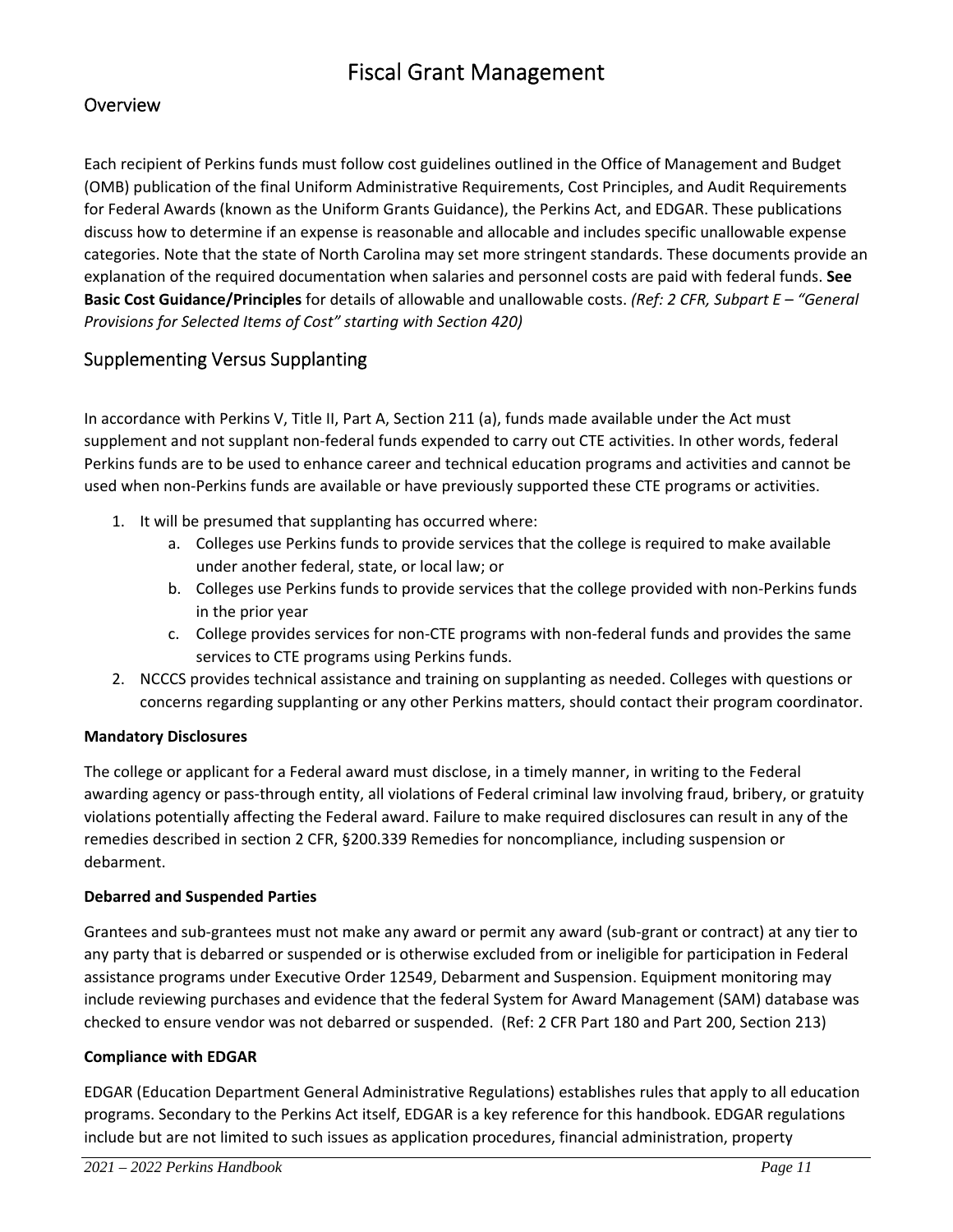management, records retention, lobbying, and oversight. Colleges are subject to all applicable areas of the EDGAR. This guidebook includes excerpts from these publications; however, users should become familiar with both of the complete basic documents that apply to them. (Ref: 2 CFR Part 200, Subpart D‐ Post Federal Award Requirements)

#### Perkins Budgets

Colleges must have clearly defined and documented processes as part of their respective policy guidelines for budgeting. The college's Perkins budget has ten primary categories each with its own *Voc Code*. Colleges must align funds for each category with Perkins core indicators. Colleges must establish accounts consistent with these categories so that Perkins funds can be properly identified and required reports submitted. Expenses should be accounted for by category according to federal program guidelines and the NCCCS Chart of Accounts. Copies of all budget forms are available within the Perkins Online Data System. Budgeted items must comply with the U.S. Department of Education's *Education Department General Administrative Regulations*, or "EDGAR".

#### NCCCS Budget Voc Code Categories:

NCCCS budget codes changed in academic year 2020‐21, Vocational Codes 10‐19 will continue to be used to account for Perkins V basic grant funds, as approved by the NCCCS Career and Technical Education Director, as well as the associated non-federal matching costs.

The term *CTE Program of Study* is defined as a coordinated, nonduplicative sequence of academic and technical content at the secondary and postsecondary level. This includes all curriculum programs that do not begin with A10 (college transfer) C10, D10, T90, or P10.

Perkins V stipulates required uses of funds as outlined in section 135(b). Expenditures must be documented in the college's approved local plan and budget or in an approved modification to the local plan and budget. Expenditures that are not documented in the college's approved local plan and budget could result in disallowed costs.

#### **Voc Code Definitions**

**10 Administration** – As stipulated by the Perkins V section 135(d), a college shall use not more than 5 percent of its allotment for **administrative expenses**. Administrative activities are those activities necessary for the effective and efficient performance of the eligible college's duties under Perkins V, including the supervision of such activities. Any cost that supports the management of the Perkins V program is administrative in nature. Examples of allowable administrative costs include, but are not limited to, salary costs associated with the development of the local plan.

The college's 5 percent maximum administrative expenses is reduced by the Workforce Innovation and Opportunity Act (WIOA) sec. 121(h), which requires all required partner programs of the one‐stop delivery system to contribute to the infrastructure costs of this system based on proportionate use and relative benefit received. These are non‐personnel costs necessary for the general operation of the one‐stop center, including: rental of facilities; utilities and maintenance; equipment; and technology to facilitate access.

The total allotment approved by the State Board will be reduced by this amount, **therefore the infrastructure contribution should not be in the local plan and budget**. It is important that colleges pay attention to the total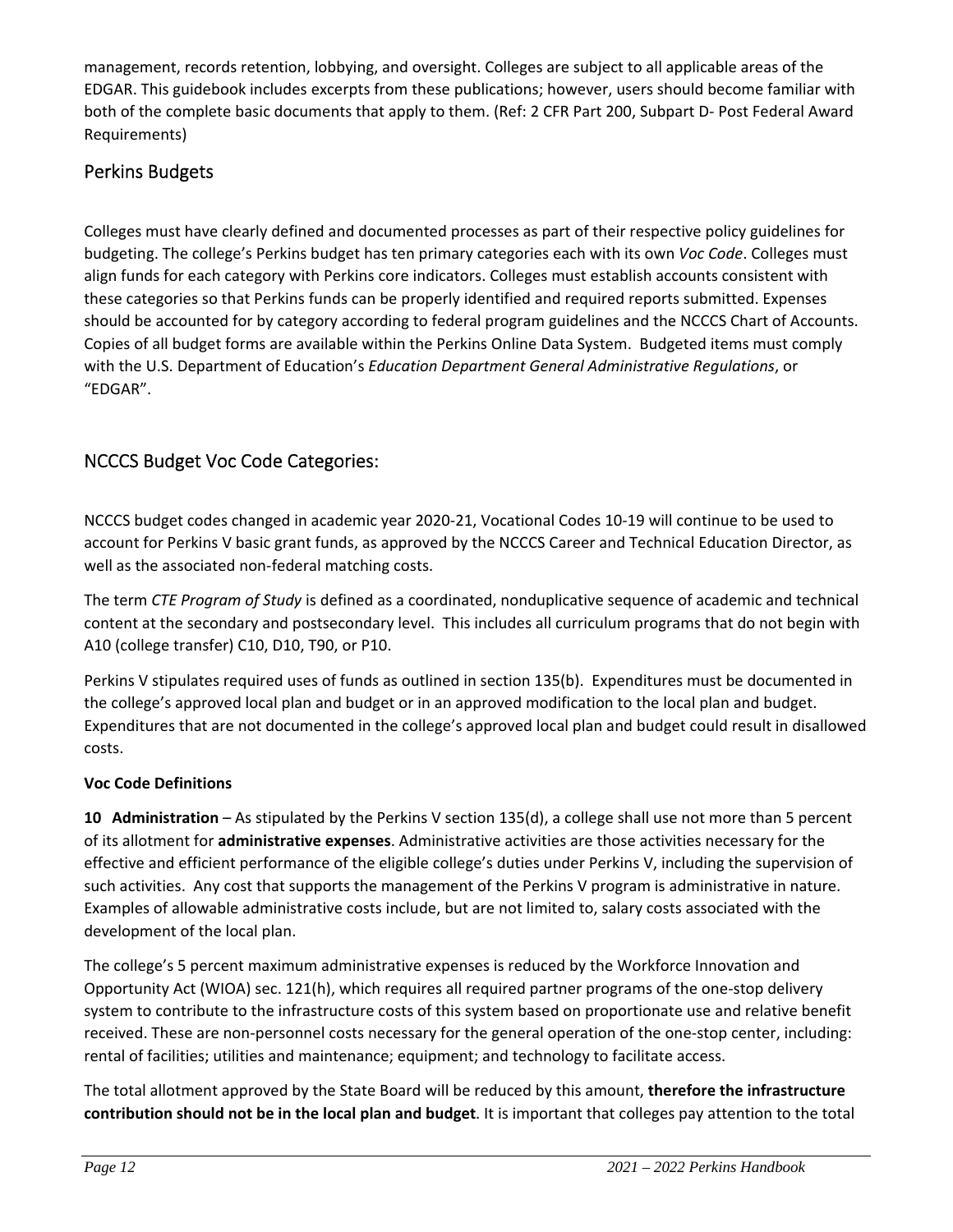amount they can budget for administration (Voc Code 10) as listed on the State Board item as "Admin Costs Available)

For example: Alamance CC calculated allotment is \$250,627 (75,188+175,439). The WIOA infrastructure cost has been calculated to be \$126. The available administrative cost listed in the furthest right column is the total 5 percent admin minus the amount for the One‐Stop.

| <b>CTE Allotment</b>     |        |                    |                                                                                        |             |                    |           |                   |                    |
|--------------------------|--------|--------------------|----------------------------------------------------------------------------------------|-------------|--------------------|-----------|-------------------|--------------------|
|                          |        |                    | Pell Grant Percent of July, Aug., Sept. Oct. 2018- June Infrastructure Total Allotment |             |                    |           |                   | <b>Admin Costs</b> |
| <b>Community College</b> | Awards | <b>Pell Grants</b> | 2019                                                                                   | 2020        | Costs <sup>^</sup> | 2019-20   | <b>Admin - 5%</b> | <b>Availalble</b>  |
|                          |        |                    | Approx. 30%                                                                            | Approx. 70% |                    |           |                   |                    |
| Alamance CC              | 800    | 1.87%              | \$75.188                                                                               | \$175.439   | \$126)             | \$250.501 | \$12,531          | \$12,405           |

**It is important to note** that administrative expenses may be used only in proportion to the grant expenditures. For example, if after the first quarter 25 percent of the grant has been spent, then 25 percent of the administrative funds may be billed to the grant.

**11 Career exploration and career development (section 135 (b)(1))** - Provide career exploration and career development activities through an organized, systematic framework designed to aid students before enrolling and while participating in a career and technical education program, in making informed plans and decisions about future education and career opportunities and programs of study. Funds **may** be used for activities that: focus on career exploration and awareness, provide labor market information, development of plans for graduation and career plans, guidance /career counselors that provide information on postsecondary education and career options, any other activity that advances knowledge of career opportunities and assists students in making informed decisions about future education and employment goals, including nontraditional fields, provides students with a strong understanding of all aspects of industry.

**12 Professional Development (section 135(b)(2)** - provide professional development for teachers, faculty, school leaders, administrators, specialized instructional support personnel, career guidance and academic counselors, or paraprofessionals. Funds **may** be used for activities that: support training on the implementation of strategies to improve student achievement and close gaps in student participation and performance; that provide opportunities to advance knowledge, skills, and understanding in pedagogical practices; training on how to provide appropriate accommodations for individuals with disabilities, and English language learners; provide advanced education and training leading to further credentials for faculty and staff that improve teaching and learning, provide opportunities to advance knowledge, skills, and understanding of all aspects of an industry.

**13 Skill Attainment (section 135(b)(3)** ‐ provide within career and technical education the skills necessary to pursue careers in high‐skill, high‐wage, or in‐demand industry sectors or occupations. Funds **may** be used for work-based learning opportunities; integration of employability skills; and other activities that increase student engagement and success including simulated work environments. Any equipment purchased for this purpose must be listed under Voc Code 17.

**14 Academic Integration (section 135(b)(4))** ‐ support integration of academic skills into career and technical education programs and programs of study. Funds may be used for instructional technology equipment that expands the use of technology to enhance teaching such as distance learning. Funds may also be used to support tutors.

**15 Increase Student Achievement (section 135(b)(5))** ‐ plan and carry out elements that support the implementation of career and technical education programs and programs of study and that result in increasing student achievement of the local levels of performance established under section 113. Funds **may** be used for activities on: curriculum alignment; collaborative relationships; accelerated learning programs; activities that increase access; support for career and technical student organizations; support to reduce or eliminate out‐of‐ pocket expenses for special populations participating in career and technical education; other activities to improve career and technical education programs.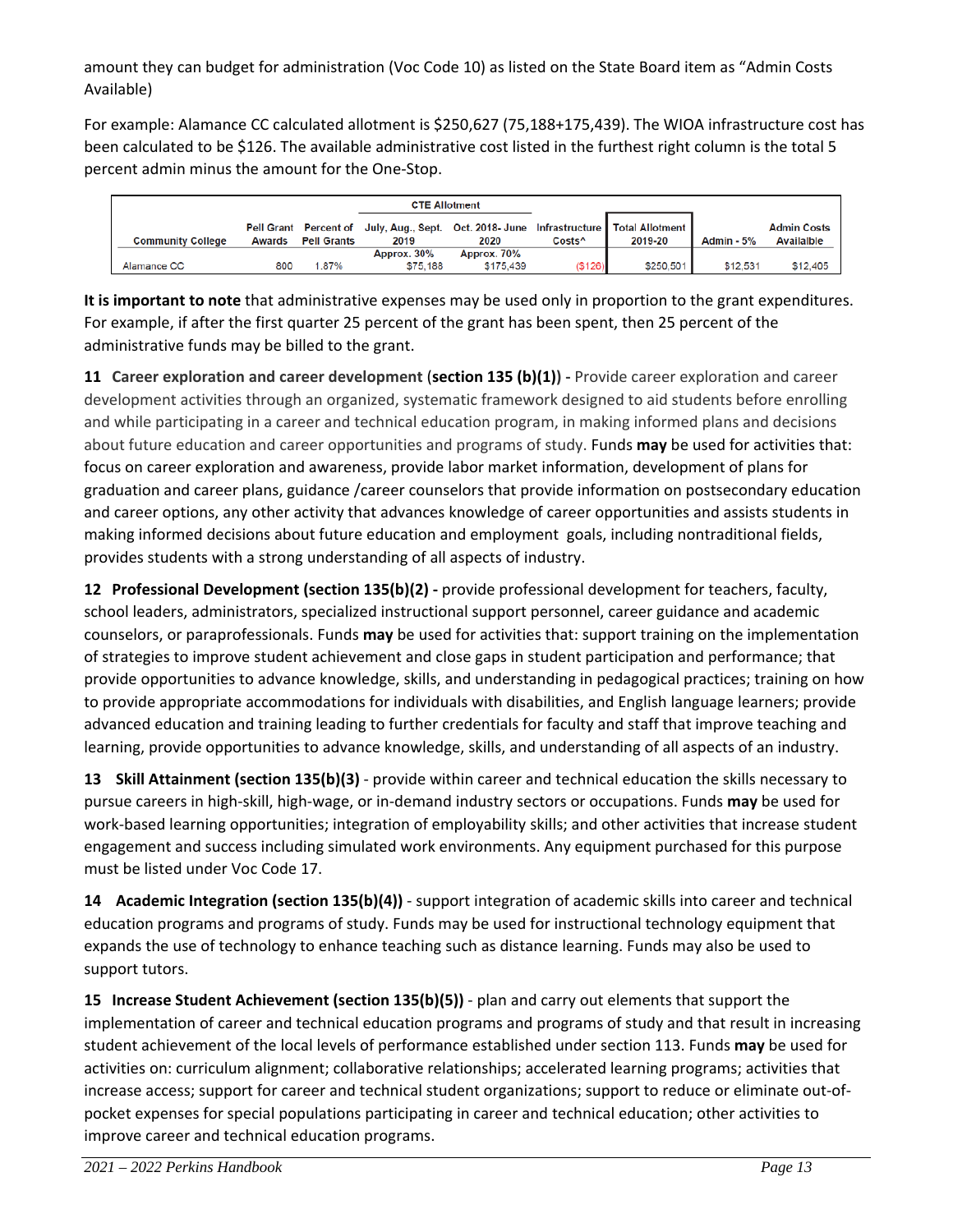**16 Evaluation of CTE Programs (section 135(b)(6))** ‐develop and implement evaluations of the activities carried out with funds under this part, including evaluations necessary to complete the comprehensive local needs assessment.

**17 Equipment (section 135(b)(5)(D)) –** appropriate equipment, technology and instructional materials (including support for library resources). Funds **may** be used for equipment that is aligned with business and industry needs, including machinery, testing equipment, tools, implements, hardware and software, and other new and emerging instructional materials. All equipment purchases must be an identified need in the college's Comprehensive Local Needs Assessment.

**18 Wages: Salary for faculty, staff and other supportive personnel (not Administrative) (section 135(b)(5)(G))**  Funds **may** be used for efforts to support salaries, recruit and retain career and technical education faculty, and staff, administrators, specialized instructional support personnel, career guidance and academic counselors and paraprofessionals. Indicate which Voc Code activities each position is responsible for in the description.

**19 Career and Technical Student Organizations (section 135(b)(5)(O))** support career and technical student organizations. (It is recommended not more than 10 percent of allotment be used for this Voc Code) Funds **may**  be used for CTE student preparation for, and participation in technical skills competitions aligned with career and technical education or upgrade technical skills. Funds **may** be used to support CTE students and CTE students who are members of special populations as defined by Perkins V section 3(48) in all aspects of participation in Career and Technical Student Organizations including membership dues, uniforms and other activities directly related to the CTSO that may present a financial barrier for participation. It is expected all other avenues of funding assistance will be exhausted before using Perkins funds for special populations assistance in CTSOs.

#### **28 Reserve Fund and other Special Funding**

Funds may be allocated to this Voc Code based upon a formula established by the State CTE Director and approved by the NCCC State Board. This includes Reserve Funds and special projects, except for leadership projects.

#### Annual Budget Review and Approval Process

The following general actions are taken for annual Perkins budgets:

- 1. Colleges will submit their annual Perkins budget in the Perkins Online Data System Moodle in the current year's course located at NCPerkins.org
- 2. All items in the annual budget must clearly align with the Perkins activities outlined in the local plan and identified as a need in the college's CLNA.
- 3. CTE program coordinators and the CTE Director reviews and approves the Perkins plans and budgets for compliance with these guidelines.
- 4. Colleges will receive the approved budgets from their program coordinators and may begin making purchases once the funds are made available.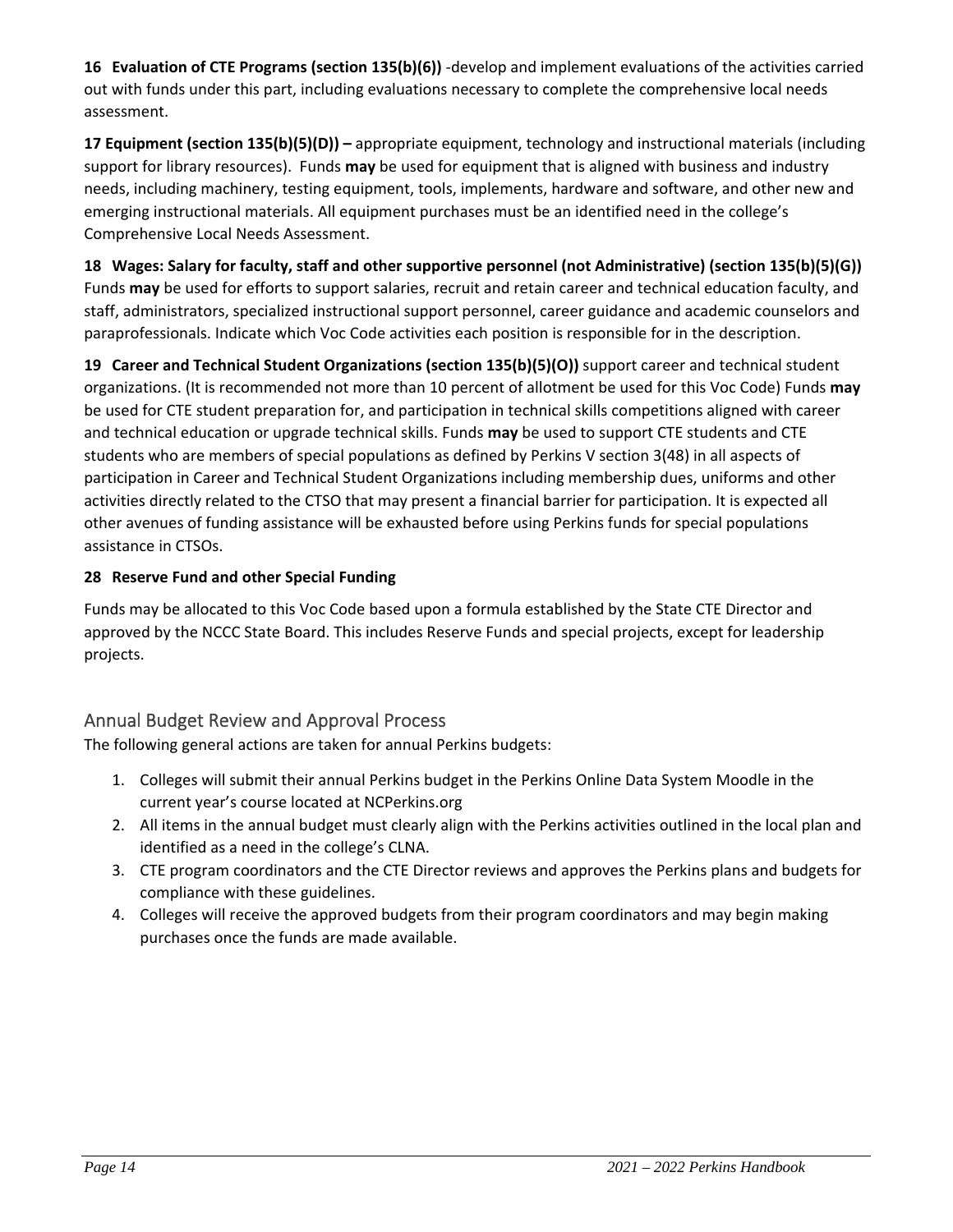#### Local Plan and Budget Modifications

A modification is required if the college desires to modify the approved local plan and/or budget by more than 10 percent. There must be a clear linkage between the modification request and the CLNA. Colleges should not expend funds according to the modified budget until their request has been authorized. Early submission of a modification to the plan and budget is necessary to ensure that funds are spent early enough in the academic year to impact student learning and associated indicator results. The deadline to submit a budget modification is mid‐May of each year.

Budget modifications must adhere to the following:

- **1. Relation to cost principles**. The cost principle requirements of EDGAR 2 CFR Part 200 Sub‐part E apply.
- **2. Local Plan**. When a budget modification is made, the college's local plan must be updated to reflect the changes.
- **3. Budget changes**. Colleges shall obtain the prior approval from their program coordinator whenever any of the following changes is anticipated under Perkins grant award:
	- a. any revision which would result in the need for additional funding
	- b. unless waived by the awarding agency, cumulative transfers among direct cost categories, or, if applicable, among separately budgeted programs, projects, functions, or activities that exceed or are expected to exceed 10 percent of the current total approved budget, or funding in a subcategory is insufficient, and **shall be accompanied by a narrative justification for the proposed revision.**
- **4. Programmatic changes**. Revision of the scope or objectives of the program requires prior approval.
- **5. Final budget amendments** for the current fiscal year must be submitted no later than May 15. *Any amendments past this date may not be approved.*

#### Other Considerations

#### **Construction projects.**

Capital Improvements using Perkins funding is typically unauthorized. Renovation to an existing structure for the installation of CTE training equipment may be permitted and requires written prior approval.

#### **Program Income**

In accordance with the Uniform Administrative Requirements 2 CFR Part 200, §200.307. All program income consideration must meet the following requirements:

- 1. Colleges are encouraged to earn income to defray program costs where appropriate. Income realized from Perkins programs must be rolled back into the program from which it was earned, and not the college's general fund.
- 2. Program income includes income from fees for services performed, from the use or rental of real or personal property acquired with grant funds, from the sale of commodities or items fabricated in the CTE program.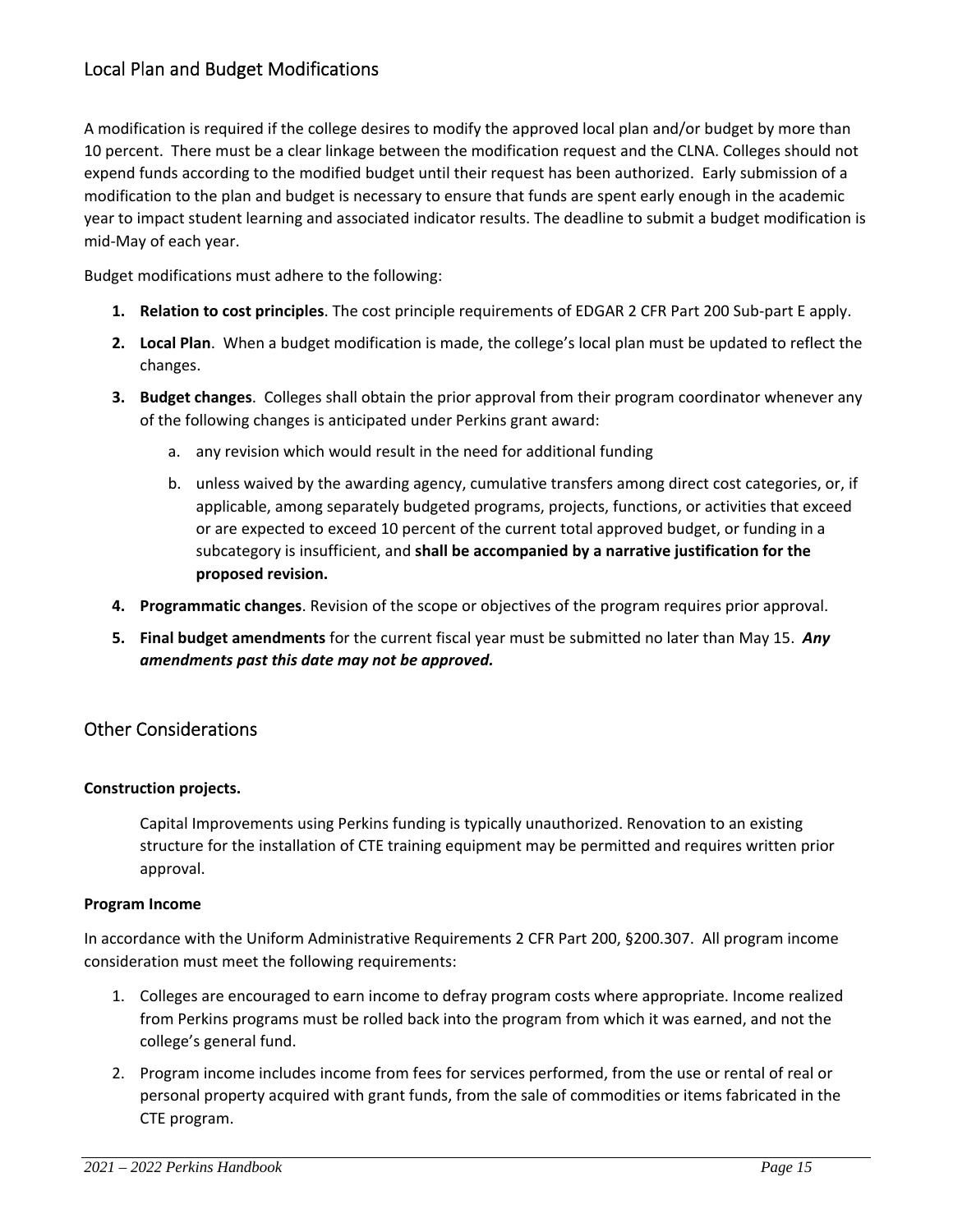- 3. Program income does not include interest on grant funds, rebates, credits, discounts, refunds, etc. and interest earned on any of them. Taxes, special assessments, levies, fines, and other such revenues raised by a college are not program income.
- 4. There are no Federal requirements governing the disposition of program income earned after the end of the award period (i.e., until the ending date of the final financial report), unless the terms of the agreement or the Federal agency regulations provide otherwise.
- 5. Live work procedures must be adhered to in support of program income.
- 6. Accurate accounting of revenue, supplies, material, etc. must be maintained.

#### Basic Cost Guidance/Principles

*Factors Affecting Allowability of Costs* (Ref: 2 CFR Part 200, § 200.403)

All costs must be:

- 1. Necessary and reasonable and allocable
- 2. Conform with federal law and grant terms
- 3. Consistent with state and local policies
- 4. Consistently treated
- 5. In accordance with Generally Accepted Accounting Principles (GAAP)
- 6. Not included as a match
- 7. Adequately documented

#### **Direct Costs** (Ref 2 CFR Part 200, § 200.413)

**Direct costs** are those costs that can be identified specifically with a particular final cost objective, such as a Federal award, or other internally or externally funded activity or that can be directly assigned to such activities relatively easily with a high degree of accuracy.

Direct costs generally include:

- Salaries and wages (including vacations, holidays, sick leave, and other excused absences of employees working specifically on objectives of a grant or contract – i.e, direct labor costs).
- Other employee fringe benefits allocable on direct-labor employees.
- Consultant services contracted to accomplish specific grant/contract objectives.
- Travel of employees.
- Materials, supplies, and equipment purchased directly for use on a specific grant or contract.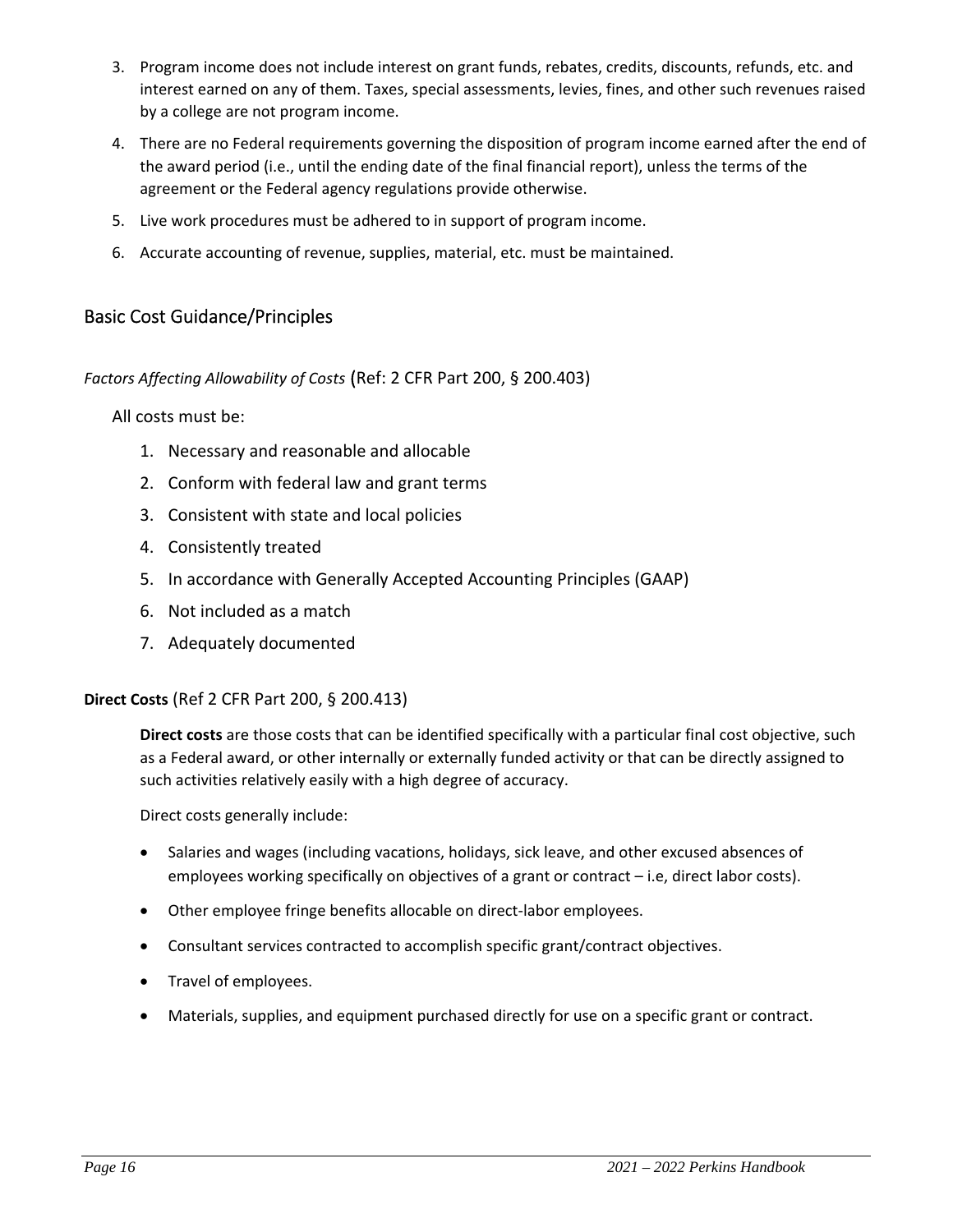The salaries of administrative and clerical staff should normally be treated as indirect costs. Direct charging of these costs may be appropriate only if all of the following conditions are met:

- Administrative or clerical services are integral to a project or activity
- Individuals involved can be specifically identified with the project or activity
- Such costs are explicitly included in the budget or have the prior written approval of your Program Coordinator
- The costs are not also recovered as indirect costs

#### **Reasonable Costs** (Ref 2 CFR Part 200, § 200.404)

Consideration must be given to:

- Whether cost is a type generally recognized as ordinary and necessary for the operation of the college or the proper and efficient performance of the Federal award
- The restraints or requirements imposed by such factors as Federal, state, local, tribal and other laws and regulations and terms and conditions
- Market prices for comparable goods and services in the geographic area
- Whether the individuals acted with prudence under the circumstances considering their responsibility
- No significant deviation from established prices

#### **Practical questions**

- Does it help fill a gap identified by the CLNA?
- Do I really need this?
- Is the expense targeted to a valid programmatic/administrative need?
- Is this the minimum amount I need to spend to meet my need?
- Do I have the capacity to use what I am purchasing?
- Did I pay a fair rate?
- If I were asked to defend this purchase, would I be able to?

#### **Allocable Costs** (Ref 2 CFR Part 200, § 200.405)

A cost is allocable to a Federal award or cost objective if the goods or services involved are chargeable or assignable in accordance with relative benefits received.

Can only charge in proportion to the value received by the program.

For example – A college purchases a subscription to a course review process to evaluate all courses at the institution. The courses at the college are 80 percent CTE‐related and 20 percent college transfer. The college may fund only 80 percent of the subscription with Perkins funds.

Any questions about potential conflicts should be addressed to the NCCCS CTE **Coordinator**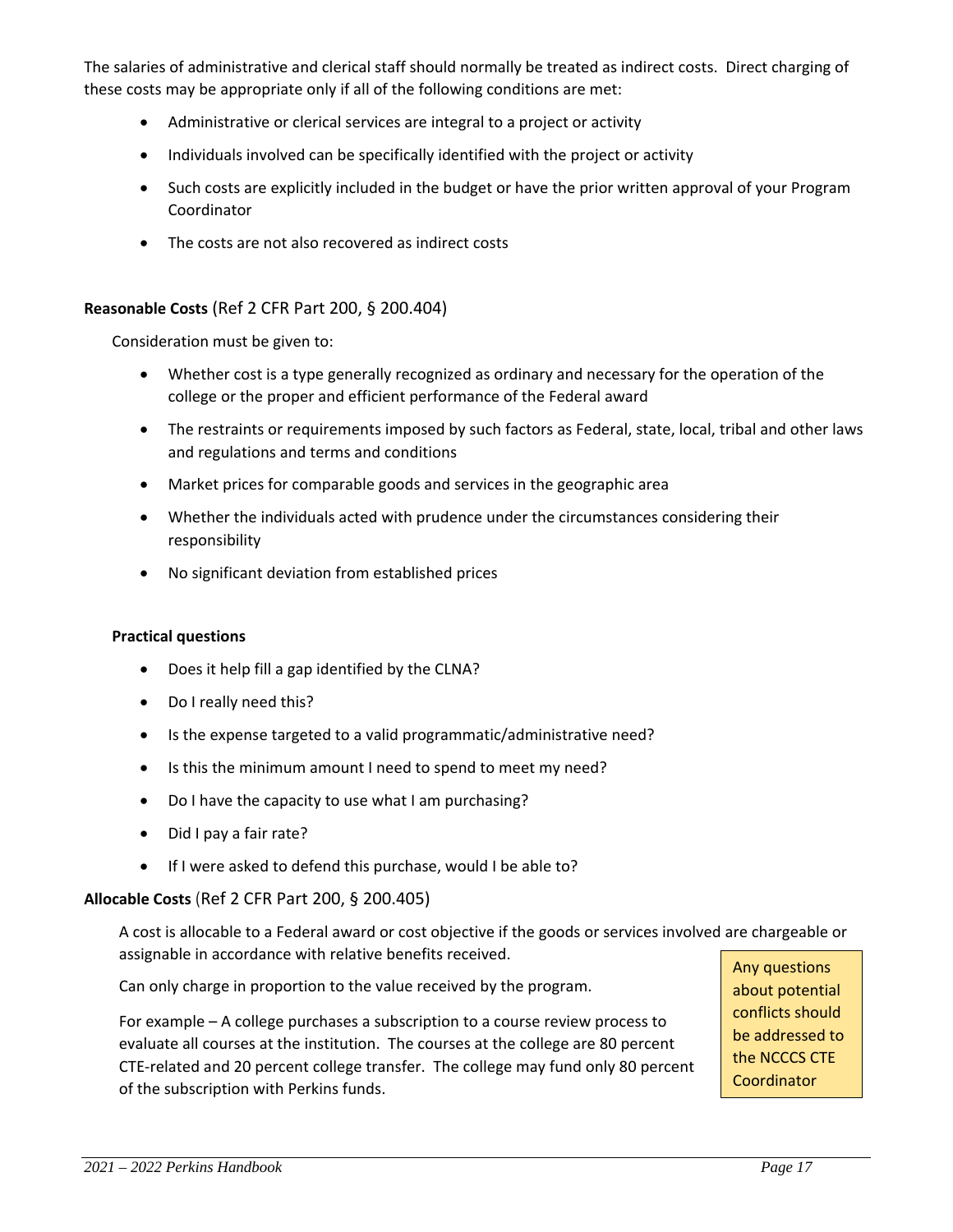#### **Non‐Allowable Expenditures**

Funds typically cannot be used to purchase the following. Contact your Program Coordinator for additional clarification.

| Advertising                 | $\bullet$ | Food or beverages                                                                              |  |
|-----------------------------|-----------|------------------------------------------------------------------------------------------------|--|
| Alcohol                     | ٠         | Fundraising                                                                                    |  |
| Audits except single audit  | ٠         | Furniture                                                                                      |  |
| Awards and memorabilia      | $\bullet$ | Giveaways                                                                                      |  |
| Contingencies               | $\bullet$ | General administration apart from program                                                      |  |
| Contributions and donations |           | administration                                                                                 |  |
| Entertainment               | $\bullet$ | Individual memberships                                                                         |  |
| Expenses that supplant      | $\bullet$ | Memberships or anything related to lobbying                                                    |  |
| <b>Facilities</b>           | $\bullet$ | Student expenses or direct assistance to students<br>(except for specific special populations) |  |
| Fines and penalties         | $\bullet$ | Perkins cannot be used as matching funds for                                                   |  |
| <b>Firearms</b>             |           | other grants                                                                                   |  |

#### **Specific Cost Guidance by Category**

The Code of Federal Regulations (CFR) contains specific cost guidance by category in *Ref: 2 CFR Part 200, §200.420 – §200.476.*  These principles apply whether a cost is treated as direct or indirect. Failure to mention a particular item of cost in these sections of the CFR is not intended to imply that it is either allowable or non‐ unallowable; rather, determination of allowability in each case will be based on the treatment or standards provided for similar or related items of cost.

*Ref: 2 CFR Part 200, §200.420,* "In case of a discrepancy between the provisions of a specific Federal award and the provisions below, the Federal award governs. Criteria outlined in *§200.403 Factors Affecting Allowability of Costs* must be applied in determining allowability. See also §200.102."

#### **Timely Obligation of Funds**

Colleges must make a concerted effort to obligate Perkins funds in a timely manner throughout the fiscal year. Priority must be made to obligate funding in a programmatic response towards improving the college's performance for core indicators, especially in the performance areas that are reported below the targeted levels.

- 1. Colleges may begin to obligate funds in accordance with their substantially approved form once notified by their program coordinator that their plan and budget have been approved.
- 2. Every effort should be made to expend grant funds specifically for capital and non-capital purchases in the **first two quarters of the fiscal year**. This is critical to the efficient and effective use of the grant and to maximize the impact of the funds on student performance throughout reporting year.
- 3. Modifications to the basic budget may be submitted throughout the fiscal year but no later than May 15, 2021. Attention must be paid to timing of budget amendments to ensure enough time for the planning and approval process. Colleges must provide adequate time to process the request, gain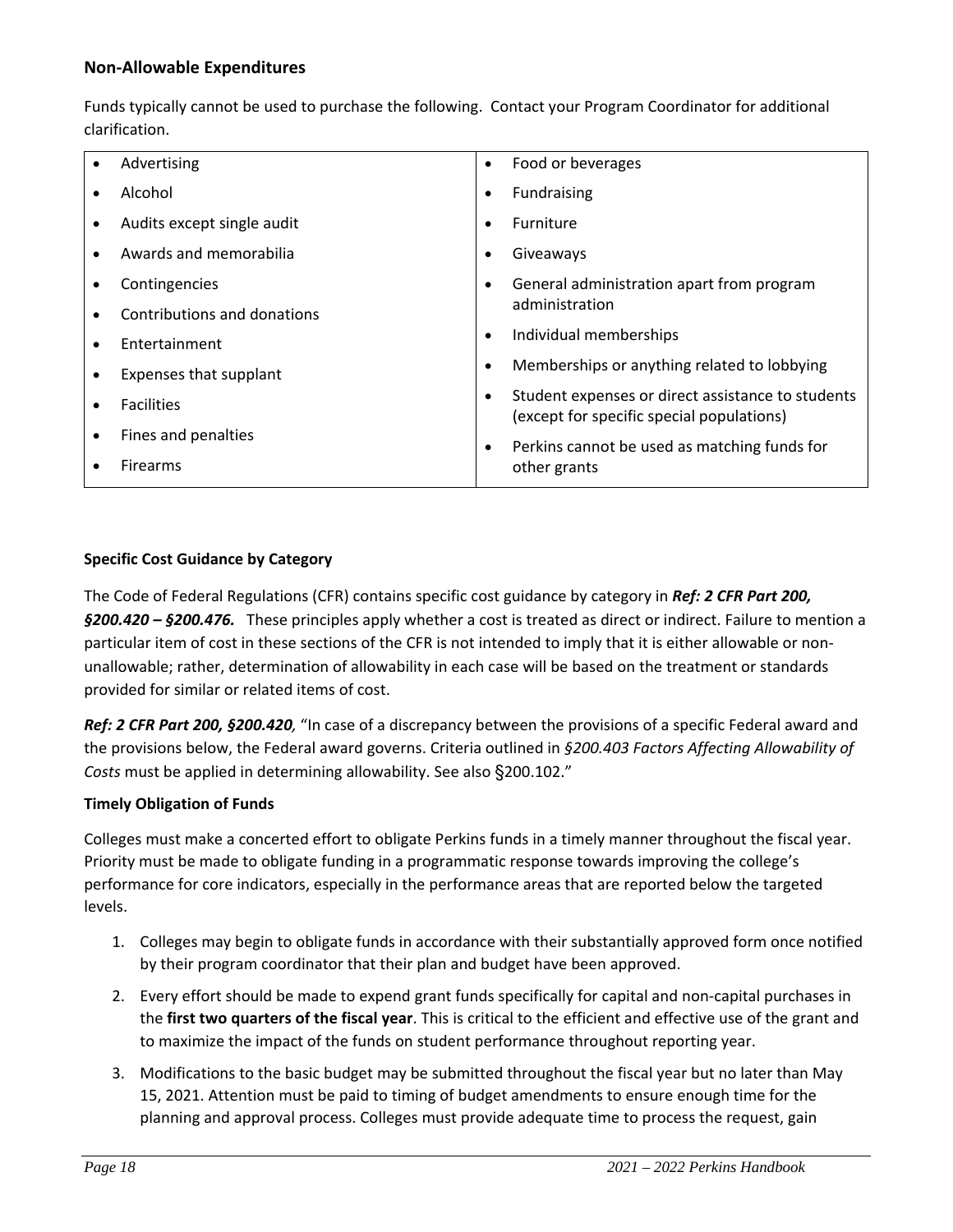approval from their program coordinator, implement the change, obligate, and expend the funds, and prepare to close out the grant for the year.

4. All equipment purchased using Perkins funding must be **in place and in use**, no later than June 30th of the fiscal year.

\*\* If a college is starting a **new program** in the summer or fall, and it has been approved by the NC State Board of Community Colleges, then Perkins funds may be used to purchase equipment in advance to the program starting. While next year's funding can still be used to purchase the equipment prior to the start of classes, in order to use the funds in the current year for a program starting in the summer or fall the program must have an approved CLNA and these items must be purchased, received, and paid for in the current budget year. If delivery of the equipment is delayed and caused to be paid for in the next year, then the next year's funds will have to cover the purchase. Note that Perkins funds may not be used as the primary source for new program equipment, but to supplement the college's funding to start the new program.

Check with your NCCCS **CTE Coordinator** if you have questions

#### **Required Certifications**

To assure that expenditures are proper and in accordance with the terms and conditions of the Federal award and approved project budgets, the annual and final fiscal reports or vouchers requesting payment under the agreements must include a certification, signed by an official who is authorized to legally bind the College, which reads as follows*: "By signing this report, I certify to the best of my knowledge and belief that the report is true, complete, and accurate, and the expenditures, disbursements and cash receipts are for the purposes and objectives set forth in the terms and conditions of the Federal award. I am aware that any false, fictitious, or fraudulent information, or the omission of any material fact, may subject me to criminal, civil or administrative penalties for fraud, false statements, false claims or otherwise. (U.S. Code Title 18, Section 1001 and Title 31, Sections 3729‐3730 and 3801‐3812)."*  When budget documents are submitted to www.ncperkins.org, the individual submitting the documentation will be required to acknowledge this statement. *Ref: 2 CFR Part 200, §200.415.*

#### **Carryover Procedures**

Every effort should be made to completely expend all awarded grant funds each year in an efficient and effective manner. Unused portions of college grant funds will not be allowed for reimbursements. Carryover funds will be returned to the NCCCS. When applicable, these carryover funds will be included in the overall Perkins allocations to all colleges for the following year.

#### Procurement Standards & Property Management

#### *General Procurement Standards (Ref: 2 CFR Part 200, §200.318)*

All colleges will follow §200.318 General procurement standards through §200.326 ‐ Contract provisions.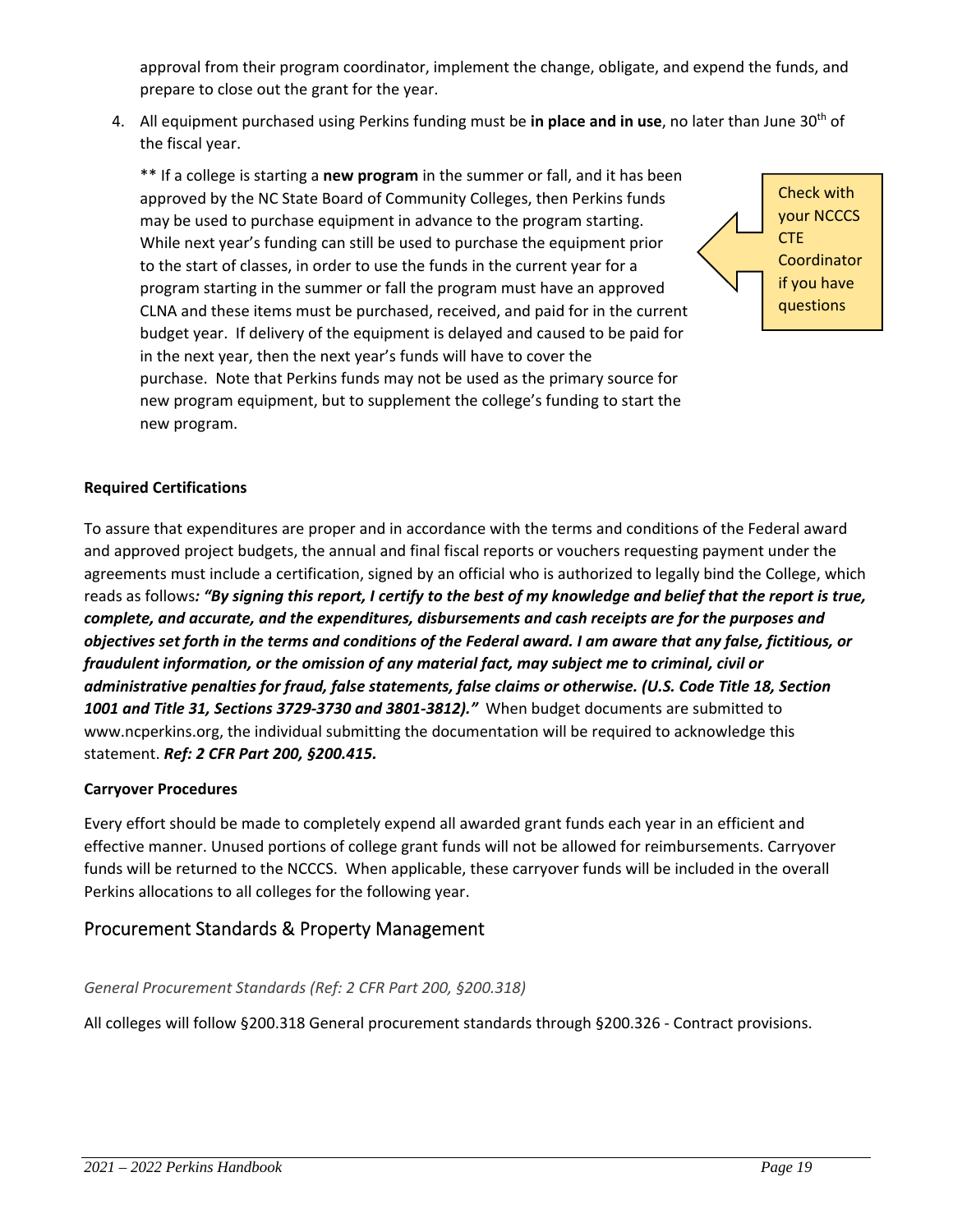#### Use

- 1. Equipment must be used by the college in the program or project for which it was acquired as long as needed, whether or not the project or program continues to be supported by the Federal award, and the college must not encumber the property without prior approval of NCCCS. When no longer needed for the original program or project, the equipment may be used in other activities supported by the Federal awarding agency, in the following order of priority:
	- a. Activities under a Federal award from the Federal awarding agency which funded the original program or Perkins project, then
	- b. Activities under Federal awards from other Federal awarding agencies. This includes consolidated equipment for information technology systems.
- 2. During the time that equipment is used on the project or program for which it was acquired, the college must also make equipment available for use on other projects or programs currently or previously supported by the Federal Government, provided that such use will not interfere with the work on the projects or program for which it was originally acquired. First preference for other use must be given to other programs or projects supported by Federal awarding agency that financed the equipment and second preference must be given to programs or projects under Federal awards from other Federal awarding agencies. Use for non‐federally funded programs or projects is also permissible. User fees should be considered if appropriate.
- 3. When acquiring replacement equipment, the college may use the equipment to be replaced as a trade‐ in or sell the property and use the proceeds to offset the cost of the replacement property.

#### Management

Procedures for managing equipment (including replacement equipment), whether acquired in whole or in part under a Federal award, until disposition takes place will, as a minimum, meet the following requirements:

Property records must be maintained that include a description of the property, a serial number or other identification number, the source of funding for the property, who holds title, the acquisition date, and cost of the property, percentage of Federal participation in the project costs for the Federal award under which the property was acquired, the location, use and condition of the property, and any ultimate disposition data including the date of disposal and sale price of the property.

- a. All items susceptible to pilferage purchased with Perkins funds must be inventoried and visibly tagged (or alternate method of identification) before being placed into service.
- b. At a minimum, tags will identify the item as purchased with Perkins funds and include an inventory number that corresponds with property records.
- c. Property records must include a description of the property, a serial number or other identification number, the source of property, who holds title, the acquisition date, and cost of the property, percentage of federal participation in the cost of the property, the location, use and condition of the property and any ultimate disposition data including the date of disposal or sale price of the property.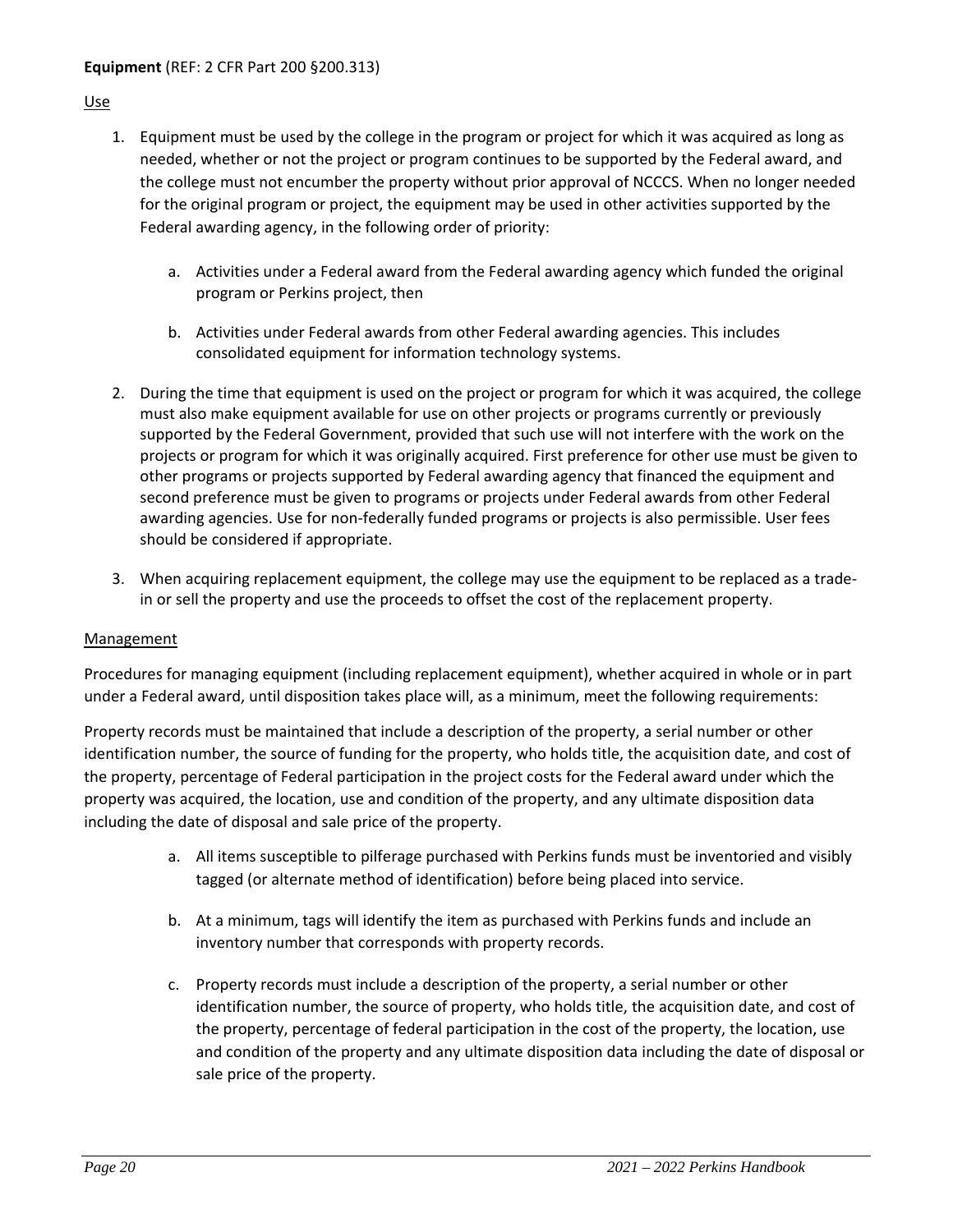- 2. A physical inventory of the property must be taken, and the results reconciled with the property records at least annually.
- 3. A control system must be developed to ensure adequate safeguards to prevent loss, damage, or theft of the property. Any loss, damage, or theft must be investigated.
- 4. Adequate maintenance procedures must be developed to keep the property in good condition.
- 5. If the college is authorized or required to sell the property, proper sales procedures must be established to ensure the highest possible return. Consult the Director of CTE at NCCCS prior to selling.
- 6. Lost, Damaged, or Stolen Items ‐ Colleges must take reasonable precautions to ensure that items purchased with Perkins funding are properly maintained, accounted for, and protected from damage, loss, unreasonable deterioration and theft. Colleges are advised to implement the following controls, and any additional controls felt to be necessary to safeguard the property:
	- a. Maintain adequate and current property records that allow the items to be located, and maintain records of the person or persons who have property in their possession or are responsible for their security during non-duty hours. Accountability and responsibility must always be maintained, whether the property is located on‐site or off‐site.
	- b. Provide a secure building and coordinate between the security function and the Property Control Officer, especially regarding security violations or changes affecting official property.
	- c. Have a written policy and always follow it when checking out property that requires employees to sign for property in their possession.

When property acquired with Perkins funds is lost, damaged or stolen the college must conduct and fully document an investigation. When appropriate, law enforcement authorities should be notified, a police report should be filed and maintained for records, and if the item meets the state's capitalization threshold, insurance provider should be notified.

#### **Disposition**

When original or replacement equipment acquired under a Federal award is no longer needed for the original project or program or for other activities currently or previously supported by a Federal awarding agency, except as otherwise provided in Federal statutes, regulations, or Federal awarding agency disposition instructions, the college must request disposition instructions from NCCCS. Disposition of the equipment will be made as follows, in accordance with Federal awarding agency disposition instructions:

- 1. Items of equipment with a current-per-unit-fair-market value of \$5,000 or less may be retained, sold or otherwise disposed of with no further obligation to the Federal awarding agency.
- 2. Except as provided in §200.312 Federally‐owned and exempt property, paragraph (b), or if the Federal awarding agency fails to provide requested disposition instructions within 120 days, items of equipment with a current per-unit-fair-market value in excess of \$5,000 may be retained by the college or sold. The Federal awarding agency is entitled to an amount calculated by multiplying the current market value or proceeds from sale by the Federal awarding agency's percentage of participation in the cost of the original purchase. If the equipment is sold, the Federal awarding agency may permit the college to deduct and retain from the Federal share \$500 or 10 percent of the proceeds, whichever is less, for its selling and handling expenses.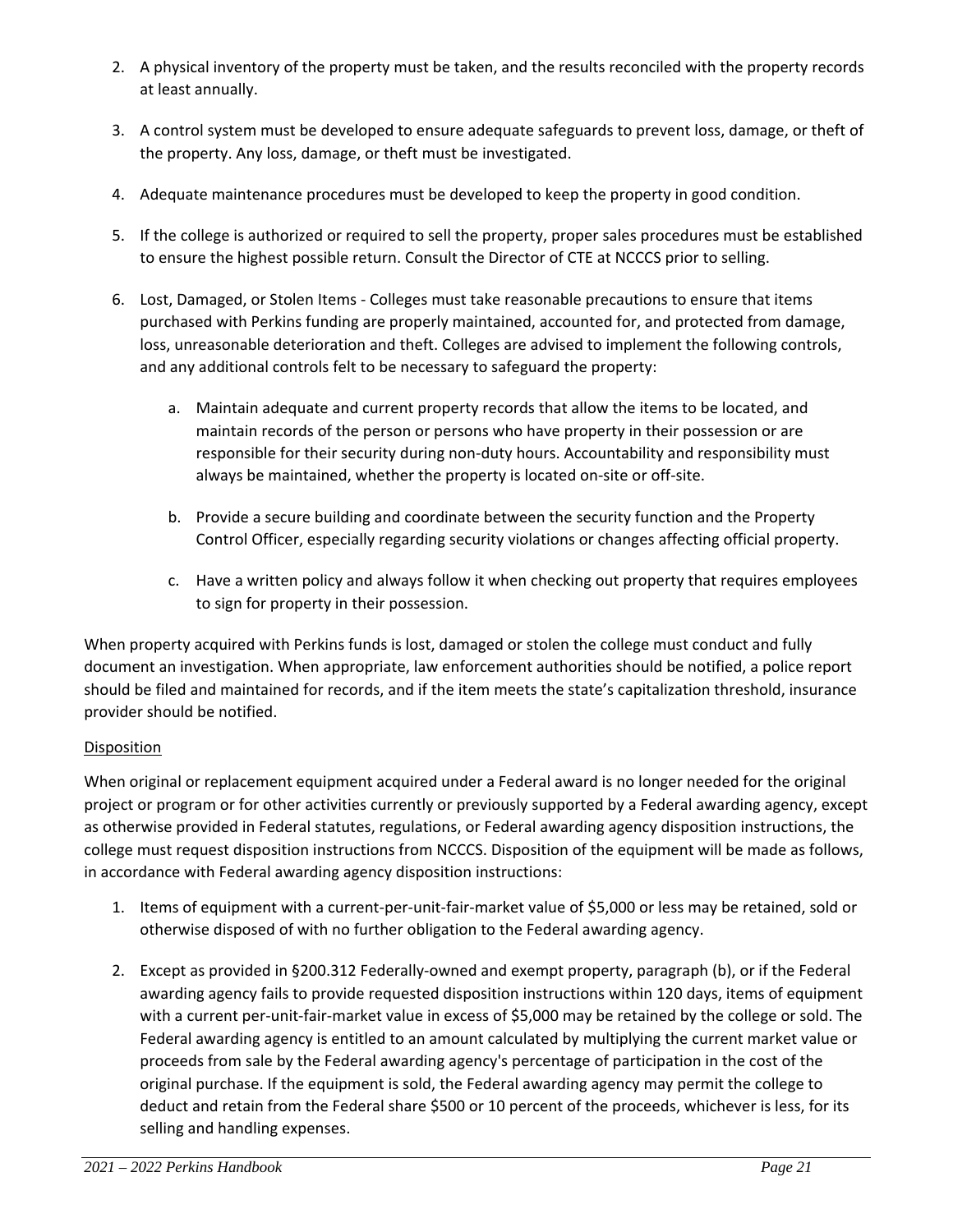- 3. The college may transfer title of the property to the Federal Government or to an eligible third party provided that, in such cases, the college must be entitled to compensation for its attributable percentage of the current fair market value of the property.
- 4. In cases where a college fails to take appropriate disposition actions, the Federal awarding agency may direct the college to take disposition actions.

#### Employee Time and Effort

Time and effort reporting guidelines are specified in **2 CFR Part 200 §200.430**. All employees, including instructors, administrators, and other staff who are paid with federal funds are required to document the time and effort they spend within that program. The portion of the federally paid wages should be reflective of the time and effort the individual has put forth for that federal program. See Appendix C for sample forms.

- 1. Charges to Federal awards for salaries and wages must be based on records that accurately reflect the work performed. These records must:
	- a. Be supported by a system of internal control that provides reasonable assurance that the charges are accurate, allowable, and properly allocated.
	- b. Be incorporated into the official records of the organization.
- 2. Employees compensated using Perkins funds are required to maintain auditable time-and-effort documentation that shows how each employee spent his or her compensated time. Such documentation is written, after‐the‐fact documenting how the time was actually spent (not estimated or budgeted). There are sample forms in Appendix C and on NCPerkins.org. There are three types of time and effort certification reports:
	- a. **Semi‐annual certifications are required for personnel whose compensation is funded solely from the Perkins grant.** These certifications document that the person has been working solely in activities supported by the Perkins grant. Some colleges may require monthly reports for these personnel. Every six months is only the minimum. The certification must (1) cover a semi-annual period of time, (2) identify Perkins as the program, and (3) be signed and dated by an employee and supervisor having first-hand knowledge of the work performed by the employee.
	- b. **Semi‐annual certifications are required for personnel whose time is spent solely on Perkins Act allowable activities but is paid in part from Perkins and in part from other sources.** Some colleges (grant colleges) may require monthly reports for these personnel. Every six months is only the minimum. The certification must (1) cover a semi-annual period of time, (2) identify activities that are allowable under the Perkins Act, (3) identify all funding sources, and (4) be signed and dated by an employee and supervisor having first-hand knowledge of the work performed by the employee.
	- c. **Monthly certifications are required for personnel whose time is split between Perkins allowable activities and non‐allowable activities and is charged in part to Perkins and in part to other sources (split‐funded staff).** These reports document the portions of time and effort dedicated to Perkins and to other revenue sources. Such records must (1) be completed after-the-fact, (2) account for the total time for which the employee is compensated, (3) be prepared at least monthly and coincide with one pay period, and (4) be signed by the employee and by an administrator or supervisor.If there are differences in the amount of time that an individual is reporting and what is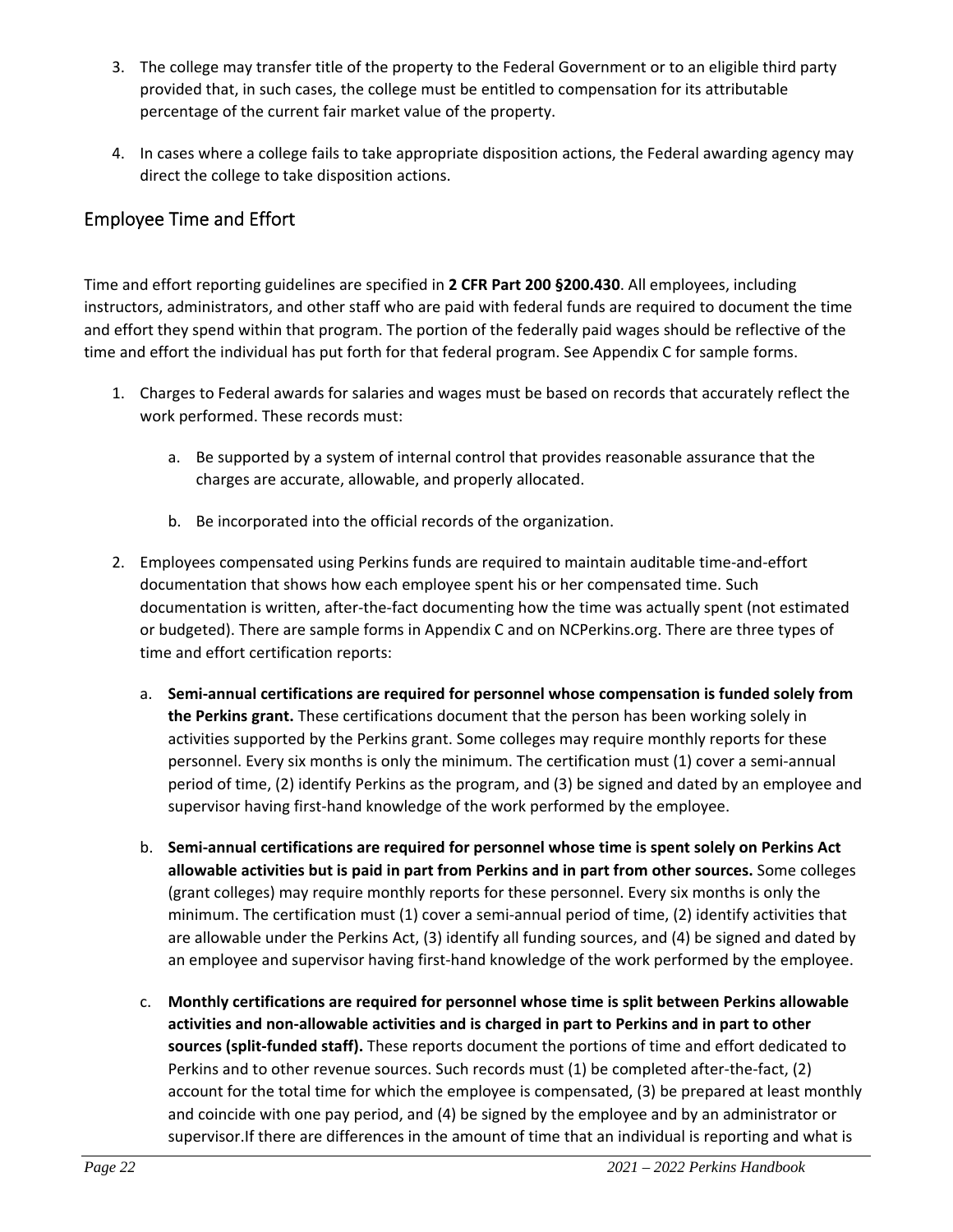actually being paid, adjustments must be made in the payroll to accurately reflect the time and effort spent on Perkins activities.

#### d. **Time and Effort Guidance for split‐time employees with direct services to students**

If the employees work with both AA/AS and AAS students, the position is considered split. Employees who fall into this category must complete the split time and effort form and record both AAS and AA/AS hours on a weekly basis. The form must be submitted monthly and signed by the employee and their supervisor.

Documentation of effort should include:

- Student's program of study
- Subject area
- Time spent for each session

Documentation should be collected monthly and be included with the time and effort form. Supervisors should reconcile the hours worked with the documentation provided to ensure the hours reported match.

\*\*\* Do not include student personal identifying information (PII) in any reports submitted to NCCCS.

### Local Plan Requirements

#### About the Funds

Perkins CTE grants are designed to enhance Career and Technical Education programs of study in curriculum programs, not continuing education. With the implementation of Perkins V there has been a shift in how colleges decide how to spend these funds. Colleges must conduct a local comprehensive needs assessment (CLNA) with input from a diverse body of stakeholders. The stakeholders must include secondary and post‐ secondary representative of CTE programs; representatives of the State or local workforce development boards and a range of businesses or industries; parents and students; representatives of special populations; and regional or local agencies serving homeless and at-risk youth. See Perkins V, Section 134(d) for the entire list. With the inclusion of a CLNA, the Perkins funds must be focused on preparing students for "in-demand industry sectors or occupations." The Act allows funds to be spent on emerging industries as workforce needs are determined during the CLNA. The goal is to prepare the local workforce to positively impact the local community. All funds spent must be directly tied to a need determined by the CLNA.

The Basic Perkins Grant is federal funding to improve and boost CTE 9‐14 programs of study. If each program of study at the college receives a supply budget, these local funds for supplies cannot be replaced with federal funds (supplanting). Funds to a particular program can be enhanced (supplement). Perkins funds may be spent to supplement budgets used to outfit new programs and may be used for curriculum development of a new program.

In accordance with the Perkins legislation, Section 134(b)(1) through (6), colleges must conduct certain activities. See page 9 of this handbook for the required uses of funds.

#### **Managing the Perkins Basic Grant at your College**

NCCCS recommends that each college set up a Perkins team to assist in oversight, planning, and implementation of the grant that includes, at a minimum, the Chief Academic Officer and CTE Deans.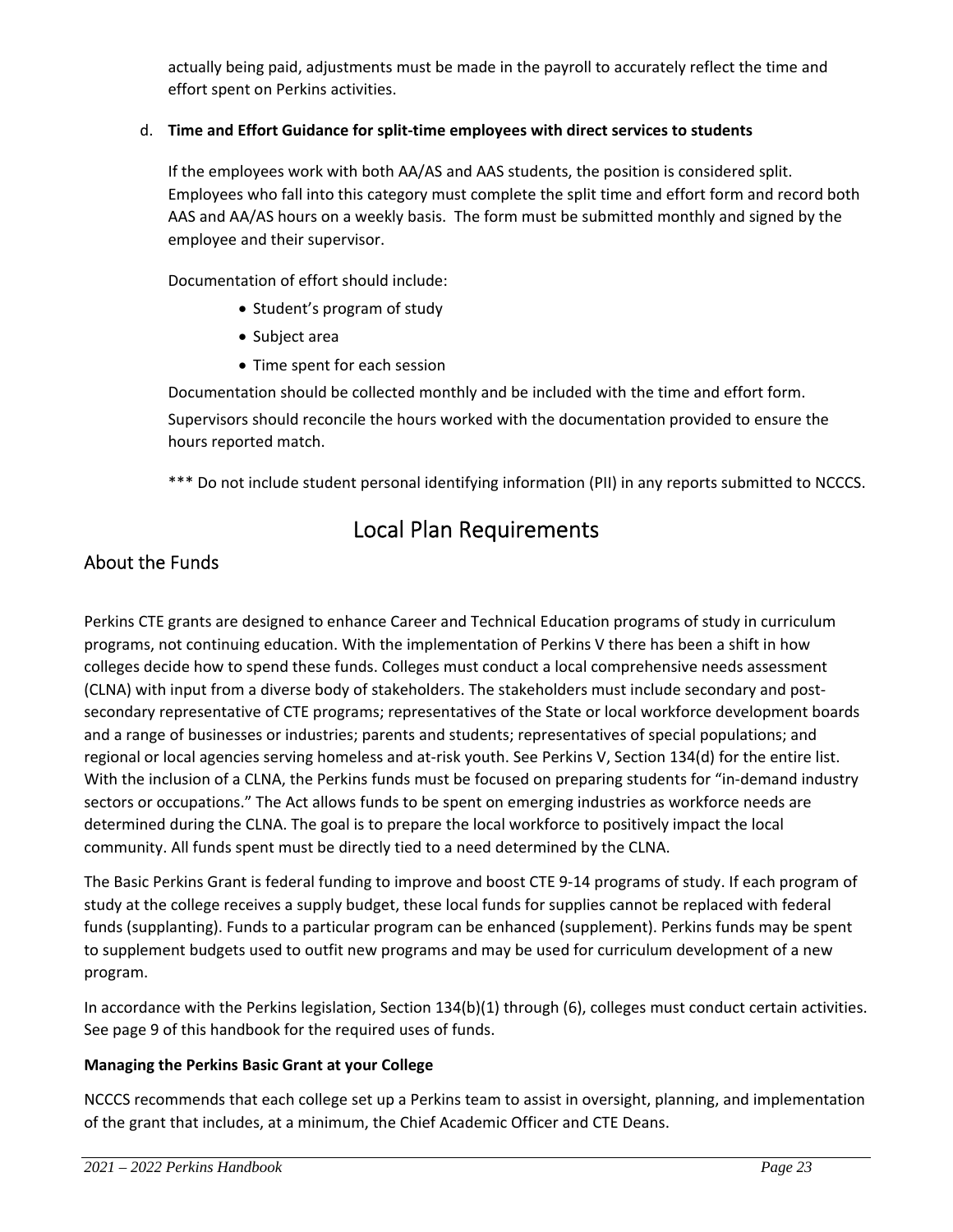Review current CLNA summaries and determine if they need to be updated or new needs assessments conducted on additional programs.

Using the **needs identified in the CLNAs**, collaboratively develop, write, and submit for approval, your college postsecondary Perkins local plan and budget with your college team and finance officer.

Ensure the Perkins Basic Grant Acceptance of Allotment and Assurances are signed and followed with appropriate EDGAR guidance.

Coordinate the implementation of grant‐funded activities throughout the year.

Coordinate spending with all CTE Programs of Study.

Prepare and submit modifications on the local plan and budget as needed.

**Note:** Modifications are required when a Voc. Code / line item expenditure exceeds 10 percent or there is a significant change in the local plan.

Equipment purchases must be approved in advance by submitting equipment lists.

Work to enhance the 9-14 CTE Framework -- HS to CC to Work -- CTE Pathways within CCP. Review Memorandum of Understanding with high schools around CTE Programs of Study, this is an extension of the Career and College Promise Memorandum of Understanding.

#### Local Plan

Colleges that choose to accept Perkins funds must complete a process that includes the following elements:

- **Plan** that describes activities in the six required activity areas outlined in Perkins V your local plan should tell us how your college is addressing these required activities and how each activity meets a need(s) in the CLNA.
- **Budget** that corresponds to the local plan
- Signed Statement of **Assurances**
- Signed **Allotment Acceptance** form
- **Job Descriptions** of any positions funded in full or in part by Perkins
- Perkins **contact information**

The Local Plan and budget must be approved prior to spending Perkins funds. Distribution of any Reserve Funds will be in a separate plan and budget.

#### Mid‐Year Update

Each January colleges must complete the status of each activity in their plan. The two furthest right columns of the plan template are for this purpose. Please enter a status then explain more in the second column. Update the equipment list and salaries and note what was changed on those tabs. This update is to show activities planned and accomplished. These updates must be uploaded into NCPerkins.org.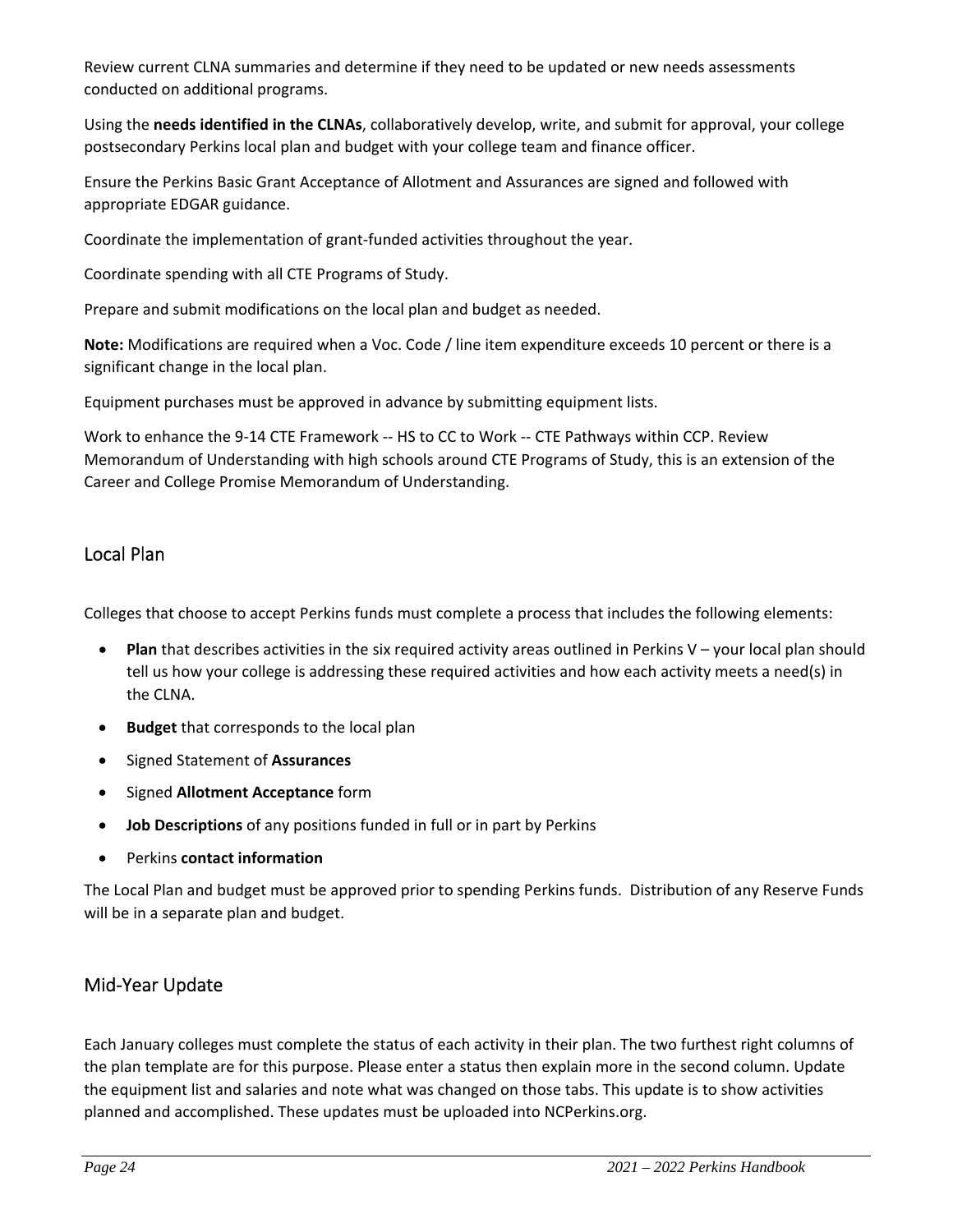Additionally, there will be on‐line or regional meetings in January. The mid‐year meetings will be a time to share practices, allowing colleges to learn from each other. Each college is expected to present promising practices they are implementing.

#### End‐of‐Year Update

Each June colleges must complete the final status of each activity in their plan. Enter a status then explain more in the second column. Update the equipment list and salaries and note what was changed on those tabs. These updates must be uploaded into NCPerkins.org.

Additionally, each college will submit a one‐page narrative (bullets are fine) highlighting the activities in the nine areas this year. A five‐minute‐or‐less promising practices video must be submitted. In June, each college will be given an allotted time to meet online with the NCCCS CTE Team to discuss their video and year's activities.

# Accountability

#### Perkins Core Indicators of Performance

The performance indicators changed from Perkins IV to Perkins V. There are now three accountability measures that are used at both the state and local level. The Perkins V Core Indicators of Performance are:

**1P1 – Postsecondary Retention and Placement**: Section 113(b)(2)(B)(i) states "The percentage of CTE concentrators who, during their second quarter after program completion, remain enrolled in postsecondary education, are in advanced training, military services, or a service program that receives assistance under title I of the National and Community Service Act of 1990, are volunteers as described in section 5(a) of the Peace Corps Act, or are placed or retained in employment."

**2P1 – Credential, Certificate or Diploma**: Section 113(b)(2)(B)(ii) states "The percentage of CTE concentrators who receive a recognized postsecondary credential during participation or within 1 year of program completion."

**3P1 – Non‐traditional Program Enrollment**: Section 113(b)(2)(B)(iii) states "The percentage of CTE concentrators in career and technical programs and programs of study that lead to non‐traditional fields."

Each year, the community colleges negotiate with the State a level of performance, or goal, for each indicator. The NCCCS CTE Team publishes the *Perkins Core Indicators of Performance Report* each year, as well as updates a data portal online at https://www.ncperkins.org/data that show the college's progress toward the state and local goals.

Colleges not meeting at least 90 percent of their negotiated performance level for each core indicator must write an **improvement plan** that includes action steps to improve their performance. NCCCS will review the college's proposed plans for sufficiency and relevancy and offer recommendations as appropriate. Progress in meeting the improvements will be monitored throughout the year. Colleges failing to meet or show significant improvement for two consecutive years may be directed to address the core indicator with an agreed upon portion of their Perkins allocation.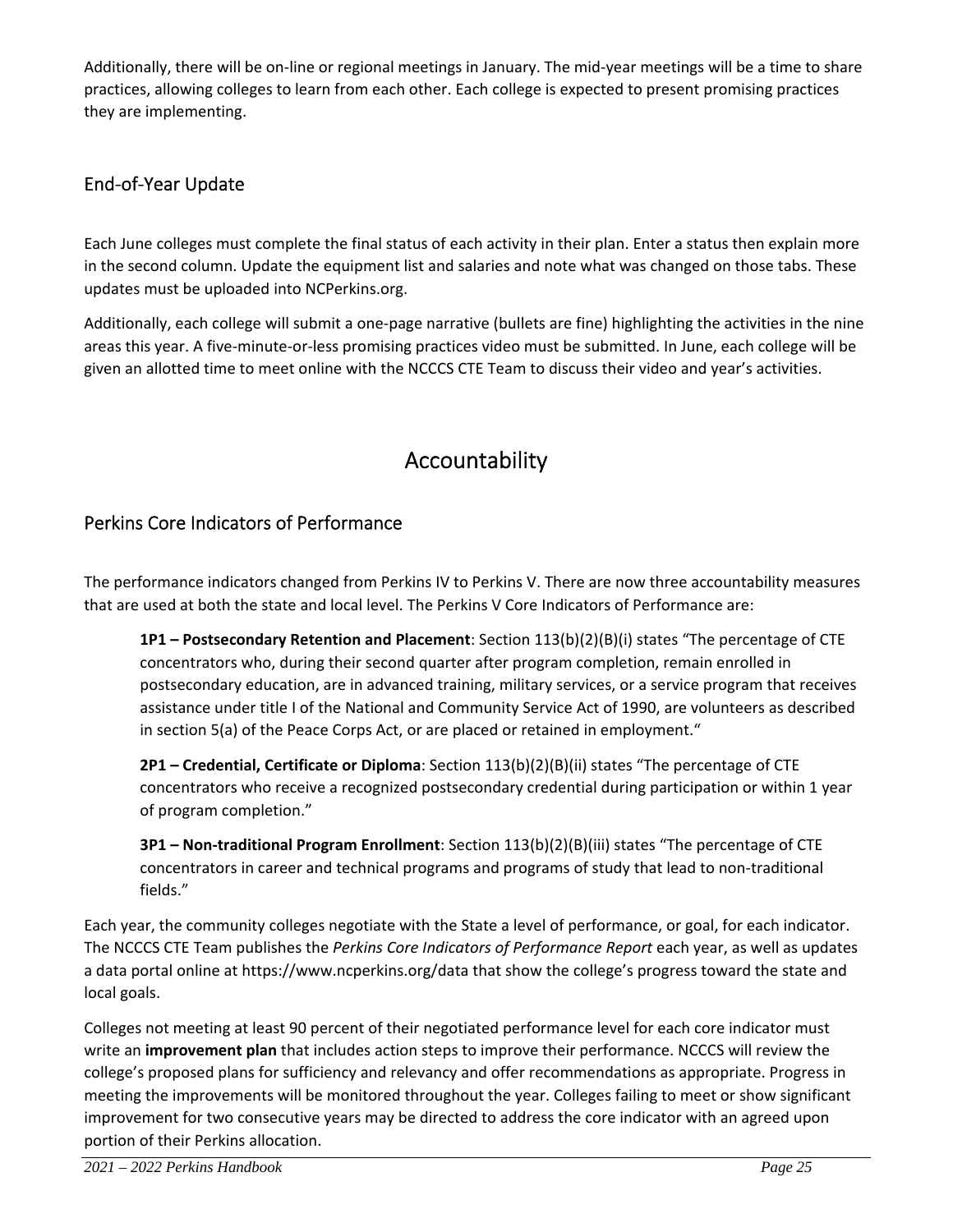# Monitoring

#### General Information

NCCCS conducts ongoing monitoring to ensure the Perkins programs at the colleges are administered correctly and in compliance with federal and state requirements. Technical assistance will be provided where requested or required. NCCCS performs "desktop" and on‐site monitoring for the colleges receiving Perkins grant funds based on risk or noncompliance with Federal statues, regulations, and the terms and conditions of the subaward of the Perkins Act.

NOTE: Additional monitoring requirements may be indicated due to updates or changes to federal monitoring and reporting requirements. Colleges will be notified of these updates in a timely manner to facilitate accurate monitoring.

#### **Selection of Colleges**

Annually, colleges are ranked by risk using a scoring rubric developed by the NCCCS Career and Technical Education (CTE) staff. Colleges considered to be the most at-risk are chosen for on-site monitoring.

#### On‐Site Monitoring

Perkins V places emphasis on subrecipients conducting a comprehensive local needs assessment (CLNA) and writing local plans to address gaps in program performance while enhancing pathways, aligning programs of study, and providing faculty professional development with accountability measures. As colleges continue the implementation of Perkins V, the NCCCS Perkins team will monitor in the spirit of the new legislation with emphasis on "discovery with technical assistance."

Monitoring begins with a Perkins update and general survey of the college's stakeholders, the chief academic officers, local Perkins contacts and CTE deans, faculty, and staff. Following these meetings, our monitoring teams will visit the colleges virtually or in‐person for a review of the CLNA and conduct faculty and staff interviews.

Postsecondary site monitoring centers around Carl D. Perkins V, Section 134 (C.1). The monitoring will seek to determine how the college is making a difference in student achievement by addressing key elements in the Comprehensive Local Needs Assessment (CLNA). The monitoring will review the areas of student performance; CTE program size, scope, and quality; progress in implementing and enhancing program of study; and career pathways with high‐skill, high‐wage or in‐demand occupations aligned to the labor market; faculty professional development including recruitment, retention, and placement; and equal access to high quality CTE program of study for all students.

Interviews with faculty and staff will be conducted to determine activities and strategies the college has implemented with the use of Perkins and local college funds to assist faculty in developing new skills and credentials to enhance Career and Technical Education at the college. Interviews will take place with deans or vice presidents to learn of progress in working with high schools to outline and implement career pathways that are documented on a variety of matrices. Finally, interviews with the Perkins coordinator or institutional effectiveness officer will be conducted to better understand the college's annual negotiated levels of performance around (1P1) Students placed in employment or further instruction; (2P1) Students earning a postsecondary credential and (3P1) Students participating in a program of study that is non-traditional for their gender.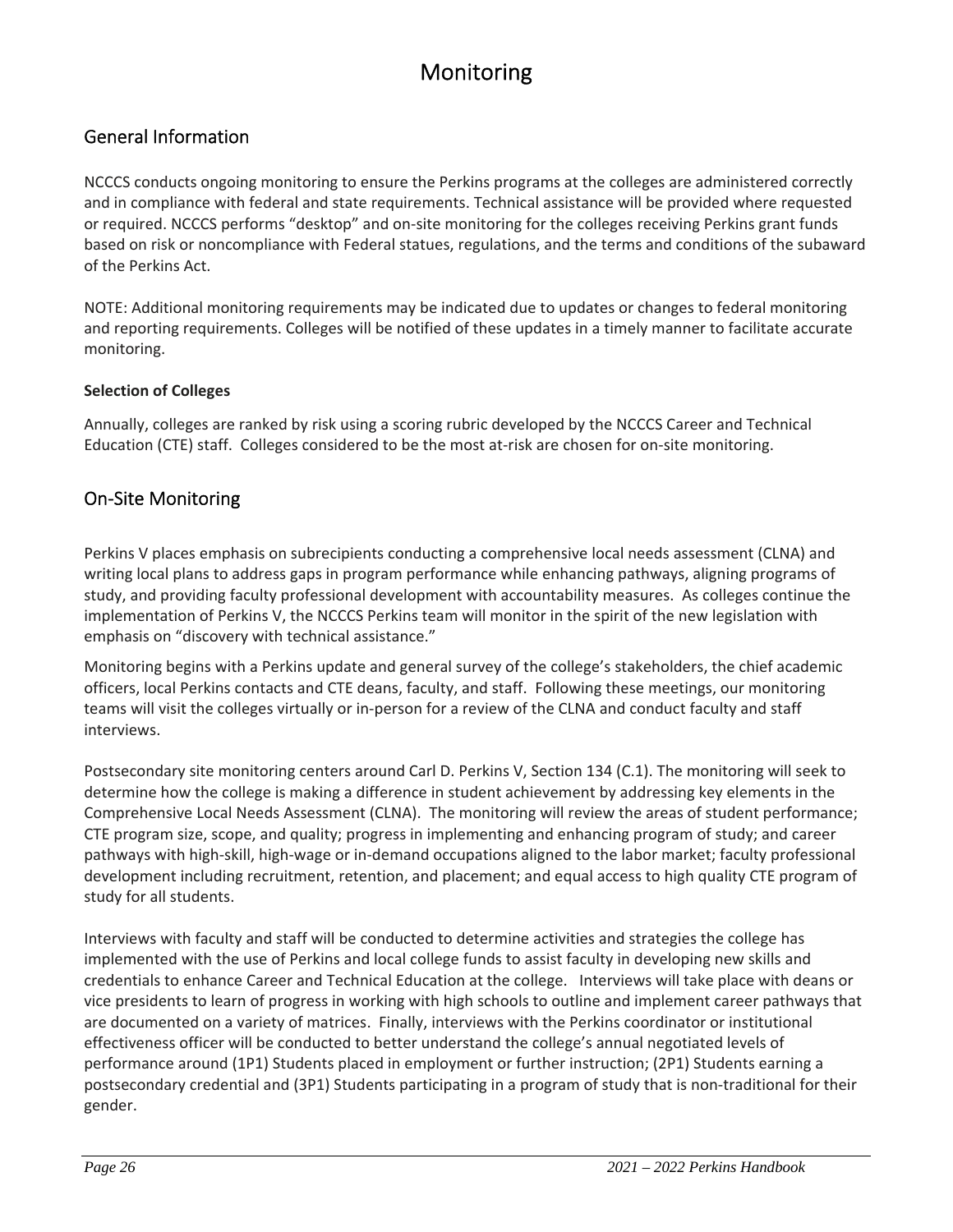A letter of findings from the NCCCS will be forwarded to the president of the college within 30 days of the monitoring visit. This report will document the specific findings and will inform the president if any corrective actions are required, and the date due, if applicable. Areas that are found to be commendable or identified as "best practices" will also be included in the documentation forwarded to the president. This will be an opportunity for open dialogue between the college and the state monitoring team, to ask questions and obtain specific training and professional development needed by the college for Perkins performance improvement.

#### Desk Monitoring

Desk monitoring is based on areas identified by national trends as high risk. These currently include time and effort records for employees and the purchase of equipment. **Equipment Monitoring** will be conducted with colleges spending in excess of 65 percent of their basic grant on equipment. **Time and Effort Monitoring** will be conducted with colleges using Perkins funds to hire staff with split time and effort, indicating the individual was funded with both state and federal funds and were responsible for CTE and non-CTE activities in their job.

Each college identified for monitoring will be sent a letter requesting a budget report (XDBR) and documentation on employee time and effort certification and/or equipment purchases. A phone conversation will take place with the state Perkins Team to review Perkins activities and the documentation that was submitted.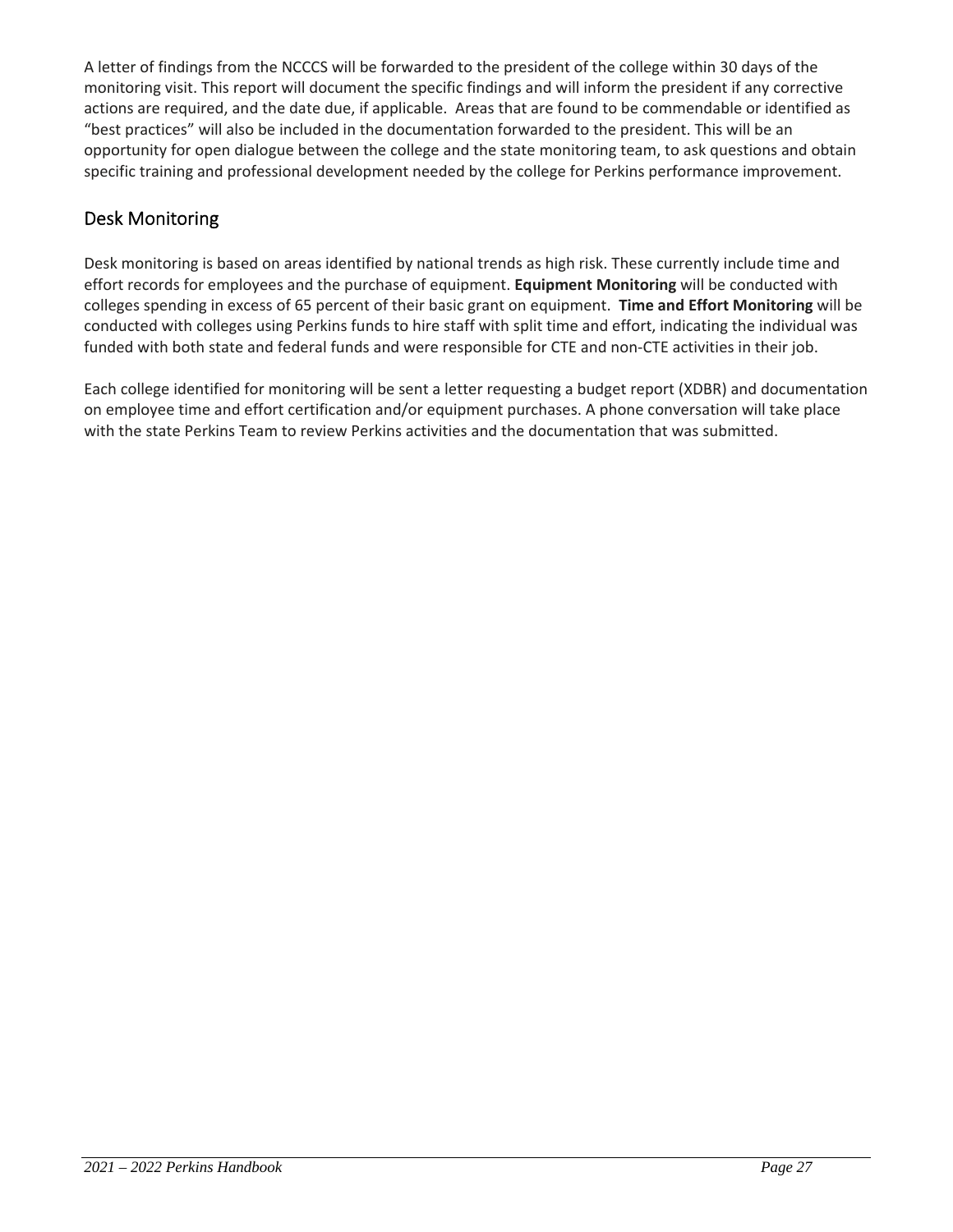# Appendix A – Perkins V Overview

The Strengthening Career and Technical Education for the 21<sup>st</sup> Century Act Implementing

The Strengthening Career and Technical Education for the 21<sup>st</sup> Century Act (Perkins V) reauthorized the Carl D. Perkins Career and Technical Education Act of 2006 (Perkins IV). Perkins is a federal education program that invests in secondary and postsecondary Career and Technical Education (CTE) programs.

Perkins is dedicated to increasing learner access to high quality CTE programs of study. This law seeks to ensure programs meet the changing needs of learners and employers with a focus on systems alignment and program improvement. Thus communities, employers, and learners benefit from Perkins.

Perkins places emphasis on real‐world skills and practical knowledge within selected career clusters. CTE is an educational option that provides learners at the secondary and postsecondary levels with knowledge and skills needed for college and work.

Perkins CTE sits at the intersection of education, workforce development, and economic development. Perkins has strong ties with the Every Student Succeeds Act (ESSA), the Workforce Innovation and Opportunity Act (WIOA) and The Higher Education Act (HEA). These connections occur though coordinated planning and implementation requirements, cross-statute stakeholder input, and aligned definitions and accountability indicators.

Perkins V has many changes in its implementation such as: Increased **Reserve Fund** to address high numbers and percentages of students in CTE programs in rural areas; stressing rigorous academic standards at the postsecondary level while referencing the WOIA term *recognized postsecondary credential,* which includes industry‐recognized credentials and certificates or associate degrees at the subbaccalaureate level. Transcripted (articulated) postsecondary credit, work‐based learning, career exploration, and secondary/postsecondary connections are also referenced in the new Perkins act.

**Programs of study** are emphasized throughout the Perkins legislation, which defines *Programs of Study* as a coordinated, non‐duplicative sequence of academic and technical content at the secondary and postsecondary level that incorporate challenging, state‐identified academic standards and addresses academic and technical knowledge as well as employability skills aligned to the needs of industries, the region, and state.

Perkins V calls for coordinated **supportive services** for students identified in CTE programs of study as a special populations which now include: (1) Individuals with disabilities; (2) Individuals from economically disadvantaged families, including low‐income youth and adults; (3) Individuals preparing for nontraditional fields; (4) Single parents, including single pregnant women; (5) Out‐of‐workforce individuals; (6) English learners; (7) Homeless individuals; (8) Students who are in or have aged out of, the foster care system; and (9) Students with parents on active duty in the armed forces. Many of these services can be obtained by networking and blending existing programs in the community who serve these populations.

There is an increased emphasis on **work‐based learning,** which is clearly defined as sustained interactions with industry or community professionals in real workplace settings (simulated environments as well) that foster in‐ depth, first-hand engagement with the tasks required of a given career field and must be aligned to curriculum and instruction.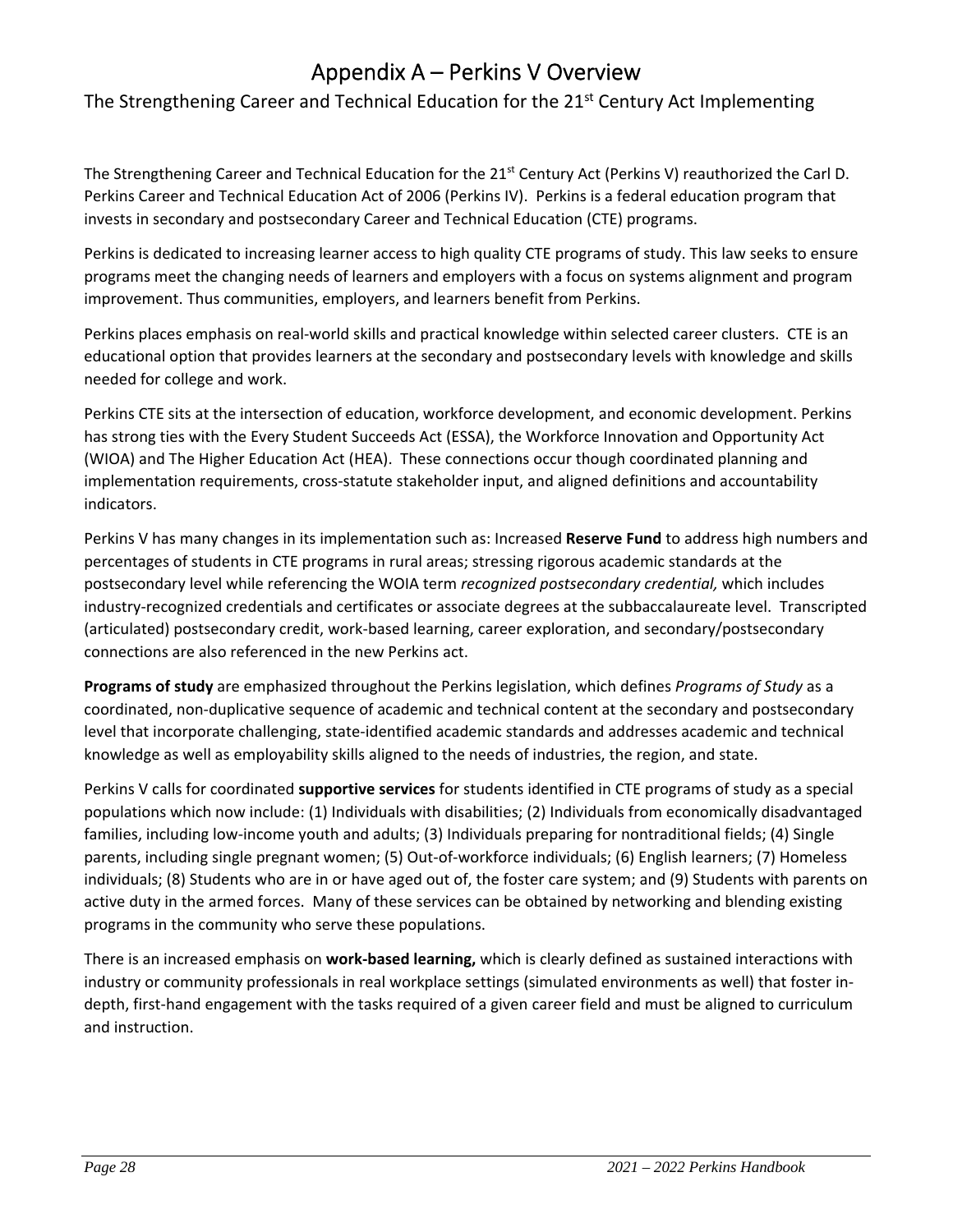**Accountability** under Perkins V at the postsecondary level will include:

- The percentage of CTE concentrators who during the second quarter after program completion, remain enrolled in postsecondary education, are in advanced training, military service, a service program, the peace corps or are placed or retained in employment.
- The percentage of CTE concentrators who receive a recognized postsecondary credential during participation in or within one year of program completion.
- The percentage of CTE concentrators in CTE programs that lead to non-traditional fields.

The largest addition to the new law is the **comprehensive local needs assessment** that is conducted every two years, informs the local plan and includes reviews of these five elements:

- 1) Student performance on the performance indicators including the performance of special populations and subgroups;
- 2) Whether CTE program are of sufficient size, scope, and quality to meet the needs of all students served by the college and are meeting labor market needs;
- 3) Progress toward implementation of CTE programs and programs of study;
- 4) How the college will improve recruitment, retention, and training of CTE professionals including underrepresented groups; and
- 5) Progress toward implementation of equal access to high-quality CTE courses and programs of study for all students.

Each local college will consult local groups during the needs assessment process and development of the local application including but not limited to: 1) secondary and postsecondary educators, 2) administrators and other support staff, 3) state and local workforce development boards, 4) business and industry representatives, 5) parents and students, 6) representatives of special populations, 7) representatives of agencies serving out of school youth, homeless children, and at-risk youth, 8) representatives of Indian Tribes (where applicable), and other stakeholders.

The **local application** to be eligible for funding will include at a minimum:

- 1) a description of the comprehensive local needs assessment,
- 2) Information on state-approved CTE programs of study at the college,
- 3) How the college with the local workforce board and workforce agencies, one stop delivery systems, and other partners will provide a series of career exploration and career guidance activities,
- 4) How the college will improve academic and technical skills of students in CTE programs by strengthening the academic and CTE components of such programs through integration,
- 5) How colleges will provide activities to prepare special populations for high‐skill, high‐wage, or in‐ demand occupations that will lead to self‐sufficiency, prepare students for nontraditional fields, provide equal access for special populations to CTE courses, programs and programs of study, to ensure that members of special populations are not discriminated against on the base of their status as members of special populations,
- 6) A description of the work‐based learning opportunities that the college will provide to students participating in CTE programs and how the college will work with representatives from employers to develop or expand work‐based learning opportunities for CTE students,
- 7) A description of how the college will provide students participating in CTE the opportunity to gain postsecondary credit while still attending high school,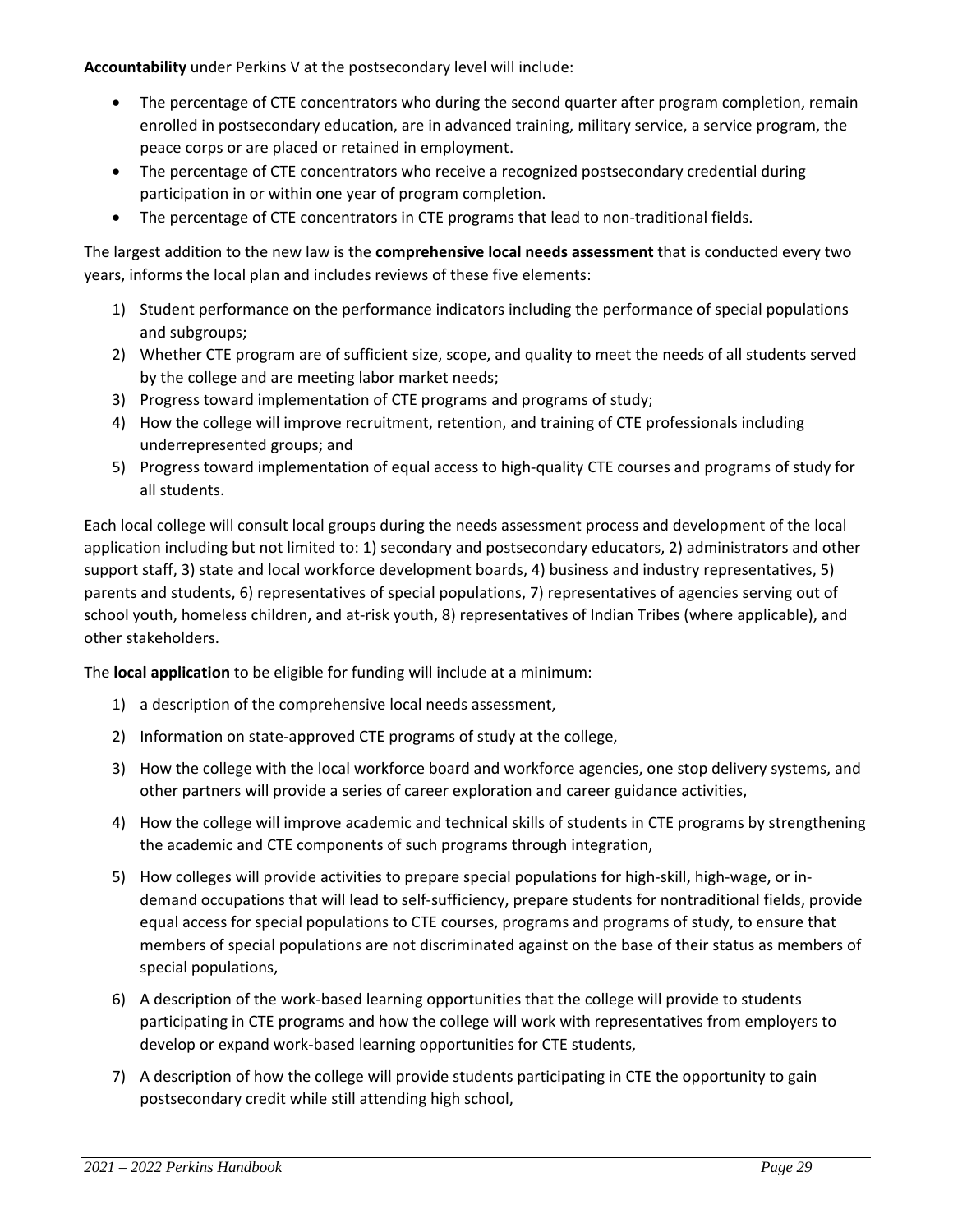- 8) A description of how the college will work to support the recruitment, preparation, retention, and training including professional development of teachers, faculty, administrators and specialized instructional support personnel and
- 9) A plan for continuous improvement that addresses disparities or gaps in student performance between plan years.

**Local use of funds** are to be spent to develop, coordinate, implement, and improve career and technical education programs to meet the needs identified in the comprehensive local needs assessment. That is, the local basic grant to colleges is linked to their local needs assessment and the resources aligned with the results of the comprehensive local needs assessment.

**Six key required activities** of every CTE program include:

- 1) Career exploration and career development activities through an organized systematic framework,
- 2) Professional development for CTE professionals,
- 3) Provide within CTE Programs of Study skills necessary to pursue high-skill, high-wage, or in-demand sectors or occupations,
- 4) Support integration of academic skills into CTE programs;
- 5) Plan to carry out elements that support implementation of CTE program and programs of study that result in increased student achievement, and
- 6) Develop and implement an evaluation of the activities funded by Perkins.

**Source:** Adapted from: *Strengthening Career and Technical Education for the 21st Century Public Law 115‐224 and Advance CTE – State Leaders Connecting Learning to Work Publications*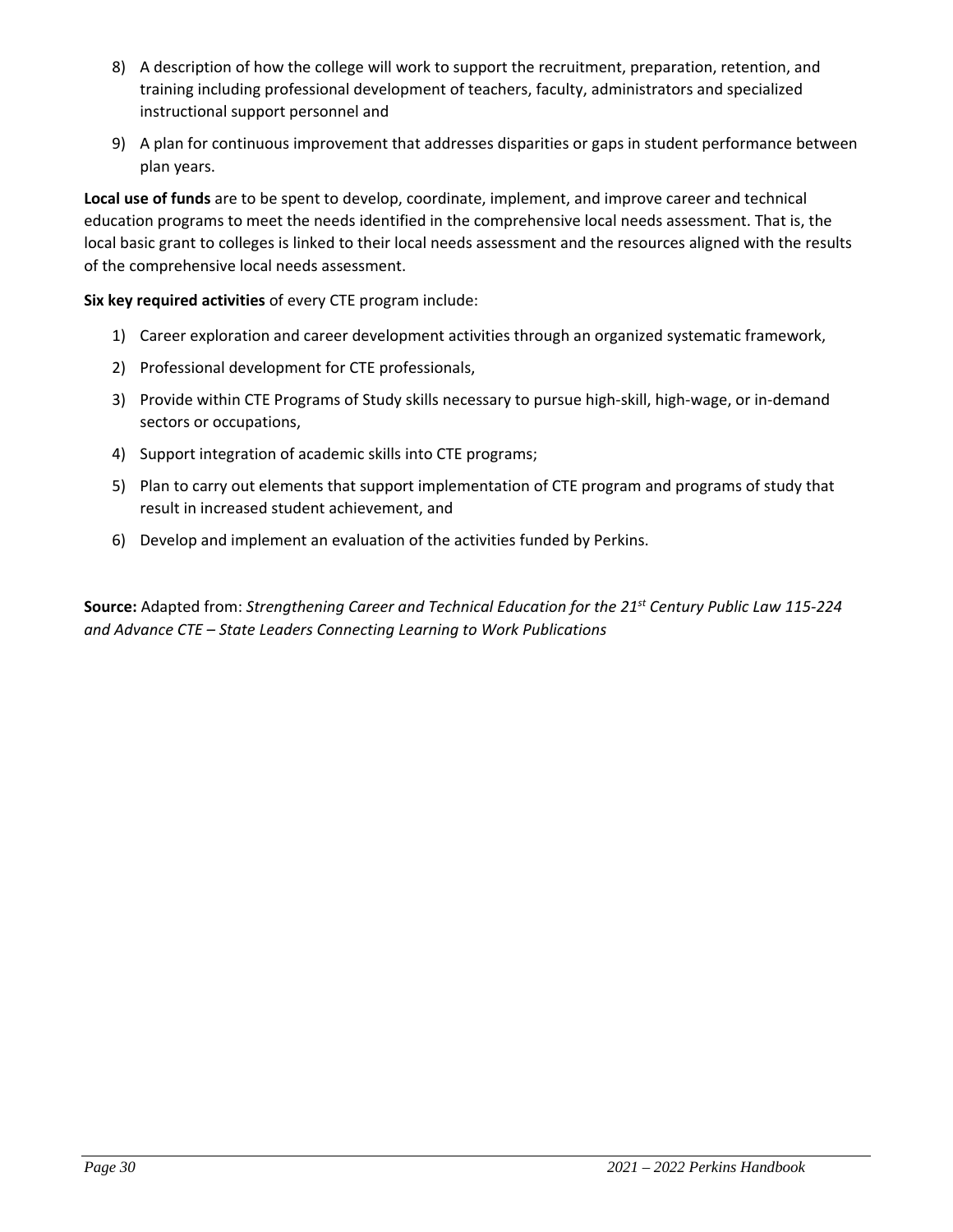# Appendix B – Career and Technical Student Organizations

Perkins V §135(b)(5)(O) says that Perkins funds may be used to support "career and technical student organizations, including student preparation for and participation in technical skills competitions aligned with career and technical education program standards and curricula"

The National Coordinating Council (NCC) has established criteria for CTSOs to be recognized, and NCCCS has accepted this criterion and added additional criteria for those CTSOs that may be funded using Perkins V grants by NC Community Colleges. The following criteria must be met:

- 1. Is a CTSO whose mission and statement of purpose include:
	- a. Offer programs that are integral to the industry or occupational focus that may be associated with a career pathways program, program of study, or course.
	- b. Serve CTE students and teachers in one or more of the 16 Career Clusters identified in The National Career Clusters Framework. (In NC, this would be in one of the program areas that has a code that begins with 15, 20, 25, 30, 35, 40, 45, 50, 55, and 60.)
	- c. Offer programs that include employability skill and leadership activities and training.
- 2. Is a CTSO whose governance reflects their commitment to CTE by:
	- a. Incorporation as a 501(c)(3) not-for-profit corporation in the United States.
	- b. Organizing themselves into state geographic units.
	- c. Having substantial representation on their board of directors from CTE educators and/or administrators.
- 3. Has sufficient engagement by CTE students, educators, employers and state departments of education to be considered national in scope:
	- a. 20,000 or more student member organized into chapters in middle, secondary, and/or postsecondary institutions (*with a formalized process for election/selection of student leaders/officers at the local, state and national levels and a structured program of work*)
	- b. 1,000 or more middle, secondary and/or postsecondary chapters.
	- c. Fifteen (15) or more state associations recognized by their state/territorial education agency as integral to their state's CTE instructional program/curriculum. The state/territorial level advisor/leader must be recognized and approved by the state/territorial education agency as an employee and/or contracted for services.
	- d. Have an identified, participating, and employed National Executive Director or equivalent.
	- e. Have a minimum of 10 career and/or leadership development activities or competitions.

See http://www.ctsos.org/wp-content/uploads/2019/03/2016-Final-Definition-NCC-CTS-JULY-16.pdf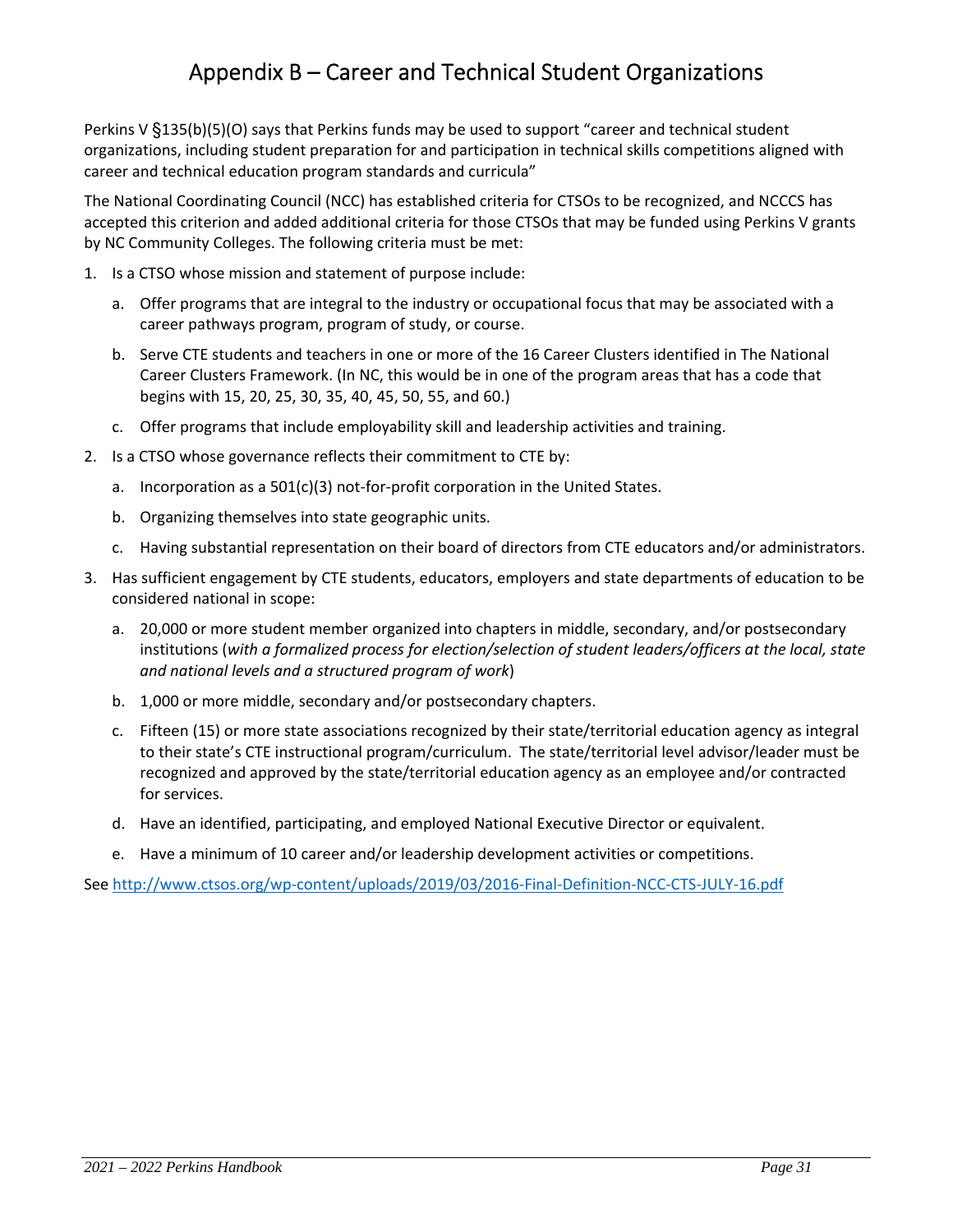According to the NCC website, there are currently 8 CTSOs that meet their criteria. Of those, the following five may be funded using Perkins V funds at an NC Community College:

- 1) DECA for marketing students.
- 2) Future Business Leaders of America‐Phi Beta Lambda (FBLA‐PBL)
- 3) HOSA Future Health Professionals
- 4) National FFA Organization (FFA) for agriculture students
- 5) SkillsUSA

The ACTE website has links to each of these CTSOs and more, see this link for the NCC members https://www.acteonline.org/career‐and‐technical‐student‐organizations‐make‐cte‐work/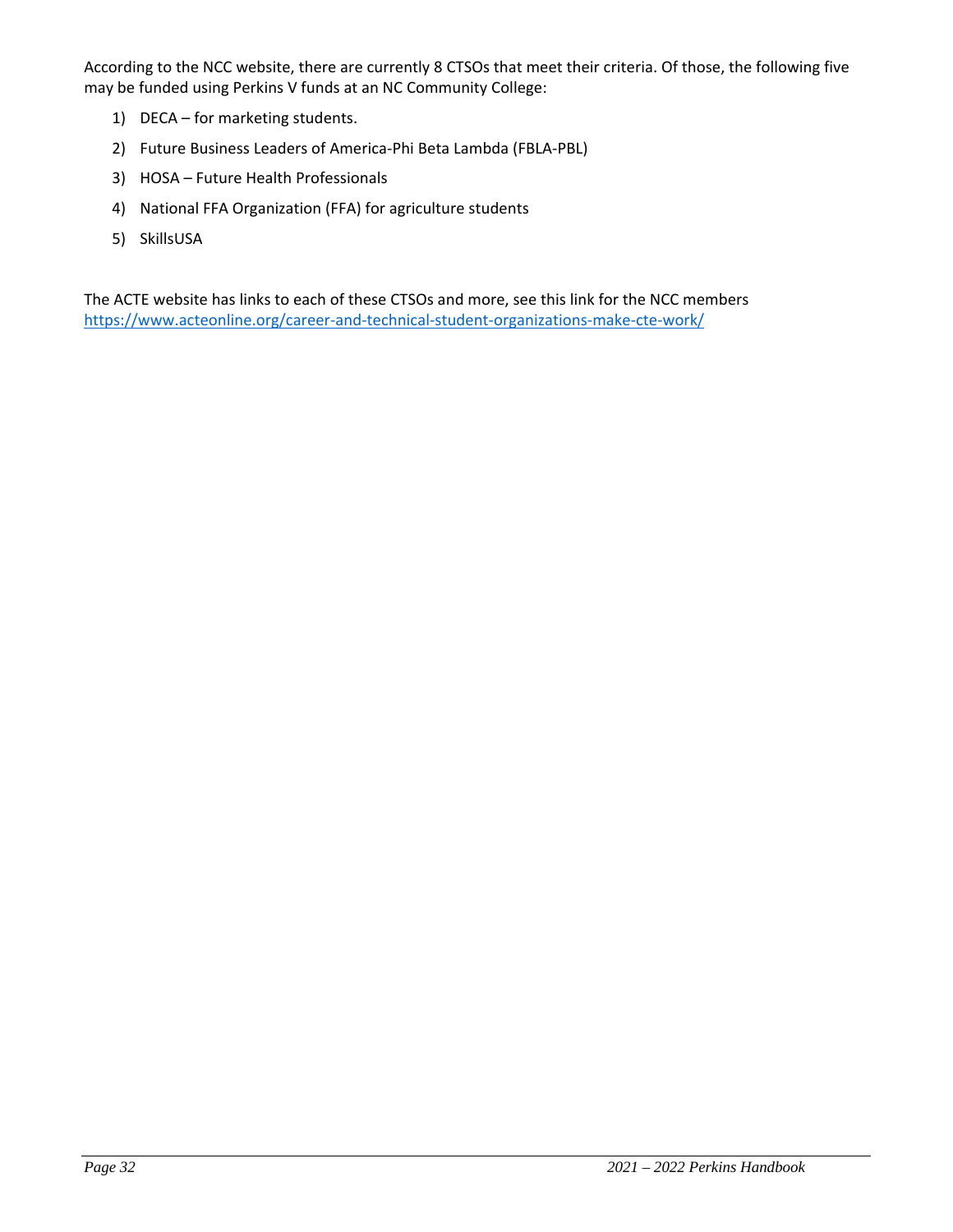# Appendix C – Time and Effort Forms

There are three types of employees, with three different time-and-effort forms:

- 1. 100 percent CTE/Perkins approved activities paid 100 percent through the college's Perkins Basic Grant.
- 2. 100 percent CTE/Perkins approved activities, paid partially through the college's Perkins Basic Grant and partially through another source.
- 3. Activities are split between CTE/Perkins approved activities that are paid for by the college's Perkins Basic Grant and other activities paid for by other sources. This requires a detailed documentation of time.

These forms may be found at https://www.ncperkins.org/course/view.php?id=8

#### Semi-Annual Certification Statement Form for Employees Working in a Single Federal Award

| Semi-Annual Time Certification Form                                                                                                                                                                                                                                              |                                    |      |  |  |
|----------------------------------------------------------------------------------------------------------------------------------------------------------------------------------------------------------------------------------------------------------------------------------|------------------------------------|------|--|--|
| Date: ________________                                                                                                                                                                                                                                                           |                                    |      |  |  |
|                                                                                                                                                                                                                                                                                  |                                    |      |  |  |
| This is to certify that I, _____________________________, have worked 100% of my time from <b>DATE</b> through <b>DATE</b><br>on Perkins V allowable Career and Technical Education program activities. Funding for my position is 100% from<br>the Perkins V Local Basic Grant. |                                    |      |  |  |
| Signature                                                                                                                                                                                                                                                                        | Position/Title                     | Date |  |  |
| Supervisor:                                                                                                                                                                                                                                                                      |                                    |      |  |  |
|                                                                                                                                                                                                                                                                                  |                                    |      |  |  |
| Signature                                                                                                                                                                                                                                                                        | Position/Title                     | Date |  |  |
| <b>Perkins Primary Contact:</b>                                                                                                                                                                                                                                                  |                                    |      |  |  |
|                                                                                                                                                                                                                                                                                  | The reviewed this activity report. |      |  |  |
| Signature                                                                                                                                                                                                                                                                        | Position/Title                     | Date |  |  |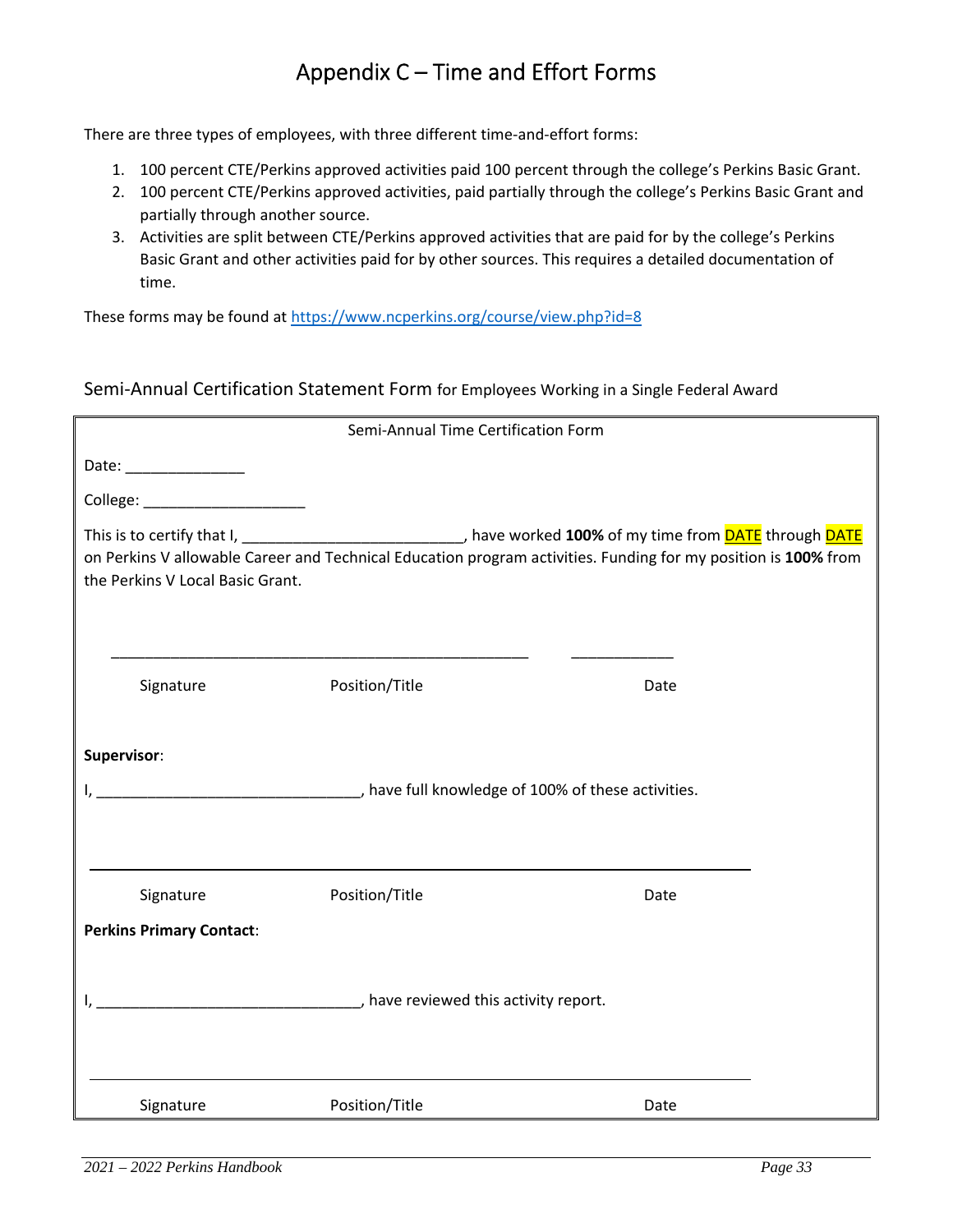Semi-Annual Certification Statement Form for employees working 100 percent of their time on Perkins Act allowable activities

|                                                                                                     | Semi-Annual Time Certification Form                                                                                   |  |
|-----------------------------------------------------------------------------------------------------|-----------------------------------------------------------------------------------------------------------------------|--|
| Date: $\frac{1}{\sqrt{1-\frac{1}{2}}\sqrt{1-\frac{1}{2}}\sqrt{1-\frac{1}{2}}\sqrt{1-\frac{1}{2}}}}$ |                                                                                                                       |  |
| College: ____________________                                                                       |                                                                                                                       |  |
| my position is                                                                                      |                                                                                                                       |  |
| % Perkins Grant                                                                                     |                                                                                                                       |  |
| % Local/Other Funds                                                                                 |                                                                                                                       |  |
|                                                                                                     |                                                                                                                       |  |
| Signature                                                                                           | Position/Title                                                                                                        |  |
| Supervisor:                                                                                         |                                                                                                                       |  |
|                                                                                                     | The Full knowledge of 100% of these activities.                                                                       |  |
| Signature                                                                                           | Position/Title                                                                                                        |  |
| <b>Perkins Primary Contact:</b>                                                                     | <b>Nave reviewed this activity report.</b> The summan profession of the set of the set of the set of the set of the s |  |
| Signature                                                                                           | Position/Title                                                                                                        |  |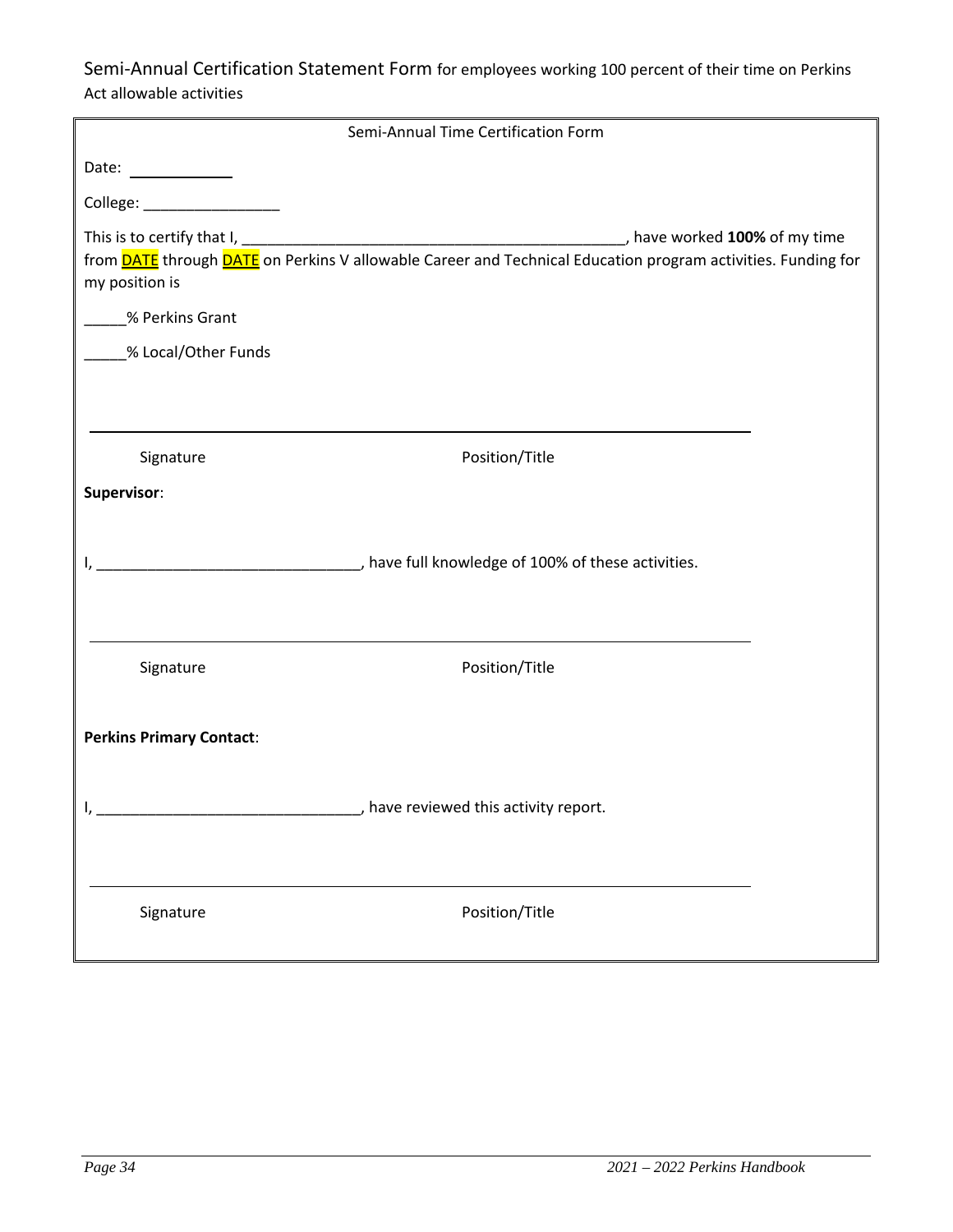|     | А                                                         | B                                                                 | C                                                                        | D                                      | E                                                                                                                                                           | F                                        |
|-----|-----------------------------------------------------------|-------------------------------------------------------------------|--------------------------------------------------------------------------|----------------------------------------|-------------------------------------------------------------------------------------------------------------------------------------------------------------|------------------------------------------|
|     | <b>Personnel Activity Report</b>                          |                                                                   |                                                                          |                                        | <b>ANTICIPATED</b>                                                                                                                                          | Percentage                               |
| 1   |                                                           | <b>Perkins V Split Time &amp; Effort</b>                          |                                                                          |                                        | <b>EFFORT</b>                                                                                                                                               | <b>Of Time</b>                           |
| 2   |                                                           |                                                                   |                                                                          |                                        | <b>Perkins</b>                                                                                                                                              | 0.00%                                    |
| 3   | <b>College:</b>                                           |                                                                   |                                                                          |                                        | Other                                                                                                                                                       | 0.00%                                    |
| 4   | <b>Employee Name:</b>                                     |                                                                   |                                                                          |                                        | Other                                                                                                                                                       | 0.00%                                    |
| 5   | <b>Employee Title:</b>                                    |                                                                   |                                                                          |                                        | <b>TOTAL</b>                                                                                                                                                | 0.00%                                    |
| 6   | Month/Year:                                               |                                                                   |                                                                          |                                        |                                                                                                                                                             |                                          |
| 7   |                                                           |                                                                   | <b>ACTUAL EFFORT FOR THE MONTH</b>                                       |                                        |                                                                                                                                                             |                                          |
| 8   | <b>Dates</b>                                              | Time Spent on CTE/<br><b>Perkins Related</b><br><b>Activities</b> | <b>Time Spent on Non-</b><br><b>Perkins Related</b><br><b>Activities</b> | Sick, Holiday, or Annual<br>Leave*     | <b>Actual Effort Hours Total</b>                                                                                                                            | <b>Perkins Voc Code(s)</b><br>from below |
| 9   |                                                           |                                                                   |                                                                          |                                        | 0                                                                                                                                                           |                                          |
| 10  |                                                           |                                                                   |                                                                          |                                        | o                                                                                                                                                           |                                          |
| 11  |                                                           |                                                                   |                                                                          |                                        | 0                                                                                                                                                           |                                          |
| 12  |                                                           |                                                                   |                                                                          |                                        | 0                                                                                                                                                           |                                          |
| 13  |                                                           |                                                                   |                                                                          |                                        | o                                                                                                                                                           |                                          |
| 14  | <b>Totals</b>                                             | $\bf{0}$                                                          | $\bf{0}$                                                                 | $\bf{0}$                               | 0                                                                                                                                                           |                                          |
| 15  |                                                           |                                                                   |                                                                          | <b>Total All Hours</b>                 |                                                                                                                                                             |                                          |
| 16  | *Perkins Voc Code Descriptions                            |                                                                   |                                                                          |                                        | I hereby certify that the information contained in this Personnel Activity<br>Report accurately reflects 100% of my actual time and effort distribution for |                                          |
| 17  |                                                           |                                                                   |                                                                          | the month reported.                    |                                                                                                                                                             |                                          |
|     | 18 11 Career Exploration                                  |                                                                   |                                                                          |                                        |                                                                                                                                                             |                                          |
| 19  | 12 Professional Development                               |                                                                   |                                                                          | <b>Employee Signature</b>              |                                                                                                                                                             | Date                                     |
|     | 20 13 Skill Attainment                                    |                                                                   |                                                                          |                                        |                                                                                                                                                             |                                          |
| 21. | 14 Academic Integration                                   |                                                                   |                                                                          | Supervisor signature                   |                                                                                                                                                             | Date                                     |
| 22  | 15 Increase student achievement                           |                                                                   |                                                                          |                                        |                                                                                                                                                             |                                          |
|     | 23 16 Evaluation of CTE Programs (including for the CLNA) |                                                                   |                                                                          | <b>College Perkins Primary Contact</b> |                                                                                                                                                             | Date                                     |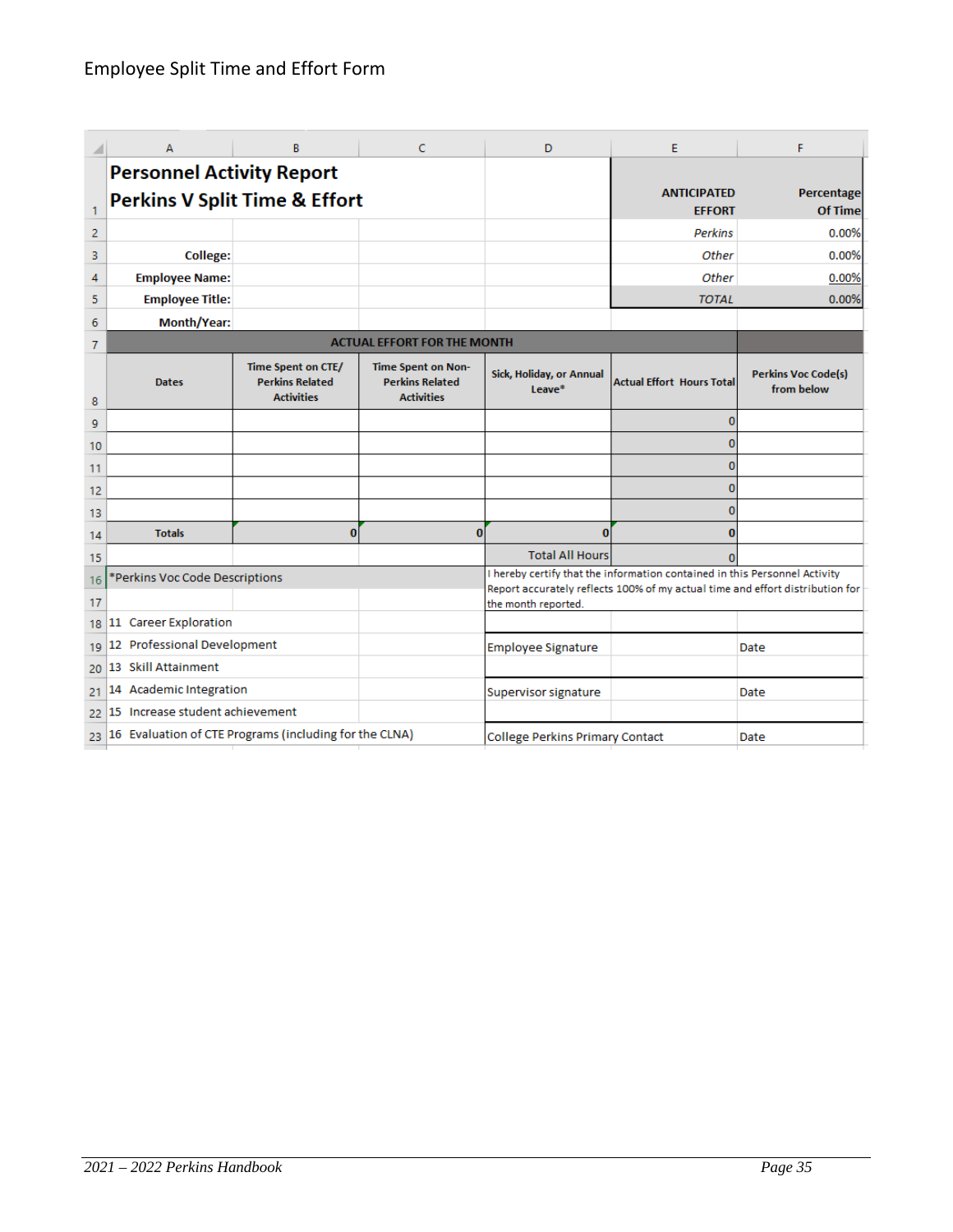# Appendix D – CLNA Guide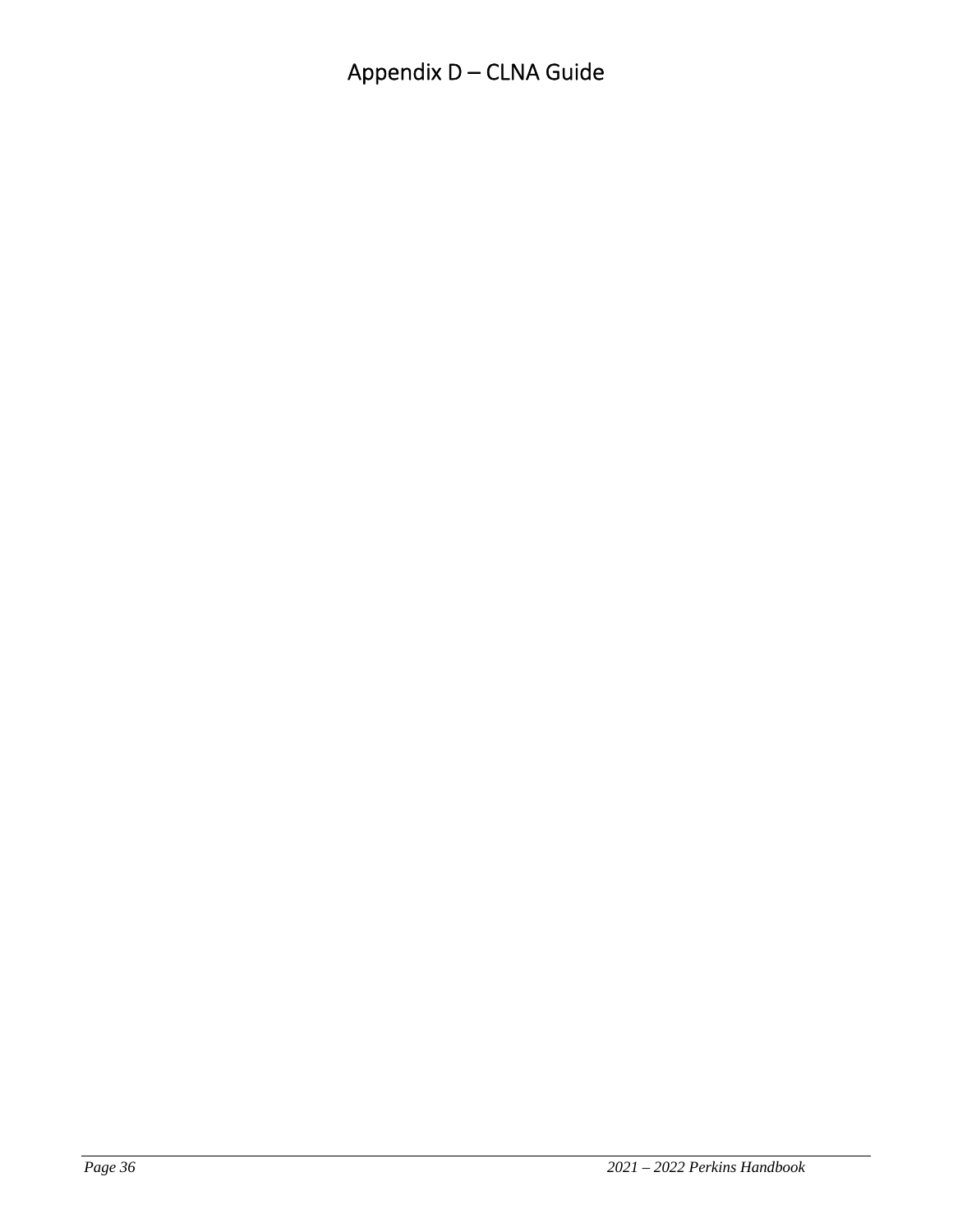

# **Postsecondary Guide for the Comprehensive Local Needs Assessment for**

# **Perkins V**

(Carl D. Perkins Career and Technical Education Act of 2006 as amended by the Strengthening Career and Technical Education for the 21st Century Act)

July 16, 2019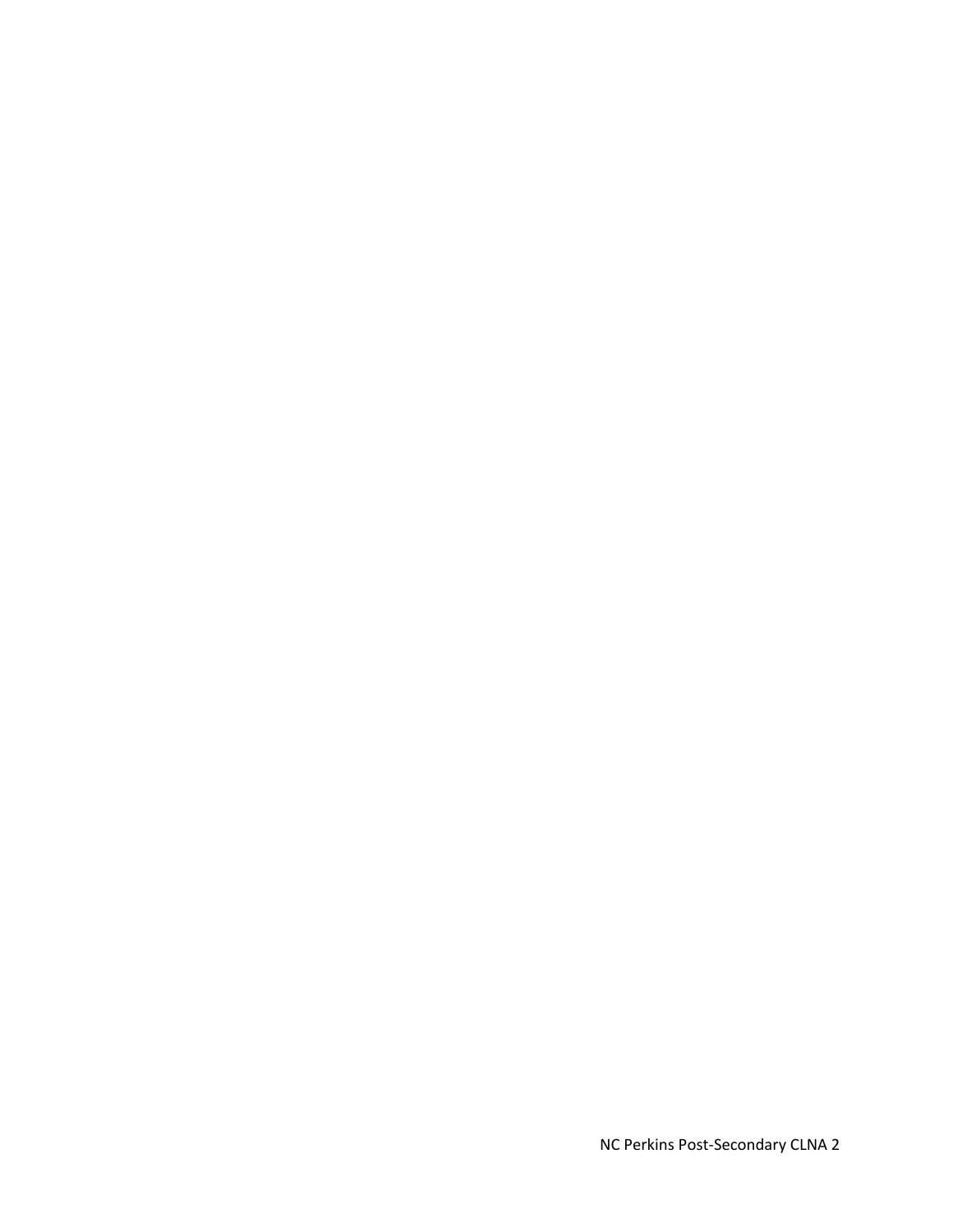# **Table of Contents**

| CLNA Worksheet Part D: Recruitment, Retention, and Training of CTE Educators 24 |  |
|---------------------------------------------------------------------------------|--|
|                                                                                 |  |
|                                                                                 |  |
|                                                                                 |  |
|                                                                                 |  |
|                                                                                 |  |
|                                                                                 |  |
|                                                                                 |  |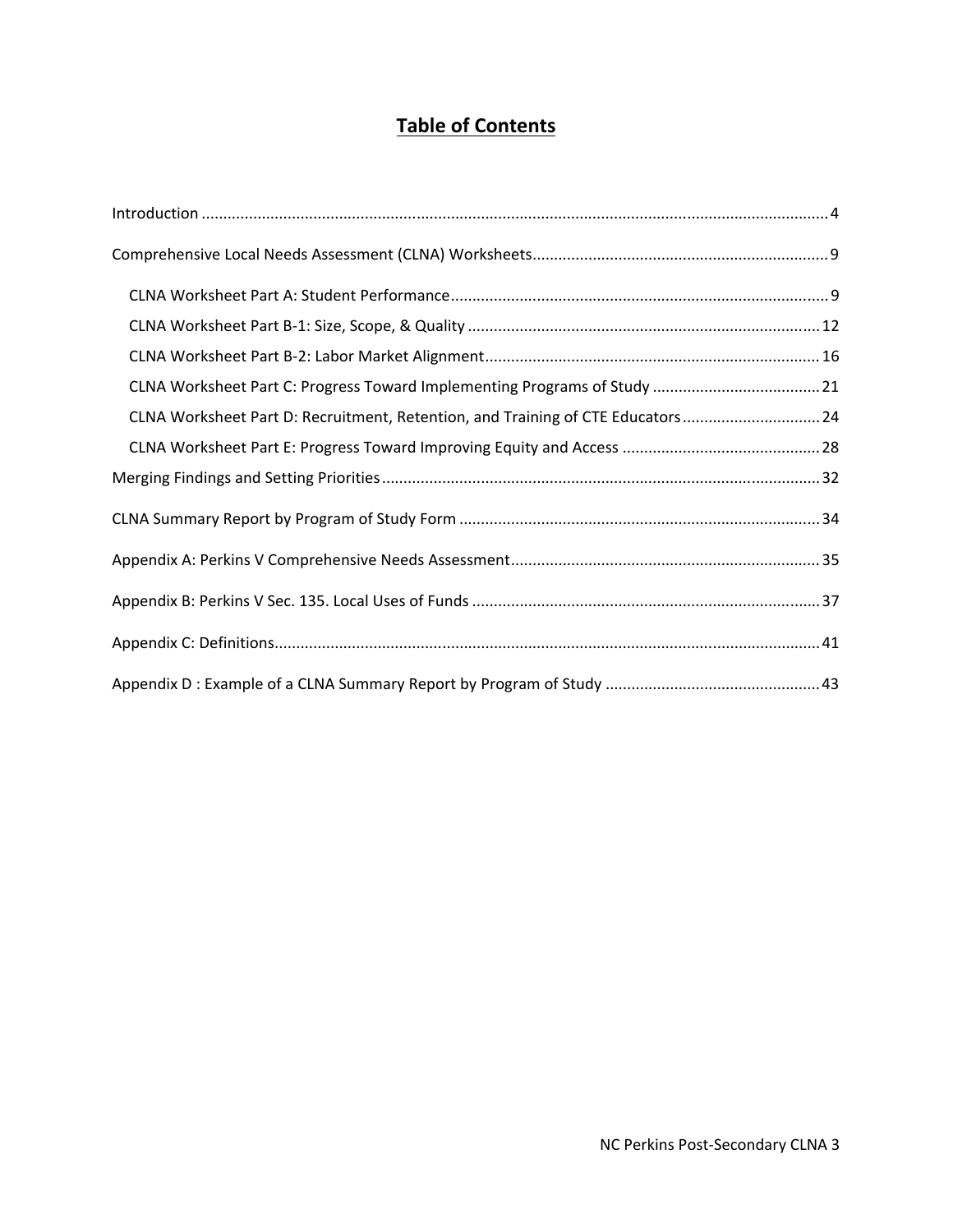# **Introduction**

*Sources for this document include: Maximizing Perkins V's Comprehensive Local Needs Assessment & Local Application to Drive CTE Program Quality and Equity, by ACTE March 2019; Louisiana Perkins V: Comprehensive Local Needs Assessment Guidebook;* 

*H.R.2353 ‐ Strengthening Career and Technical Education for the 21st Century Act available at: https://www.congress.gov/bill/115th‐congress/house‐bill/2353/text* 

On July 31, 2018, the President signed into law the *Strengthening Career and Technical Education for the 21st Century Act* (Perkins V), which reauthorized and amended the *Carl D. Perkins Career and Technical Education Act of 2006*. One of the most significant changes in Perkins V is the new requirement for local eligible recipients to conduct a comprehensive local needs assessment and update it at least every two years. The relevant text from the Act is in Appendix A.

The new local needs assessment is designed as the foundation of Perkins V implementation at the local level—it drives the local application development and future spending decisions. This process should be seen as a chance to take an in-depth look at the college's entire local Career and Technical Education (CTE) system and identify areas where targeted improvements can lead to increased opportunities for student success. The needs assessment, if implemented thoughtfully, can also be a powerful opportunity to engage stakeholders in a common understanding and vision for the future of CTE in the region. To implement the local needs assessment, a wide range of stakeholders must gather to evaluate how the overall CTE programs measure up on:

- A. Performance on federal accountability indicators:
- B1. Size, scope, and quality of programs offered
- B2. Alignment to local/regional labor market needs
- C. Progress toward implementing programs and programs of study
- D. Recruitment, retention, and training of faculty and staff
- E. Progress toward improving access and equity

#### **State Role**

North Carolina CTE will be developing guidance around the local needs assessment and offering suggestions for coordinated engagement with key players in career pathways, sector partnerships, as well as alignment with needs assessments required for the Every Student Succeeds Act (ESSA) (the most recent iteration of the Elementary and Secondary Education Act (ESEA)) and for the Workforce Innovation and Opportunity Act (WIOA), among other federal and state policies.

As this process begins, North Carolina CTE may facilitate collaboration among local recipients, or allow locals to drive intrastate regional approaches to the comprehensive local needs assessment through consortia or other partnerships.

This guide provides key definitions relevant to the comprehensive local needs assessment language in Perkins V as well as definitions for accountability indicators and other relevant terms and time lines for the submission of the local needs assessment and local plans.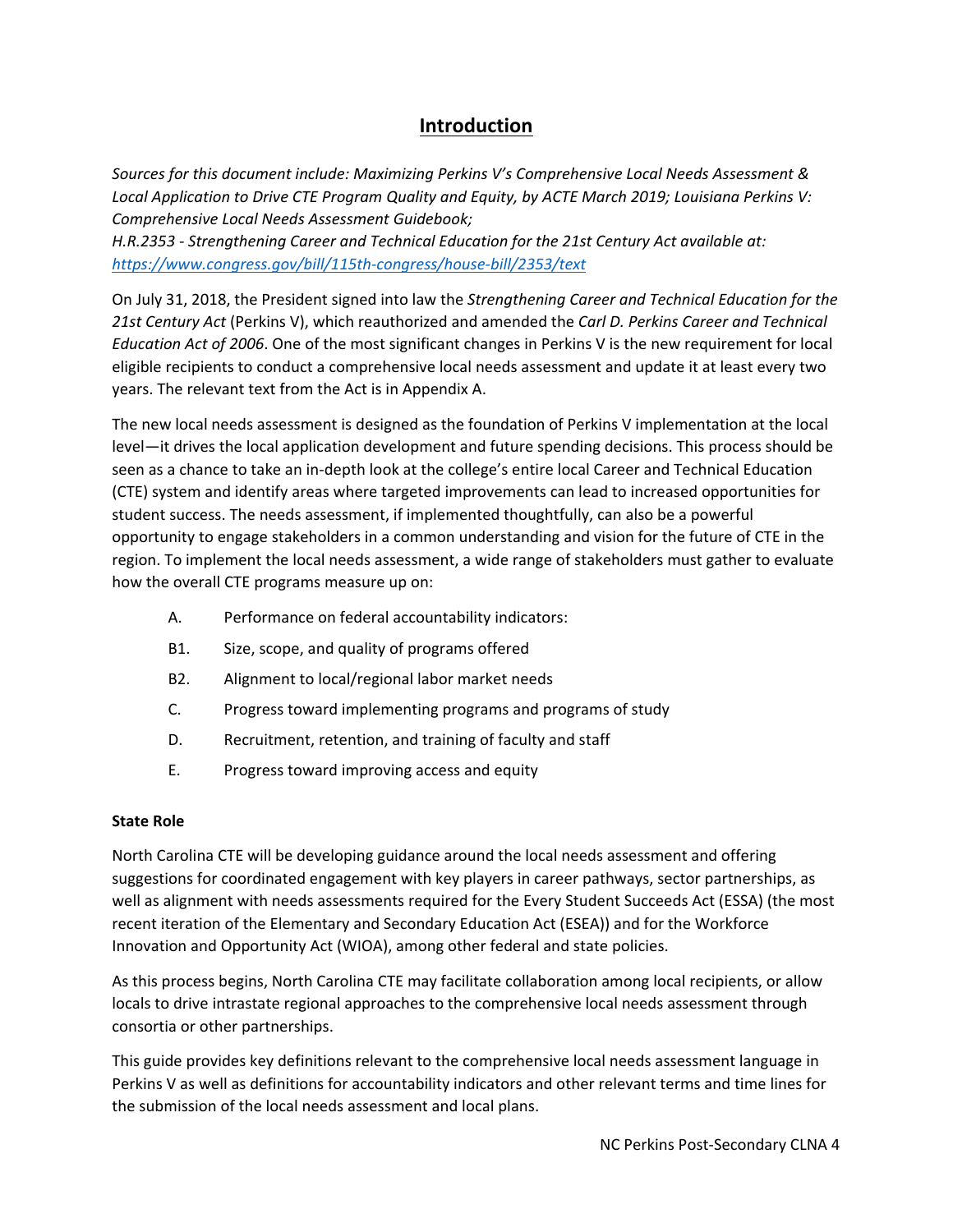Using state and local goals to guide the process will help ensure the outcomes will be valuable in driving CTE program improvement in each community, without creating tremendous new administrative burden.

Assistance in this process can be found through consultation with other local federal program representatives in the community (such as those responsible for implementation of ESEA and WIOA) to gain ideas and best practices related to how they have approached their required needs assessments.

Many ongoing activities may be part of the needs assessment. The information collection and consultation activities for the assessment do not have to be new or different from what the community may already be doing. The data collected, the relationships formed with industry and community partners, and the processes for curriculum development and revision and program approval are all relevant foundations for the needs assessment.

Perkins V requires that all these pieces are pulled together strategically and intentionally to help the community plan for the future.

In addition, the needs assessment can be scaled to fit the particular context. The sections that follow outline a wide array of action items and provide numerous questions to help communities think through the process. However, it is not likely that all these questions or activities will be appropriate for all local areas. Use this tool to draw ideas, and within the overarching state and federal requirements, pick the pieces that work best for the community. The needs assessment process may look very different in smaller or more resource-limited local areas than in more populated areas with larger numbers of potential partners and employers.

The local needs assessment process is about helping communities use information to ensure that local CTE programs help create success for students and employers. The activities of the local needs assessment should become a regular part of the overall college data‐driven decision making and program improvement cycles—not merely an additional activity every two years. By fully integrating this new Perkins V needs assessment into routine activities, colleges will be able to realize the full value of the process.

#### **Getting Started: Foundations of a Rigorous Assessment Process**

The following four steps will help colleges use data and information more strategically and lay the groundwork for a rigorous needs assessment process through clear goals, preparation, and organization.

#### **1. Determine Local Goals**

State education and workforce goals must be integrated into the needs assessment along with local priorities.

For example, the following are goals that may align the needs assessment with the local application:

- developing a process for program justification,
- increasing the number of students earning industry certifications,
- **•** strengthening industry advisory board engagement, and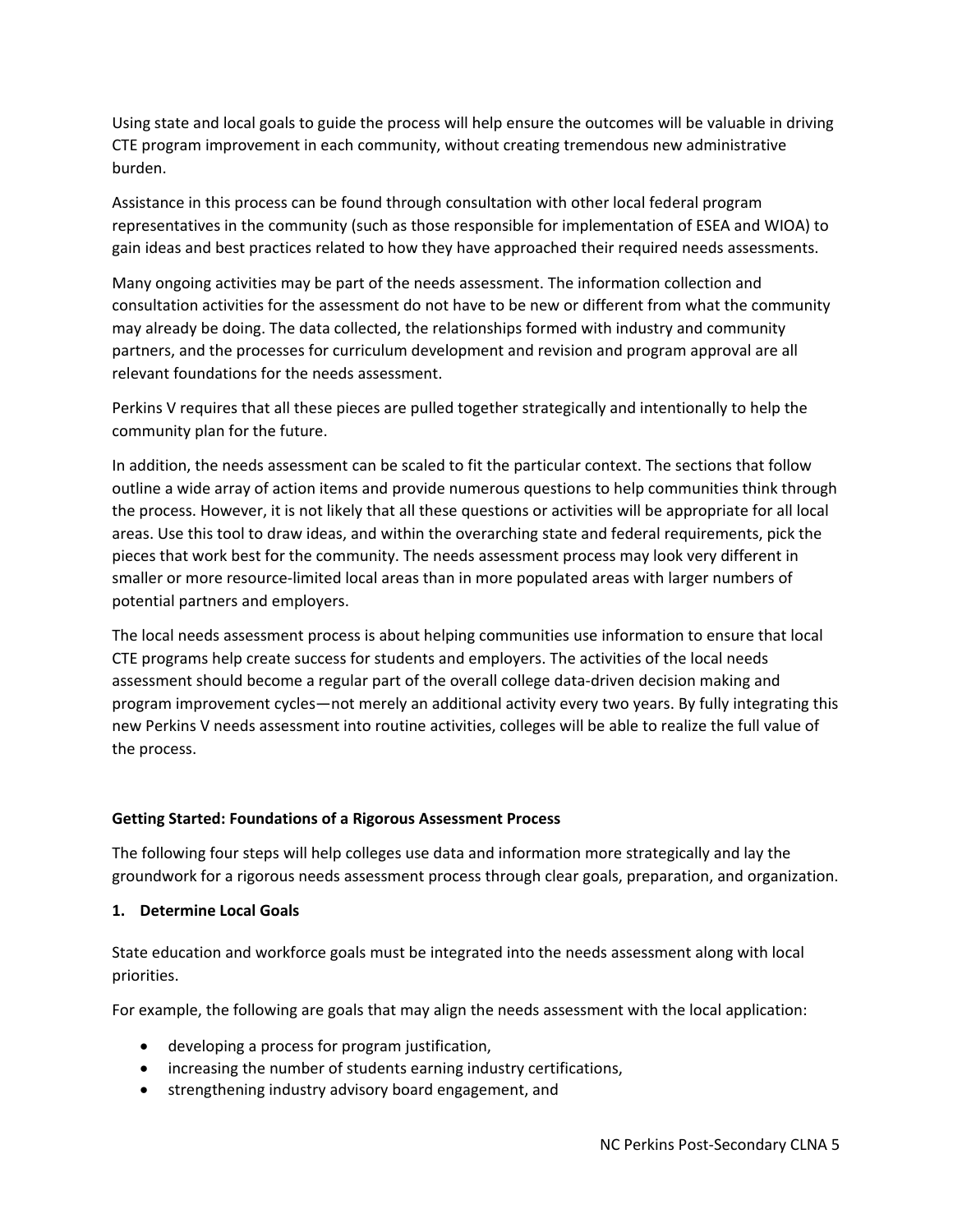• closing equity gaps.

If the college has already established a strategic plan or "vision" for the local CTE programs, it is important to use the needs assessment to inform and possibly modify those goals. If the college does not already have a set of strategic priorities, the needs assessment can help identify those for the future.

#### **2. Identify Stakeholders and a Leadership Team**

Consultation with "a diverse body of stakeholders" is at the heart of ensuring a rigorous and meaningful needs assessment process.

Perkins V identifies, at a minimum, the following participants who should engage in the initial needs assessment, local application development, and ongoing consultation:

- 1. CTE program representatives at the secondary and postsecondary levels including teachers, faculty, administrators, career guidance and advisement professionals, and other staff
- 2. State or local workforce development board representatives, chambers of commerce, economic development representatives
- 3. Representatives from a range of local businesses and industries, as well as non‐profit agencies
- 4. Parents and students
- 5. Representatives of special populations
- 6. Representatives from agencies serving at‐risk, homeless, and out‐of‐school youth
- 7. Representatives from Indian Tribes or Tribal organizations, where applicable

To identify stakeholders, start with individuals and organizations who are already involved with the college program advisory boards, sector partnerships, community groups, parent-teacher associations and other structures. After identifying those already engaged in the programs, reach out to new partners to fill gaps in expertise and ensure appropriate breadth and depth of representation among those impacted by CTE.

For example: the local Chamber of Commerce, while a great partner, may not include full representation of industry sectors with labor‐market demand. This is an excellent opportunity to diversify the partnerships and build a stronger career pathways system among education, workforce, and community leaders through sustained relationships. Check with the NCCCS Perkins Team for requirements and guidance on partner recruitment, such as lists of contacts from relevant workforce, economic, and community development agencies.

In addition to identifying stakeholders, colleges need to select a core leadership team to guide the needs assessment and local application process and facilitate final decision‐making.

This leadership team will likely consist of CTE program administrators and other key local decision‐ makers. The team will look different based on the size and characteristics of each institution, service area or district, but the team should have in‐depth knowledge of the college's CTE programs.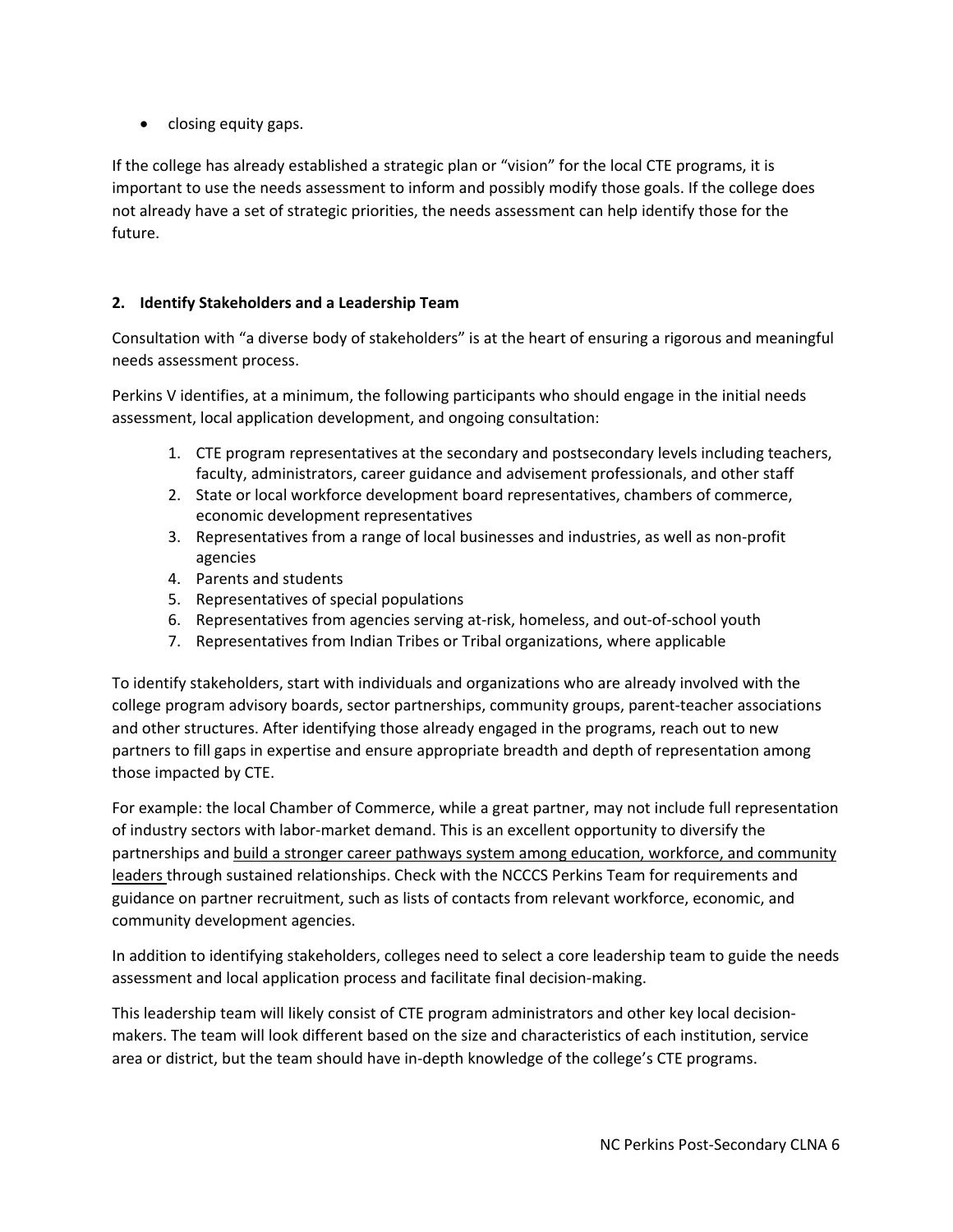#### **3. Make a Plan for Seeking Feedback**

There are many options in organizing stakeholders when seeking feedback.

- Industry advisory boards could be broadened to encompass all the suggested stakeholders or constitute a new group as a separate entity.
- The stakeholders could convene regularly or meet with subsets of partners who have expertise for particular sections of the needs assessment.

Using a combination of strategies to provide opportunities for stakeholders to engage with each other and hear diverse perspectives is likely the best approach. In addition to meetings, feedback can be gained through surveys, interviews, focus groups, listening sessions, in person or virtually—consultation does not have to be conducted entirely face‐to‐face.

In collaborating for stakeholder feedback ask:

- Does the college or region already survey employers, students, and parents? Are additional questions needed to increase the relevance and effectiveness of the survey?
- Does a representative of the college already participate in monthly or regular meetings with stakeholder groups? Could the representative be added to the agenda regularly to engage with community leaders on specific issues relevant to the needs assessment?

Identifying possible information collection opportunities that fit seamlessly with existing work will make the process easier and more effective. After identifying existing mechanisms, look for gaps in that outreach and consider ways to gather input from stakeholders who may not already be part of current activities. Develop a continual feedback loop with key stakeholder groups to meet ongoing consultation requirements. To keep partners motivated, regularly show them the results of their input and publicly recognize their contributions. ACTE provides guides, toolkits with sample documents, and best practices for engaging community partners. These can be found at

https://www.acteonline.org/professional‐development/high‐quality‐cte‐tools/business‐and‐community‐ partnerships/

#### **4. Gather and Develop Materials**

Begin to build the evidence base for the needs assessment by compiling already-available sources of regional, state, and local information and by developing plans to collect new data.

Needed data can come from internal sources, such as student performance data, student and parent survey findings, and feedback from local industry advisory boards, or from external sources, including the NC Department of Commerce labor-market information (LMI). Ensure collection of information from a variety of sources is consistent, meaningful, and useful.

Findings from surveys and transcripts from focus groups and listening sessions can be used, in turn, to spark further discussion among stakeholders. Look to local and state partners for resources to help develop questions and deploy surveys.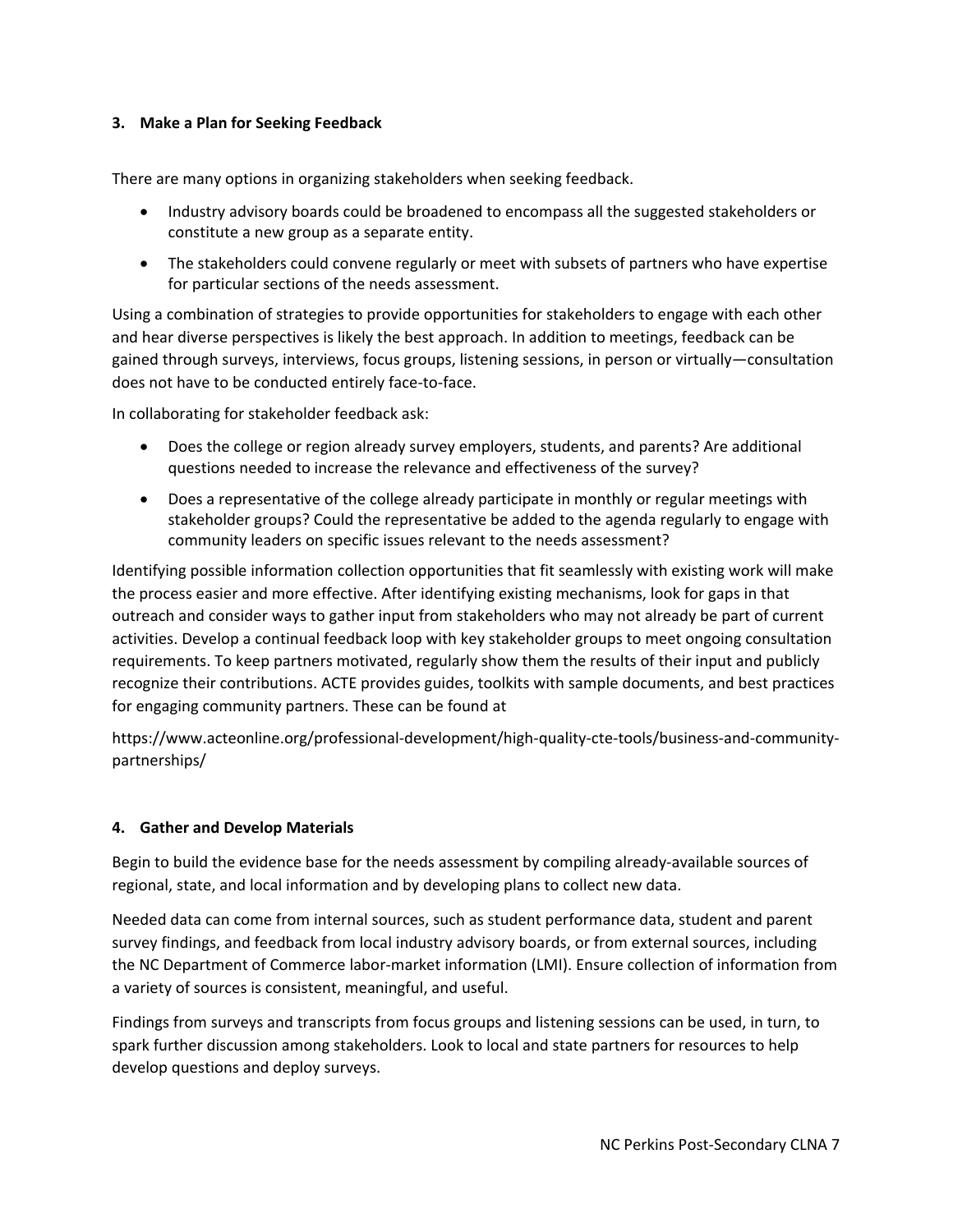The college may decide to commission one or more separate evaluations to fulfill parts of the needs assessment. An external evaluator could be a faculty member or graduate student from a local university, a program evaluation expert from a national association, a professional evaluator employed by an evaluation firm, a volunteer from the community, or a business partner who has evaluation experience and is willing to donate their time.

#### **Suggestions on Operationalizing the Process: Translating the Law into Meaningful Assessment**

The six needs assessment requirements as outlined in the law can be distilled into three main ideas: *student performance, labor‐market alignment* and *program implementation*.

No one area is identified in the law as more important than another, and to meet federal requirements the needs assessment must cover all the requirements outlined in some way.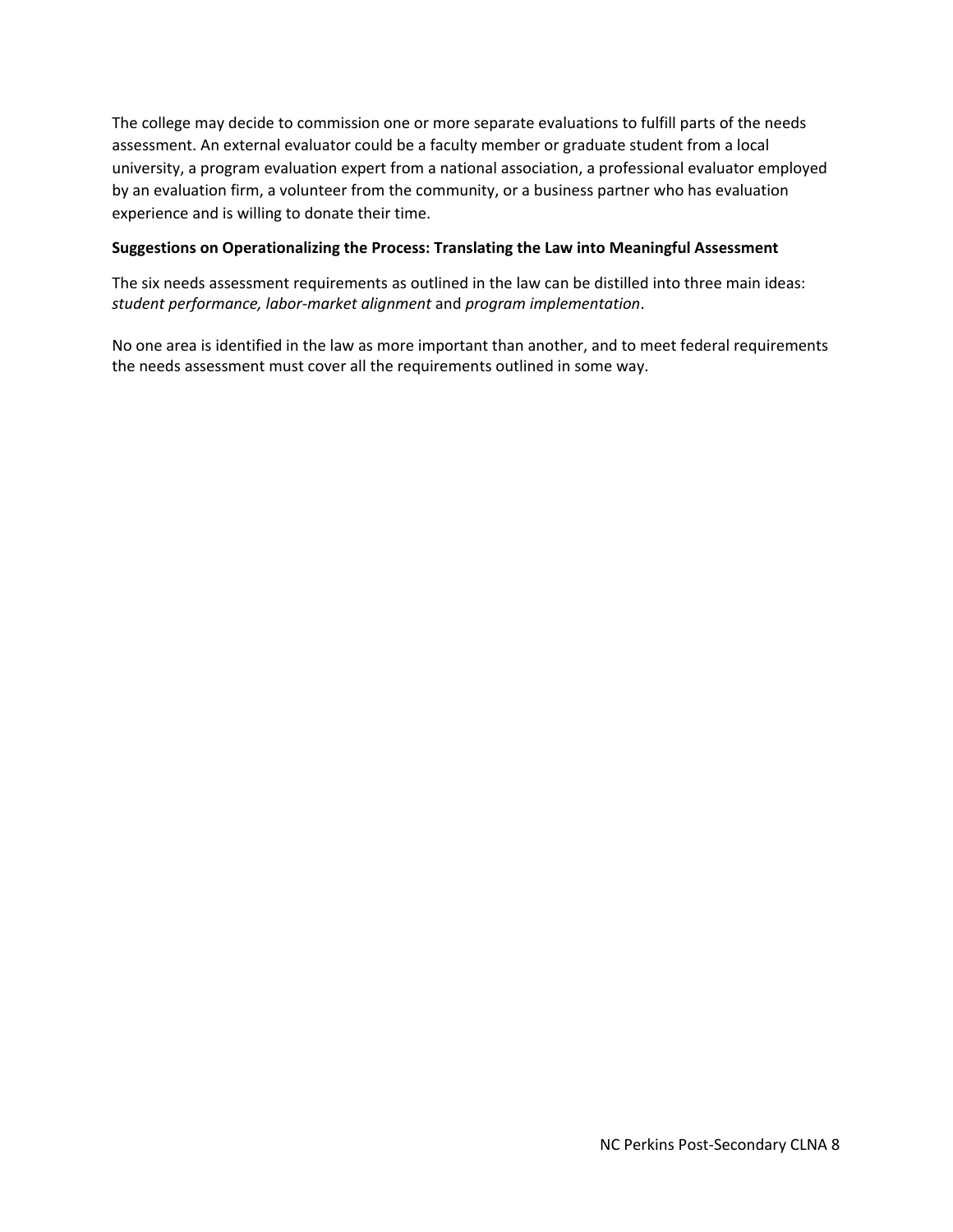# **Comprehensive Local Needs Assessment (CLNA) Worksheets**

### **CLNA Worksheet Part A: Student Performance**

The law requires an evaluation of the student's performance on federal accountability measures in the aggregate and disaggregated for the subpopulations defined in Perkins V. Data must be disaggregated by gender, race and ethnicity, and migrant status (per ESEA), as well as by each of the special populations categories.

Most disaggregated data are collected by self‐report at the postsecondary level. The state data systems currently have limited field capabilities, therefore an initial needs assessment will be conducted using available raw data and provide for a more in‐depth review of subpopulations in the subsequent evaluations.

Review data collected including any notes from interviews, focus groups, or other methodologies. Discuss each of these questions. Assign a notetaker to record the discussion. The final version may be written **electronically** on the following form. At the end, via consensus, assign a rating and rationale to this part of the CLNA.

| <b>Materials Needed</b>                                                                                                                                                                                                                        | <b>Stakeholders and Other Resources</b>                                                                                                                                                                                       |
|------------------------------------------------------------------------------------------------------------------------------------------------------------------------------------------------------------------------------------------------|-------------------------------------------------------------------------------------------------------------------------------------------------------------------------------------------------------------------------------|
| Perkins performance data for the past three<br>years disaggregated by CTE program area and<br>special population groups<br>Comparison data for 'all' students -<br>Secondary comparisons for graduation rates,                                 | https://www.ncperkins.org/data/<br>NC Perkins Core Indicators of Performance<br>Institutional Effectiveness Staff & Registrar.<br>Specifically, the Curriculum Registration,<br>Progress, Financial Aid Report (CRPFA)        |
| academic performance and placement -<br>Postsecondary comparisons for credential<br>attainment and placement.<br>Strategies utilized to address performance<br>gaps for specific subgroups along with<br>outcomes for the strategies attempted | NCCCS System Office of the President/ Research<br>Performance Management<br>National Alliance for Partnerships in Equity<br>(NAPE) Program Improvement Process for Equity<br>All stakeholders required by law (see §134(d) on |
|                                                                                                                                                                                                                                                | page 36 of this guide.                                                                                                                                                                                                        |

*\*Youth is defined pursuant to the WIOA definition as 16‐24 years old.*  Suggested Strategy:

- Focus the process on building the economic capacity of the region
- Assemble groups by CTE career cluster/program to examine data. If data do not currently exist, create a plan to obtain the data for future needs assessments.
- Identify significant differences in performance between subpopulations and across programs
- Consider the root causes of these inequities to help identifying corresponding practices that can combat inequity in the CTE programs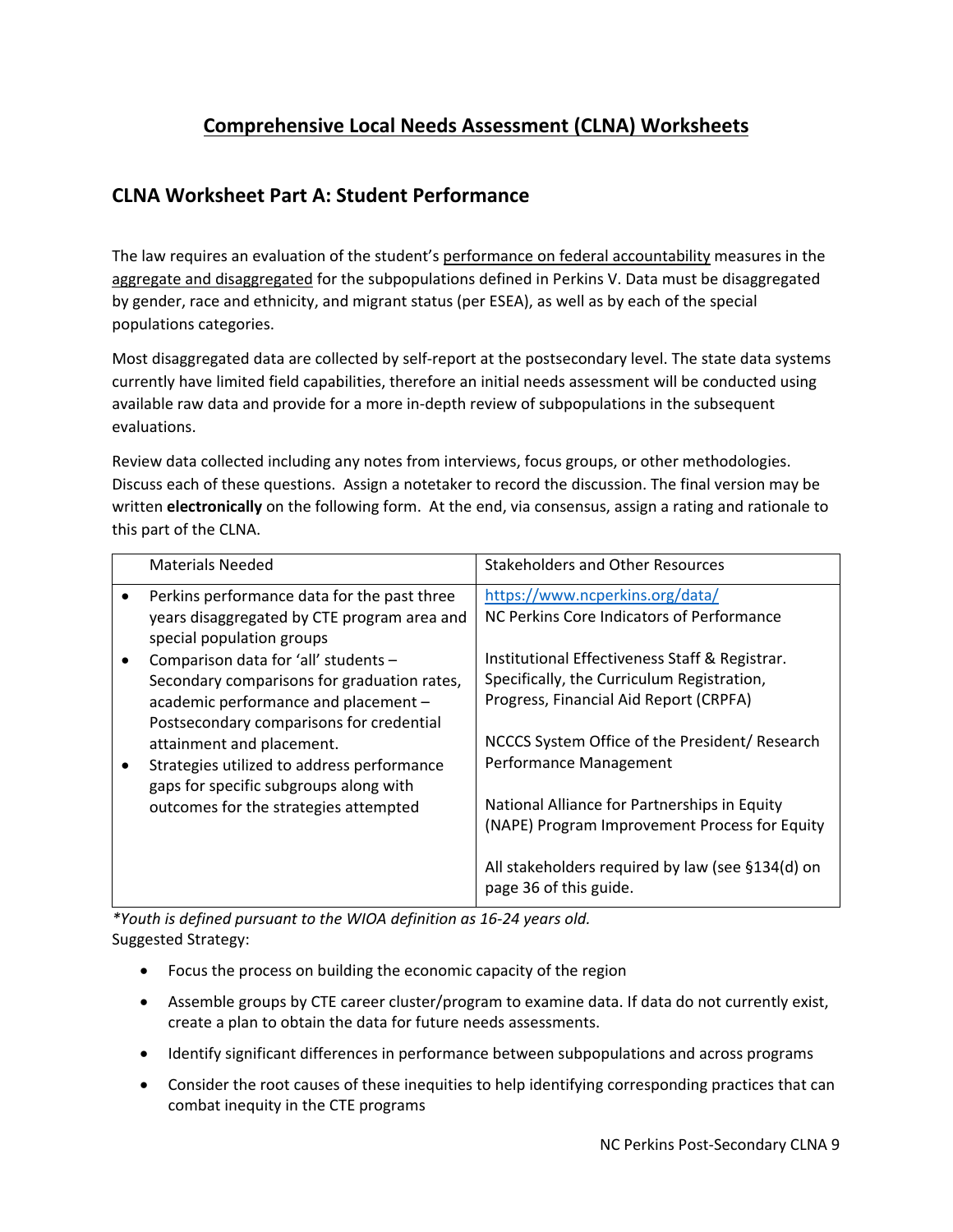Complete the following form to supplement the data and root cause analysis, consider conducting surveys, interviews or focus groups with educators, counselors, students, and/or parents to gather feedback on outcomes of your programs related to equity

**Plus** – strengths, going well, want to continue **Delta** – challenge, needs work, needs change, lacking

| PART A: Evaluation of Student Performance                                                                                                                                                                                                    |                     |                      |  |
|----------------------------------------------------------------------------------------------------------------------------------------------------------------------------------------------------------------------------------------------|---------------------|----------------------|--|
| <b>Questions to Consider</b>                                                                                                                                                                                                                 | <b>Plus - Notes</b> | <b>Delta - Notes</b> |  |
| How are students in each<br>$\mathbf{1}$ .<br>CTE program performing on<br>federal accountability<br>indicators in comparison to<br>non-CTE students?<br>Where do the biggest gaps in<br>performance exist between<br>subgroups of students? |                     |                      |  |
| How are students from<br>2.<br>special populations<br>performing in each CTE<br>program?<br>What are the potential root<br>causes of inequities in<br>performance in each CTE<br>program?                                                    |                     |                      |  |
| How are students from<br>3.<br>different genders, races and<br>ethnicities performing in<br>each CTE program?                                                                                                                                |                     |                      |  |
| Which CTE programs overall<br>4.<br>have the highest outcomes<br>and which have the lowest?                                                                                                                                                  |                     |                      |  |
| Is there a trend across all CTE<br>5.<br>programs?                                                                                                                                                                                           |                     |                      |  |

Use the following rating for each evaluation and action step

**1** Significant gaps and/or multiple gaps exist

- **2** Some gaps exist and/or there is not have a concrete plan to address them
- **3** Very few gaps exist and there are processes in place to close the remaining gaps
- **4** No gaps exist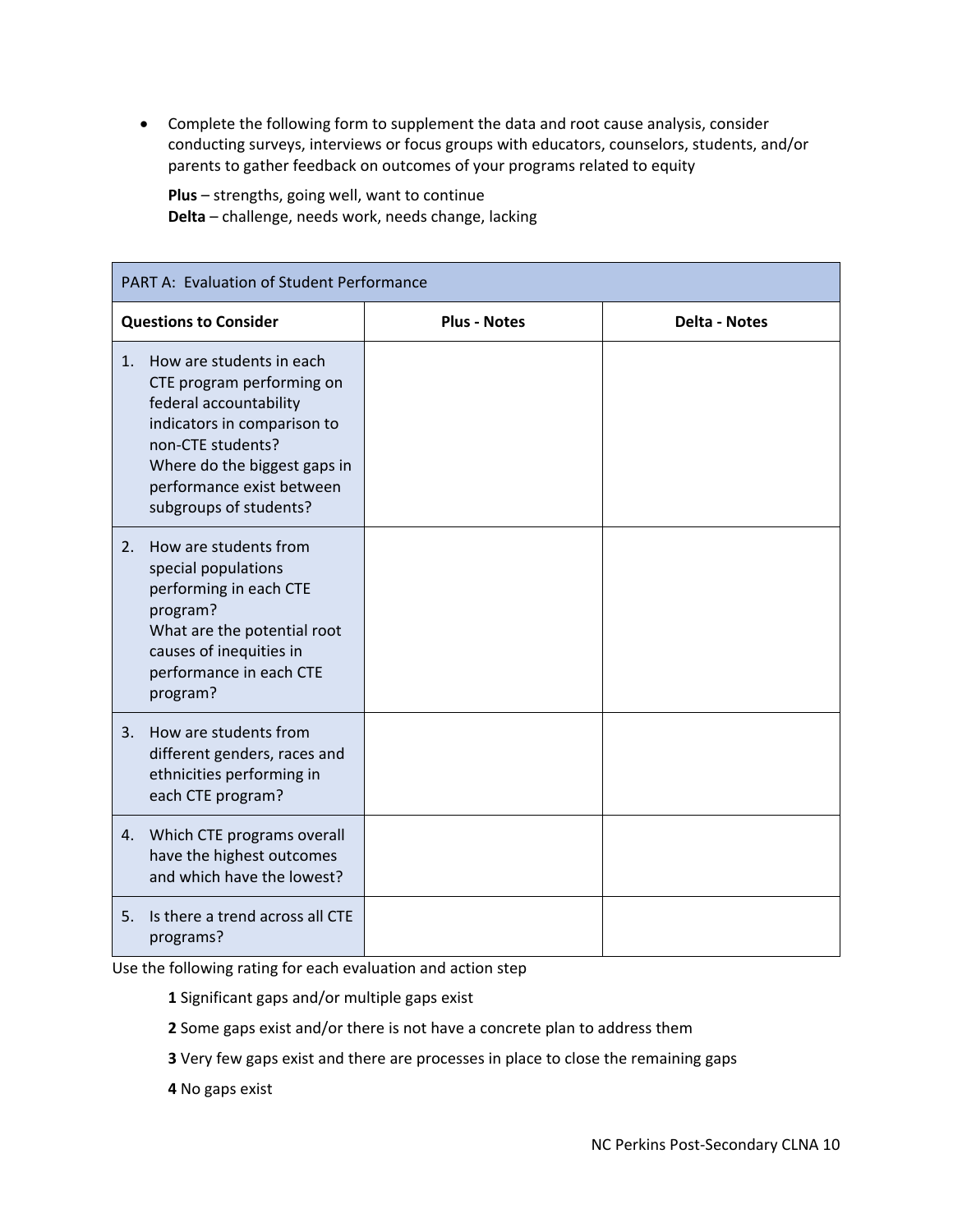| PART A: Evaluation of Student Performance |                                      |                                   |
|-------------------------------------------|--------------------------------------|-----------------------------------|
| Rating                                    | Rationale and Potential Action Steps | Perkins V<br>Required<br>Activity |
|                                           |                                      |                                   |
|                                           |                                      |                                   |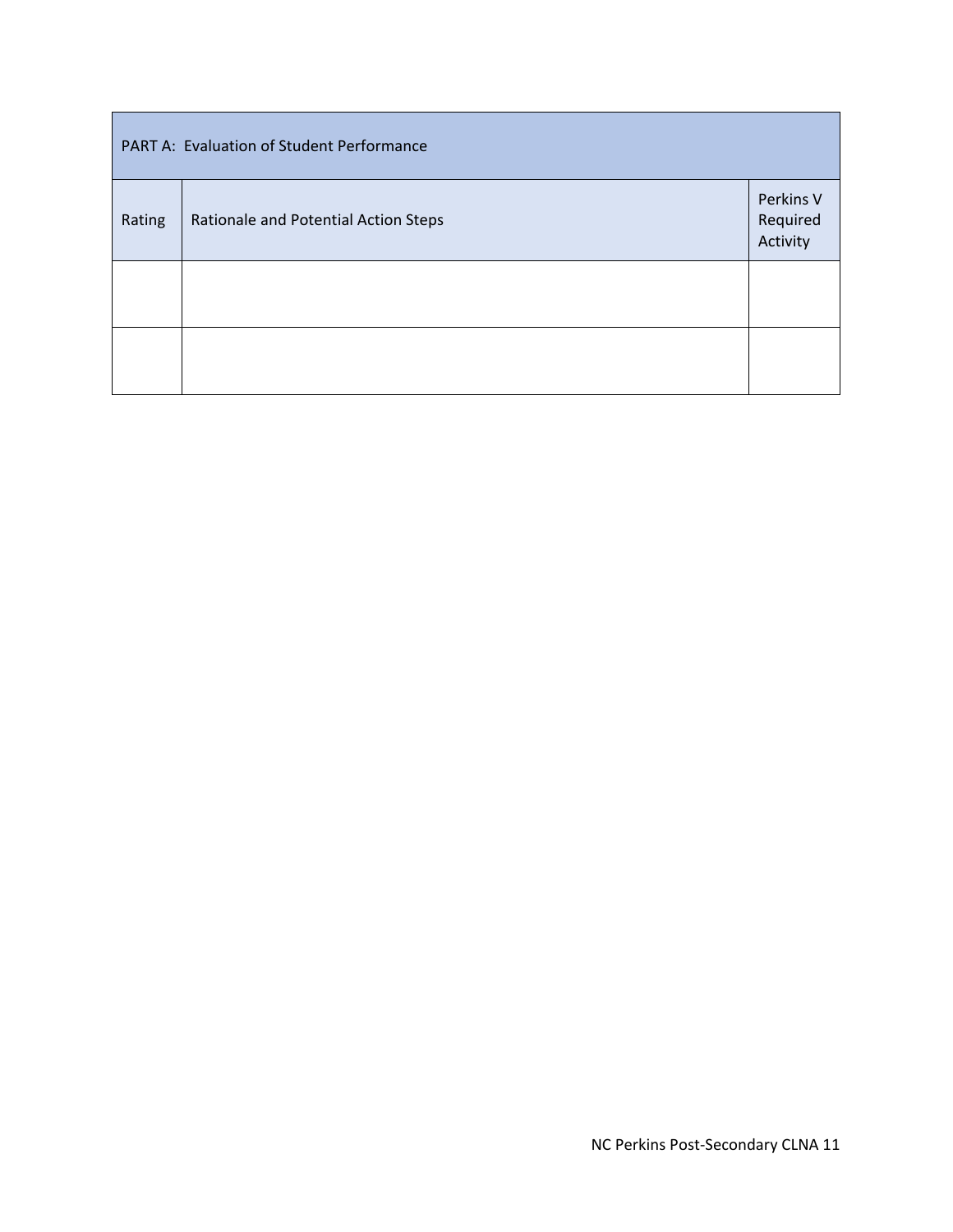# **CLNA Worksheet Part B‐1: Size, Scope, & Quality**

This section of the law requires an assessment of:

- 1. Whether the college offers a sufficient number of courses and programs to meet the needs of the student population and workforce;
- 2. Whether those programs are sufficiently broad as well as vertically aligned and linked to the next level of education; and
- 3. How the quality of program delivery serves to develop student knowledge and skills and prepare them for success.

#### *Use as guidance in forming North Carolinas Definitions:*

In its new Perkins V state plan, the state is required to include specific definitions for *size, scope,* and *quality.* States may choose to use existing definitions or update them to reflect new priorities. In the past, states have defined these terms in several ways:

- **Size:** Definitions of size typically address such factors as the minimum number of programs offered by each eligible recipient, or available to each student; the minimum number of courses offered within each program or pathway; or minimum class size. Some states have defined size through a calculation that compares CTE programs offered to total student population, and/or to overall CTE participation. Definitions may differ on the secondary and postsecondary levels.
- **Scope:** Definitions of scope typically refer to program sequencing, from introductory to more advanced curriculum; linkages between secondary and postsecondary education; and the program's ability to address the full breadth of the subject matter.
- **Quality:** These definitions may address generally whether programs have the ability to impart to students the skills and knowledge necessary for success; or may include specific criteria such as implementation of a continuous improvement plan, presence of an advisory committee, or evidence of teacher/faculty qualifications.

Review data collected including any notes from interviews, focus groups, or other methodologies. Discuss each of these questions. Assign a notetaker to record the discussion. The final version should be written electronically on the following form. At the end, via consensus, assign a rating and rationale to this part of the CLNA.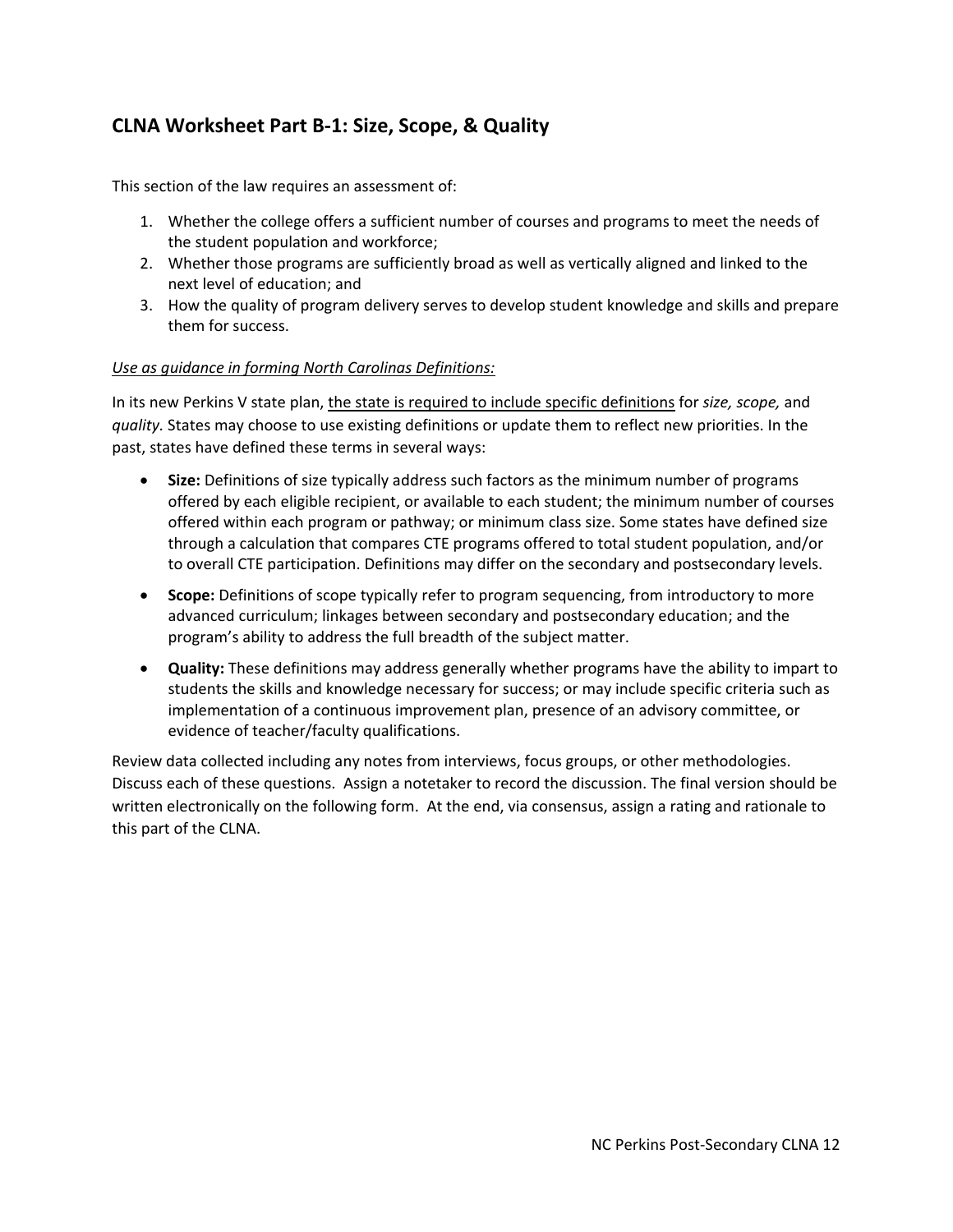| <b>Materials Needed</b>                             | <b>Stakeholders and Other Resources</b>          |
|-----------------------------------------------------|--------------------------------------------------|
| Size:                                               | https://www.ncperkins.org/data/                  |
| • Workforce need compared to numbers                | NC Perkins Core Indicators of Performance        |
| completing the program                              |                                                  |
| • Total number of program areas and number of       | Institutional Effectiveness Staff                |
| courses within each program area                    |                                                  |
| . Total number of students who could be served      | NCCCS System Office of the President/Research    |
| by the eligible recipient, aggregate and            | Performance Management                           |
| disaggregated                                       |                                                  |
| • CTE participant and concentrator enrollments      | National Alliance for Partnerships in Equity     |
| for the past several years, aggregate and           | (NAPE) Program Improvement Process for Equity    |
| disaggregated                                       |                                                  |
| • Number of students applying to the programs,      | All stakeholders required by law (see §134(d) on |
| if applicable                                       | page 36 of this guide.                           |
| . Number of students on waiting lists, if           |                                                  |
| applicable                                          |                                                  |
| • Survey results assessing student interest in      |                                                  |
| particular CTE programs                             |                                                  |
|                                                     |                                                  |
| Scope:                                              |                                                  |
| • Documentation of course sequences and             |                                                  |
| aligned curriculum to industry needs                |                                                  |
| • Credit transfer agreements                        |                                                  |
| • Data on student retention and transition to       |                                                  |
| postsecondary education within the program of       |                                                  |
| study                                               |                                                  |
| • Descriptions of dual/concurrent enrollment        |                                                  |
| programs, and data on student participation         |                                                  |
| • Data on student attainment of credentials and     |                                                  |
| articulated credit                                  |                                                  |
| • Curriculum standards that show depth and          |                                                  |
| breadth of programs                                 |                                                  |
| • Opportunities for extended learning within and    |                                                  |
| across programs of study                            |                                                  |
|                                                     |                                                  |
| Quality:                                            |                                                  |
| In addition to the materials listed throughout this |                                                  |
| document, it would be appropriate to consult        |                                                  |
| curriculum standards and frameworks,                |                                                  |
| partnership communications and engagement           |                                                  |
| activities, safety requirements, work-based         |                                                  |
| learning procedures, CTSO activities and            |                                                  |
| alignment, data collection mechanisms and           |                                                  |
| program improvement processes, and employer         |                                                  |
| survey data.                                        |                                                  |

*\*Youth is defined pursuant to the WIOA definition as 16‐24 years old.*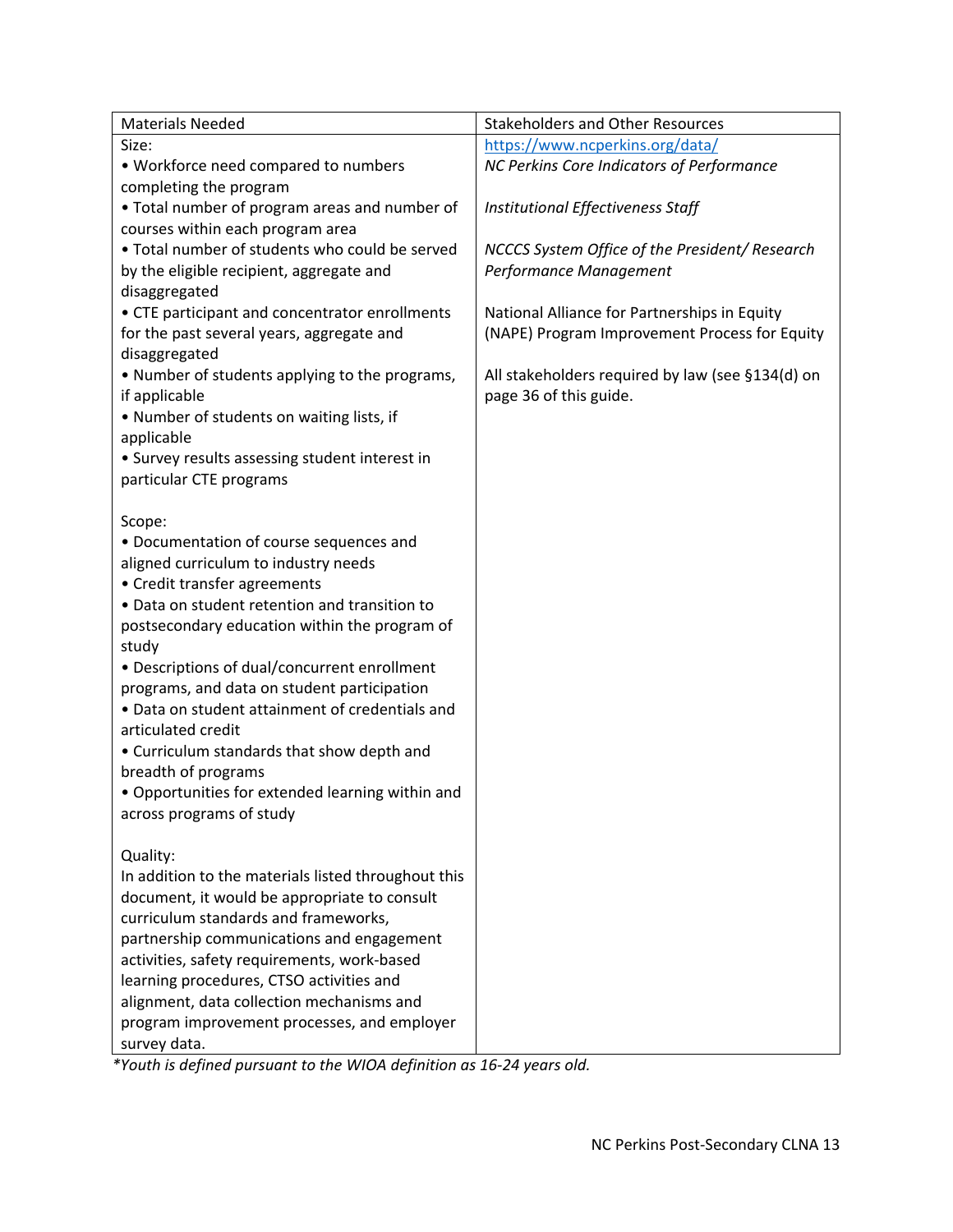When evaluating size, consider the number of programs and courses offered, as well as the number of students served by CTE programs in relation to the total student population that could be served. Examine longitudinal data, both in the aggregate and disaggregated by Perkins‐defined special populations and subgroups and look forward to examining student enrollment projections over the next few years.

To evaluate scope, consider how your programs align and articulate offerings across learner levels, including curriculum, instruction, faculty and staff, facilities and equipment, and career development activities. Examine policies for, participation in and outcomes of credit transfer agreements and dual/concurrent enrollment programs. You may also want to explore whether your program is delivering the full breadth of knowledge and skills within each subject area, or if there are gaps in the curriculum and opportunities you are providing. To assess this breadth, compare your curricular offerings to state standards and state‐developed programs of study, if applicable, within each CTE subject area. Also consider if extended learning experiences, such as work‐based learning, CTSOs, and articulated credit, are available across all programs of study, or only in some.

To evaluate quality, consider whether the various aspects of your program—curriculum, instruction, career development, work‐based learning and more—are designed and delivered in a way that imparts to students the skills and knowledge necessary for success. One way to accomplish this is to compare your program delivery and implementation to a relevant set of quality standards from the state or from a third party, such as a national organization or accreditor.

**Plus** – strengths, going well, want to continue **Delta** – challenge, needs work, needs change, lacking

| PART B-1: Program Size, Scope, and Quality |                                                                                                                     |                     |                      |
|--------------------------------------------|---------------------------------------------------------------------------------------------------------------------|---------------------|----------------------|
|                                            | <b>Questions to Consider</b>                                                                                        | <b>Plus - Notes</b> | <b>Delta - Notes</b> |
| 1.                                         | What are the programs in<br>which students are choosing<br>to enroll and not to enroll?                             |                     |                      |
|                                            | 2. Are there programs with low<br>student enrollment and high<br>industry demand?                                   |                     |                      |
| 3.                                         | Is the college offering a<br>sufficient number of courses,<br>and course sections, within<br>each program of study? |                     |                      |
| 4.                                         | What percent of students<br>complete a certificate,<br>diploma, degree or other<br>postsecondary credential?        |                     |                      |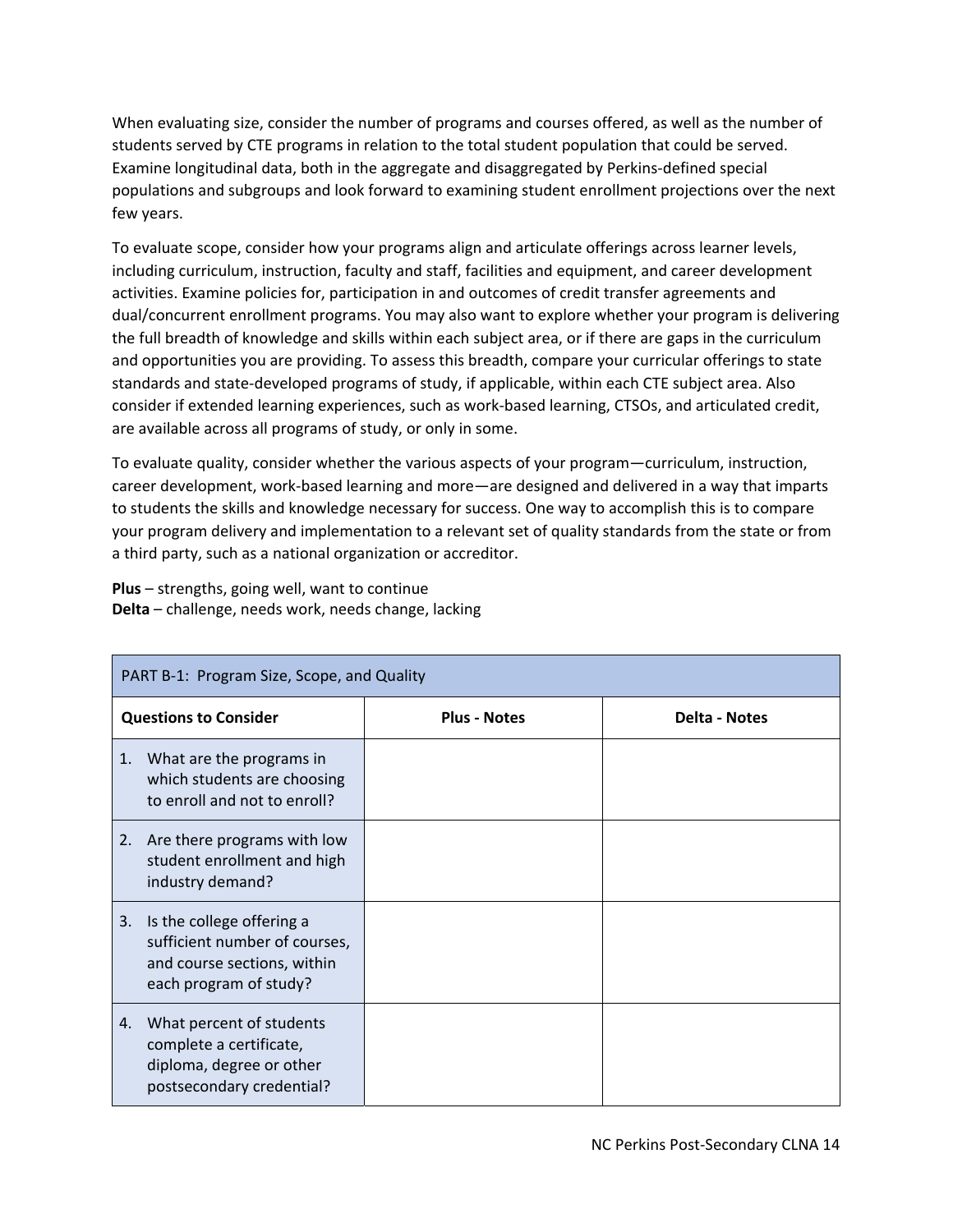| PART B-1: Program Size, Scope, and Quality                                                                                                                                                                                                                                                                                      |                     |                      |  |
|---------------------------------------------------------------------------------------------------------------------------------------------------------------------------------------------------------------------------------------------------------------------------------------------------------------------------------|---------------------|----------------------|--|
| <b>Questions to Consider</b>                                                                                                                                                                                                                                                                                                    | <b>Plus - Notes</b> | <b>Delta - Notes</b> |  |
| How are programs of study<br>designed to ensure students<br>completion?                                                                                                                                                                                                                                                         |                     |                      |  |
| Describe conversations with<br>5.<br>secondary, postsecondary<br>and business/industry<br>concerning developing a<br>robust skill set in each<br>program, the role of business<br>and industry in development<br>and delivery of programs of<br>study and how quality<br>standards are incorporated<br>as required by industry? |                     |                      |  |
| How is work-based learning<br>6.<br>incorporated into each<br>programs of study?                                                                                                                                                                                                                                                |                     |                      |  |

Use the following rating for each evaluation and action step

- **1** Significant gaps and/or multiple gaps exist
- **2** Some gaps exist and/or there is not have a concrete plan to address them
- **3** Very few gaps exist and there are processes in place to close the remaining gaps
- **4** No gaps exist

| PART B-1: Evaluation of Program Size, Scope, and Quality |                                      |                                   |
|----------------------------------------------------------|--------------------------------------|-----------------------------------|
| Rating                                                   | Rationale and Potential Action Steps | Perkins V<br>Required<br>Activity |
|                                                          |                                      |                                   |
|                                                          |                                      |                                   |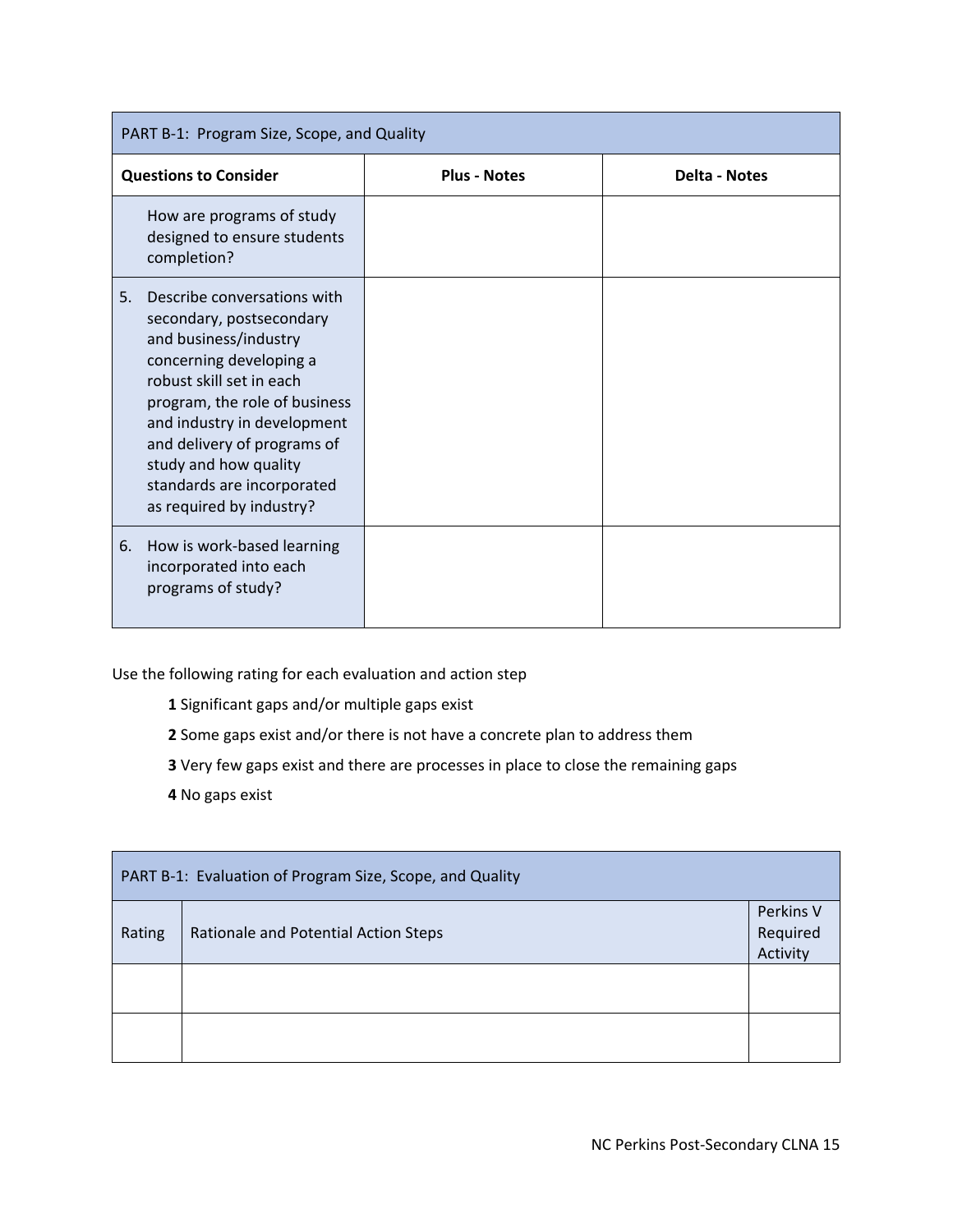### **CLNA Worksheet Part B‐2: Labor Market Alignment**

This section the law  $[(\S 134(c)(2)(B)(ii)(I))]$  requires the team to consider the alignment between programs offered and the labor‐market needs of the local area, state, and/or region. Identify the state definitions or thresholds for "in‐demand industry sectors or occupations". State and local lists of in‐demand sectors and jobs should be examined first to ground your analysis. It is important to "regionalize" the data to emphasize the local applicability of the needs assessment. In your review, include a gap analysis of the industry needs compared to the capacity of the educational institutions to meet the current and projected needs.

It is also important to consider long-term projections in addition to immediate labor market needs, particularly if your programs have a longer time horizon. Local workforce development boards, Chambers of Commerce, and local unions or industry associations may have information you can use and should be included on this committee.

As Perkins V continues to focus on aligning programs of study to high‐wage, high‐skill, or in‐demand occupations, eligible recipients will provide an analysis of how CTE programs are meeting workforce and economic development needs. The assessment will look at how different resources are used to determine which CTE programs of study are made available for students.

As the college analyzes these data, focus on comparing the number of students graduating in each CTE program area to the number of projected job openings in relevant occupations. Be sure to look into the future, keeping in mind that the needs assessment will be the foundation of planning for four years of activities through the local Perkins grant application. Also remember that occupations for which your college programs are preparing students may be found across multiple industries.

The state- and local-validated sources of information mentioned will be fundamental. However, easy-touse online tools can serve as secondary sources and conversation starters. These include:

- **NCcareers.org, which displays the promising jobs for each part of the state as well as many** other useful tools.
- **CareerOutlook.US**, which displays recent and projected employment and current wages by state and occupation;
- **DataUSA.io**, which can be filtered by city or county and includes recent industry, occupation and wage data; and real-time, local job postings from online search engines
- Some colleges may have also turned to analytics firms to mine real-time, job-postings data.

In addition to labor-market information (LMI), feedback from your local industry representatives and, if possible, your alumni, is critical. Local employer input can help to identify trends that may not be evident in reported data, particularly in emerging career areas, and to describe skill needs across industries. Gather employer input through informal discussions, surveys, and/or focus groups. To learn whether students who have completed CTE programs are succeeding in the workforce, consult alumni follow-up survey results. Check with the state CTE agency to see if it has access to linked education, employment, and earnings data that can be disaggregated for your institution, district, or service area.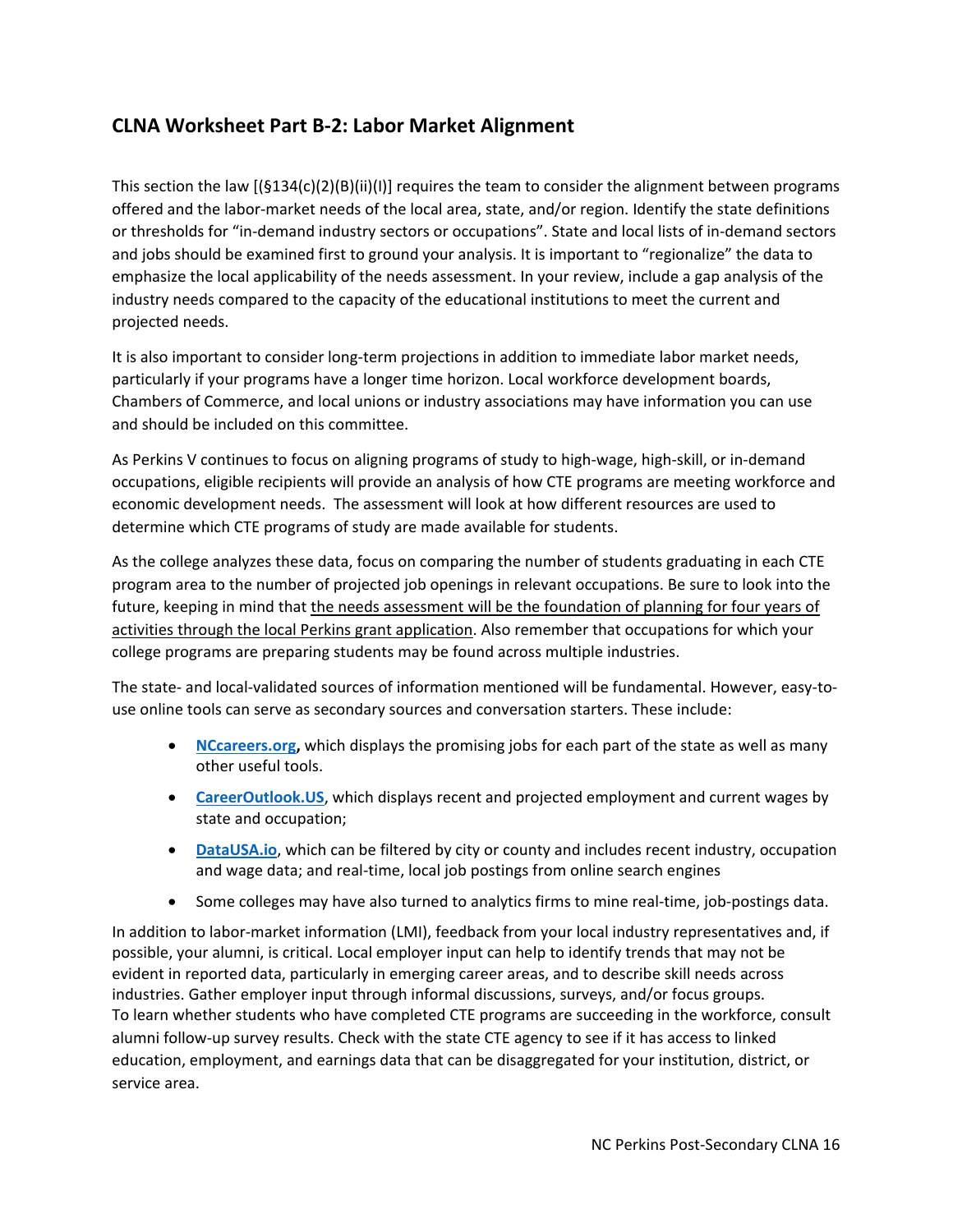Review data collected including any notes from interviews, focus groups, or other methodologies. Discuss each of these questions. Assign a notetaker to record the discussion. The final version should be written electronically on the following form. At the end, via consensus, assign a rating and rationale to this part of the CLNA.

| <b>Materials to Review</b>                    | <b>Stakeholders and other Resources</b>          |
|-----------------------------------------------|--------------------------------------------------|
| Results of any available gap analysis on      | https://www.ncperkins.org/data                   |
| educational outcomes and employment           | NC Perkins Core Indicators of Performance        |
| needs (from the state or separately           |                                                  |
| commissioned)                                 | NC Tower/LEAD data at nccareers.org              |
| State- and local-defined lists of in-demand   |                                                  |
| industry sectors and/or occupations           | NCCCS System Office of the President/ Research   |
| State and locally defined in-demand soft      | Performance Management                           |
| skills                                        |                                                  |
| State and local LMI                           | All stakeholders required by law (see §134(d) on |
| Real-time job postings data from online       | page 36 of this guide.                           |
| search engines, possibly with analytics       |                                                  |
| support from a data firm                      |                                                  |
| Input from business and industry              |                                                  |
| representatives, with particular reference to |                                                  |
| opportunities for special populations         |                                                  |
| Alumni employment and earnings outcomes       |                                                  |
| from a state workforce agency or state        |                                                  |
| longitudinal data system, or findings from a  |                                                  |
| follow-up survey of alumni                    |                                                  |
| Chamber of Commerce trend data                |                                                  |
| Labor Unions                                  |                                                  |

*\*Youth is defined pursuant to the WIOA definition as 16‐24 years old.*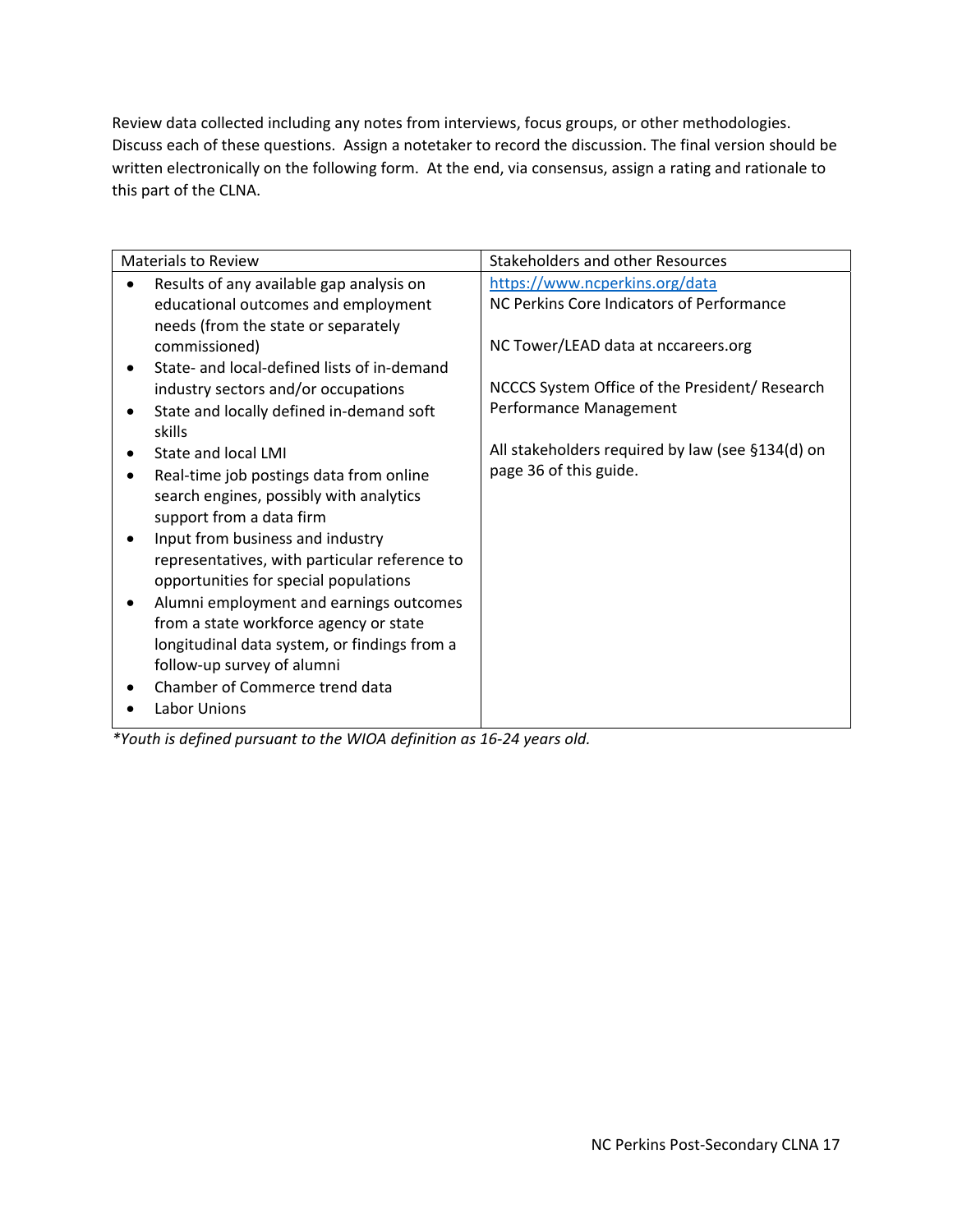**Plus** – strengths, going well, want to continue **Delta** – challenge, needs work, needs change, lacking

| <b>Questions to Consider</b>                                                                                                  | <b>Plus - Notes</b>              | <b>Delta - Notes</b> |  |  |  |
|-------------------------------------------------------------------------------------------------------------------------------|----------------------------------|----------------------|--|--|--|
|                                                                                                                               | PART B-2: Labor Market Alignment |                      |  |  |  |
| What are the highest<br>1.<br>projected growth industries<br>in the region? What<br>occupations are part of that<br>industry? |                                  |                      |  |  |  |
| How are CTE programs<br>2.<br>aligned to projected job<br>openings? How are gaps<br>identified and minimized?                 |                                  |                      |  |  |  |
| Is there additional content<br>$\mathbf{3}$ .<br>that should be added to<br>better align with employer<br>demand?             |                                  |                      |  |  |  |
| Where are completers able<br>4.<br>to obtain employment?                                                                      |                                  |                      |  |  |  |
| What emerging occupations<br>5.<br>are available for students in<br>each program?                                             |                                  |                      |  |  |  |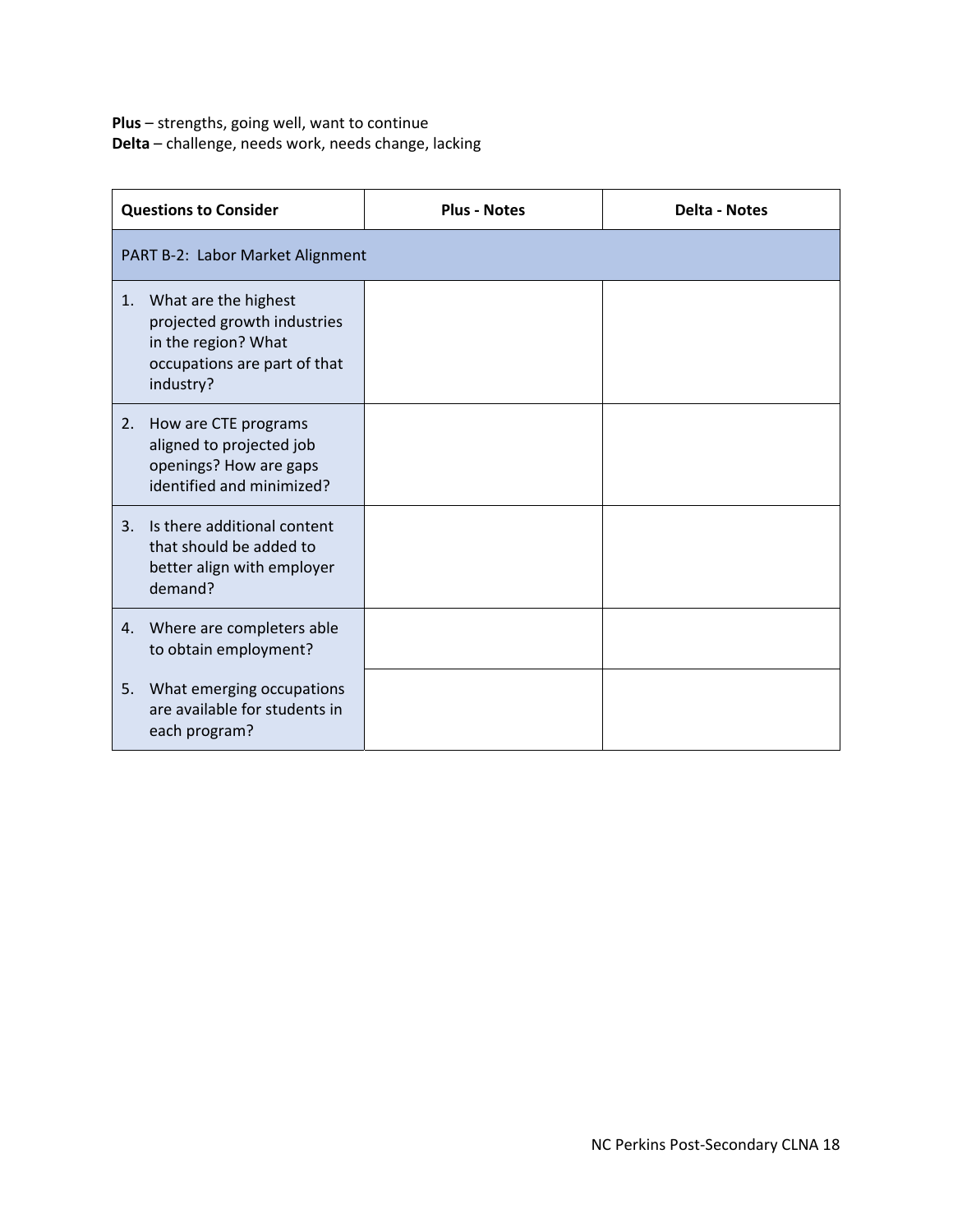Use the following rating for each evaluation and action step

- **1** Significant gaps and/or multiple gaps exist
- **2** Some gaps exist and/or there is not have a concrete plan to address them
- **3** Very few gaps exist and there are processes in place to close the remaining gaps
- **4** No gaps exist

| PART B-2: Evaluation of Labor Market Alignment |                                      |                                   |
|------------------------------------------------|--------------------------------------|-----------------------------------|
| Rating                                         | Rationale and Potential Action Steps | Perkins V<br>Required<br>Activity |
|                                                |                                      |                                   |
|                                                |                                      |                                   |

#### **Program Implementation**

While the following four components of the needs assessment are treated separately in the law, they all pertain to the **quality and implementation of programs**. In contrast to the **student performance evaluation,** which examines student outcomes, and the **labor market alignment analysis,** which considers needs that originate from the labor market, these four components address the decisions that the college makes when delivering CTE programs, including:

- which programs to offer;
- how to pursue alignment across learner levels and between academic, technical, and employability skill standards;
- college's curriculum and instructional strategies;
- what opportunities for work-based learning, career and technical student organization (CTSO) participation, and articulated credit are provided;
- how the college supports faculty and staff; and
- how the college ensures access and equity for all CTE students.

The college may choose to approach the rest of the needs assessment holistically through an evaluation process that encompasses all of these quality program components.

The key is to capture the full breadth of program quality and implementation. Findings from recent (or upcoming) program evaluations conducted by your state as part of a program review process or by a third party, such as a national accreditor, can form a basis for this comprehensive evaluation of program delivery and implementation. However, additional input from local stakeholders will likely be needed.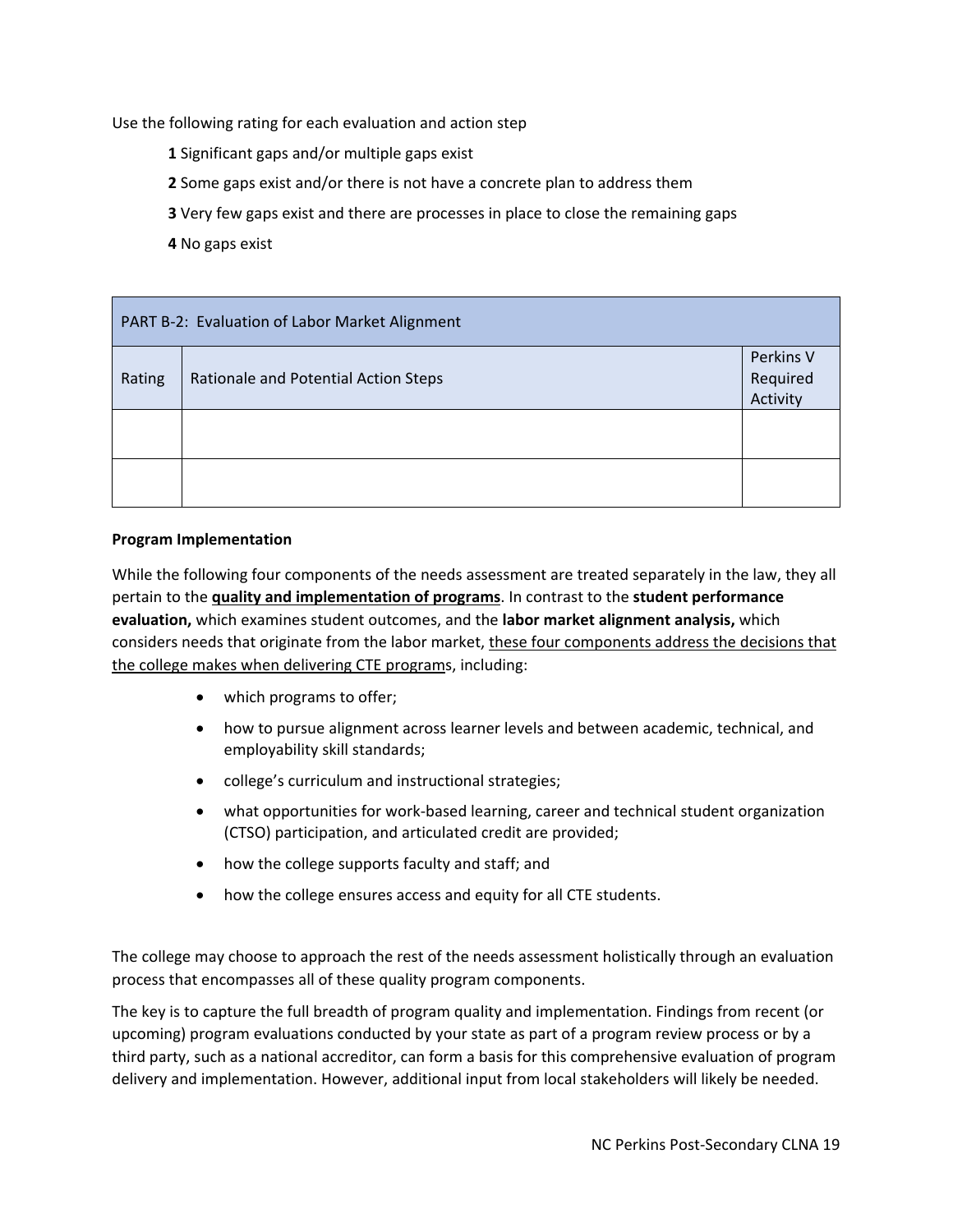If no such evaluations are available, or if the scope of these evaluations fails to meet your needs, an evaluation of the college's programs can be conducted by demonstrating how they measure against a relevant set of standards.

These could be standards already in place in the state, or standards from a legitimate third‐party organization, such as

- ACTE's evidenced based *Quality CTE Program of Study Framework,* which includes nearly 100 indicators across 12 elements to capture the breadth of activities that impact program scope, delivery, implementation, and quality, including elements related to the quality of program staff as well as equity and access.
- Southern Regional Education Board **(SREB) Career Pathway Reviews** and Curriculum and Instruction Reviews, which are conducted as part of SREB Needs Assessment Visits
- **Linked Learning Essential Elements of Pathway Quality** ‐ National Center for College & Career Transitions' Design
- Specifications for Implementing the **College and Career Pathways** System Framework
- Tools from the **Council for Occupational Education** and from regional accreditors

To make the evaluation more manageable for larger districts, service areas, or institutions, the college may consider assessing the overall quality of all of the CTE programs, then selecting either a *sample of programs of study to evaluate individually each time the needs assessment is updated* or a few priority elements to review, such as work‐based learning or student career development.

While this holistic evaluation of program quality and implementation will yield the least duplication, for ease of understanding the requirements as presented in law we have laid out each of the four needs assessment components related to program implementation separately as follows. Included are particular materials to gather and questions to ask about the nature of the college programs with respect to these specific topics. There is some duplication among these four components, which is noted.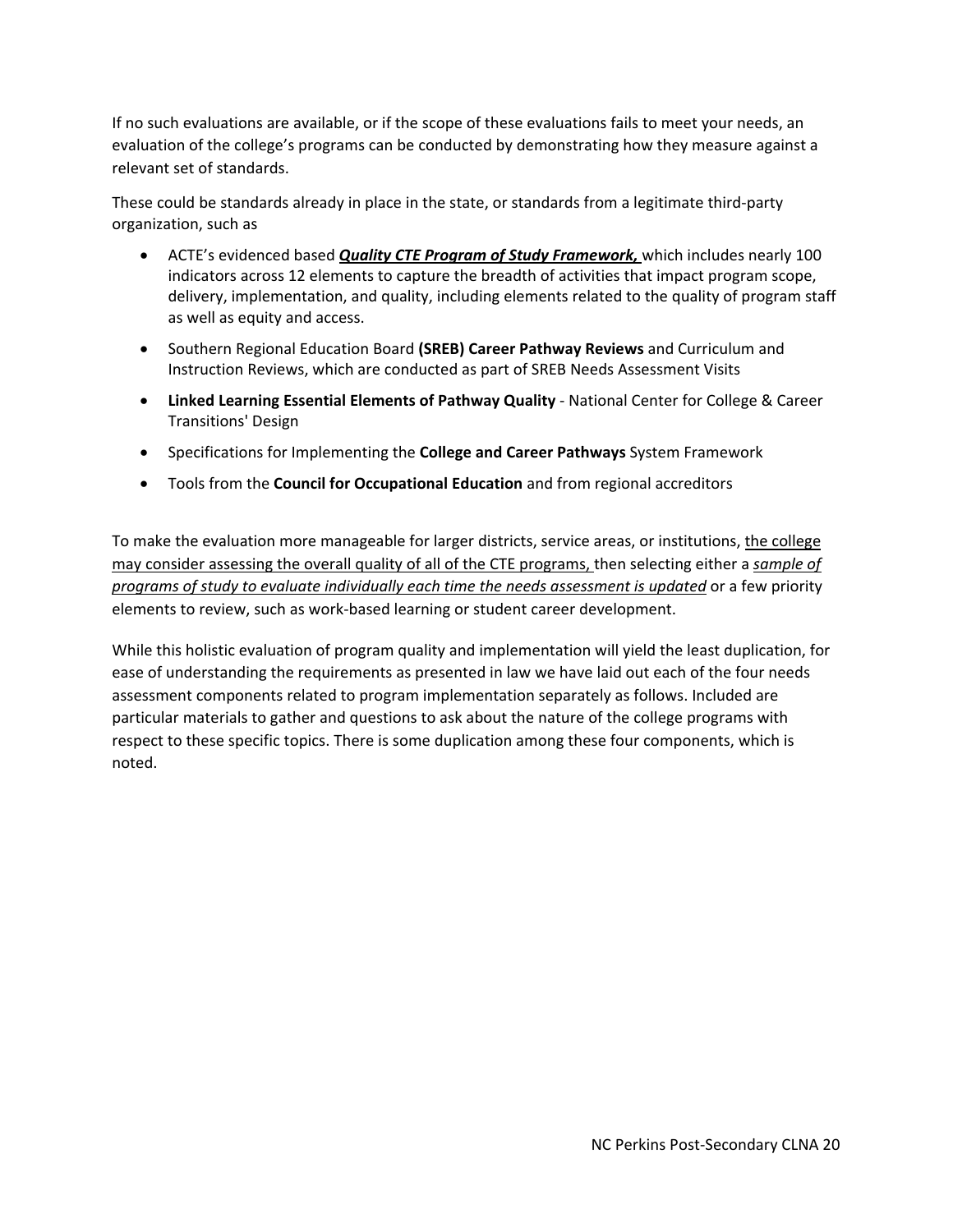# **CLNA Worksheet Part C: Progress Toward Implementing Programs of Study**

Consider how well the college is implementing the full scope of programs of study, defined in Perkins V as "a coordinated, nonduplicative sequence of academic and technical content at the secondary and postsecondary level that—

- a) incorporates challenging State academic standards, including those adopted by a State under section 1111(b)(1) of the Elementary and Secondary Education
- b) addresses both academic and technical knowledge and skills, including employability skills;
- c) is aligned with the needs of industries in the economy of the State, region, Tribal community, or local area;
- d) progresses in specificity (beginning with all aspects of an industry or career cluster and leading to more occupation‐specific instruction);
- e) has multiple entry and exit points that incorporate credentialing; and
- f) culminates in the attainment of a recognized postsecondary credential."

Review data collected including any notes from interviews, focus groups, or other methodologies. Discuss each of these questions. Assign a notetaker to record the discussion. The final version should be written electronically on the following form. At the end, via consensus, assign a rating and rationale to this part of the CLNA.

|           | <b>Materials Needed</b>                                                                             |           | <b>Stakeholders and other Resources</b>                            |
|-----------|-----------------------------------------------------------------------------------------------------|-----------|--------------------------------------------------------------------|
|           | Documentation of course sequences and aligned<br>curriculum for each CTE program                    | $\bullet$ | <b>Advance CTE "Ensuring Career</b><br>Pathway Quality: A Guide to |
| ٠         | Standards for academic, technical, and employability<br>skills taught per course                    | ٠         | Pathway Intervention"<br><b>ACTE "Quality CTE Program of</b>       |
|           | Credit transfer agreements for the program                                                          |           | <b>Study Framework"</b>                                            |
|           | Student retention and transfer trend data                                                           | $\bullet$ | Southern Regional Education Board                                  |
|           | Trend data on dual and concurrent enrollment in CTE<br>programs                                     |           | (SREB) Career Pathway Review<br><b>Process</b>                     |
| ٠         | Definitions used for alignment, dual and concurrent<br>enrollment, academic and technical standards | $\bullet$ | Linked Learning "Essential<br><b>Elements for Pathway Quality"</b> |
| $\bullet$ | Trend data on student participation                                                                 | ٠         | All stakeholders required by law                                   |
| ٠         | Advisory committee notes/minutes                                                                    |           | (see §134(d) on page 36 of this                                    |
| ٠         | Data on credential attainment by type                                                               |           | guide.                                                             |
| ٠         | Notes on industry participation                                                                     |           |                                                                    |
|           | Documentation of 9-14 Pathways                                                                      |           |                                                                    |

*\*Youth is defined pursuant to the WIOA definition as 16‐24 years old.*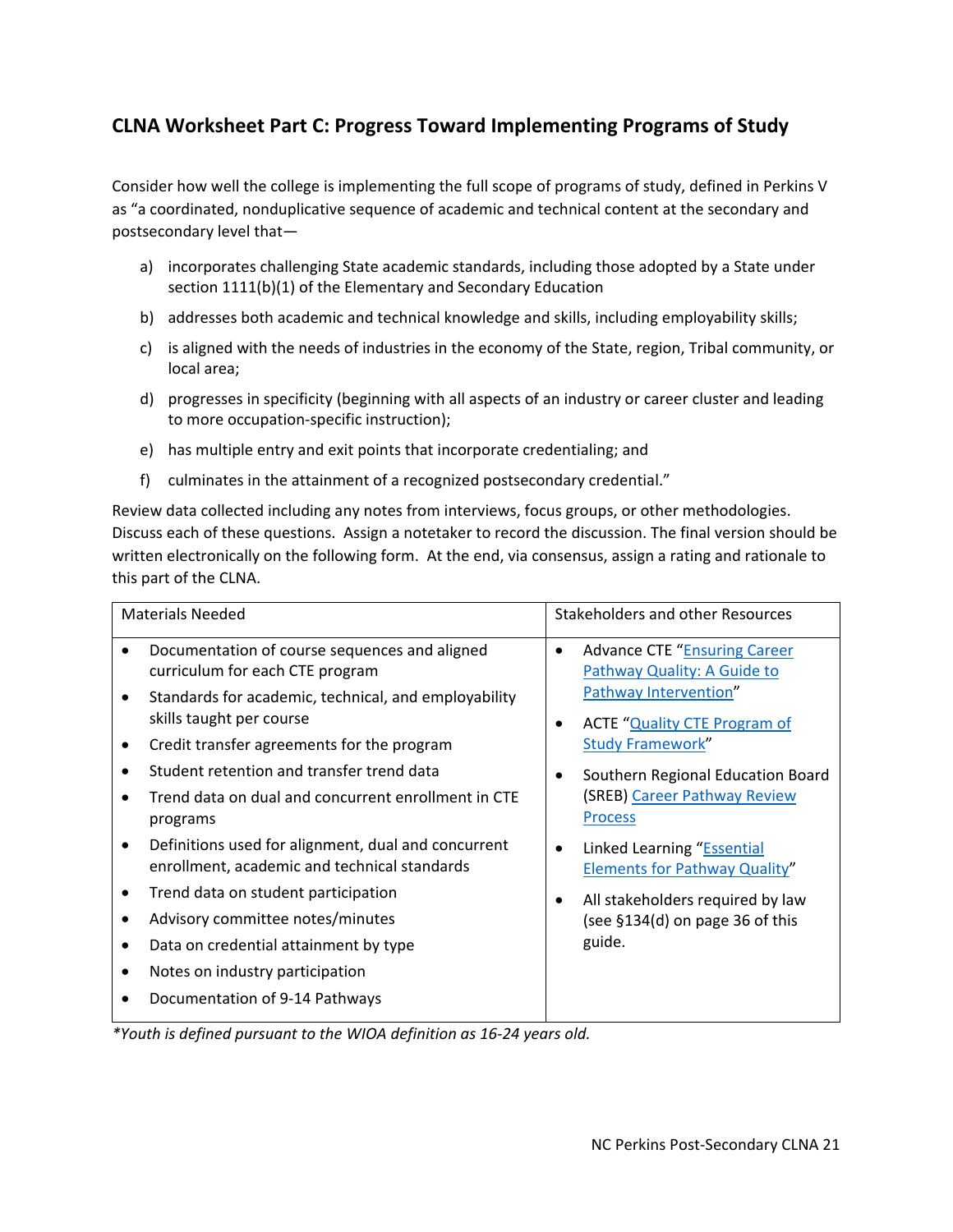This section overlaps with the scope and quality components previously outlined in the needs assessment, as well as with the labor market alignment analysis. This is your opportunity to do a close review of the structure of your programs as well as the extended opportunities they provide to students, such as opportunities for dual enrollment or work‐based learning.

**Plus** – strengths, going well, want to continue **Delta** – challenge, needs work, needs change, lacking

| <b>Questions to Consider</b>                                                                                                                                                  | <b>Plus - Notes</b> | <b>Delta - Notes</b> |  |  |
|-------------------------------------------------------------------------------------------------------------------------------------------------------------------------------|---------------------|----------------------|--|--|
| PART C: Progress Toward Implementing CTE Programs and Programs of Study                                                                                                       |                     |                      |  |  |
| How fully are the programs<br>1.<br>of study aligned and<br>articulated across secondary<br>and postsecondary<br>education? (i.e. grade 9-14<br>POS)                          |                     |                      |  |  |
| How do the programs of<br>2.<br>study incorporate relevant<br>academic, technical, and<br>employability skills at every<br>learner level?                                     |                     |                      |  |  |
| Are students being retained<br>3.<br>in the same program of<br>study? (i.e. matriculation<br>from secondary to<br>postsecondary for<br>diploma/degree completion?             |                     |                      |  |  |
| Do students in the programs<br>4.<br>of study have multiple entry<br>and exit points?                                                                                         |                     |                      |  |  |
| Are students in the programs<br>5.<br>earning recognized<br>postsecondary credentials?<br>Which credentials are earned<br>at each level (certificate,<br>diploma and degree)? |                     |                      |  |  |
| What are the roles of<br>6.<br>secondary and<br>postsecondary partners in<br>current program of study<br>design and delivery? To what                                         |                     |                      |  |  |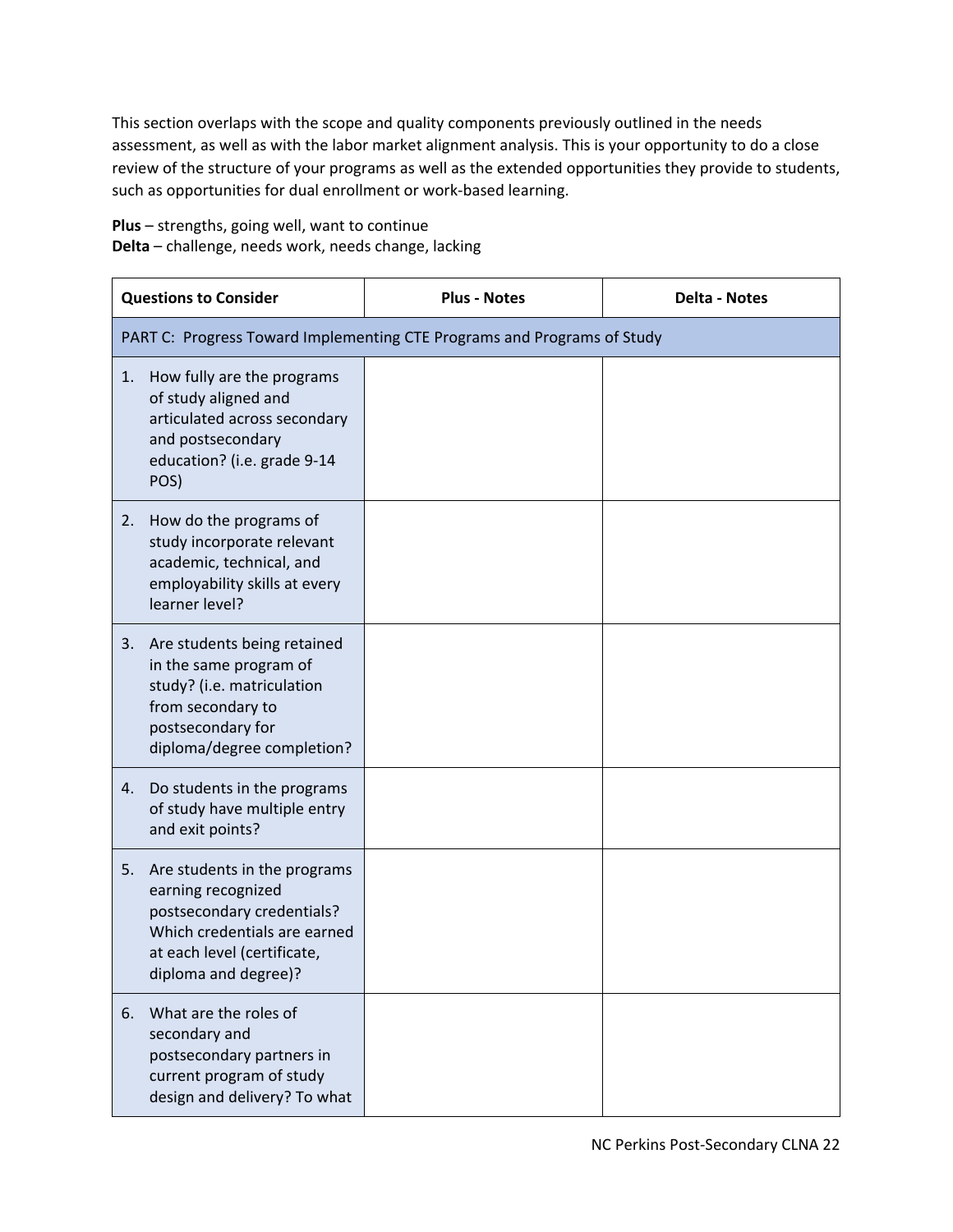| <b>Questions to Consider</b>                                                                                     | <b>Plus - Notes</b> | <b>Delta - Notes</b> |
|------------------------------------------------------------------------------------------------------------------|---------------------|----------------------|
| extend do faculty work<br>together to ensure<br>complementary and<br>seamless course content in<br>this program? |                     |                      |

Use the following rating for each evaluation and action step

- **1** Significant gaps and/or multiple gaps exist
- **2** Some gaps exist and/or there is not have a concrete plan to address them
- **3** Very few gaps exist and there are processes in place to close the remaining gaps
- **4** No gaps exist

| PART C: Progress Toward Implementing CTE Programs and Programs of Study |                                      |                                   |
|-------------------------------------------------------------------------|--------------------------------------|-----------------------------------|
| Rating                                                                  | Rationale and Potential Action Steps | Perkins V<br>Required<br>Activity |
|                                                                         |                                      |                                   |
|                                                                         |                                      |                                   |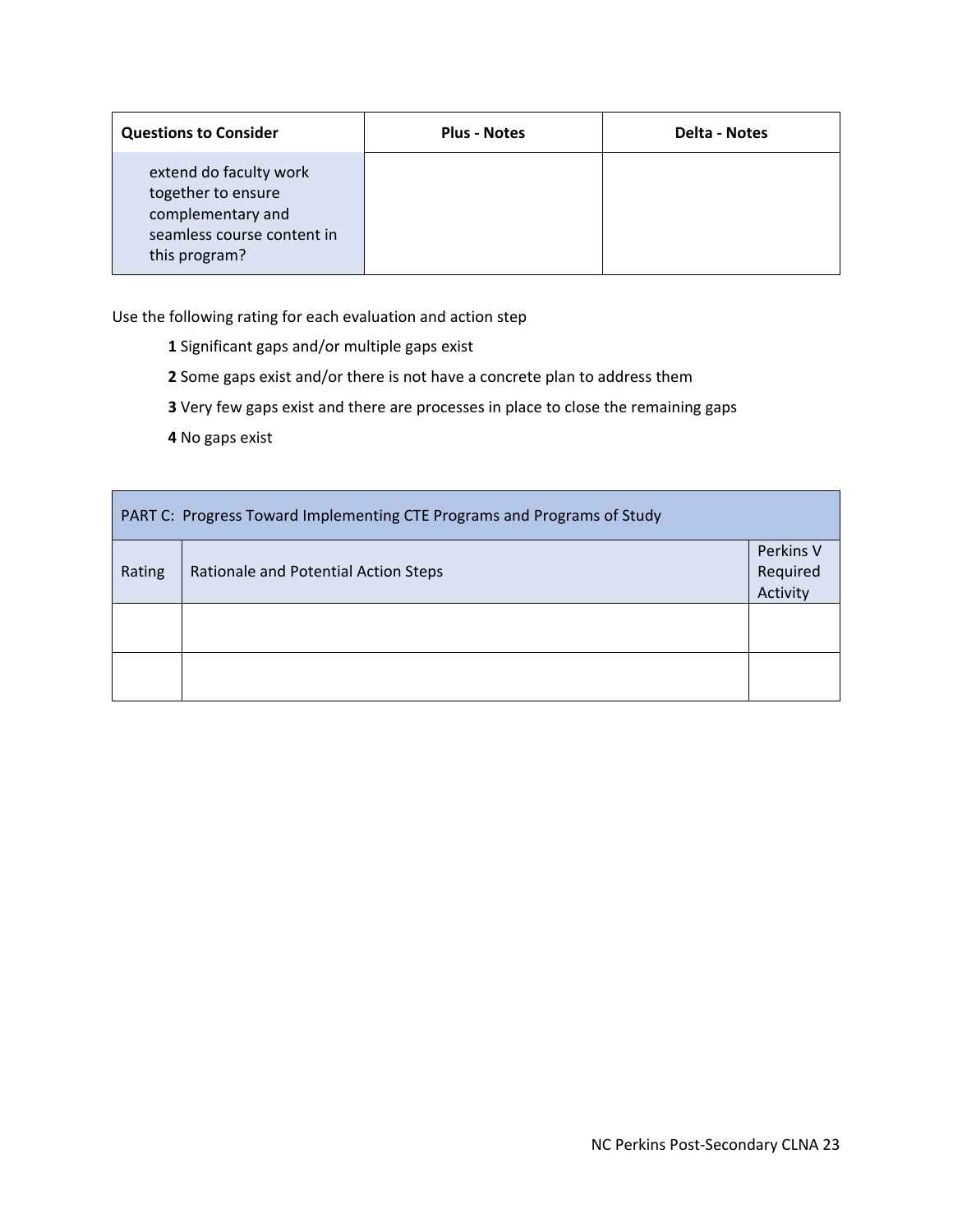# **CLNA Worksheet Part D: Recruitment, Retention, and Training of CTE Educators**

Perkins V Section 134(c)(2)(D) requires the college to assess and develop plans to improve the quality of their faculty and staff through recruitment, retention and professional development, with attention paid to diversity in the profession.

Ground the evaluation of this section in state and/or local policies and relevant terms defined in Perkins V, particularly the definition of "professional development," which emphasizes sustainability, relevance, and quality of these experiences.

When assessing the state of the college's educators, take a comprehensive view of what you know about educators, administrators, staff, and guidance and career advisement professionals across your programs. Evaluate what these educators bring to the table; their preparation and credentialing in comparison to state, district or institution requirements; and the ways they demonstrate their commitment to the profession through pursuit of advanced certification or extensive professional development. Look for gaps in expertise within and across programs. In addition, consider how to recruit educators and staff and prepare them for their responsibilities, particularly new educators coming from an industry background.

To take this analysis further, compare the current staff capacity to the college's future plans. For instance, if the college intends to develop new programs of study or expand career development services in the next four years, look at the current staff and make projections about where the college needs to increase skills or hire new people.

It is also vital to evaluate the ways in which the college is supporting faculty and staff through wages, benefits, professional development, and recruitment and retention activities. Develop surveys or conduct focus groups to seek feedback on faculty and staff needs and preferences.

In addition, consider the methods for recruiting and retaining educators and staff from populations traditionally underrepresented in the profession. Analyze the demographics of the teachers and staff in comparison to the makeup of your student body and consider to what extent students are learning from educators who reflect themselves and their communities.

To make this more robust, conduct a root causes and strategies analysis similar to that outlined in the Student Performance and Progress Toward Improving Access and Equity sections of this publication, and consult colleagues who worked on teacher shortage and diversity issues for ESEA.

Review data collected including any notes from interviews, focus groups, or other methodologies. Discuss each of these questions. Assign a notetaker to record the discussion. The final version should be written electronically on the following form. At the end, via consensus, assign a rating and rationale to this part of the CLNA.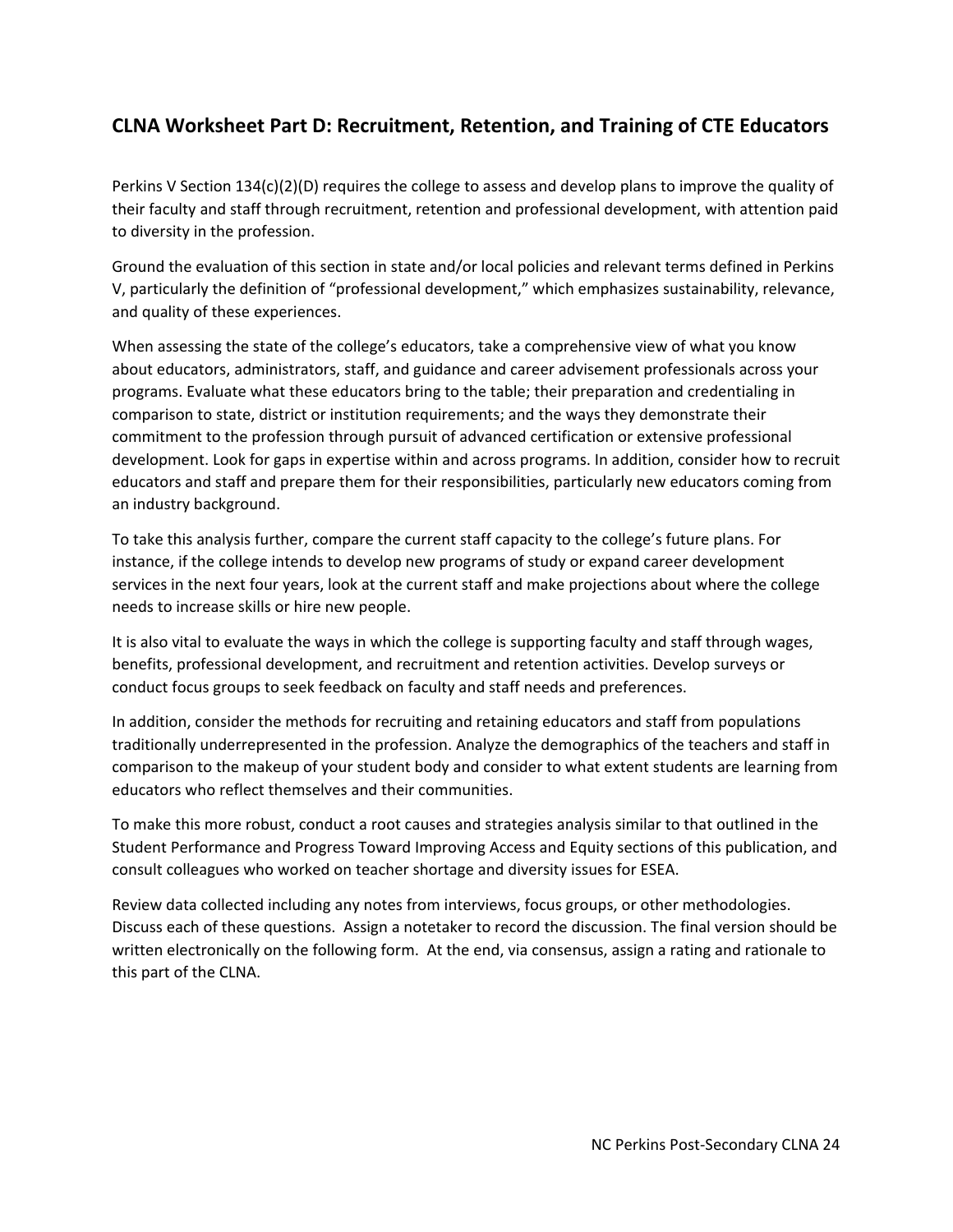|           | <b>Materials Needed</b>                                                   |           | <b>Stakeholders and other Resources</b>       |
|-----------|---------------------------------------------------------------------------|-----------|-----------------------------------------------|
|           | Data on faculty, staff, administrator, and                                | $\bullet$ | All stakeholders required by law (see §134(d) |
|           | counselor preparation, credentials, salaries                              |           | on page 36 of this guide.                     |
|           | and benefits, and demographics                                            |           |                                               |
| ٠         | Student and community demographic data                                    |           |                                               |
| ٠         | Description of recruitment process                                        |           |                                               |
|           | Description of retention process                                          |           |                                               |
|           | Description of professional development,                                  |           |                                               |
|           | mentoring, and externship opportunities                                   |           |                                               |
|           | Policy on professional development                                        |           |                                               |
|           | requirements for instructors (full-time and                               |           |                                               |
|           | adjunct)                                                                  |           |                                               |
|           | Data on educator participation in                                         |           |                                               |
|           | professional development, mentoring, and                                  |           |                                               |
|           | externships                                                               |           |                                               |
| $\bullet$ | Findings from educator evaluations or other                               |           |                                               |
|           | resources about impact of professional                                    |           |                                               |
|           | development, mentoring, and externships                                   |           |                                               |
| $\bullet$ | Survey or focus results conducted with                                    |           |                                               |
|           | educators regarding needs and preferences                                 |           |                                               |
| ٠         | Trend data on educator and staff shortage                                 |           |                                               |
|           | areas in terms of CTE area and demographics<br>(at least past 5-10 years) |           |                                               |
|           | Trend data on educator and staff retention in                             |           |                                               |
|           | terms of CTE area and demographics (at least                              |           |                                               |
|           | past 5-10 years)                                                          |           |                                               |
|           |                                                                           |           |                                               |

*\*Youth is defined pursuant to the WIOA definition as 16‐24 years old.* 

Strategies could include developing a work group to examine data including educators, career guidance professionals, and human resources staff. Or you could develop a focus group or conduct interviews with veteran teachers; developing teachers; individuals charged with selecting, designing, and implementing professional development; and human resource staff.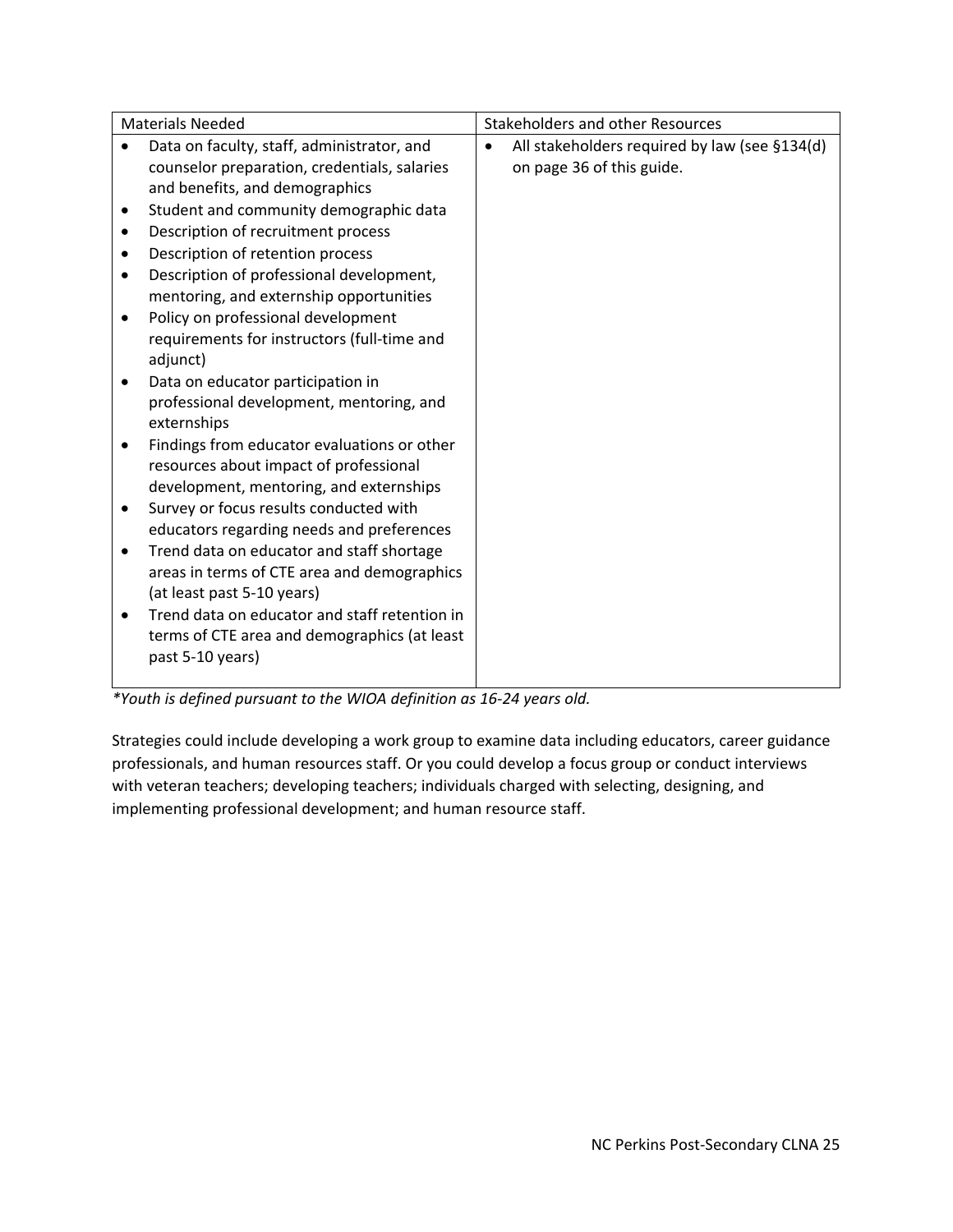**Plus** – strengths, going well, want to continue **Delta** – challenge, needs work, needs change, lacking

| <b>Questions to Consider</b>                                                                                                                                                              | <b>Plus - Notes</b> | <b>Delta - Notes</b> |  |  |
|-------------------------------------------------------------------------------------------------------------------------------------------------------------------------------------------|---------------------|----------------------|--|--|
| PART D: Recruitment, Retention, and Training of CTE Educators                                                                                                                             |                     |                      |  |  |
| Describe the diversity in the<br>1.<br>college's faculty and staff.<br>Does it reflect the<br>demographic makeup of the<br>student body or service<br>region?                             |                     |                      |  |  |
| What processes are in place<br>2.<br>to recruit new educators<br>both internally and<br>externally?                                                                                       |                     |                      |  |  |
| 3.<br>What onboarding processes<br>are in place to bring new<br>instructors, both permanent<br>and adjunct, into the system?                                                              |                     |                      |  |  |
| What has been the impact of<br>4.<br>the onboarding processes for<br>new instructors, especially<br>instructors coming from<br>industry?                                                  |                     |                      |  |  |
| 5.<br>What substantive and<br>effective professional<br>development (PD) activities<br>are offered around CTE<br>academic and technical<br>instruction? How is need for<br>PD identified? |                     |                      |  |  |
| 6.<br>How does your college<br>provide, approve, and fund<br>professional development<br>activities to improve CTE<br>faculty and staff?                                                  |                     |                      |  |  |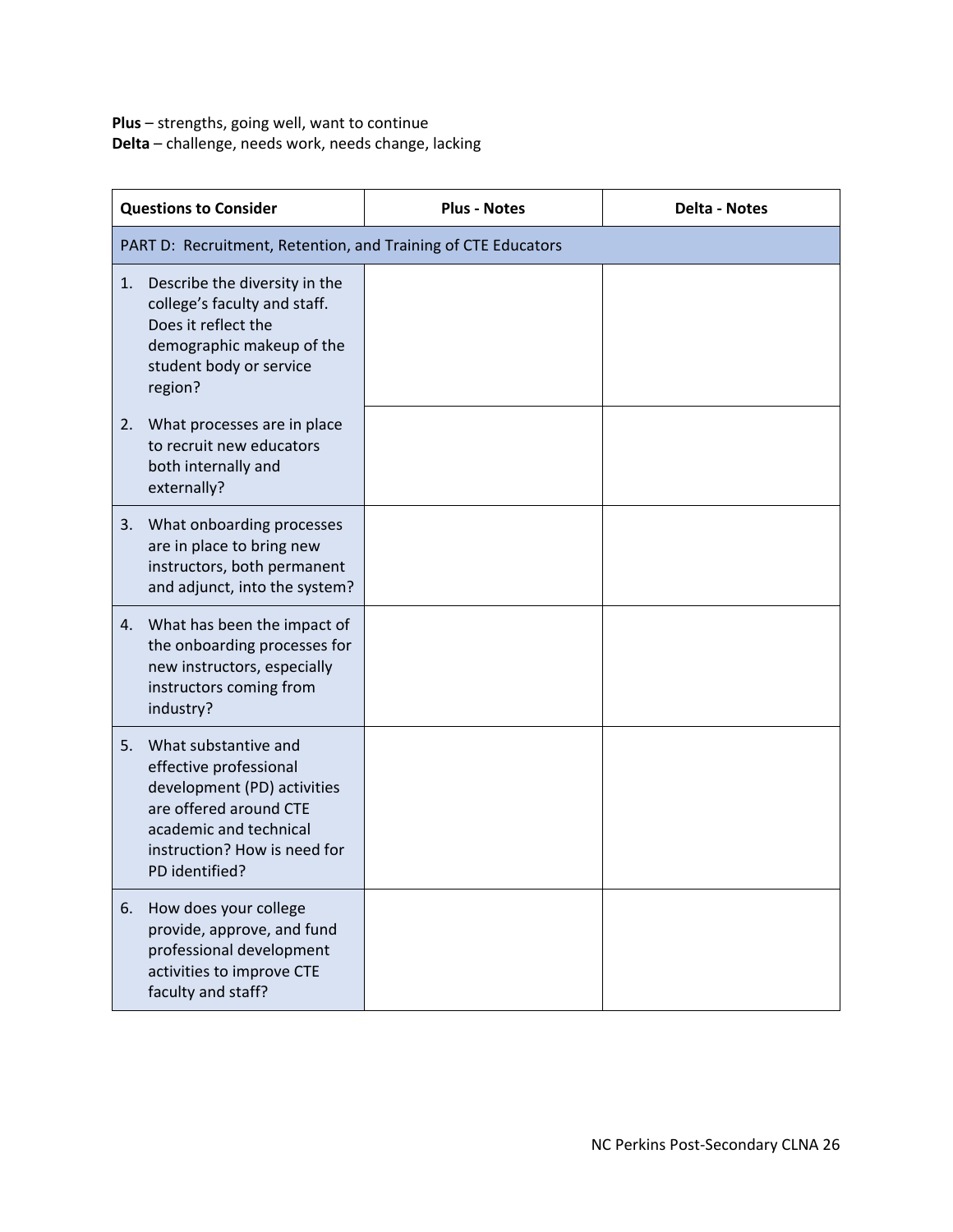Use the following rating for each evaluation and action step

- **1** Significant gaps and/or multiple gaps exist
- **2** Some gaps exist and/or there is not have a concrete plan to address them
- **3** Very few gaps exist and there are processes in place to close the remaining gaps
- **4** No gaps exist

| PART D: Recruitment, Retention, and Training of CTE Educators |                                      |                                   |
|---------------------------------------------------------------|--------------------------------------|-----------------------------------|
| Rating                                                        | Rationale and Potential Action Steps | Perkins V<br>Required<br>Activity |
|                                                               |                                      |                                   |
|                                                               |                                      |                                   |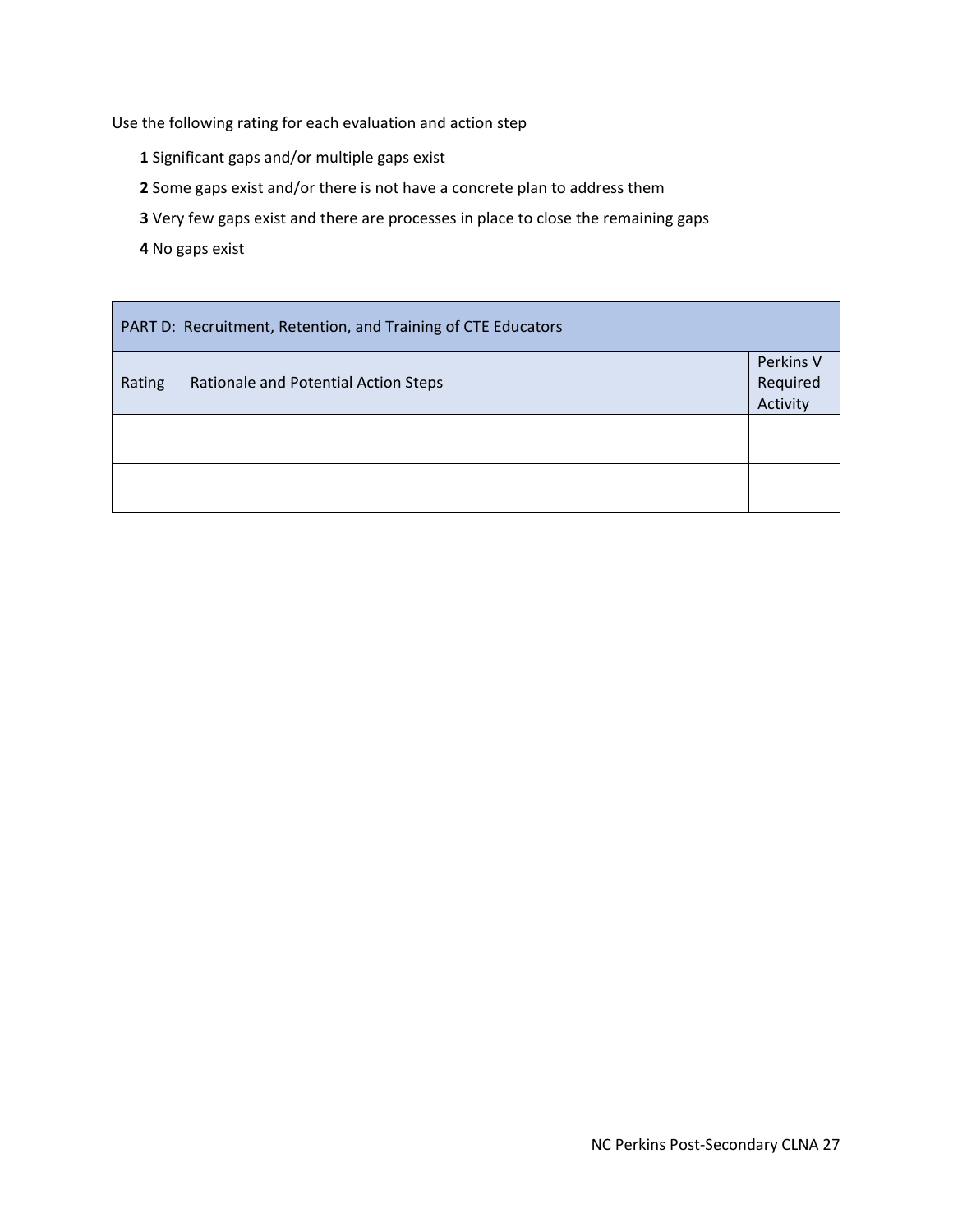# **CLNA Worksheet Part E: Progress Toward Improving Equity and Access**

The law requires an **evaluation of your progress in providing equal access to CTE programs**, particularly CTE programs that lead to strong positive outcomes for students, and in providing CTE in a way that maximizes success for special populations. Specifically, §134(c)(2)(E) says

(E) A description of progress toward implementation of equal access to high‐quality career and technical education courses and programs of study for all students, including—

(i) strategies to overcome barriers that result in lower rates of access to, or performance gaps in, the courses and programs for special populations;

(ii) providing programs that are designed to enable special populations to meet the local levels of performance; and

(iii) providing activities to prepare special populations for high‐skill, high‐wage, or in‐demand industry sectors or occupations in competitive, integrated settings that will lead to self‐ sufficiency.

Special populations are defined by Perkins V Section 3(48) as

- (A) Individuals with disabilities;
- (B) individuals from economically disadvantaged families, including low‐income youth and adults;
- (C) individuals preparing for non‐traditional fields;
- (D) single parents, including single pregnant women;
- (E) out‐of‐workforce individuals;
- (F) English learners;
- (G) homeless individuals described in section 725 of the McKinney‐Vento Homeless Assistance Act (42 U.S.C. 11434a);
- (H) youth who are in, or have aged out of, the foster care system; and
- (I) youth with a parent who  $-$ 
	- (i) is a member of the armed forces (as such term is defined in section  $101(a)(4)$  of title 10, United States Code); and
	- (ii) is on active duty (as such term is defined in section  $101(d)(1)$  of such title.

This component can be broken down into three subsections: **access, performance, and program delivery**.

- 1. Look at participation data for students from special populations and consider how to promote programs, recruit students, and provide career guidance. Strategies for inclusion include promotional materials that depict students from special populations, active recruitment of students from special populations, and career guidance that helps students from special populations choose a pathway that fits their goals and strengths.
- 2. Consider student performance data for special populations by bringing in the data disaggregation and root causes and strategies analysis conducted for the Student Performance section of the needs assessment. In consultation with stakeholders, develop plans to implement the strategies identified through the root causes and strategies analysis and measures to evaluate the progress on those strategies.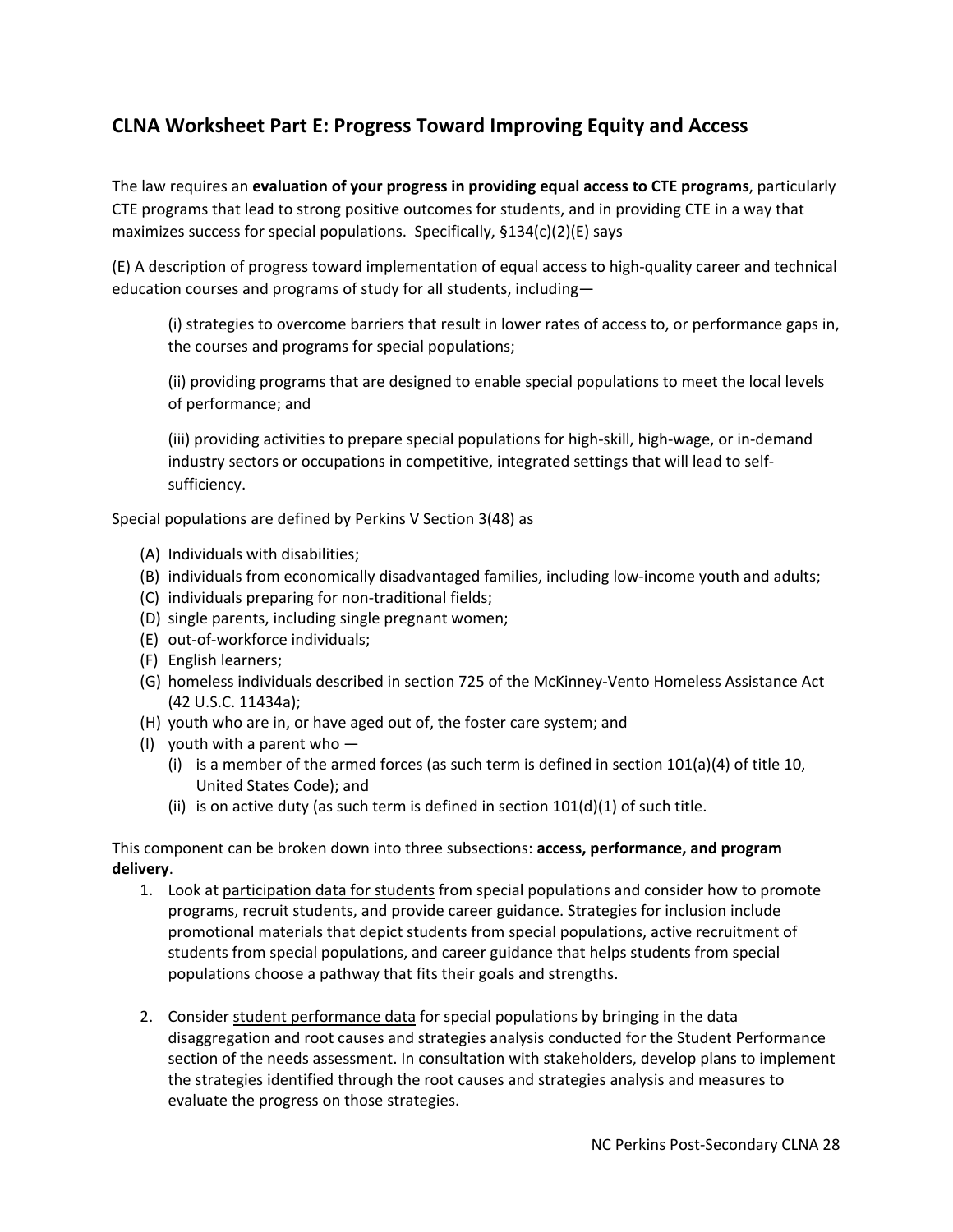3. Consider program delivery through an equity lens. Look at the accommodations, modifications, and supportive services that are offered, and examine the curriculum, instruction, materials, and assessments for biased and discriminatory content. In addition, identify barriers to participation in work‐based learning, CTSOs, and articulated credit opportunities, and the strategies for addressing those barriers. Deepen this analysis by conducting focus groups, surveys or interviews with students from special populations, their parents (if appropriate), and community‐based organizations that work with special population groups. These outreach activities can help the college learn more about their needs and preferences and their perceptions of how well the programs are helping them reach their goals.

Review data collected including any notes from interviews, focus groups, or other methodologies. Discuss each of these questions. Assign a notetaker to record the discussion. The final version should be written electronically on the following form. At the end, via consensus, assign a rating and rationale to this part of the CLNA.

| <b>Materials to Review</b>                           | <b>Stakeholders and other Resources</b>          |
|------------------------------------------------------|--------------------------------------------------|
| <b>Promotional materials</b><br>$\bullet$            | https://www.ncperkins.org/data/                  |
| Recruitment activities for special                   | NC Perkins Core Indicators of Performance        |
| populations                                          |                                                  |
| Career guidance activities for special               | Institutional Effectiveness Staff & Registrar.   |
| populations                                          | Specifically, the Curriculum Registration,       |
| Processes for providing accommodations,<br>$\bullet$ | Progress, Financial Aid Report (CRPFA)           |
| modifications, and supportive services for           |                                                  |
| special populations                                  | NCCCS System Office of the President/ Research   |
| Information on accelerated credit and<br>$\bullet$   | Performance Management                           |
| credentials available for special                    |                                                  |
| populations                                          | National Alliance for Partnerships in Equity     |
| Procedures for work-based learning for               | (NAPE) Program Improvement Process for Equity    |
| special populations                                  |                                                  |
| Data on participation and performance<br>$\bullet$   | All stakeholders required by law (see §134(d) on |
| for students from special populations                | page 36 of this guide.                           |
| Findings from the root causes and<br>$\bullet$       |                                                  |
| strategies analysis from the Student                 |                                                  |
| Performance component                                |                                                  |
| Findings from surveys/focus groups with<br>$\bullet$ |                                                  |
| students, parents (if applicable), and               |                                                  |
| community organizations that represent               |                                                  |
| special populations                                  |                                                  |

*\*Youth is defined pursuant to the WIOA definition as 16‐24 years old.* 

Strategies for this section include having your work group or a focus group to review the data. They may find it useful to conduct interviews with students and former students, parents, CTSO advisors, representatives of special populations, tribal organizations and representatives, business, industry, and community partners.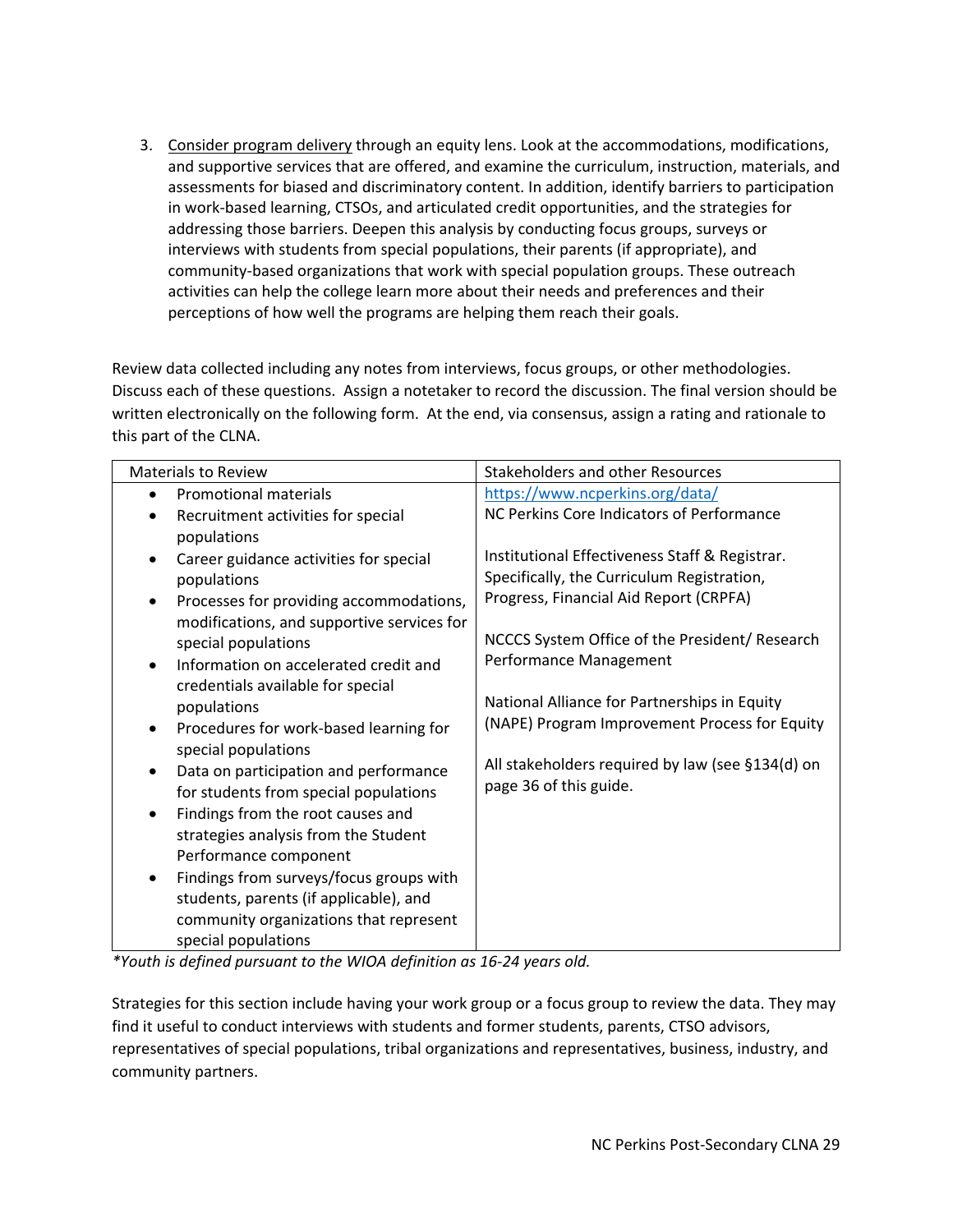**Plus** – strengths, going well, want to continue **Delta** – challenge, needs work, needs change, lacking

| <b>Questions to Consider</b>                                                                                                                                                                                                                                                           | <b>Plus - Notes</b> | <b>Delta - Notes</b> |  |  |
|----------------------------------------------------------------------------------------------------------------------------------------------------------------------------------------------------------------------------------------------------------------------------------------|---------------------|----------------------|--|--|
| PART E: Progress Toward Improving Equity and Access                                                                                                                                                                                                                                    |                     |                      |  |  |
| Which population groups are<br>1.<br>underrepresented in your<br>CTE programs overall? And in<br>each program area?                                                                                                                                                                    |                     |                      |  |  |
| Which population groups are<br>2.<br>over-represented in CTE<br>programs other than non-<br>traditional?                                                                                                                                                                               |                     |                      |  |  |
| What are the differences<br>3.<br>between participant,<br>concentrator* and completer<br>data for each special<br>population? What barriers<br>prevent students from<br>special populations from<br>completing?                                                                        |                     |                      |  |  |
| What recruiting efforts are<br>4.<br>conducted to encourage<br>special population students<br>to enroll in high quality CTE<br>programs? What seems to<br>be effective? What seems to<br>be producing little effect?                                                                   |                     |                      |  |  |
| Referring to the sections on<br>5.<br>program quality, labor<br>market needs, and progress<br>toward implementing<br>programs of study, what<br>enrollment discrepancies<br>exist when comparing to<br>programs that lead to high-<br>wage, high-skill, and in-<br>demand occupations? |                     |                      |  |  |
| What accommodations,<br>6.<br>modifications and supportive                                                                                                                                                                                                                             |                     |                      |  |  |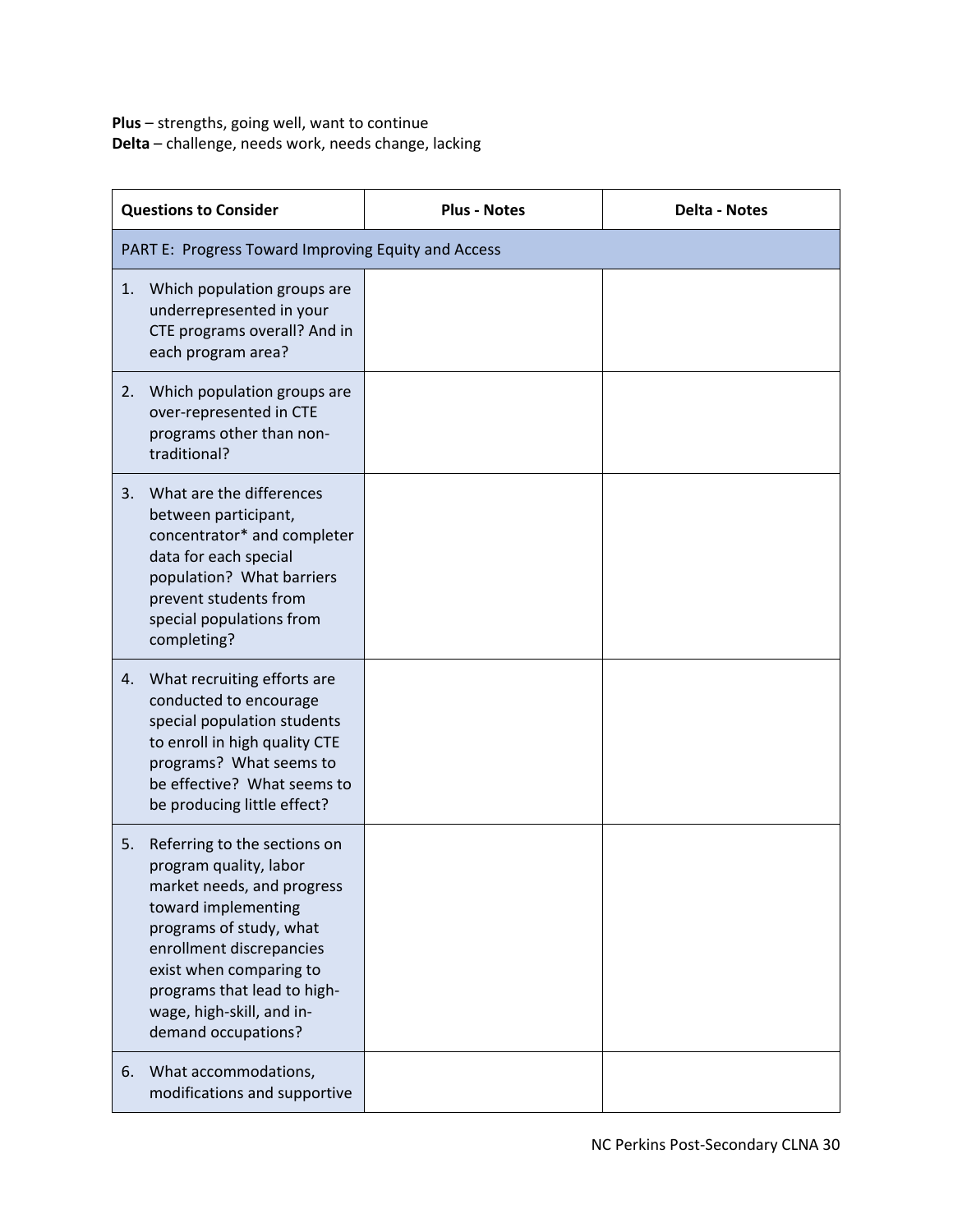| <b>Questions to Consider</b>                                                                                                                                      | <b>Plus - Notes</b> | <b>Delta - Notes</b> |
|-------------------------------------------------------------------------------------------------------------------------------------------------------------------|---------------------|----------------------|
| services are available for<br>each special population?<br>Which are most effective?<br>Which ones are under-<br>utilized? How do students<br>find out about them? |                     |                      |
| Has the faculty been<br>7.<br>provided professional<br>development in strategies to<br>assist student learning, such<br>as Universal Design for<br>Learning?      |                     |                      |

\* A CTE *participant* is an individual who completes not less than one course in a career and technical education program or program of study; a CTE *concentrator* is an individual that has earned at least 12 credits within a career and technical education program of study or has completed such a program if the program encompasses fewer than 12 credits or the equivalent in total.

Use the following rating for each evaluation and action step

- **1** Significant gaps and/or multiple gaps exist
- **2** Some gaps exist and/or there is not have a concrete plan to address them
- **3** Very few gaps exist and there are processes in place to close the remaining gaps
- **4** No gaps exist

| PART E: Progress Toward Improving Equity and Access |                                      |                                   |
|-----------------------------------------------------|--------------------------------------|-----------------------------------|
| Rating                                              | Rationale and Potential Action Steps | Perkins V<br>Required<br>Activity |
|                                                     |                                      |                                   |
|                                                     |                                      |                                   |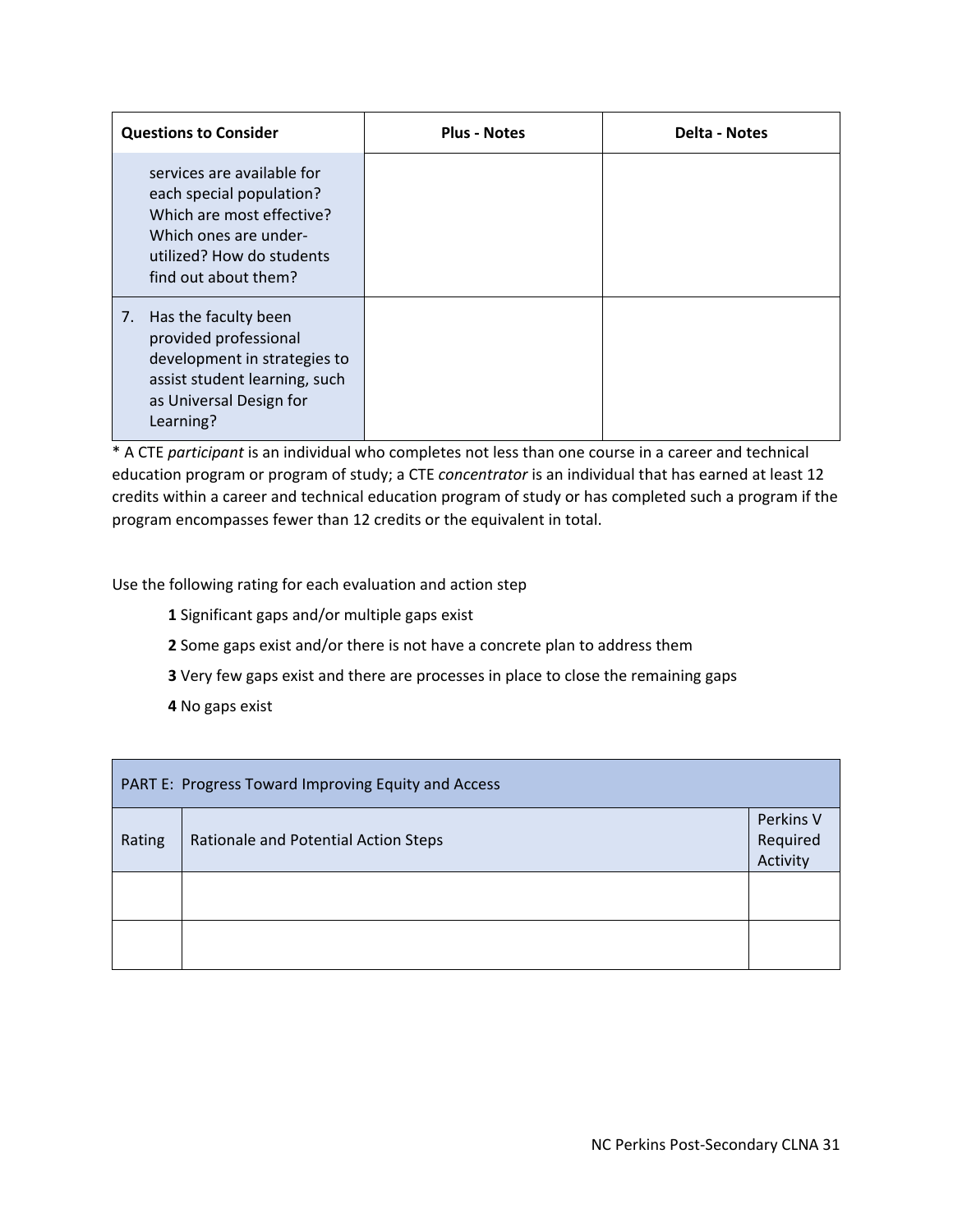# **Merging Findings and Setting Priorities**

Finishing the Perkins V Comprehensive Local Needs Assessment and beginning the local application for Perkins funds are the next steps in the process and will require input from the required partners. Be creative and use your resources to get that valuable input. It does not have to happen in a large public forum but might be more effective selecting the team leaders from each section.

Engaging stakeholders in a discussion about local and regional goals is critical as you conclude this process. Ensuring the stakeholder group understands the six required use of funds and the nine elements of the local application will be critical at this point. Armed with facts and information, the leadership team can work with the stakeholder group to do the final steps and prepare for the local application.

It is time to review your findings and prioritize the action steps identified in each section. Likely there are considerably more issues and actions than can be addressed at this time, however it is important to narrow the list of needs to a key set of actions that will have the greatest impact on the following:

- Closing performance gaps for special population groups;
- Improving program size, scope, and quality and insuring labor-market alignment;
- Improving program quality;
- Making sure you have the best and most diverse educators; and
- Removing barriers that reduce access and success.

In prioritizing the action steps, go back to the notes from your discussions and consider more broad questions from each part such as:

- Part A: Which performance areas are providing the most difficulty? For which student groups? What can be done to address those needs?
- Part B-1: Which programs are strong and need to be supported to continue to keep momentum? Which programs are struggling and need to be discontinued or reshaped to be of adequate size, scope, and quality? Are there specific components of program quality that present challenges across career areas?
- Part B-2: Are programs adequately addressing current and emerging employer needs? Will programs allow students to earn a living wage when they become employed?
- Part C: Are secondary, postsecondary, and support systems aligned to ensure students can move through the pathway without barriers or replication? Are credentials awarded to students of economic value to students and employers?
- Part D: How can you get faculty to join your staff? What support is needed to retain effective instructors?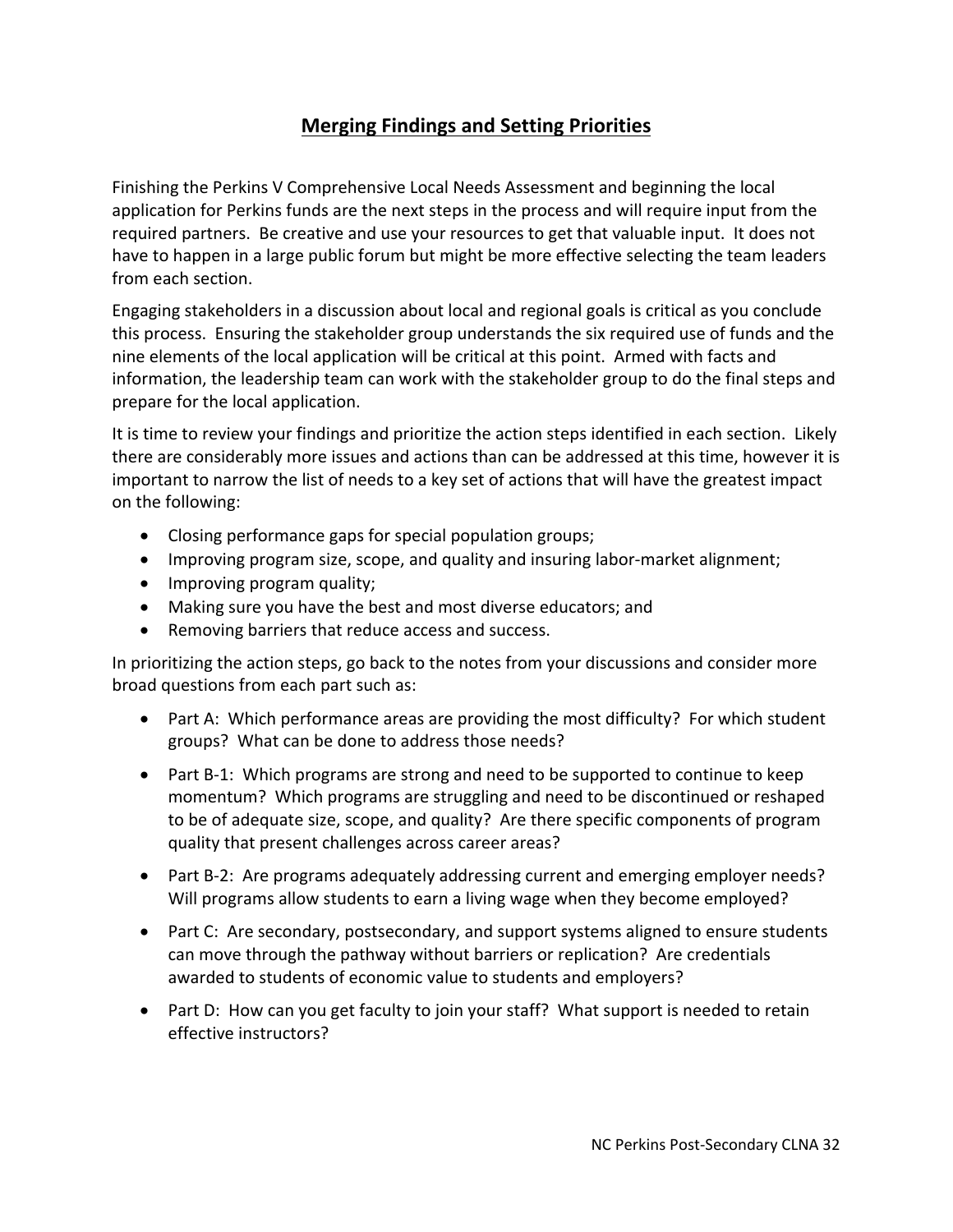Part E: Which special populations are struggling the most? Are there activities to undertake that would remove barriers right away? What are long-term solutions to ensuring all students are successful?

The NCCCS Perkins staff has created a form that may be used for each Program of Study that will be funded with Perkins grant monies to summarize the needs assessment gaps and action steps. This will be submitted to the System Office with the local application. See the form on the following page.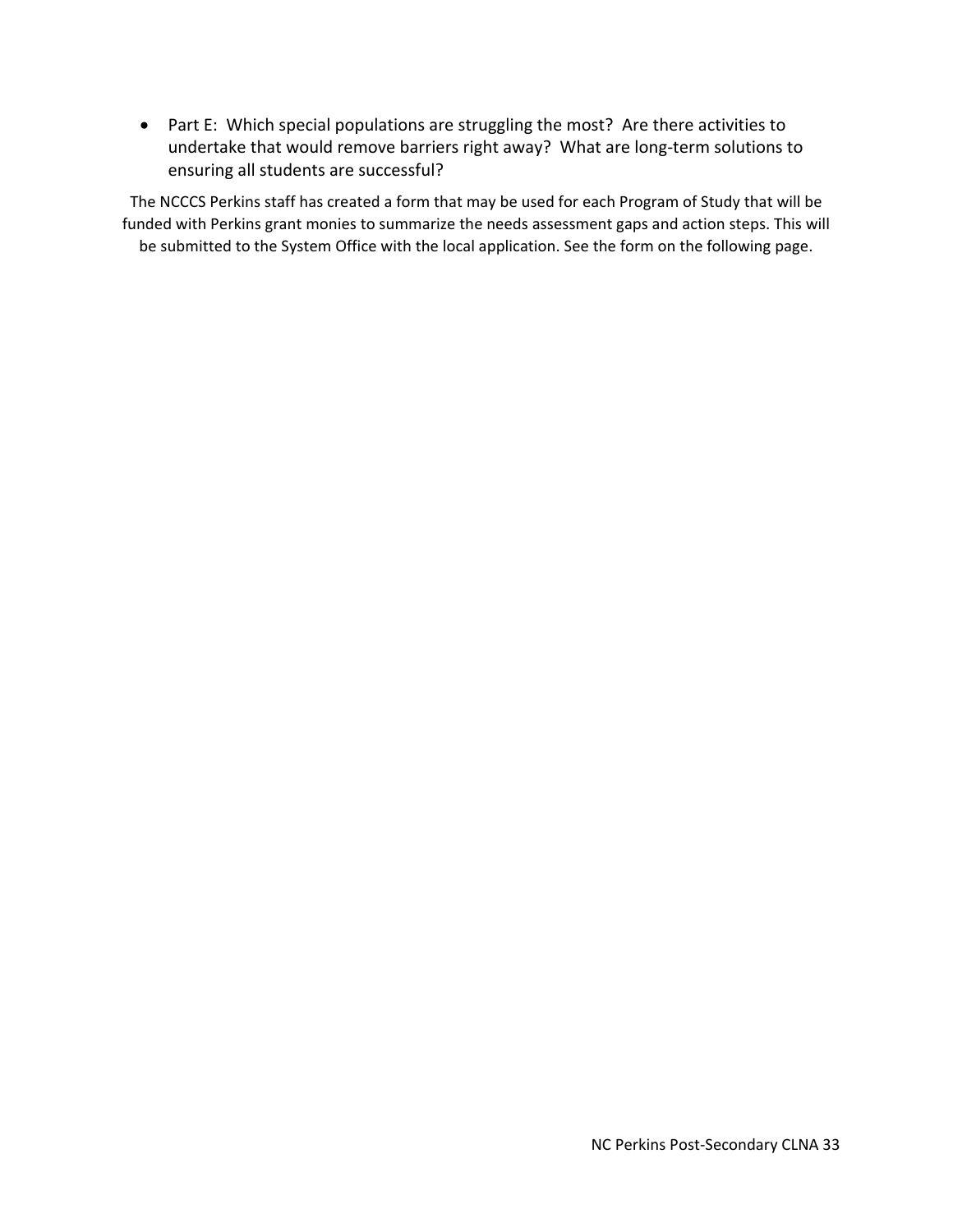## **CLNA Summary Report by Program of Study Form**

| College:                                                                                               |                    |                   |                                         |  |  |
|--------------------------------------------------------------------------------------------------------|--------------------|-------------------|-----------------------------------------|--|--|
| Program of Study:                                                                                      |                    |                   |                                         |  |  |
| Check all that are offered:                                                                            | $\Box$ Certificate | $\square$ Diploma | $\square$ Associates in Applied Science |  |  |
| Check all that are appropriate: $\Box$ In-Demand                                                       |                    | $\Box$ High Skill | $\Box$ High Wage                        |  |  |
| Team/Stakeholders involved - must include required participants, see §134(d) (pg 36 in the CLNA guide) |                    |                   |                                         |  |  |
| Representative                                                                                         | Name               |                   | Institution/Position                    |  |  |
|                                                                                                        |                    |                   |                                         |  |  |
|                                                                                                        |                    |                   |                                         |  |  |

If applicable, briefly explain gaps in each part.

| A. Student performance                                                 |
|------------------------------------------------------------------------|
|                                                                        |
| B1. Size, scope, and quality of program                                |
|                                                                        |
| B2. Alignment to local/regional labor market needs                     |
|                                                                        |
| C. Progress toward implementing 9-14 career pathways programs of study |
|                                                                        |
| D. Recruitment, retention, and training of faculty and staff           |
|                                                                        |
| E. Progress toward improving access and equity for all students        |
|                                                                        |

For each gap identified above, list strategies by approved Perkins V activity that were identified to close the gap. See §135 Local Uses of Funds for additional information on approved activities.

Provide career exploration and career development activities through an organized, systemic framework  $\bullet$ Provide professional development for a wide variety of CTE professionals  $\bullet$ 

Provide within CTE the skills necessary to pursue high‐skill, high‐wage, or in‐demand industry sectors or occupations

 $\bullet$ 

Support integration of academic skills into CTE programs

 $\bullet$ 

Plan and carry out elements that support the implementation of CTE programs and programs of study and that result in increased student achievement

 $\bullet$ 

Develop and implement evaluations of the activities funded by Perkins

 $\bullet$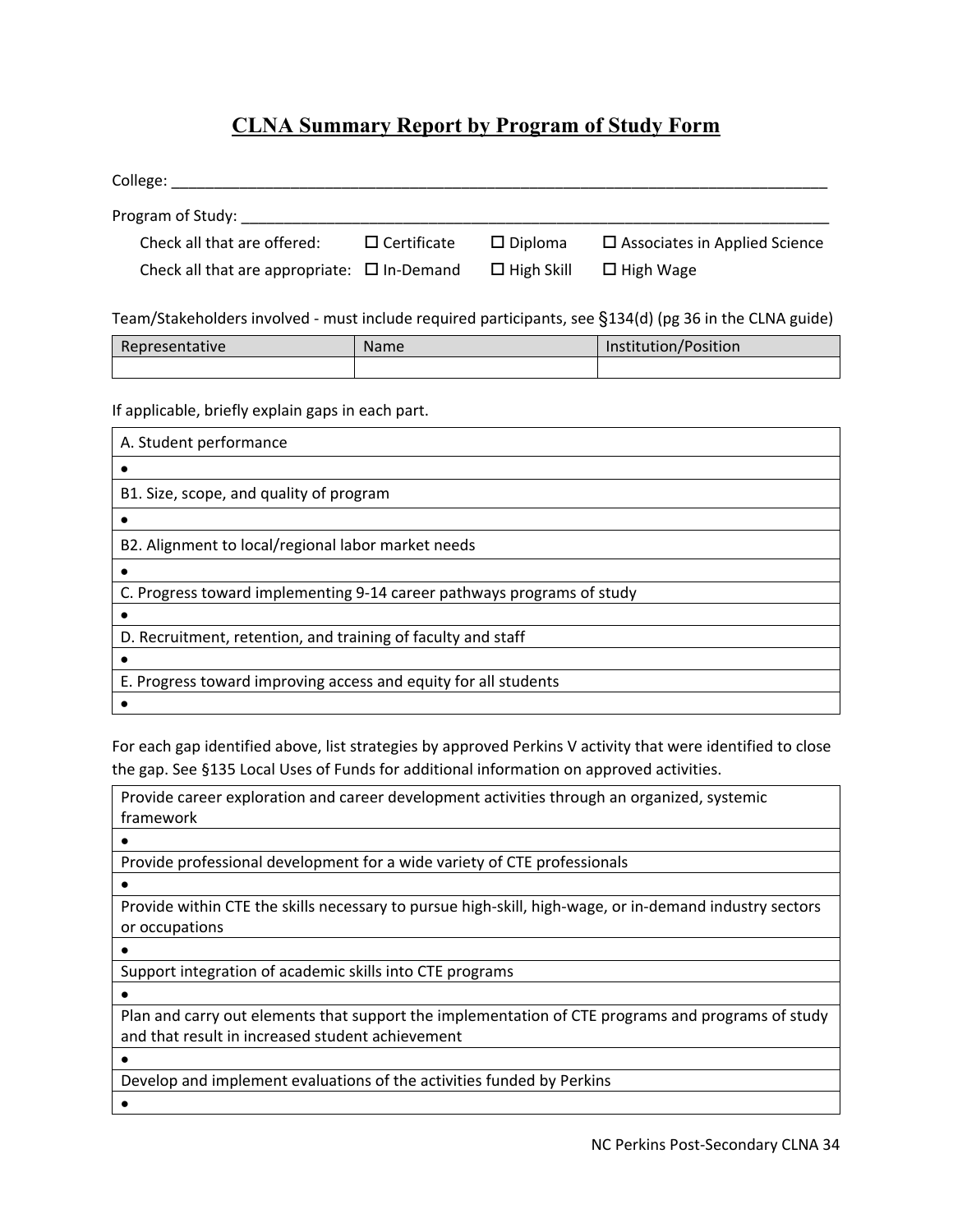## **Appendix A: Perkins V Comprehensive Needs Assessment**

**Perkins V Sec. 134.** LOCAL APPLICATION FOR CAREER AND TECHNICAL EDUCATION PROGRAMS

(c) COMPREHENSIVE NEEDS ASSESSMENT.—

(1) IN GENERAL.‐‐To be eligible to receive financial assistance under this part, an eligible recipient shall—

(A) conduct a comprehensive local needs assessment related to career and technical education and include the results of the needs assessment in the local application submitted under subsection(a); and

(B) not less than once every 2 years, update such comprehensive local needs assessment.

(2) REQUIREMENTS.‐‐The comprehensive local needs assessment described in paragraph (1) shall include each of the following:

(A) An evaluation of the performance of the students served by the eligible recipient with respect to State determined and local levels of performance established pursuant to section 113, including an evaluation of performance for special populations and each subgroup described in section 1111(h)(1)(C)(ii) of the Elementary and Secondary Education Act of 1965.

(B) A description of how career and technical education programs offered by the eligible recipient are—

(i) sufficient in size, scope, and quality to meet the needs of all students served by the eligible recipient; and

(ii)

(I) aligned to State, regional, Tribal, or local in‐demand industry sectors or occupations identified by the State workforce development board described in section 101 of the Workforce Innovation and Opportunity Act (29 U.S.C. 3111)(referred to in this section as the `State board') or local workforce development board, including career pathways, where appropriate; or

(II) designed to meet local education or economic needs not identified by State boards or local workforce development boards.

(C) An evaluation of progress toward the implementation of career and technical education programs and programs of study.

(D) A description of how the eligible recipient will improve recruitment, retention, and training of career and technical education teachers, faculty, specialized instructional support personnel, paraprofessionals, and career guidance and academic counselors, including individuals in groups underrepresented in such professions.

(E) A description of progress toward implementation of equal access to high‐quality career and technical education courses and programs of study for all students, including—

(i) strategies to overcome barriers that result in lower rates of access to, or performance gaps in, the courses and programs for special populations;

(ii) providing programs that are designed to enable special populations to meet the local levels of performance; and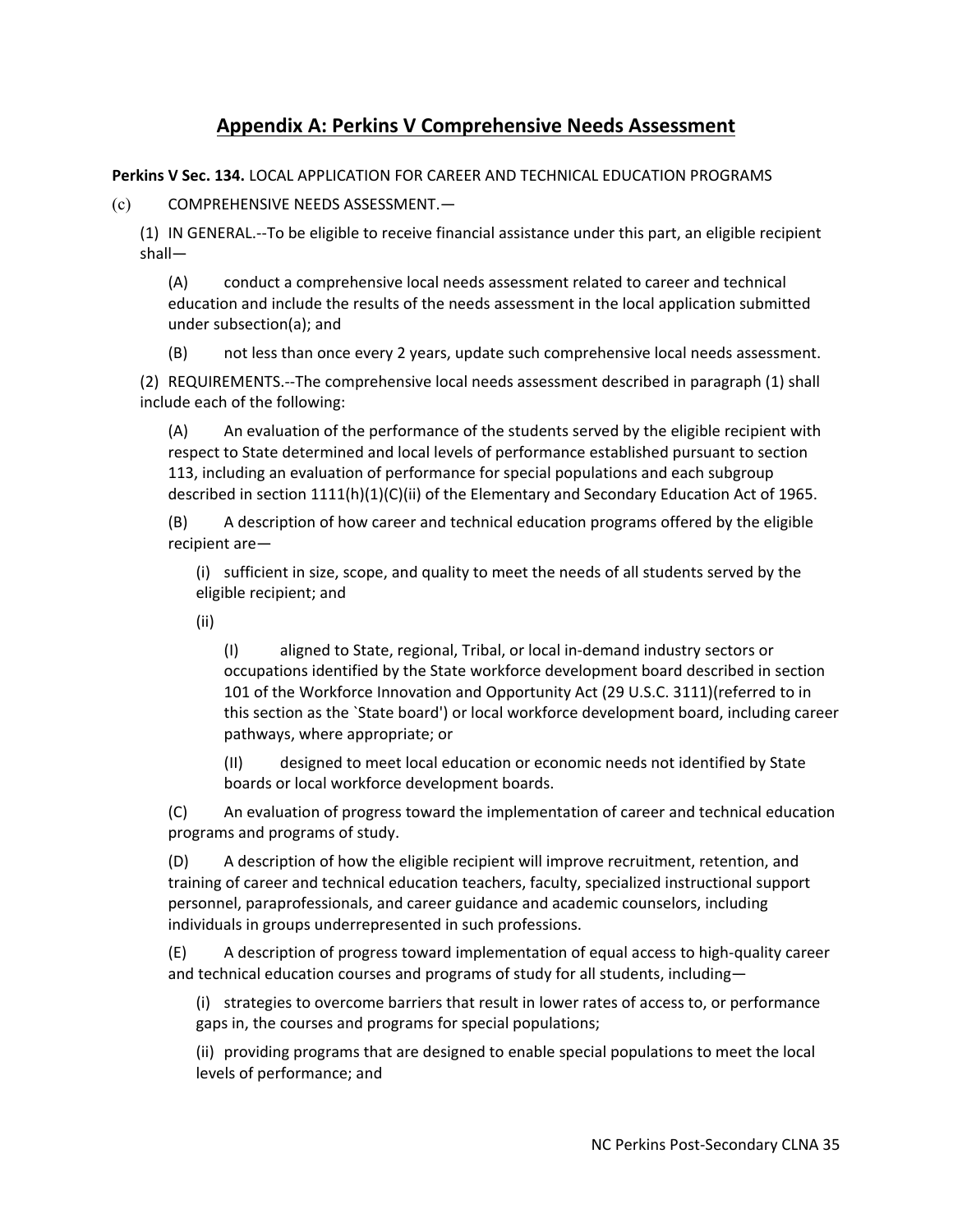(iii) providing activities to prepare special populations for high‐skill, high‐wage, or in‐ demand industry sectors or occupations in competitive, integrated settings that will lead to self‐sufficiency.

(d) CONSULTATION.—In conducting the comprehensive needs assessment under subsection (c), and developing the local application described in subsection(b), an eligible recipient shall involve a diverse body of stakeholders, including, at a minimum—

(1) representatives of career and technical education programs in a local educational agency or educational service agency, including teachers, career guidance and academic counselors, principals and other school leaders, administrators, and specialized instructional support personnel and paraprofessionals;

(2) representatives of career and technical education programs at postsecondary educational institutions, including faculty and administrators;

(3) representatives of the State board or local workforce development boards and a range of local or regional businesses or industries;

(4) parents and students;

(5) representatives of special populations;

(6) representatives of regional or local agencies serving out‐of‐school youth, homeless children and youth, and at‐risk youth (as defined in section 1432 of the Elementary and Secondary Education Act of 1965);

- (7) representatives of Indian Tribes and Tribal organizations in the State, where applicable; and
- (8) any other stakeholders that the eligible agency may require the eligible recipient to consult.

(e) CONTINUED CONSULTATION.‐‐An eligible recipient receiving financial assistance under this part shall consult with stakeholders described in subsection(d) on an ongoing basis, as determined by the eligible agency. This may include consultation in order to—

(1) provide input on annual updates to the comprehensive needs assessment required under subsection (c)(1)(B);

- (2) ensure programs of study are—
	- (A) responsive to community employment needs;

(B) aligned with employment priorities in the State, regional, tribal, or local economy identified by employers and the entities described in subsection(d), which may include in‐ demand industry sectors or occupations identified by the local workforce development board;

(C) informed by labor market information, including information provided under section 15(e)(2)(C) of the Wagner‐Peyser Act (29 U.S.C. 491‐2(e)(2)(C));

(D) designed to meet current, intermediate, or long‐term labor market projections; and

(E) allow employer input, including input from industry or sector partnerships in the local area, where applicable, into the development and implementation of programs of study to ensure such programs of study align with skills required by local employment opportunities, including activities such as the identification of relevant standards, curriculum, industry‐ recognized credentials, and current technology and equipment;

(3) identify and encourage opportunities for work‐based learning; and

(4) ensure funding under this part is used in a coordinated manner with other local resources.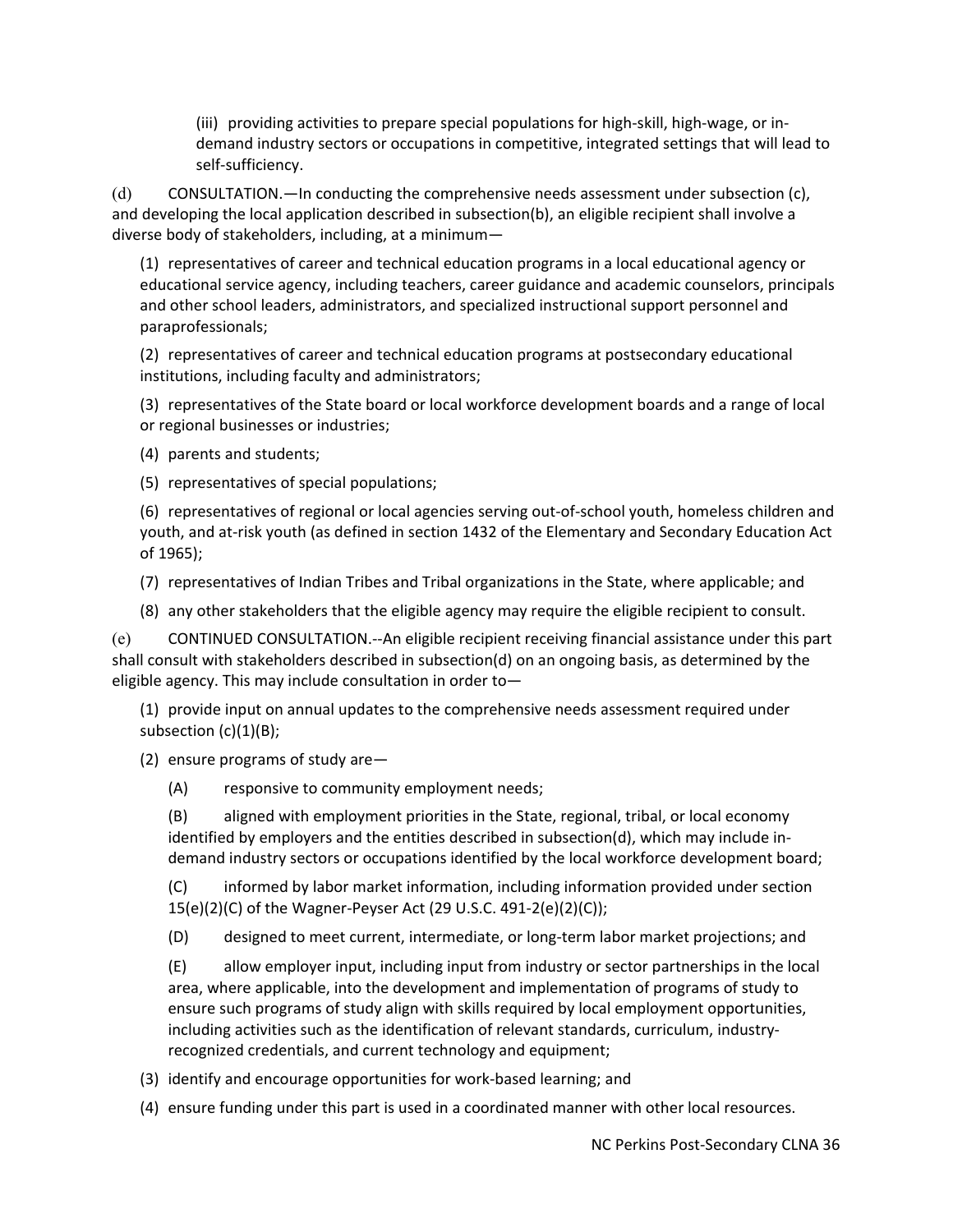## **Appendix B: Perkins V Sec. 135. Local Uses of Funds**

- a) GENERAL AUTHORITY.‐‐Each eligible recipient that receives funds under this part shall use such funds to develop, coordinate, implement, or improve career and technical education programs to meet the needs identified in the comprehensive needs assessment described in section 134(c).
- b) REQUIREMENTS FOR USES OF FUNDS.--Funds made available to eligible recipients under this part shall be used to support career and technical education programs that are of sufficient size, scope, and quality to be effective and that—
	- 1) provide career exploration and career development activities through an organized, systematic framework designed to aid students, including in the middle grades, before enrolling and while participating in a career and technical education program, in making informed plans and decisions about future education and career opportunities and programs of study, which may include—
		- A) introductory courses or activities focused on career exploration and career awareness, including non‐traditional fields;
		- B) readily available career and labor market information, including information on—
			- (i) occupational supply and demand;
			- (i) educational requirements;
			- (ii) other information on careers aligned to State, local, or Tribal (as applicable) economic priorities; and
			- (iii) employment sectors;
		- C) programs and activities related to the development of student graduation and career plans;
		- D) career guidance and academic counselors that provide information on postsecondary education and career options;
		- E) any other activity that advances knowledge of career opportunities and assists students in making informed decisions about future education and employment goals, including non‐ traditional fields; or
		- F) providing students with strong experience in, and comprehensive understanding of, all aspects of an industry;
	- 2) provide professional development for teachers, faculty, school leaders, administrators, specialized instructional support personnel, career guidance and academic counselors, or paraprofessionals, which may include—
		- A) professional development on supporting individualized academic and career and technical education instructional approaches, including the integration of academic and career and technical education standards and curricula;
		- B) professional development on ensuring labor market information is used to inform the programs, guidance, and advisement offered to students, including information provided under section 15(e)(2)(C) of the Wagner-Peyser Act (29 U.S.C. 49I-2(e)(2)(C));
		- C) providing teachers, faculty, school leaders, administrators, specialized instructional support personnel, career guidance and academic counselors, or paraprofessionals, as appropriate,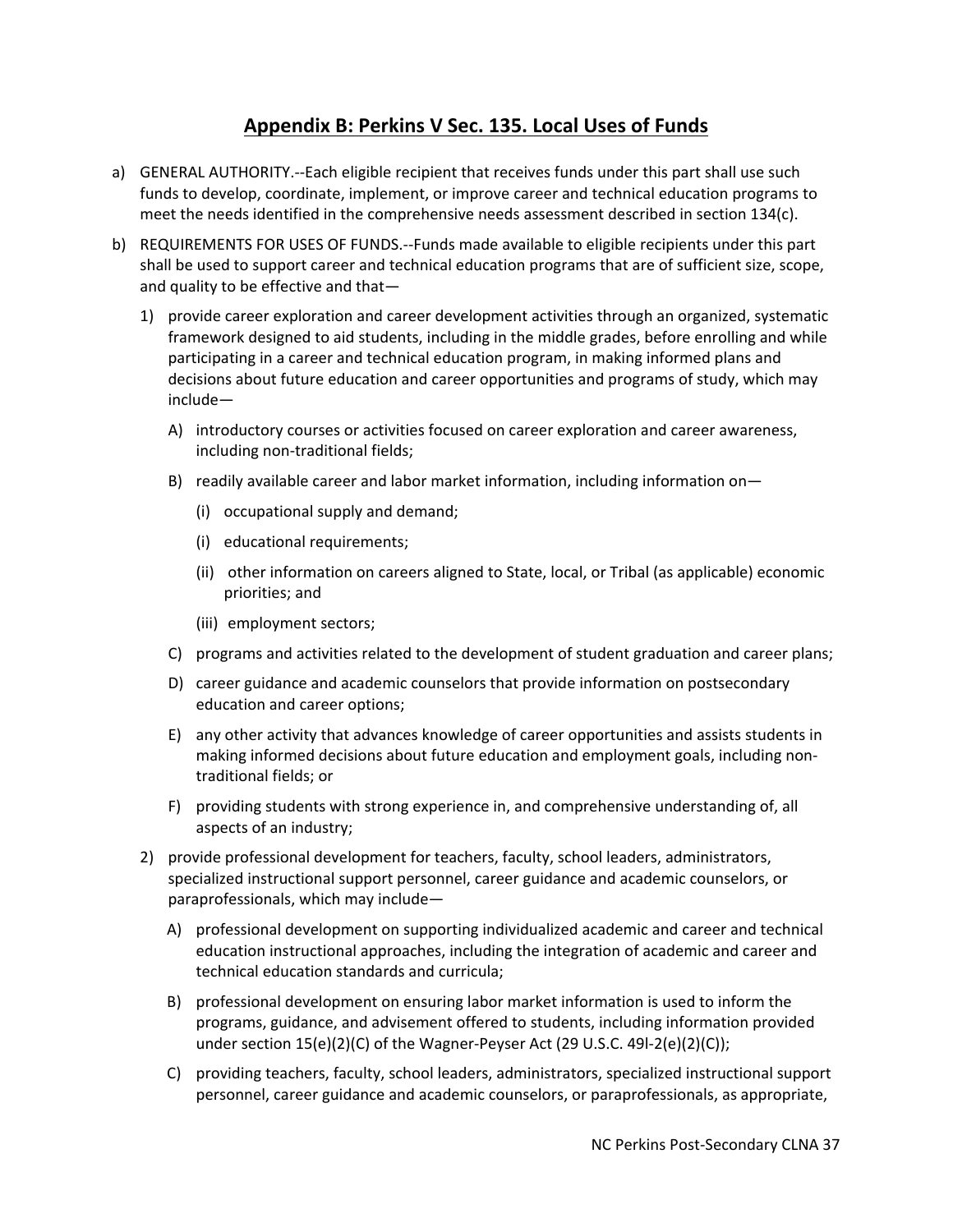with opportunities to advance knowledge, skills, and understanding of all aspects of an industry, including the latest workplace equipment, technologies, standards, and credentials;

- D) supporting school leaders and administrators in managing career and technical education programs in the schools, institutions, or local educational agencies of such school leaders or administrators;
- E) supporting the implementation of strategies to improve student achievement and close gaps in student participation and performance in career and technical education programs;
- F) providing teachers, faculty, specialized instructional support personnel, career guidance and academic counselors, principals, school leaders, or paraprofessionals, as appropriate, with opportunities to advance knowledge, skills, and understanding in pedagogical practices, including, to the extent the eligible recipient determines that such evidence is reasonably available, evidence‐based pedagogical practices;
- G) training teachers, faculty, school leaders, administrators, specialized instructional support personnel, career guidance and academic counselors, or paraprofessionals, as appropriate, to provide appropriate accommodations for individuals with disabilities, and students with disabilities who are provided accommodations under the Rehabilitation Act of 1973 (29 U.S.C. 701 et seq.) or the Individuals with Disabilities Education Act;
- H) training teachers, faculty, specialized instructional support personnel, career guidance and academic counselors, and paraprofessionals in frameworks to effectively teach students, including a particular focus on students with disabilities and English learners, which may include universal design for learning, multi-tier systems of supports, and positive behavioral interventions and support; or
- I) training for the effective use of community spaces that provide access to tools, technology, and knowledge for learners and entrepreneurs, such as makerspaces or libraries;
- 3) provide within career and technical education the skills necessary to pursue careers in high‐skill, high-wage, or in-demand industry sectors or occupations;
- 4) support integration of academic skills into career and technical education programs and programs of study to support—
	- A) CTE participants at the secondary school level in meeting the challenging State academic standards adopted under section 1111(b)(1) of the Elementary and Secondary Education Act of 1965 by the State in which the eligible recipient is located; and
	- B) CTE participants at the postsecondary level in achieving academic skills;
- 5) plan and carry out elements that support the implementation of career and technical education programs and programs of study and that result in increasing student achievement of the local levels of performance established under section 113, which may include—
	- A) a curriculum aligned with the requirements for a program of study;
	- B) sustainable relationships among education, business and industry, and other community stakeholders, including industry or sector partnerships in the local area, where applicable, that are designed to facilitate the process of continuously updating and aligning programs of study with skills that are in demand in the State, regional, or local economy, and in collaboration with business outreach staff in one‐stop centers, as defined in section 3 of the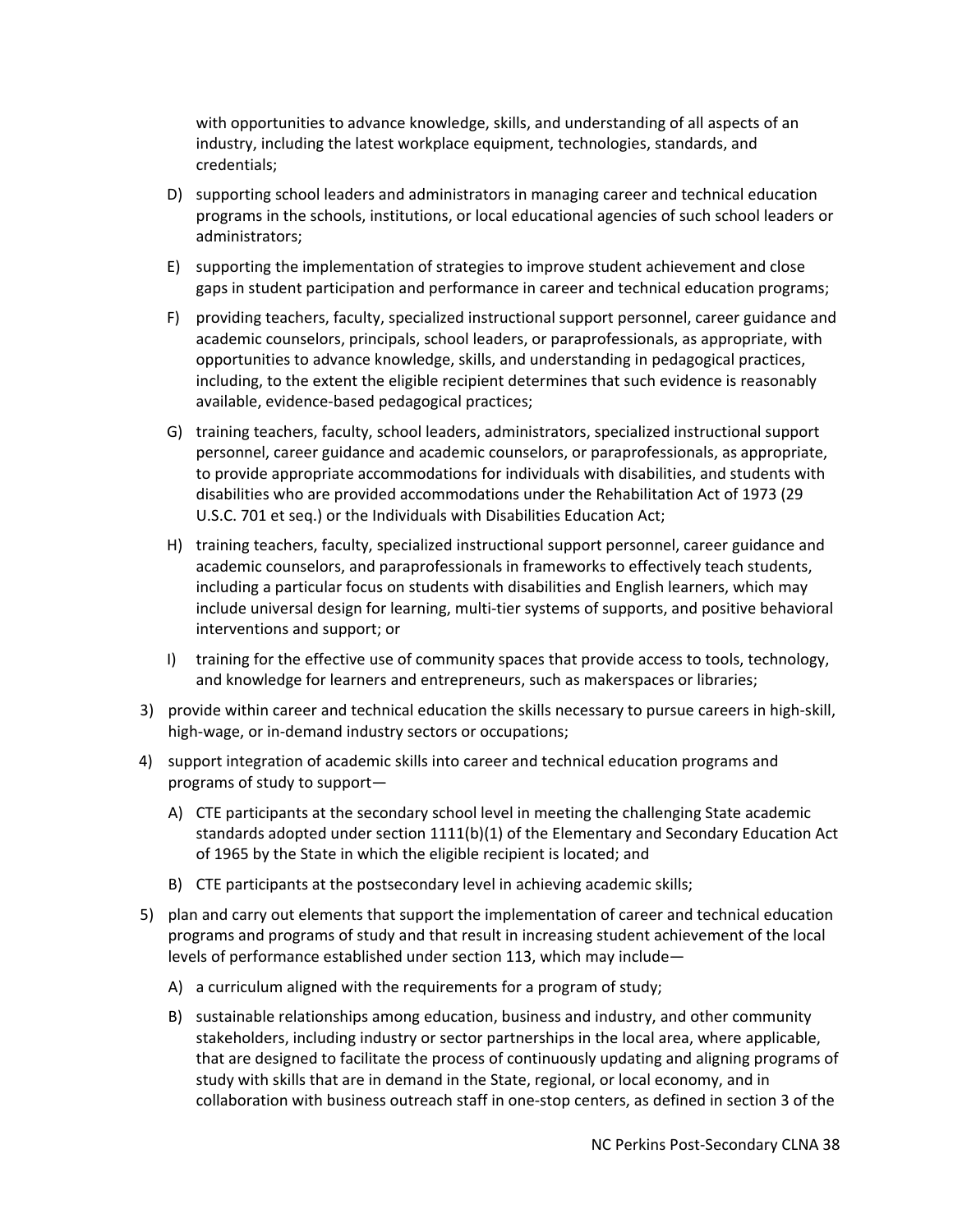Workforce Innovation and Opportunity Act (29 U.S.C. 3102), and other appropriate organizations, including community‐based and youth‐serving organizations;

- C) where appropriate, expanding opportunities for CTE concentrators to participate in accelerated learning programs (as described in section 4104(b)(3)(A)(i)(IV) of the Elementary and Secondary Education Act of 1965 (20 U.S.C. 7114(b)(3)(A)(i)(IV)), including dual or concurrent enrollment programs, early college high schools, and the development or implementation of articulation agreements as part of a career and technical education program of study;
- D) appropriate equipment, technology, and instructional materials (including support for library resources) aligned with business and industry needs, including machinery, testing equipment, tools, implements, hardware and software, and other new and emerging instructional materials;
- E) a continuum of work‐based learning opportunities, including simulated work environments;
- F) industry‐recognized certification examinations or other assessments leading toward a recognized postsecondary credential;
- G) efforts to recruit and retain career and technical education program teachers, faculty, school leaders, administrators, specialized instructional support personnel, career guidance and academic counselors, and paraprofessionals;
- H) where applicable, coordination with other education and workforce development programs and initiatives, including career pathways and sector partnerships developed under the Workforce Innovation and Opportunity Act (29 U.S.C. 3101 et seq.) and other Federal laws and initiatives that provide students with transition-related services, including the Individuals with Disabilities Education Act;
- I) expanding opportunities for students to participate in distance career and technical education and blended‐learning programs;
- J) expanding opportunities for students to participate in competency‐based education programs;
- K) improving career guidance and academic counseling programs that assist students in making informed academic and career and technical education decisions, including academic and financial aid counseling;
- L) supporting the integration of employability skills into career and technical education programs and programs of study, including through family and consumer science programs;
- M) supporting programs and activities that increase access, student engagement, and success in science, technology, engineering, and mathematics fields (including computer science and architecture) for students who are members of groups underrepresented in such subject fields;
- N) providing career and technical education, in a school or other educational setting, for adults or out‐of‐school youth to complete secondary school education or upgrade technical skills;
- O) supporting career and technical student organizations, including student preparation for and participation in technical skills competitions aligned with career and technical education program standards and curricula;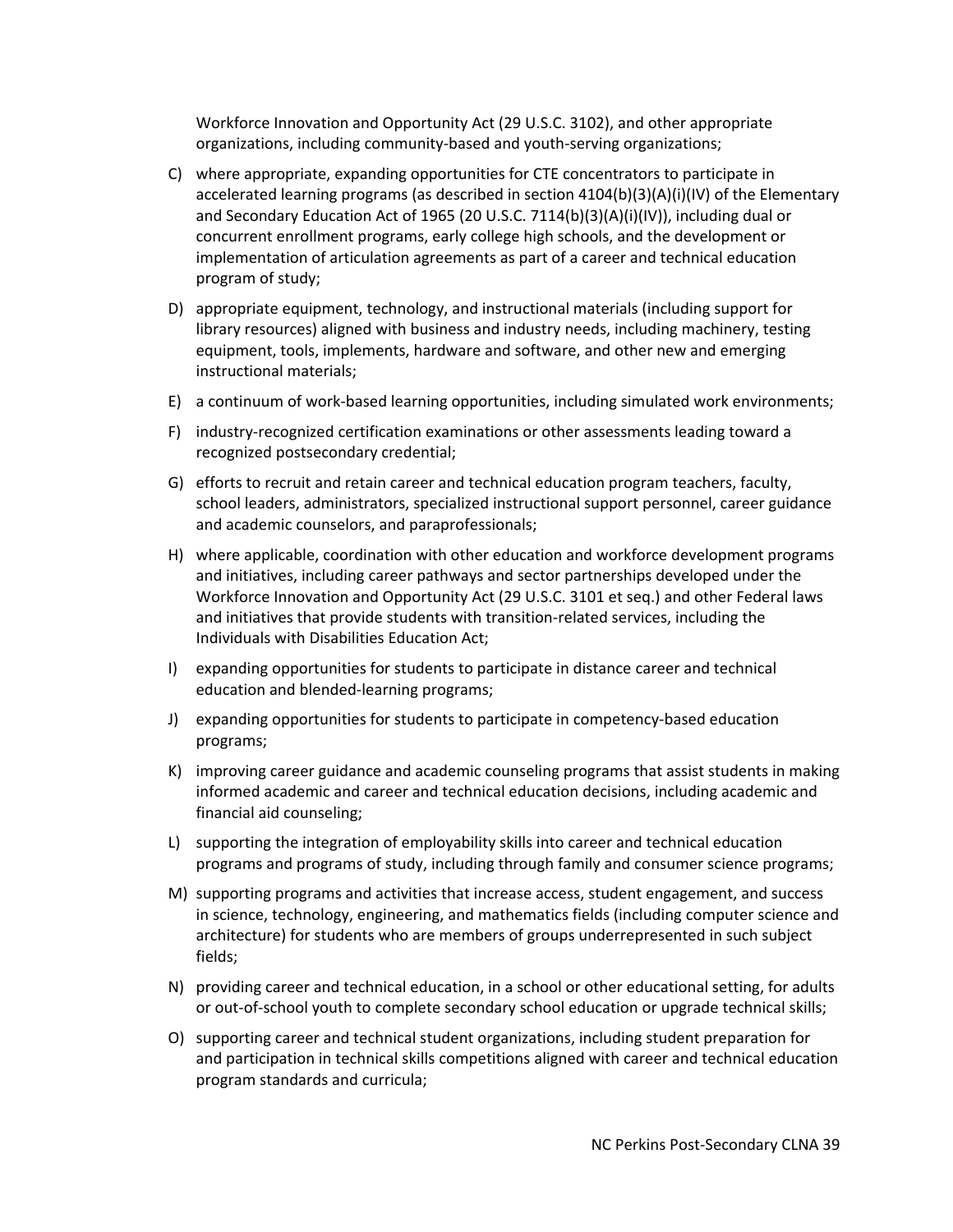- P) making all forms of instructional content widely available, which may include use of open educational resources;
- Q) supporting the integration of arts and design skills, when appropriate, into career and technical education programs and programs of study;
- R) partnering with a qualified intermediary to improve training, the development of public‐ private partnerships, systems development, capacity‐building, and scalability of the delivery of high‐quality career and technical education;
- S) support to reduce or eliminate out-of-pocket expenses for special populations participating in career and technical education, including those participating in dual or concurrent enrollment programs or early college high school programs, and supporting the costs associated with fees, transportation, child care, or mobility challenges for those special populations; or
- T) other activities to improve career and technical education programs; and
- 6) develop and implement evaluations of the activities carried out with funds under this part, including evaluations necessary to complete the comprehensive needs assessment required under section 134(c) and the local report required under section 113(b)(4)(B).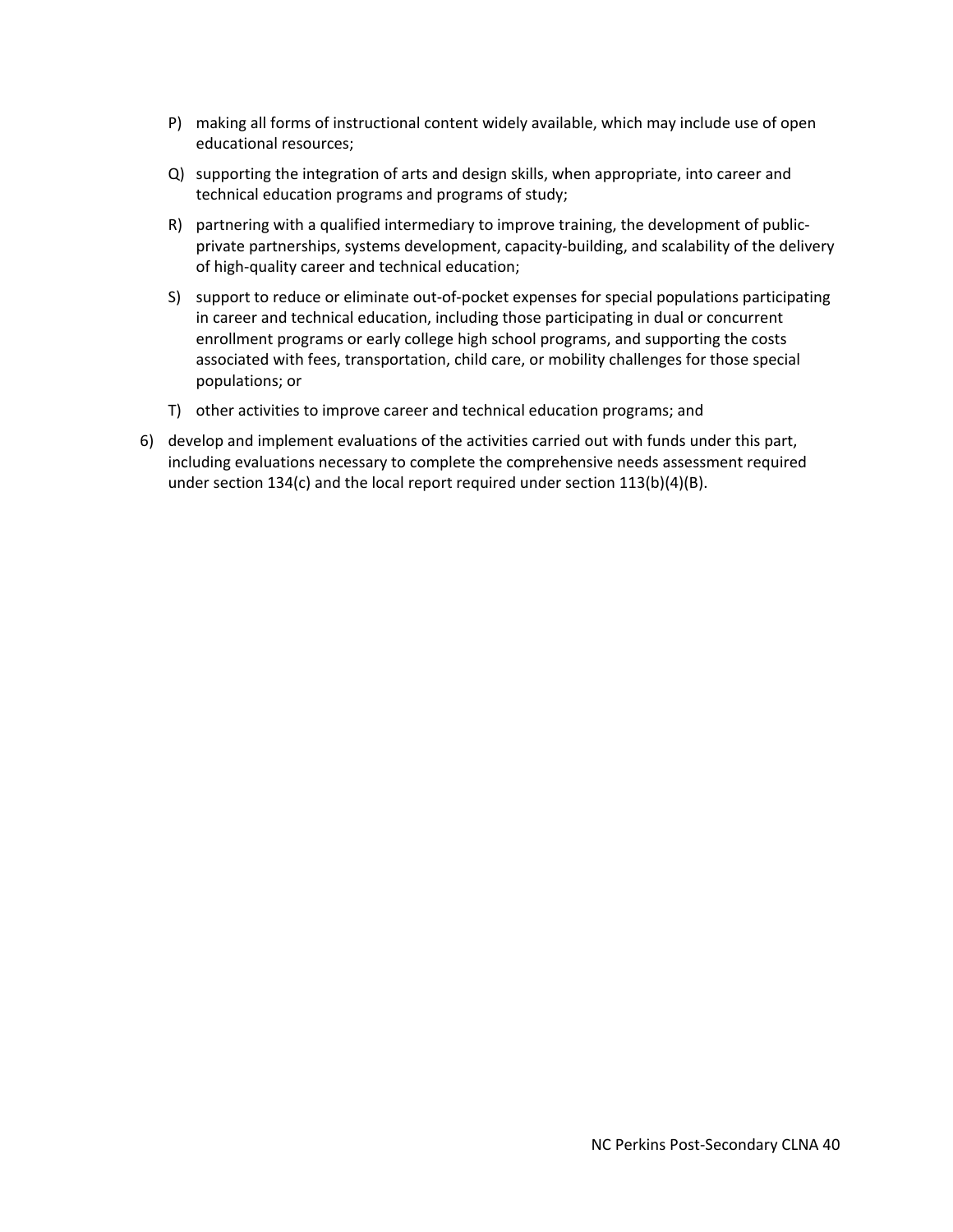## **Appendix C: Definitions**

The **Career Pathways** definition refers to the definition in the Workforce Innovation and Opportunities Act (section 3, 29 U.S.C. 3102), which states:

The term ''career pathway'' means a combination of rigorous and high‐quality education, training, and other services that —

- (A) aligns with the skill needs of industries in the economy of the State or regional economy involved;
- (B) prepares an individual to be successful in any of a full range of secondary or postsecondary education options, including registered apprenticeships;
- (C) includes counseling to support an individual in achieving the individual's education and career goals;
- (D) includes, as appropriate, education offered concurrently with and in the same context as workforce preparation activities and training for a specific occupation or occupational cluster;
- (E) organizes education, training, and other services to meet the particular needs of an individual in a manner that accelerates the educational and career advancement of the individual to the extent practicable;
- (F) enables an individual to attain a secondary school diploma or its recognized equivalent, and at least 1 recognized postsecondary credential; and
- (G) helps an individual enter or advance within a specific occupation or occupational cluster.

A **Program of Study** is defined specifically in Section 3(41) of Perkins V.

The term 'program of study' means a coordinated, nonduplicative sequence of academic and technical content at the secondary and postsecondary level that—

- (A) incorporates challenging State academic standards, including those adopted by a State under section 1111(b)(1) of the Elementary and Secondary Education Act of 1965;
- (B) addresses both academic and technical knowledge and skills, including employability skills;
- (C) is aligned with the needs of industries in the economy of the State, region, Tribal community, or local area;
- (D) progresses in specificity (beginning with all aspects of an industry or career cluster and leading to more occupation‐specific instruction);
- (E) has multiple entry and exit points that incorporate credentialing; and
- (F) culminates in the attainment of a recognized postsecondary credential.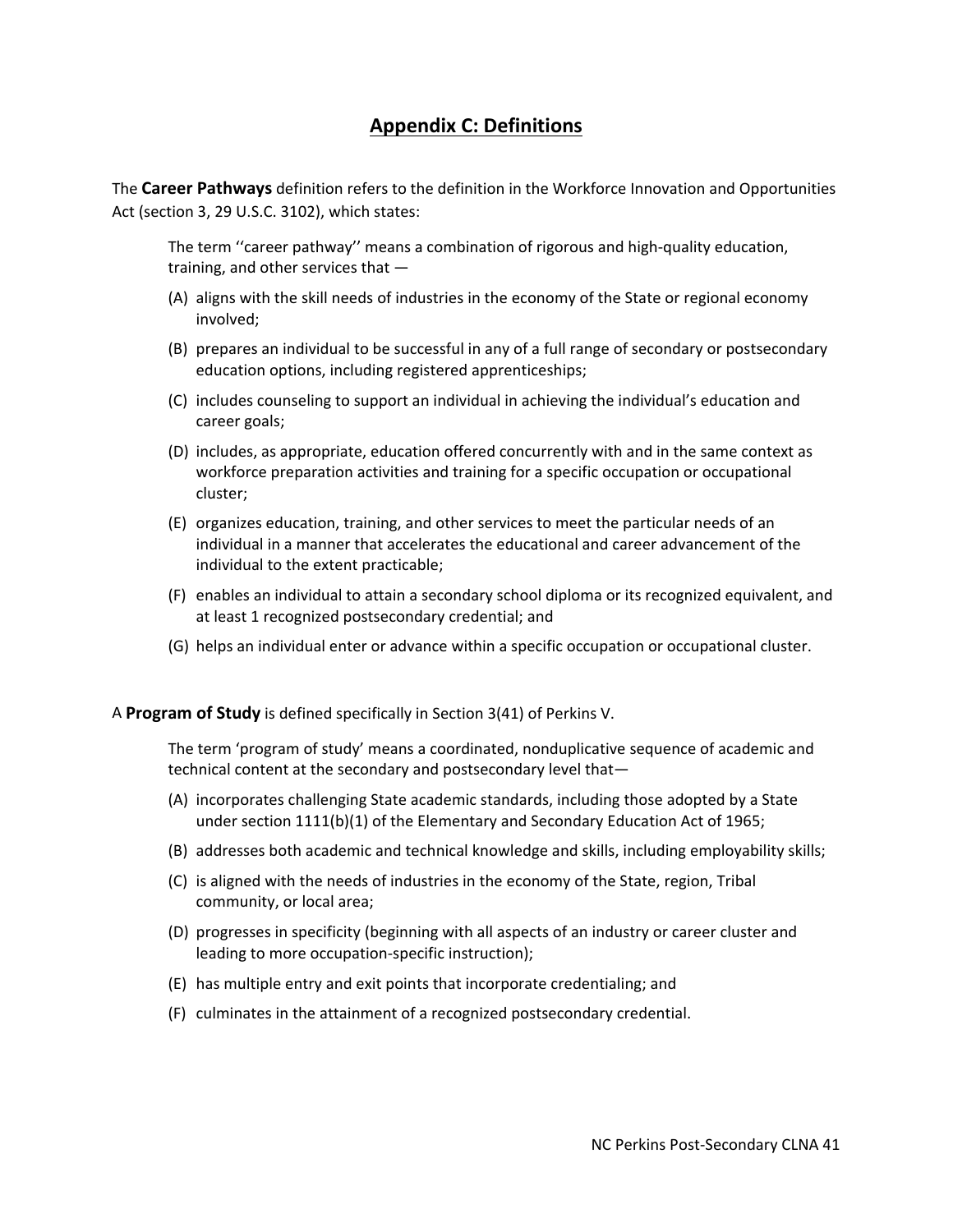The North Carolina Community College System uses the term "**Programs**" to refer to the larger classification of curriculum programs, which include 10 occupational program areas.

#### 15 Agricultural and Natural Resources Technologies

- 20 Biological and Chemical Technologies
- 25 Business Technologies
- 30 Commercial and Artistic Production Technologies
- 35 Construction Technologies
- 40 Engineering Technologies
- 45 Health Sciences
- 50 Industrial Technologies
- 55 Public Service Technologies
- 60 Transport System Technologies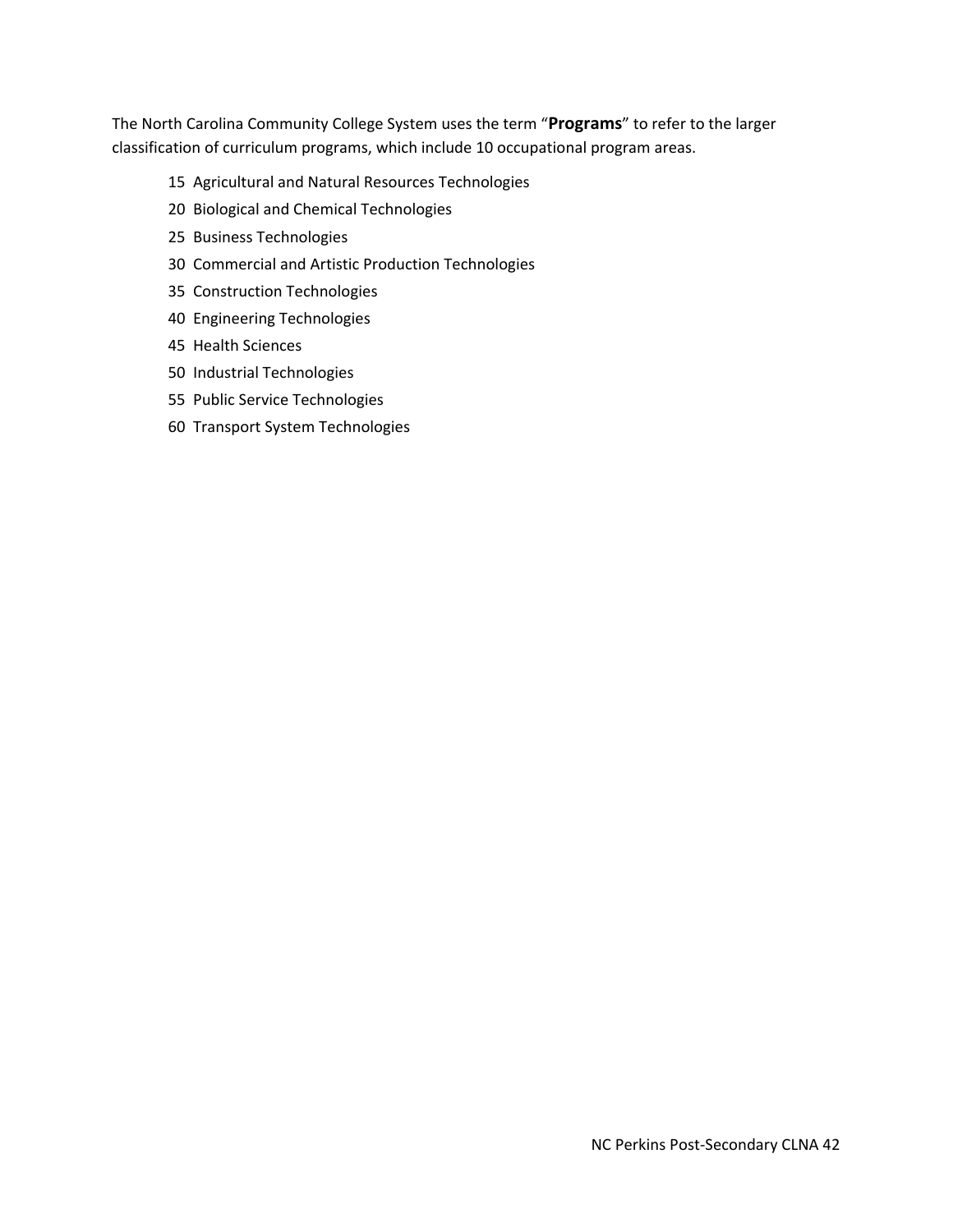# **Appendix D : Example of a CLNA Summary Report by Program of Study**

### College: NCCCS Team Perkins Example

Program of Study: Health Sciences Pathway

| Check all that are offered:                                                  | $\Box$ Certificate | $\square$ Diploma | $\boxtimes$ Associates in Applied Science |
|------------------------------------------------------------------------------|--------------------|-------------------|-------------------------------------------|
| Check all that are appropriate: $\boxtimes$ In-Demand $\boxtimes$ High Skill |                    |                   | $\boxtimes$ High Wage                     |

Team/Stakeholders involved (Must include required participants, see NCCCS CLNA Guide page 6)

| Representative                 | Name                        | Institution/Position                |
|--------------------------------|-----------------------------|-------------------------------------|
| Post-Secondary                 | <b>Patti Coultas</b>        | <b>NCCCS CTE Coordinator</b>        |
| <b>PS Administrator</b>        | <b>Edward Rooney</b>        | CC/Dean of CTE                      |
| <b>PS Educator</b>             | <b>Maurice Phipps</b>       | CC/Instructor                       |
| <b>Secondary Administrator</b> | <b>Joe Louis Clark</b>      | <b>HS/Principal</b>                 |
| <b>Secondary Educator</b>      | <b>John Keating</b>         | HS/Teacher                          |
| <b>Special Populations</b>     | <b>Steven Hawking</b>       | <b>CC</b> students                  |
|                                | <b>Theo Huxtable</b>        |                                     |
| <b>Service Agencies</b>        | <b>Bill Sugarman</b>        | <b>Vocational Rehabilitation</b>    |
| <b>Career Guidance</b>         | <b>Sally McCarthy</b>       | <b>CC/Career Specialist</b>         |
| Student(s)                     | George, Craig, Sarah, Elise | <b>CC/Students</b>                  |
| Community                      | <b>John Neal</b>            | <b>District 51 Senator</b>          |
| <b>Business/Industry</b>       | <b>Doogie Howser</b>        | <b>Regional Hospital/Doctor</b>     |
| <b>Business/Industry</b>       | N. Ratched                  | <b>Regional Hospital/Nurse</b>      |
| <b>Workforce Development</b>   | Chris D'Elia                | <b>Economic Dev. Exec. Director</b> |
| <b>Parents</b>                 | <b>Molly Weasley</b>        |                                     |
|                                | <b>Jack Torrance</b>        |                                     |
|                                | <b>Helen Parr</b>           |                                     |

If applicable, briefly explain gaps in each part.

#### A. Student performance

- 82.11% of the students in the Health Sciences pathway achieved a GPA of 2.5 or better
- 75% of students receive less than a B in Algebra
- Less than 10% of health students are male
- 86% Complete, however minority students do not complete at the same level as white students
- There is one success coach to monitor 500 students via Aviso
- 25% of students transfer from ADN to other health programs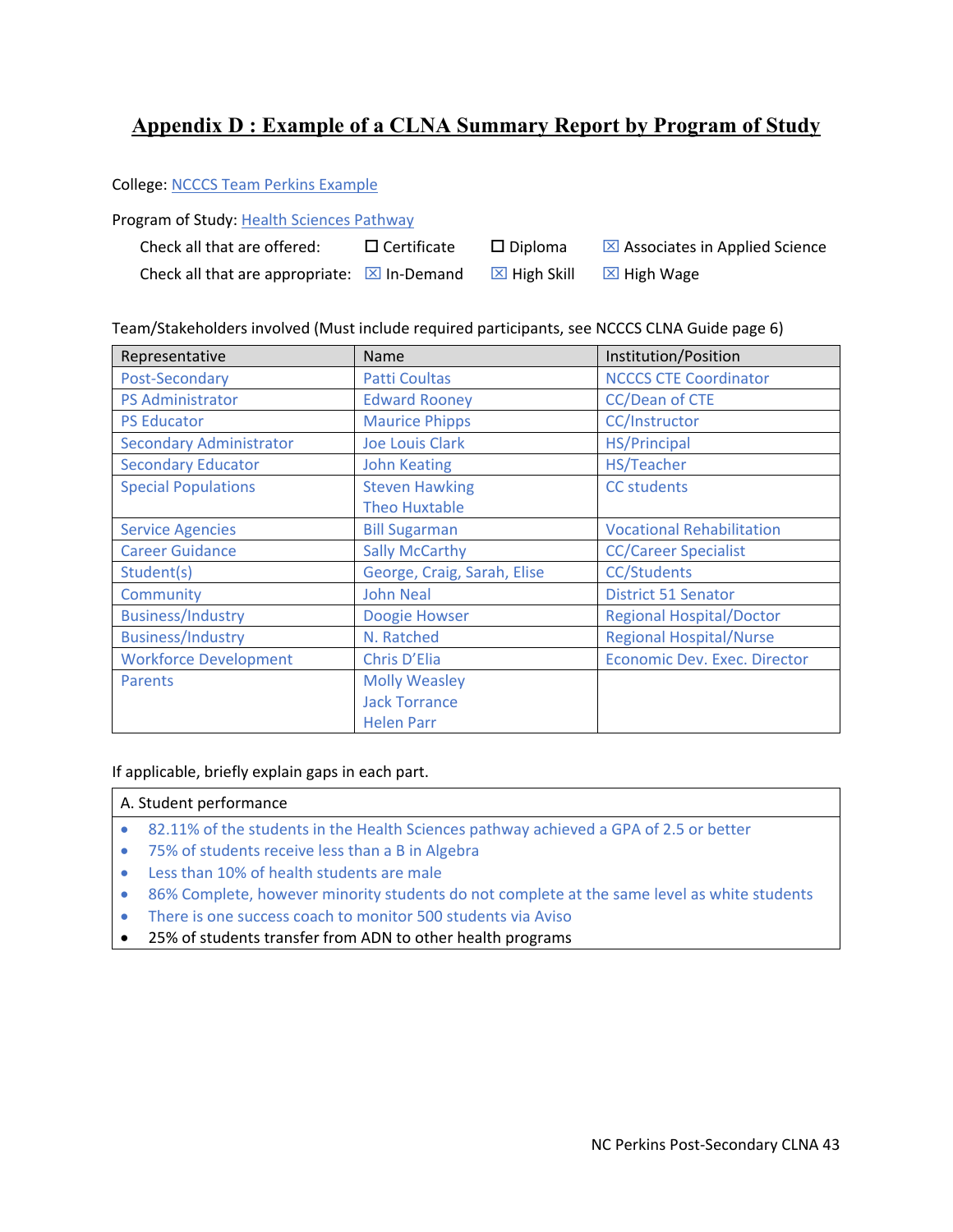|           | B1. Size, scope, and quality of program                                                              |
|-----------|------------------------------------------------------------------------------------------------------|
| $\bullet$ | 1 of 4 regional high schools offer CCP Programs in CNA, which leads to other health programs         |
| $\bullet$ | Admissions has a wait list for ADN and surgical technology                                           |
| $\bullet$ | Sonogram equipment is old and not used in regional hospitals                                         |
|           | B2. Alignment to local/regional labor market needs                                                   |
| $\bullet$ | Per NC Dept of Commerce Labor & Economic Analysis Division, ADN, Radiologic Technology,              |
|           | Dental Hygiene and Respiratory Therapists are all 5 star occupations. The region needs more ADN      |
|           | and Dental hygienists than complete the program                                                      |
| $\bullet$ | Sonogram equipment does not match industry standard                                                  |
|           | C. Progress toward implementing 9-14 career pathways programs of study                               |
| $\bullet$ | Because biology is not a CTE program, students in the CCP CNA program do not typically get           |
|           | admitted into the ADN program. There is not clear alignment from CCP to ADN.                         |
| $\bullet$ | 25% of students transfer from ADN to other health programs taking additional course work in          |
|           | similar courses                                                                                      |
|           | D. Recruitment, retention, and training of faculty and staff                                         |
|           | 70% of faculty have been trained in high definition simulation instruction to qualify their students |
|           | for clinicals.                                                                                       |
|           | 45% of Adjunct instructors have attended Aviso training                                              |
|           | E. Progress toward improving access and equity for all students                                      |
| ۰         | A review of recruitment materials shows that not all photos include non-traditional students.        |
| $\bullet$ | An MOA Accessibility study has not taken place since the addition of the expanded health             |
|           | technology labs were created to ensure access.                                                       |
| $\bullet$ | 45% of instructors have taken workshops in universal design for learning instructional strategies    |
| $\bullet$ | There is a waiting list for the 2 iPads with Text to Speech software                                 |
|           |                                                                                                      |

For each gap identified above, list strategies by approved Perkins V activity that were identified to close the gap. See §135 Local Uses of Funds for additional information on approved activities.

Provide career exploration and career development activities through an organized, systemic framework

- Partner with K-12 regional counselors to bring career exploration activities to middle schoolers, focus on males and special populations in health careers
- Update recruiting Program flyers to ensure photos include a majority of non-traditional students.
- Develop and distribute information on 9-14 pathways for regional counselors when they provide career exploration activities
- Host health career fair at middle school. Recruit current non-traditional students and alumni to participate
- **•** Increase career exploration

Provide professional development for a wide variety of CTE professionals

- Include required professional development in future contracts
- Bring in UDL Workshop and other instructional strategies
- Advertise PD in instructional strategies